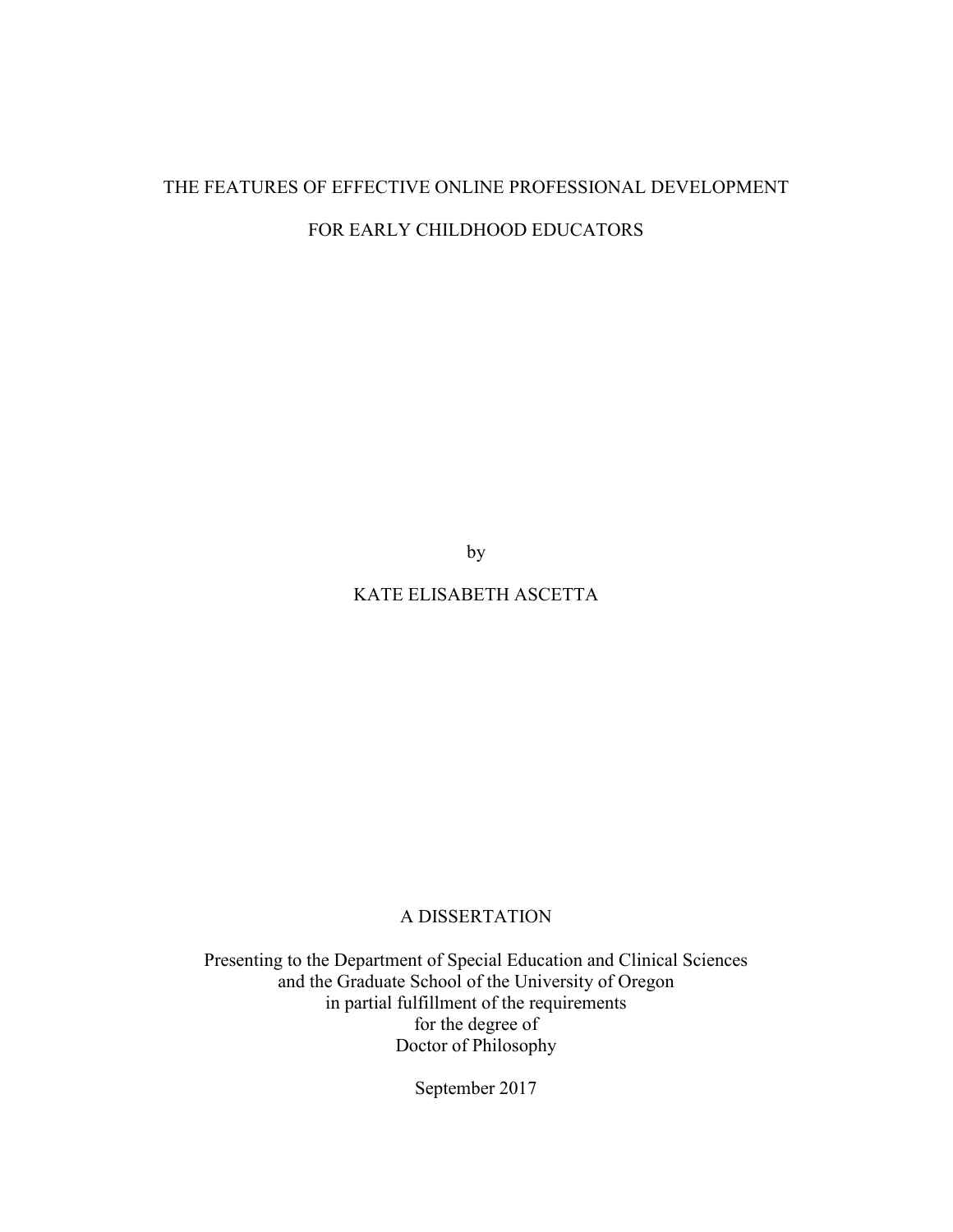## DISSERTATION APPROVAL PAGE

Student: Kate Elisabeth Ascetta

Title: The Features of Effect Online Professional Development for Early Childhood Educators

This dissertation has been accepted and approved in partial fulfillment of the requirements for the Doctor of Philosophy degree in the Department of Special Education and Clinical Sciences by:

| Dr. Lillian Duran    | Co-Chairperson                      |
|----------------------|-------------------------------------|
| Dr. Beth Harn        | Co-Chairperson                      |
| Dr. Wendy Machalicek | Core Member                         |
| Dr. Mark Van Ryzin   | Core Member                         |
| Dr. Illana Umansky   | <b>Institutional Representative</b> |

and

|  | Sara D. Hodges |  | Interim Vice Provost and Dean of the Graduate School |
|--|----------------|--|------------------------------------------------------|
|--|----------------|--|------------------------------------------------------|

Original approval signatures are on file with the University of Oregon Graduate School.

Degree awarded September 2017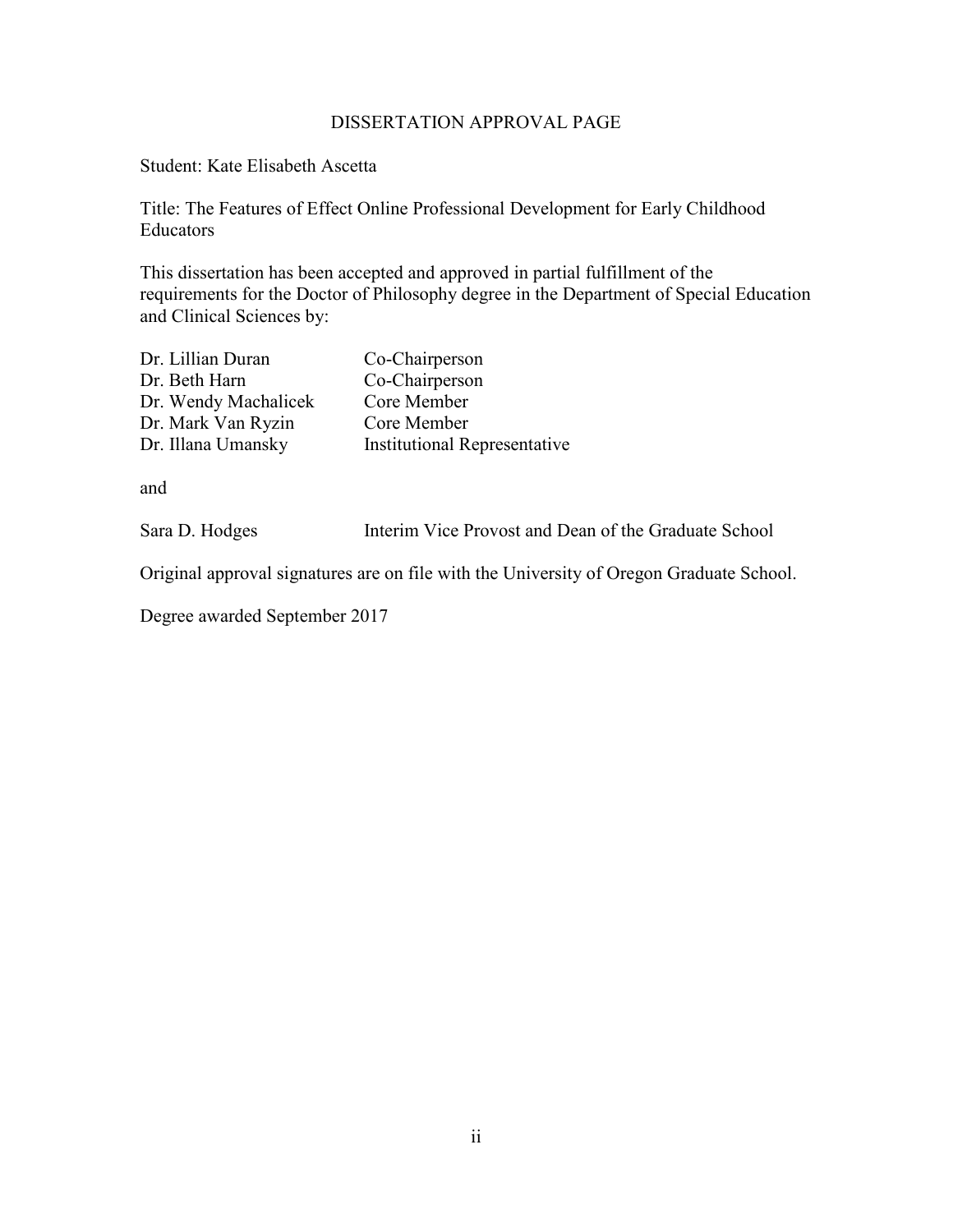© 2017 Kate Elisabeth Ascetta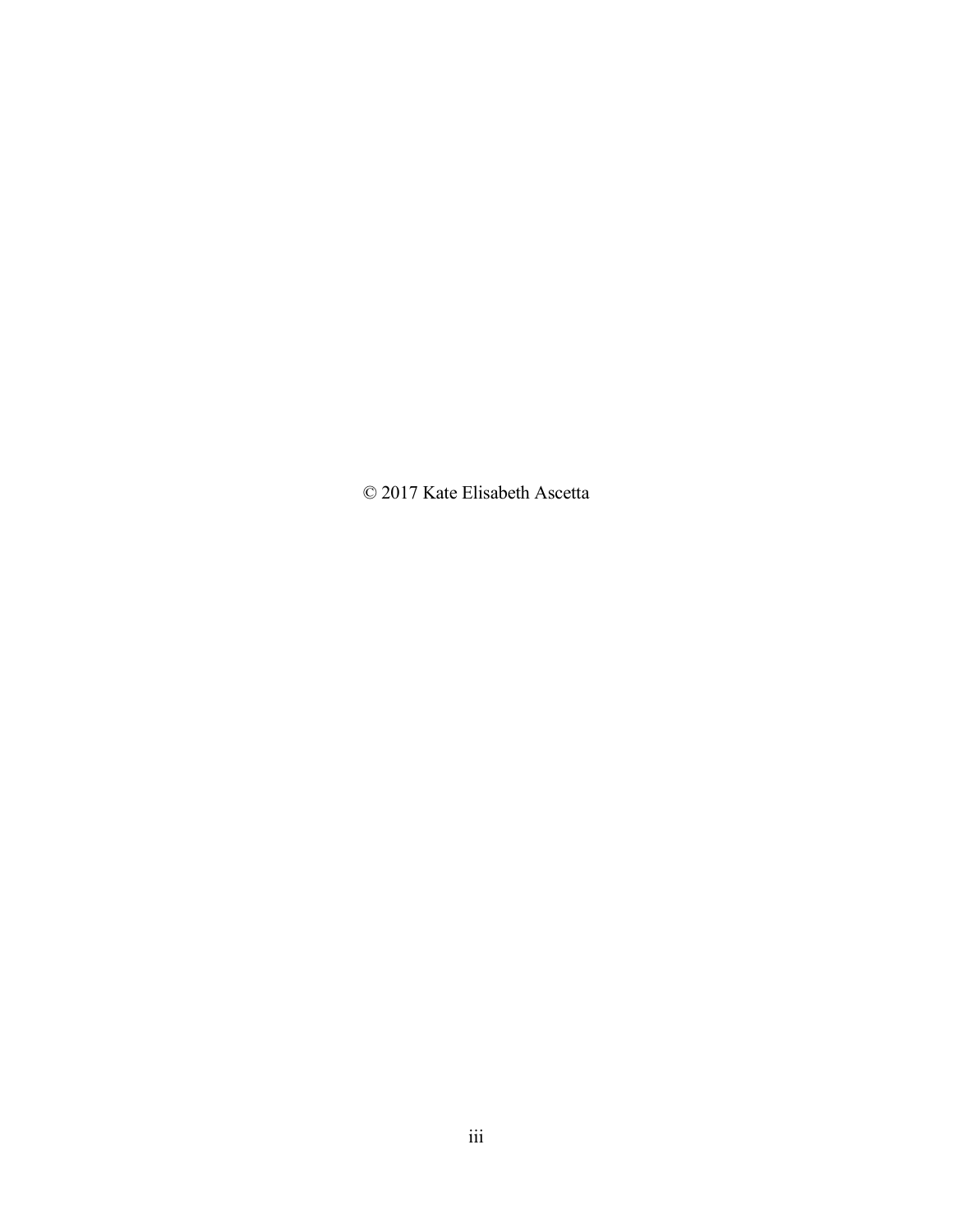### DISSERTATION ABSTRACT

Kate Elisabeth Ascetta Doctor of Philosophy Department of Special Education and Clinical Science

September 2017

Title: The Features of Effective Online Professional Development for Early Childhood Educators

 The purpose of this current study was to examine the effect of a preschool teacher intervention around the use self-monitoring and the online learning modules. The interventions were delivered online using: online learning modules that provided exemplars of the operationally defined instructional language supports. The study included 12 Head Start classrooms, with 21 lead and assistant teachers who were randomly assigned to one of two treatment conditions: (a) graphed feedback based on self-reported data, or (b) written feedback based on performance data from videos. An experimental research design was conducted to evaluate the treatment effects for teachers and children ( $n = 107$ ). The results suggested that regardless of condition, the majority of teachers increased their total frequency of language facilitation strategies. Additionally, the results suggest that teachers' receptive vocabulary skills and their role in the classroom (lead or assistant) may mediate the effect of the professional development intervention.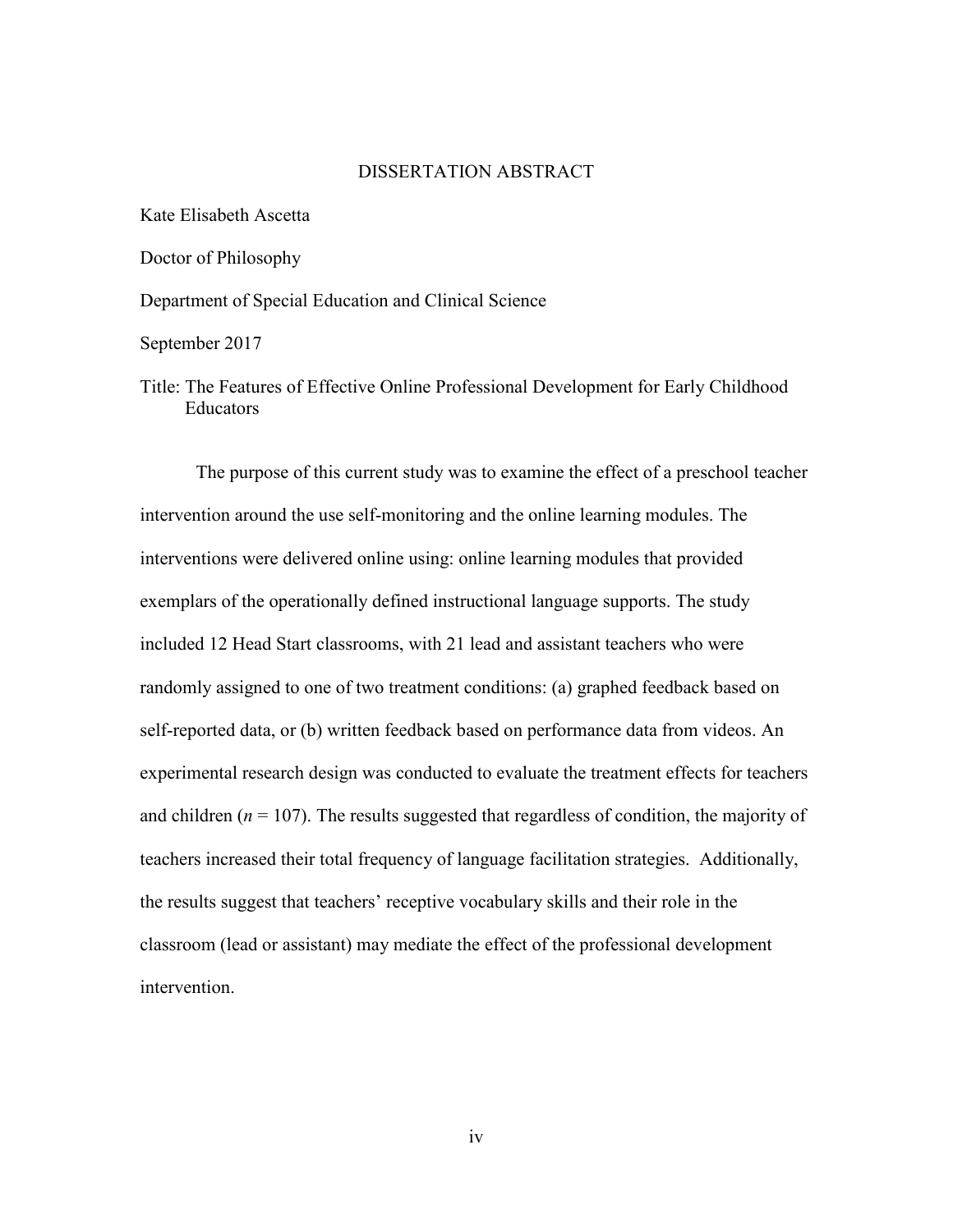#### CURRICULUM VITAE

### NAME OF AUTHOR: Kate Elisabeth Ascetta

### GRADUATE AND UNDERGRADUATE SCHOOLS ATTENDED:

 University of Oregon, Eugene Bank Street College of Education, New York State University of New York at Geneseo, New York

## DEGREES AWARDED:

 Doctor of Philosophy, Special Education, 2017, University of Oregon Master of Science in Education, Early Child Special Education, 2008, Bank Street College of Education Bachelor of Science, General and Special Education, 2004, State University of New York at Geneseo

### AREAS OF SPECIAL INTEREST:

 Early Childhood Special Education Professional Development

### PROFESSIONAL EXPERIENCE:

Research and Outreach Coordinator, University of Oregon, 2015-2017

Early Intervention Supervisor, University of Oregon, 2013-2015

### GRANTS, AWARDS, AND HONORS:

 Timothy Bricker and Diane Davis-Bricker Award for Student Research Scholarship Fund, The Features of Effective Online Professional Development for Early Childhood Educators, University of Oregon, 2017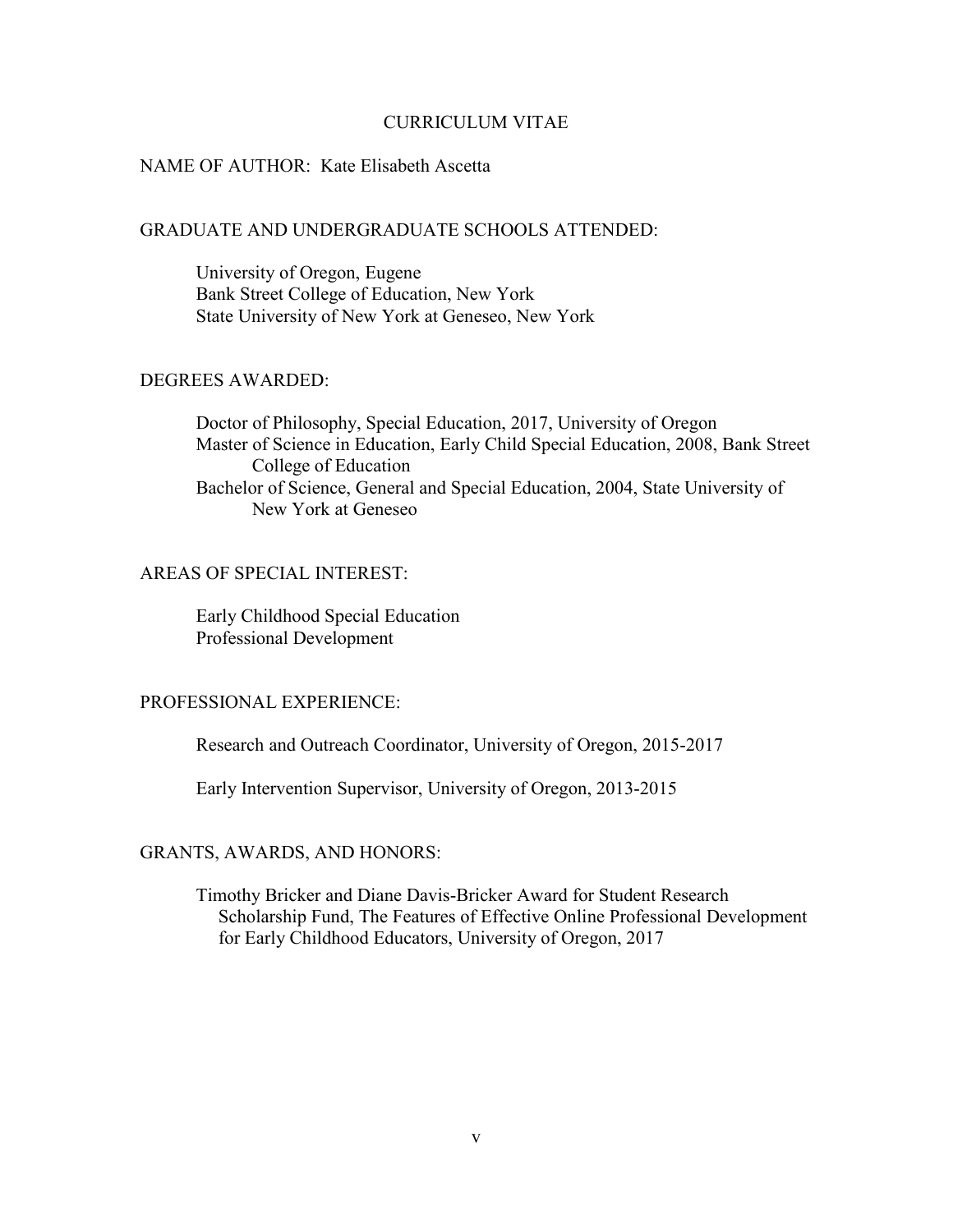| Chapter | Page           |
|---------|----------------|
|         | -1             |
|         | $\mathbf{1}$   |
|         | $\overline{2}$ |
|         | 3              |
|         | 5              |
|         | 6              |
|         | 8              |
|         | 10             |
|         | 11             |
|         | 12             |
|         | 13             |
|         | 15             |
|         | 15             |
|         | 16             |
|         | 17             |
|         | 17             |
|         | 19             |
|         | 19             |
|         | 20             |
|         | 21             |
|         | 22             |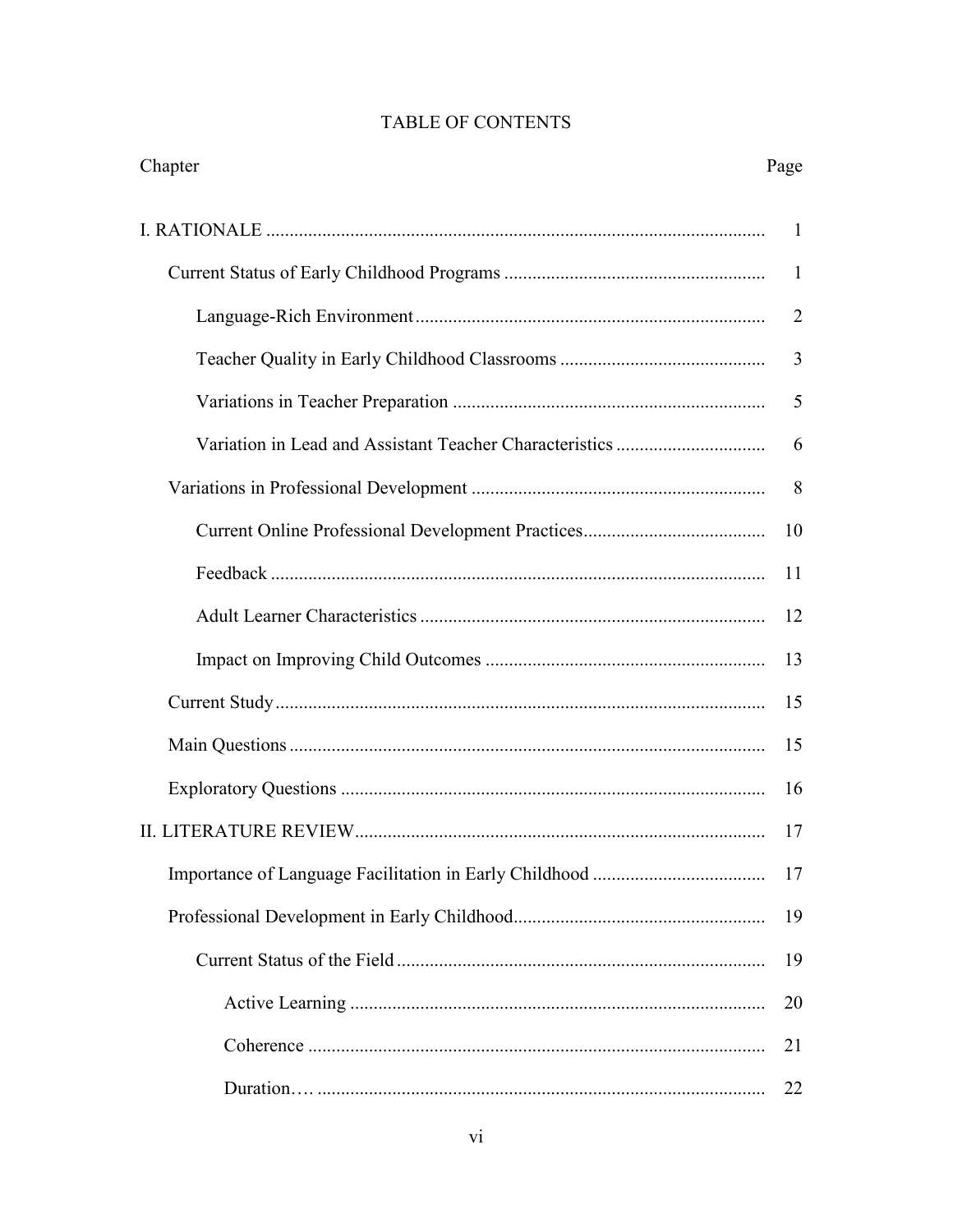|                                                                        | 23 |
|------------------------------------------------------------------------|----|
|                                                                        | 24 |
| Professional Development Using Different Types of Performance Feedback | 24 |
|                                                                        | 26 |
|                                                                        | 27 |
|                                                                        | 28 |
|                                                                        | 28 |
|                                                                        | 29 |
|                                                                        | 29 |
|                                                                        | 30 |
|                                                                        | 31 |
|                                                                        | 31 |
|                                                                        | 33 |
|                                                                        | 33 |
|                                                                        | 34 |
|                                                                        | 34 |
|                                                                        | 36 |
|                                                                        | 36 |
|                                                                        | 36 |
|                                                                        | 37 |
|                                                                        | 37 |
|                                                                        | 37 |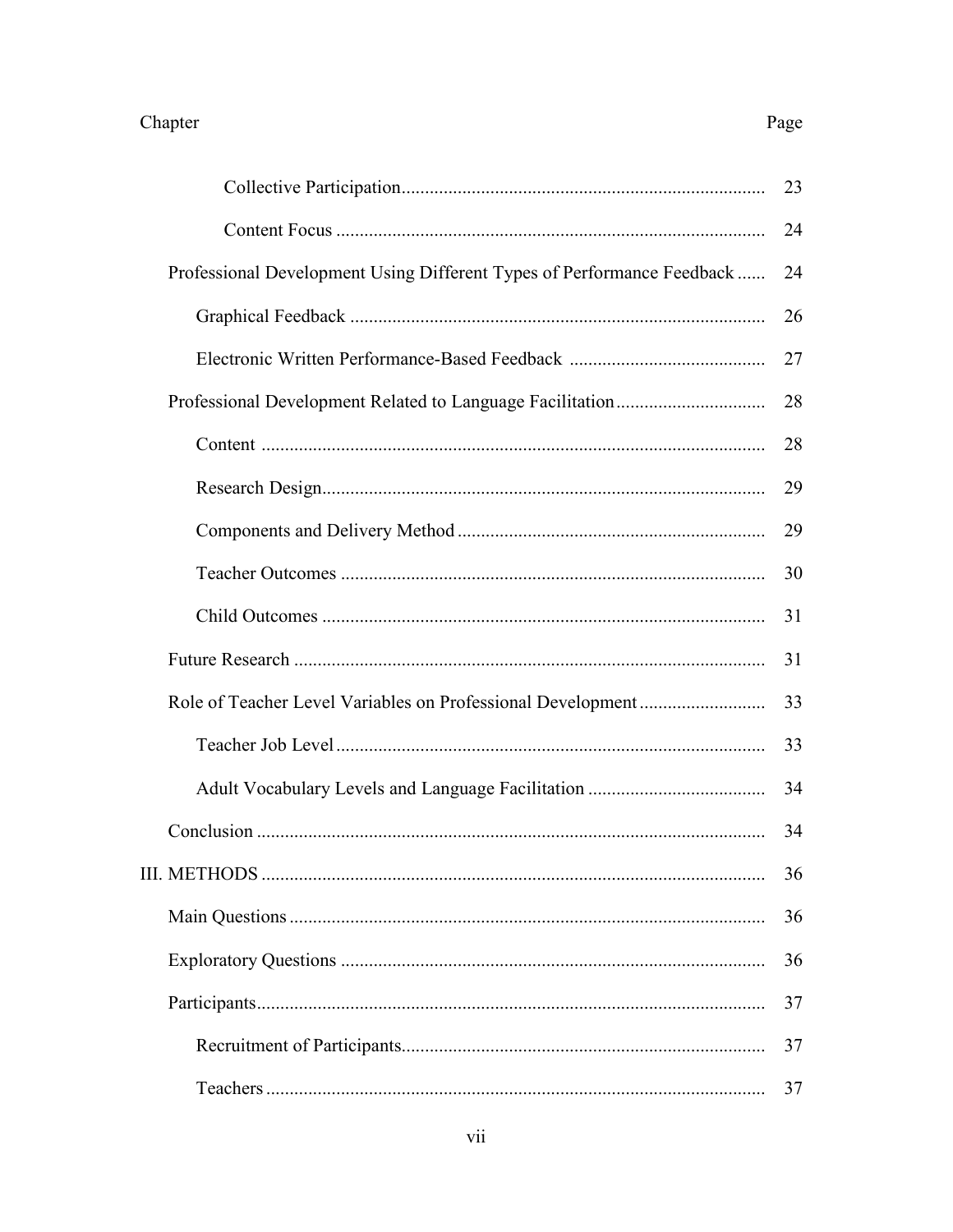| 38 |
|----|
| 38 |
| 39 |
| 39 |
| 40 |
| 40 |
| 41 |
| 41 |
| 42 |
| 42 |
| 42 |
| 43 |
| 43 |
| 44 |
| 44 |
| 45 |
| 45 |
| 45 |
| 45 |
| 45 |
| 47 |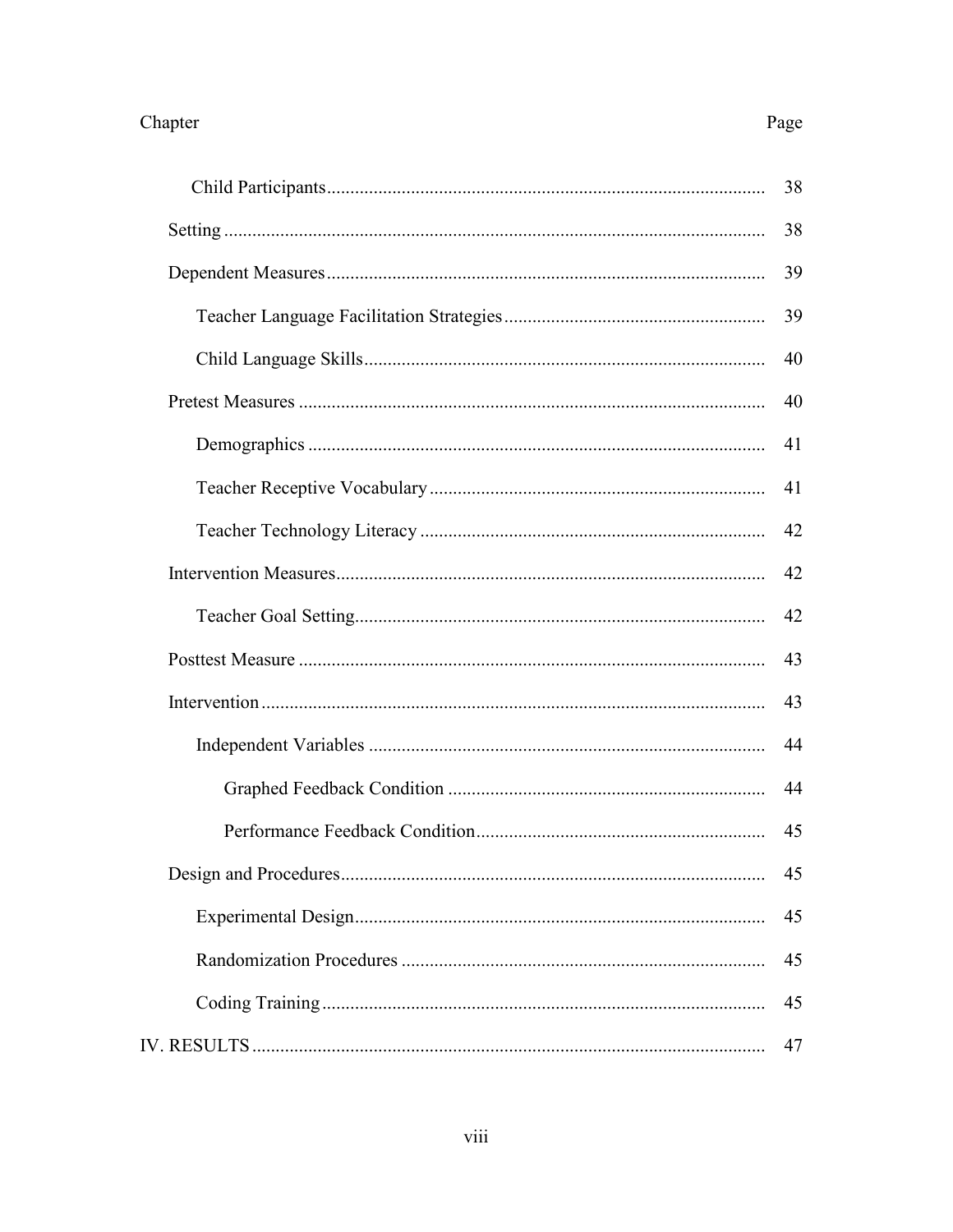|                            | 47 |
|----------------------------|----|
|                            | 48 |
|                            | 48 |
|                            | 48 |
|                            | 49 |
|                            | 49 |
|                            | 50 |
|                            | 50 |
|                            | 51 |
|                            | 52 |
|                            | 52 |
|                            | 53 |
|                            | 53 |
|                            | 54 |
|                            | 55 |
|                            | 56 |
| Point-biserial Correlation | 56 |
|                            | 56 |
|                            | 57 |
|                            | 57 |
|                            | 58 |
|                            | 60 |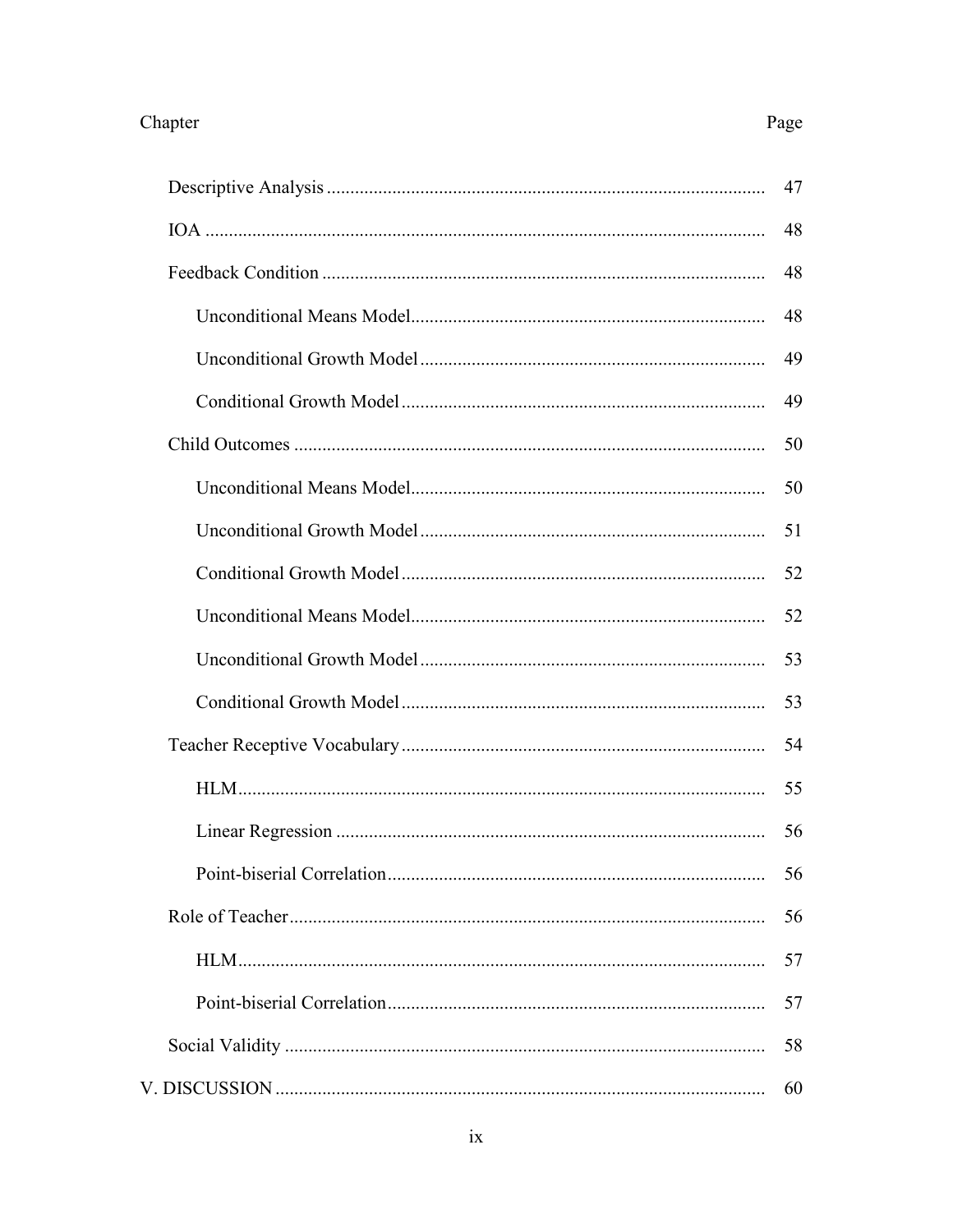| 60 |
|----|
| 62 |
| 62 |
| 63 |
| 63 |
| 65 |
| 65 |
| 67 |
| 67 |
| 68 |
| 68 |
| 68 |
| 68 |
| 69 |
| 72 |
| 73 |
| 74 |
| 74 |
| 75 |
| 76 |
| 77 |
| 91 |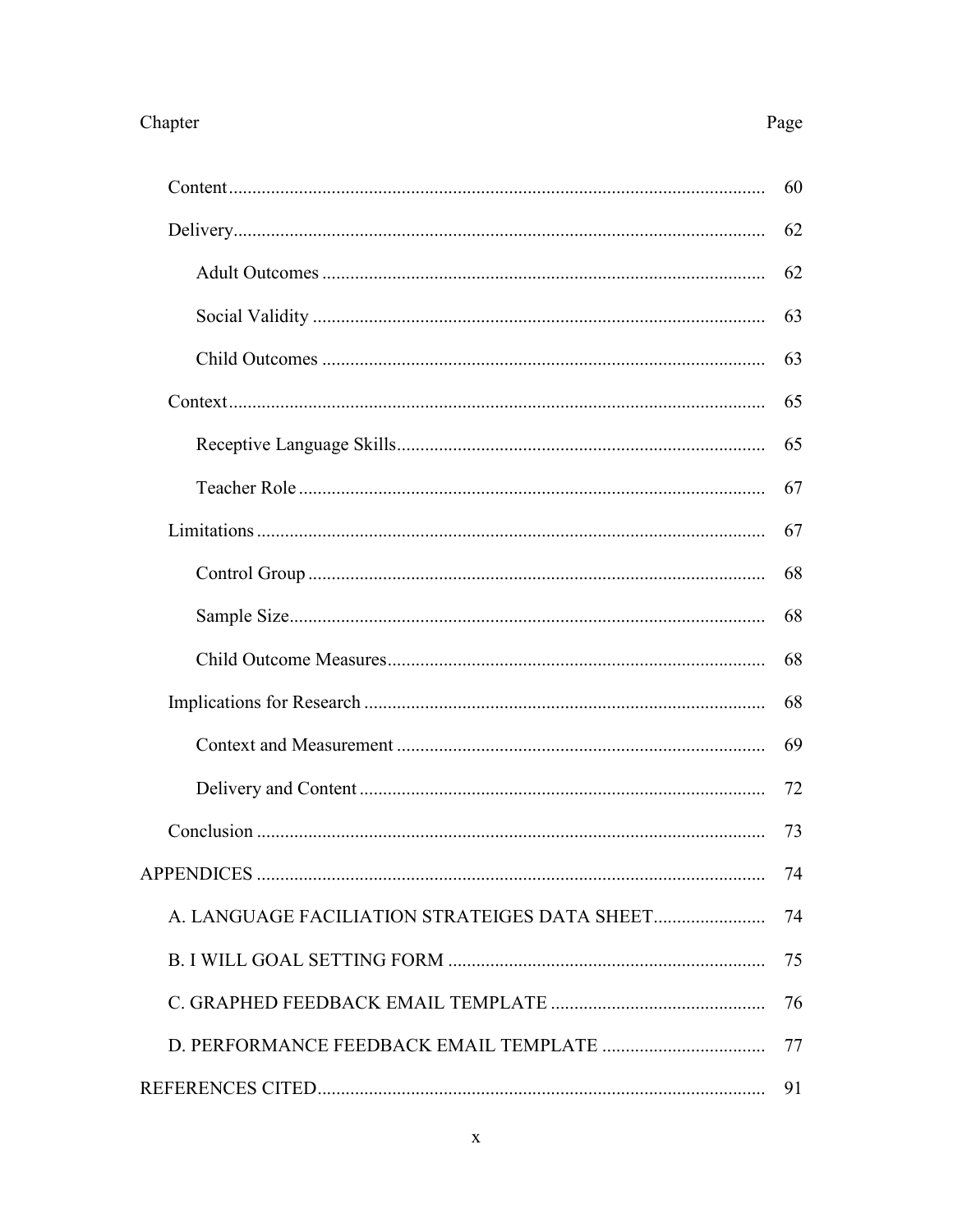# LIST OF TABLES

| Table |                                                                       | Page |
|-------|-----------------------------------------------------------------------|------|
|       |                                                                       | 78   |
| 2.    | Articles by Type of Feedback Delivered During Professional Feedback   | 79   |
| 3.    |                                                                       | 82   |
|       |                                                                       | 86   |
| 5.    | Means and Standard Deviations for Teacher Language Strategy Usage     | 86   |
| 6.    |                                                                       | 87   |
|       | 7. Unconditional Growth Model for Teacher Total Language Facilitation | 87   |
| 8.    | Conditional Growth Model for Teacher Total Language Facilitation      | 87   |
|       |                                                                       | 88   |
|       |                                                                       | 88   |
|       |                                                                       | 88   |
|       |                                                                       | 89   |
|       | 13. Conditional Growth Model for Teacher Total Language Facilitation  | 89   |
|       | 14. Conditional Growth Model for Teacher Total Language Facilitation  | 89   |
|       |                                                                       | 90   |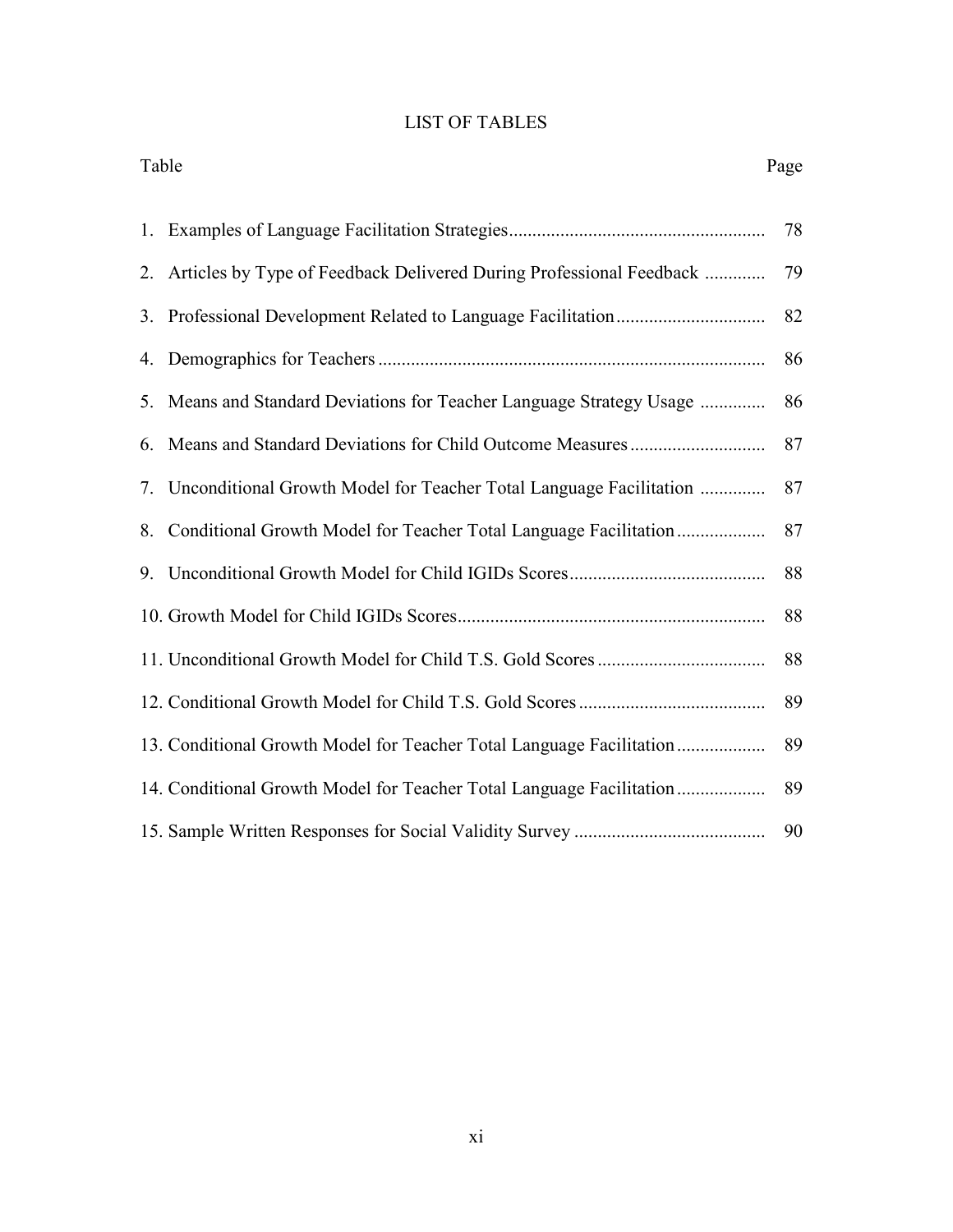#### **CHAPTER I**

### **RATIONALE**

#### **Current Status of Early Childhood Programs**

As a field we have seen increased investment in early childhood education due to the research documenting its importance and effectiveness. In 2012-2013, state funding for preschool increased by \$116 million dollars and served more than 1.35 million four year olds (Barnett, Carolan, Squires, & Brown, 2015). Forty-three percent of three-yearolds and 69% of four- and five-year-olds attend a preschool or community childcare center before entering kindergarten (U.S. Department of Education, NCES, The Condition of Education, 2007). The learning and relationships that occur in early childhood programs have been connected to later positive experiences with elementary school teachers and long-term academic success for children (Darling-Hammond, 1996; Huffman, Mehlinger, & Kerivan, 2000; Peisner-Feinberg et al., 1999). The effectiveness of early childhood programs comes from high-quality classroom experiences (National Association for Educators of Young Children (NAEYC) Accreditation Standards, 2015). Teachers, who are responsive, engaging, model language, and create positive learning environments, increase the overall skill development for children (e.g., Pianta, Mashburn, Downer, Hamre, & Justice, 2008; Piasta et al., 2012). While all children deserve highquality preschools, children experiencing poverty may benefit more academically and socially than peers in higher socio-economic groups (Reynolds, Magnuson, & Ou, 2010). For example, early intervention programs, such as Head Start, have been shown to increase the academic performance of children experiencing adversity (e.g., Conti,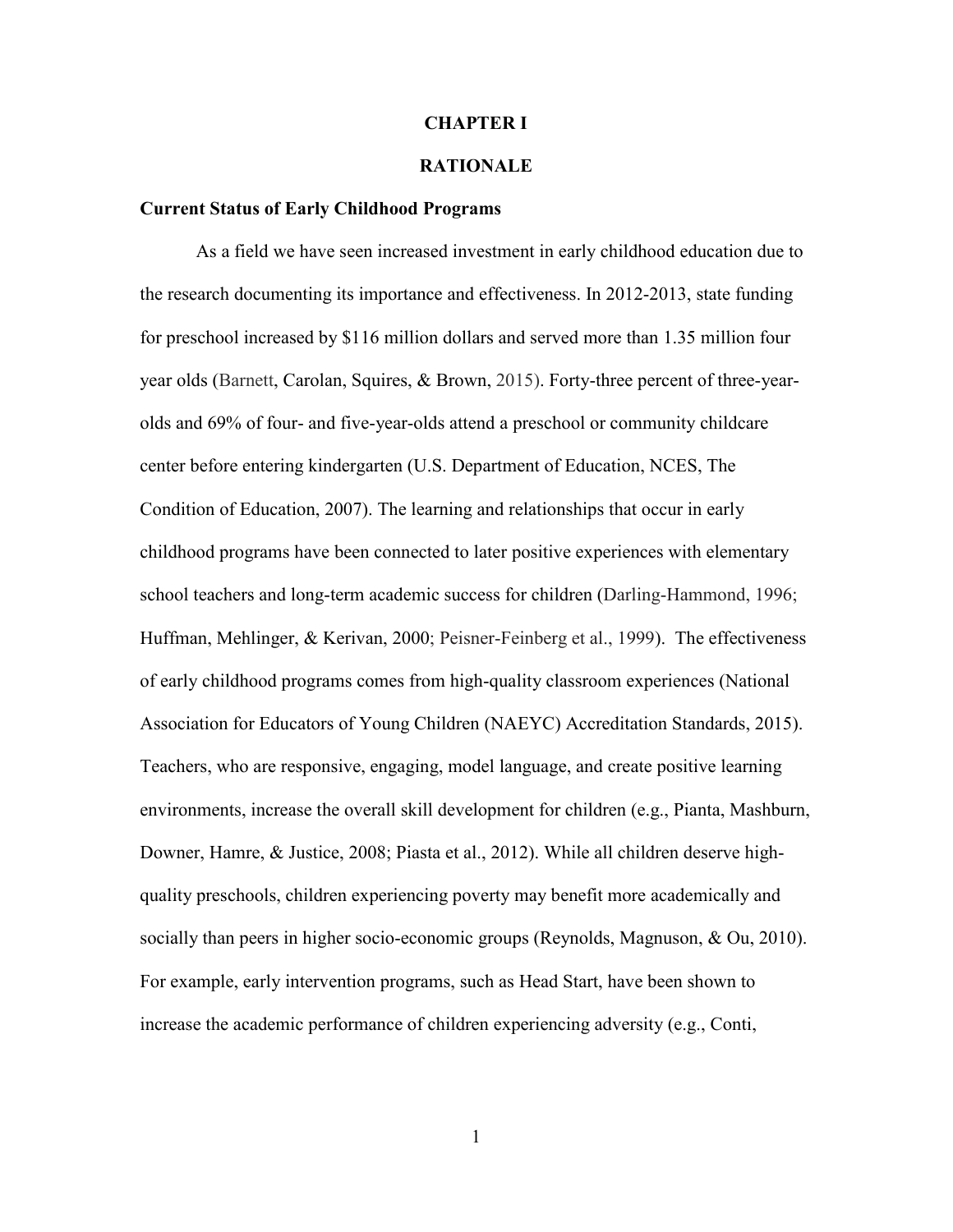Heckman, & Pinto, 2016; Hamre & Pianta, 2005; Pungello et al., 2010; Zhai, Raver, & Jones, 2012).

**Language-Rich Environment**. Children's environments impact their language development and therefore it is important to expose children to language rich environments (Wasik, Bond, & Hindman, 2006). The role that the home environment, in particular primary caregivers, plays on a child's language skills has long been established (Hart & Risley, 1995; Vasilyeva & Waterfall, 2011). In particular, children exposed to poverty are at increased risk for delays in language development (Hart & Risley, 1995; Wasik et al., 2006). We understand that there are syntactical (e.g., complexity, lengthen of utterances) and vocabulary (e.g., number of words, quality of words used, variation in usage of words) differences based on socio-economic status (SES) for both children and adults (Vasilyeva & Waterfall, 2011). Specifically, individuals from lower socioeconomic groups often have less syntactically complex language when compared to higher socio-economic peers (Hart & Risley, 1995; Vasilyeva & Waterfall, 2011). Less syntactically complex language has been shown to correlate to lower vocabulary skills and less of an ability to understand more complex oral and written language (Vasilyeva  $\&$ Waterfall, 2011; Vasilyeva, Waterfall, & Huttenlocher, 2008), which has been shown to influence later academic outcomes such as reading and overall academic achievement (e.g., O'neill, Pearce, & Pick, 2004). Early childhood settings, like Head Start, aim to provide a rich language environment to ameliorate the effects of exposure to high levels of risk factors (e.g., Wasik et al., 2006). Early childhood programs that provide opportunities for children to respond to conversations and expand their vocabulary can increase children's overall expressive language skills (Piasta et al., 2012).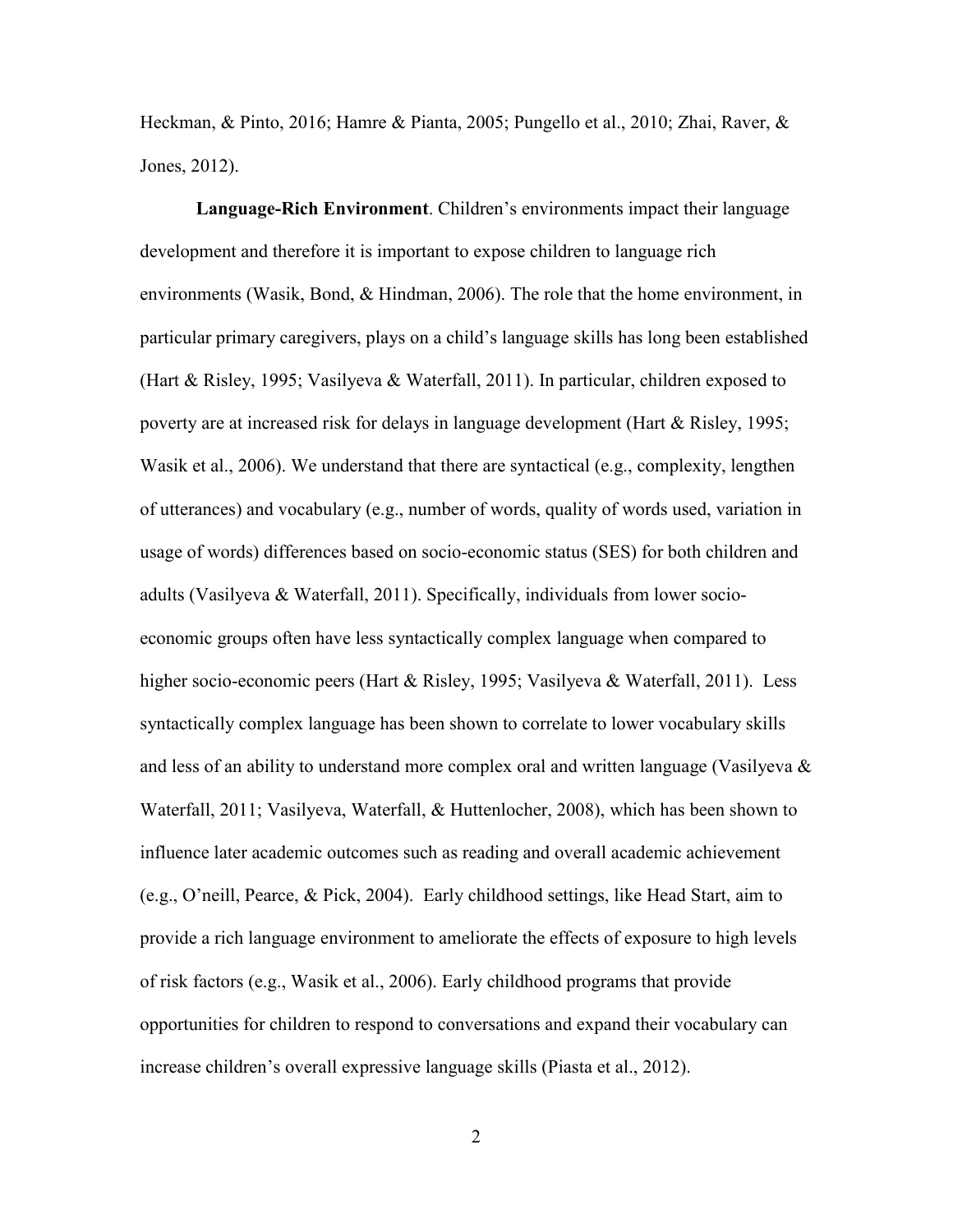Both the quantity and the quality of teacher-child interactions are important to improve language development (Dickinson & Caswell, 2007; Harms & Clifford, 1980). The quality of exchanges refers to language interactions between children and their caregivers. Children who engage with caregivers, who are responsive to their language bids, read books with great frequency and provide cognitively stimulating environments creates a "nutritious" language diet (Zauche, Thul, Darcy Mahoney, & Stapel-Wax, 2016). Teachers' increased use of those language enhancement strategies have been connected with increased production and sentence complexity in children (Girolametto & Weitzman, 2002; Vasilyeva & Waterfall, 2011).

Language enhancement strategies used by teachers to foster language skills in children fall into two main categories: (1) language development (e.g., modeling, extension) and (2) language facilitation (e.g., open-ended questions) (Girolametto, Weitzman, & Greenberg, 2006). Language development strategies assist in modeling verbal language for children. While, language facilitation strategies provide opportunities for children to respond or speak more often which is important because the frequency of language opportunities, or opportunities to engage in conversation, has been found to be related to gains in children's overall language development (NICHD Early Child Care Research Network, 2002). Importantly, early childhood teachers have been found to more consistently use language facilitation rather than language development strategies (Piasta et al., 2012); but further research is needed in this area.

### **Teacher Quality in Early Childhood Classrooms**

 Current practice in early childhood classrooms often falls short of providing language-rich environments (Justice, Mashburn, Hamre, & Pianta, 2008). One tool that is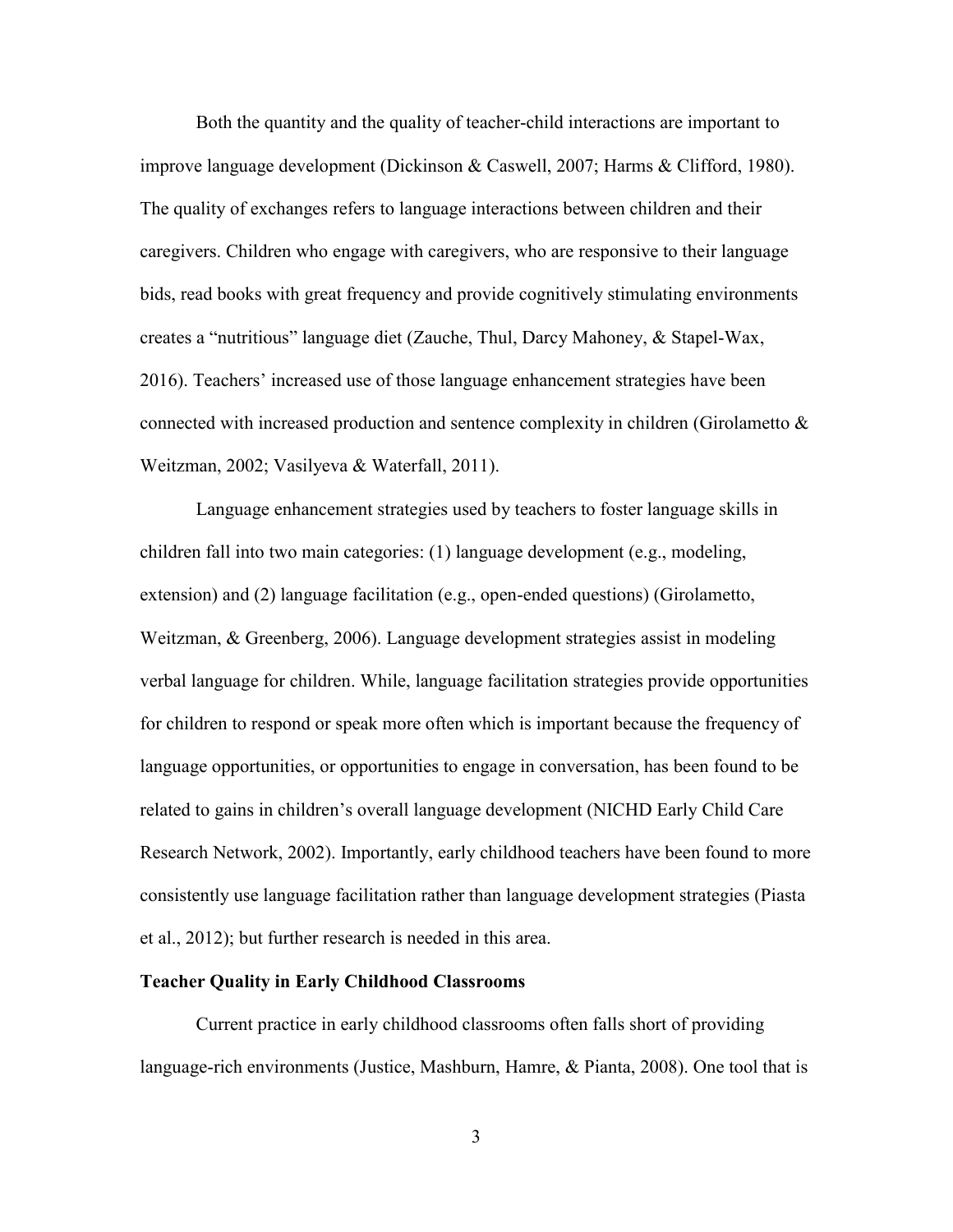commonly used to measure classroom quality in Head Start is the Classroom Assessment Scoring System (CLASS®; Pianta, La Paro, & Hamre, 2008). Federal law mandates that a CLASS**®** review for each Head Start program is included in all grant reviews. Pianta and colleagues (2008) examined the interactions between teachers and children in early childhood settings using the CLASS®. The CLASS® has ten dimensions related to teaching quality (Pianta et al., 2008). Each CLASS® item is rated on seven point Likert scale (1 lowest to 7 highest). Early childhood classrooms, in particular in Head Start, are consistently scoring in the low range (less than 3 out of 7) for instructional supports (i.e., concept development, quality of feedback, and language modeling). In 2015, Head Start classrooms in the lowest 10% scored 2.22 and in the highest 10% scored 3.53 on the CLASS® in this area ("National CLASS® Scores", 2016). Low instructional support scores for Head Start programs is particularly concerning given the importance of providing this population of students (i.e., students with potential exposure to higher rates of adverse experiences) with access to language enrichment with the aim to improve growth trajectories and school readiness (e.g., Burchinal, Vandergrift, Pianta, & Mashburn, 2010; LoCasale-Crouch et al., 2007). Some initial research, has shown that increased student academic success is associated with classrooms with higher CLASS® ratings (Justice et al., 2008). Inferring that classrooms with higher levels of teacher-child interactions related to instructional strategies can improve outcomes for students.

 Even though it is well documented that access to a language-rich environment fosters the language development of children (Zauche et al., 2016; Lonigan, 2006; Justice et al., 2008), early childhood classrooms by and large have not consistently achieved this goal. More research is needed to more specifically understand the role that various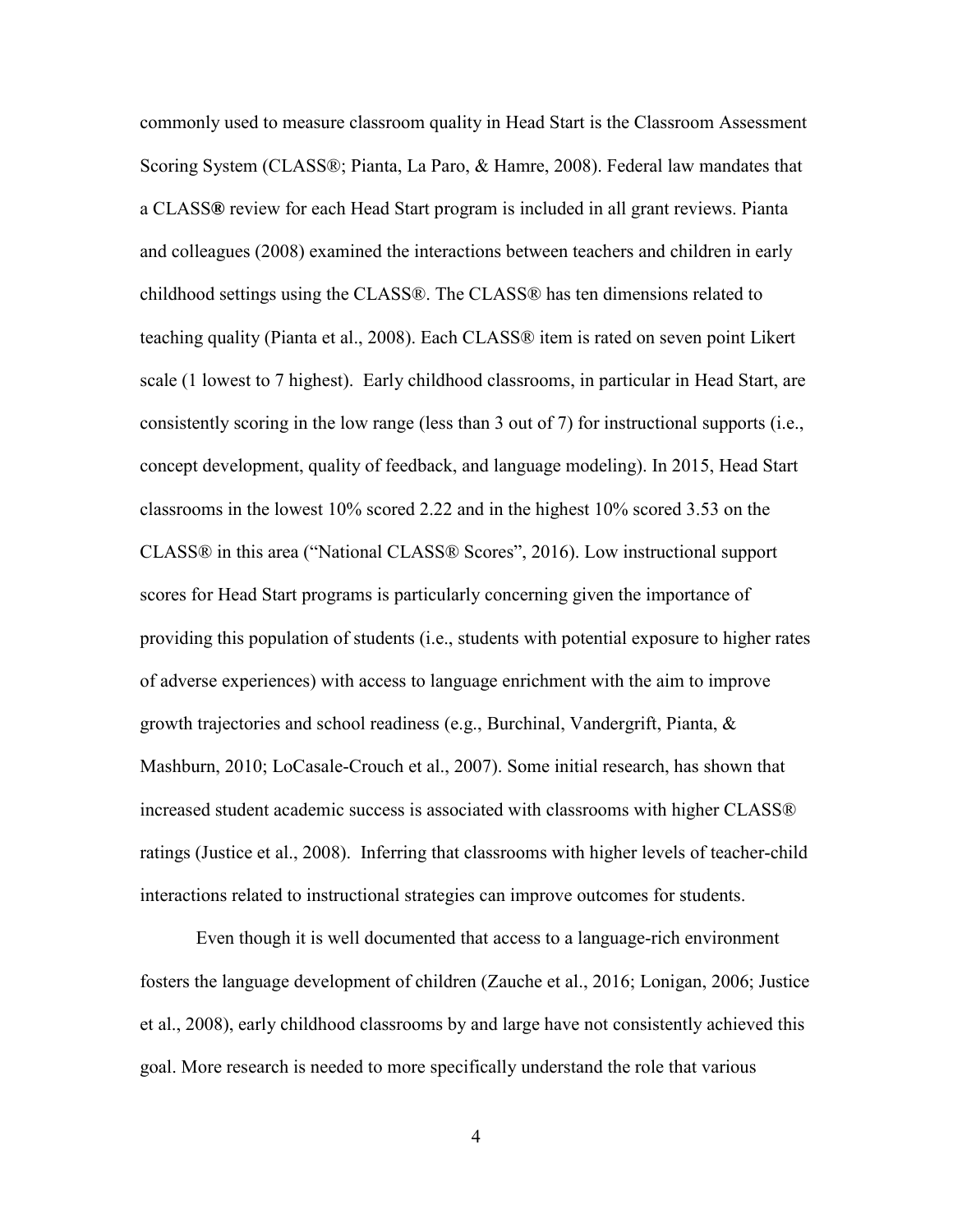characteristics related to teachers' conceptual knowledge and instructional practices play on children's language development. Particularly, variations in lead and assistant teacher characteristics (i.e., knowledge and behavior, teacher preparation and educational backgrounds, years of experience) and the in-service professional development offered may influence the quality of instruction.

**Variations in teacher preparation**. Variations in early childhood teacher preparation programs can be explained in the following ways: (a) requirements for preservice experience, (b) lack of availability of programs, and (c) inconsistency related to content and quality across programs. First, only 23 states require pre-service education for early childhood educators (LeMoine, 2005). Teachers in states with lower educational requirements for early childhood teachers may struggle to meet national standards (LeMoine, 2005), such as the NAEYC or Head Start teacher qualification standards. The educational requirements often differ based on the role of the teacher – lead versus assistant. For example, Head Start teachers should have a minimum of an associate's degree or equivalent and it was recently mandated that at least 75% of teachers in each program should have a minimum of a baccalaureate degree in a field related to early childhood education. All assistant teachers should have a high school diploma or a general education diploma (GED) and 50% should have at least a child development associate credential. There is also a lack of availability of programs. Less than 30% of universities have early childhood education programs (Early & Winton, 2001). Again, the lack of access to programs prevents teachers from receiving the training required to meet the quality indicators (e.g., developmentally appropriate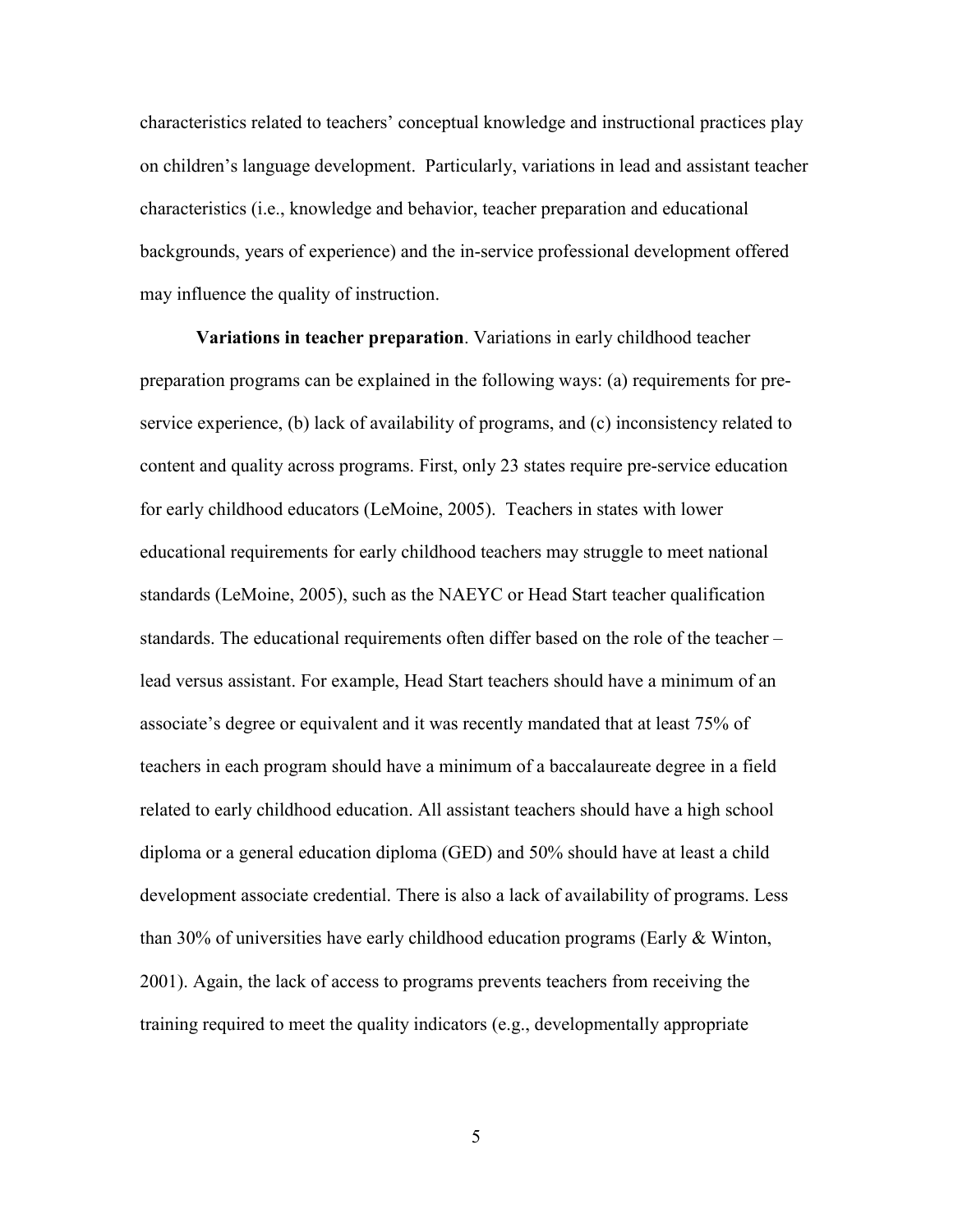curricula, knowledge of assessment, classroom management skills) recommended by national organizations.

 The range of pre-service educational requirements and experiences for early childhood educators greatly impacts the workforce by creating the potential for disparity in both conceptual knowledge and instructional practices. For example, in Oregon early childhood educators could be employed as childcare workers, Head Start teachers, universal pre-kindergarten teachers or early interventionists. Oregon only requires that early intervention/early childhood special educators be licensed to work with young children ages 3 – 8 years old (Teaching Standards and Practice Commission, 2017). However, Oregon's Office of Child Care states that head teachers, in a childcare program, could hold anything from a bachelor's degree to 20 post-high school credits plus at least one year working at a licensed childcare facility. In Oregon childcare facilities, assistant teachers should have received 20 after high-school credits or 10 credits plus at least six months working at a licensed childcare facility. Additional, research is needed to explore the potential impact of these variations in requirements on the quality of language environments in early childhood classrooms.

**Variations in lead and assistant teacher characteristics.** The traditional early childhood classroom model relies on both a lead teacher and an assistant teacher. Sosinsky and Gilliam (2011) found that in Head Start classrooms, when compared to K-12 settings, lead and assistant teachers shared much of same tasks (e.g., leading small instruction groups, reading books, facilitating play) in the daily classroom routine. However, little to no research exists that examines potential differences, in conceptual knowledge and instructional practices, between lead and assistant early childhood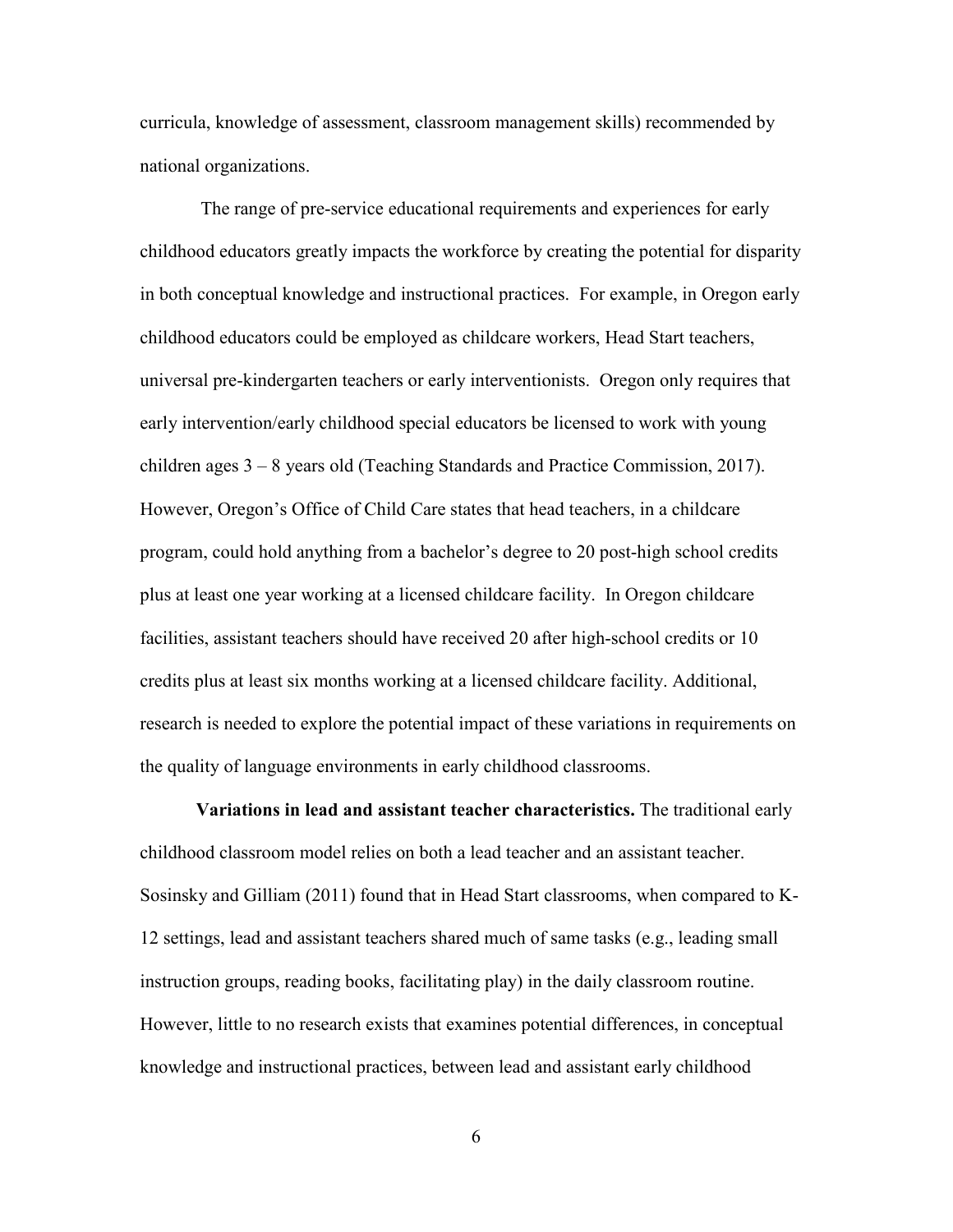teachers (Curby, Boyer, Edwards, & Chavez, 2012; Fraser & Meadows, 2008). Early childhood research often disregards the inclusion of assistant teachers when conducting data analysis (Curby et al., 2012). This creates a problem when attempting to understand how potential differences (e.g., educational backgrounds, adult literacy, language modeling, quantity of language interactions) between lead and assistant teachers may effect teacher-child interactions. Approximately, 400,000 people are employed as assistant or associate teachers in early childhood settings (Bureau of Labor Statistics, 2017; Burton et al., 2002) and virtually no research has been conducted on potential differences between assistant and lead teachers. One study that has compared lead and assistant teachers found significant differences between their uses of instructional supports (i.e., language modeling, quality of feedback, concept development) with assistant teachers scoring lower than the lead teachers (Curby et al., 2012). Curby and colleagues (2012) suggested that experience (e.g., years teaching, professional development) might play a larger role in the differences found between the two groups than educational attainment. Further research is needed to examine the possible variation in quality and quantity of language instruction implemented by the lead or assistant teachers.

 While we know much less about how the two groups of teachers vary, one possible shared characteristic that could moderate the to ability provide language-rich environments are low adult literacy and oral language abilities. Early childhood educators are reported to have the lowest adult literacy rates when compared to other educator groups (Halle et al., 2009; Zaslow et al., 2010). Considering the emphasis placed on providing children, particularly those experiencing early disadvantages, with a language-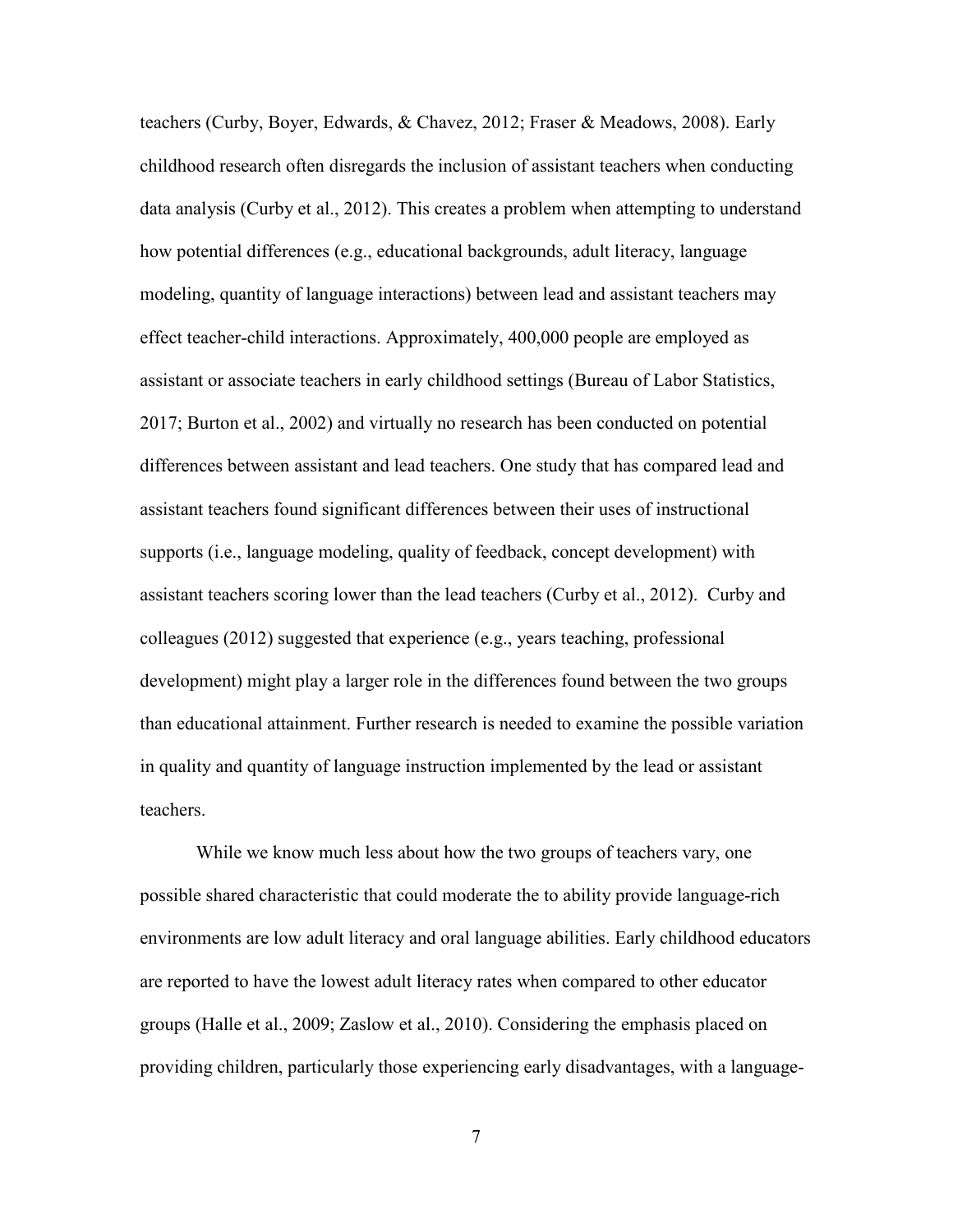rich environment the possibility of low literacy levels for early childhood teachers is particularly concerning. Pianta, La Paro, and Hamre (2006), demonstrated that classrooms, serving children in low-income areas, scored lower on the CLASS® in the areas of quality of feedback and language modeling. The combination of variability in pre-service educational requirements and the potentially lower teacher language and literacy rates may inhibit early childhood programs from achieving high-quality ratings. Early childhood classrooms aim to provide children with strong school readiness skills, but given the variation and lack of consistent foundational training for teachers and assistants, early childhood programs are highly dependent on professional development opportunities if they are to reach their goal of delivering quality programs to all families and children.

#### **Variations in Professional Development**

Professional development refers to the training and support that practicing teachers receive (e.g., Desimone, 2009; Zaslow et al., 2010) after they have completed their teacher preparation programs. The No Child Left Behind Act of 2001 mandated that teachers receive high-quality professional development that is both sustained and content focused. Professional development has been shown to be more effective at increasing teachers' instructional practices than pre-service educational backgrounds for early childhood educators (Honig & Hirallal, 1998). Professional development can directly impact teacher skills (i.e., instructional practices) and conceptual knowledge, thus improving children's outcomes (Garet, Porter, Desimone, Birman, & Yoon, 2001; Odom, 2009; Snyder, Hemmeter, & McLaughlin, 2012).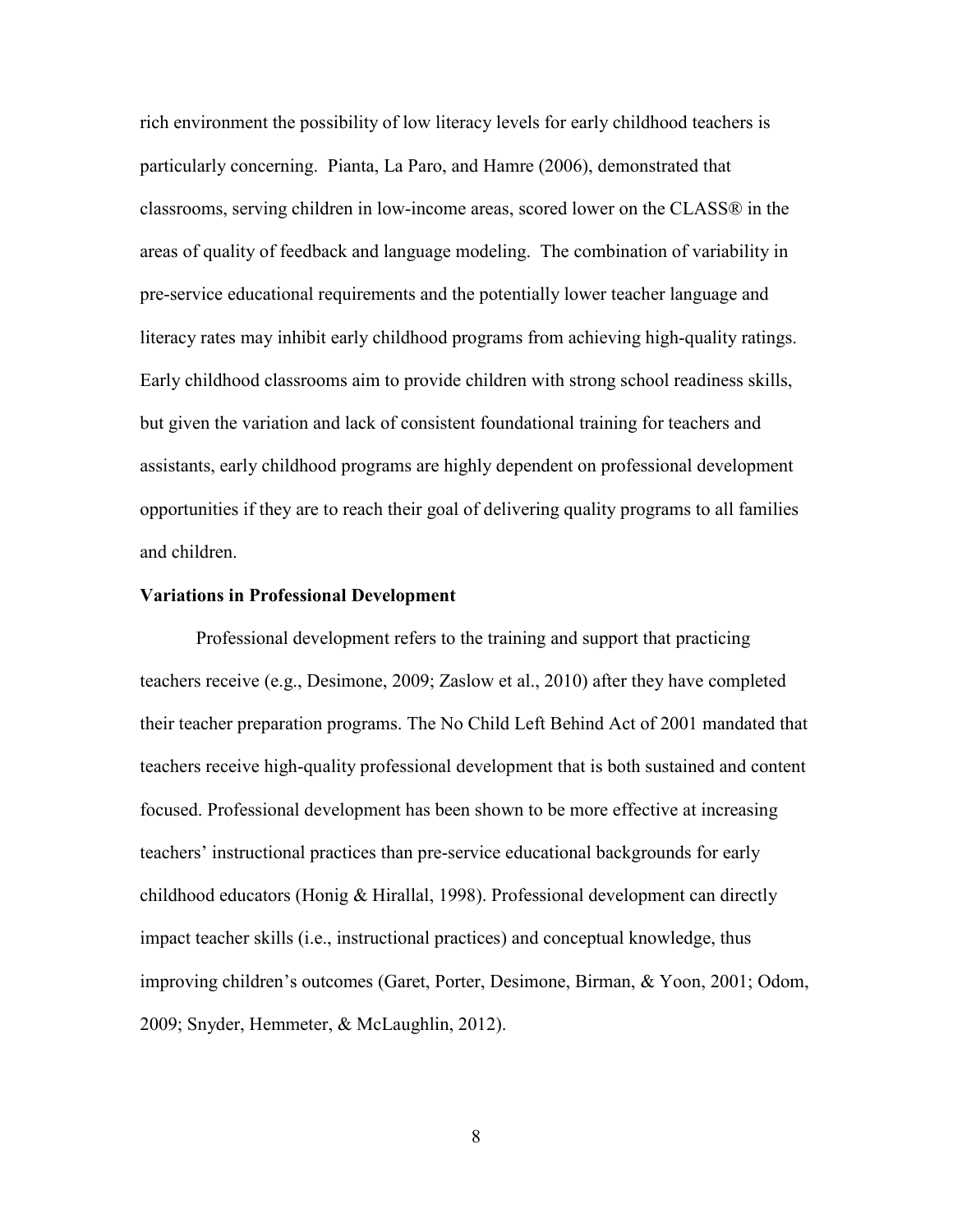The review also documented certain features of professional development that are more highly correlated with improved outcomes for children. Professional development should be designed such that teachers are actively engaged with the content and have opportunities to practice the skills; creating a connection between the instructional strategies being presented and the teachers' daily classroom experiences (i.e., practice) (Powell & Diamond, 2013). The current study, drew upon Desimone's (2009) description of five core features of effective professional development: (a) content focus (e.g., language facilitation, instructional practices), (b) active learning (e.g., online discussions, submitting videos for feedback, self-monitoring behavior), (c) coherence (e.g., NAEYC recommendations, Head Start regulations and standards), (d) duration (i.e., frequency and dosage), and (e) collective participation (i.e., engagement with others in learning experiences).

 Professional development content (Desimone, 2009), should match the needs of the teachers and their classroom - it should be contextually relevant (Yoon et al., 2007). Teachers must be invested in the process with active learning and collective participation (Desimone, 2009) and it has been found that teachers are more engaged when the professional development matches their programs standards, regulations, and beliefs (Desimone, 2009; Dickinson, Watson, & Farran, 2008). The delivery (e.g., duration, collective participation, active learning) should also be grounded in adult learning theory (Richardson & Placier, 2001). Lastly, professional development experiences that provide teachers with instructional strategies, which are evidence-based, are more likely to change skills and knowledge (Hiebert & Grouws, 2007). Understanding the dynamic relation between the types of professional development delivered (e.g., one time in-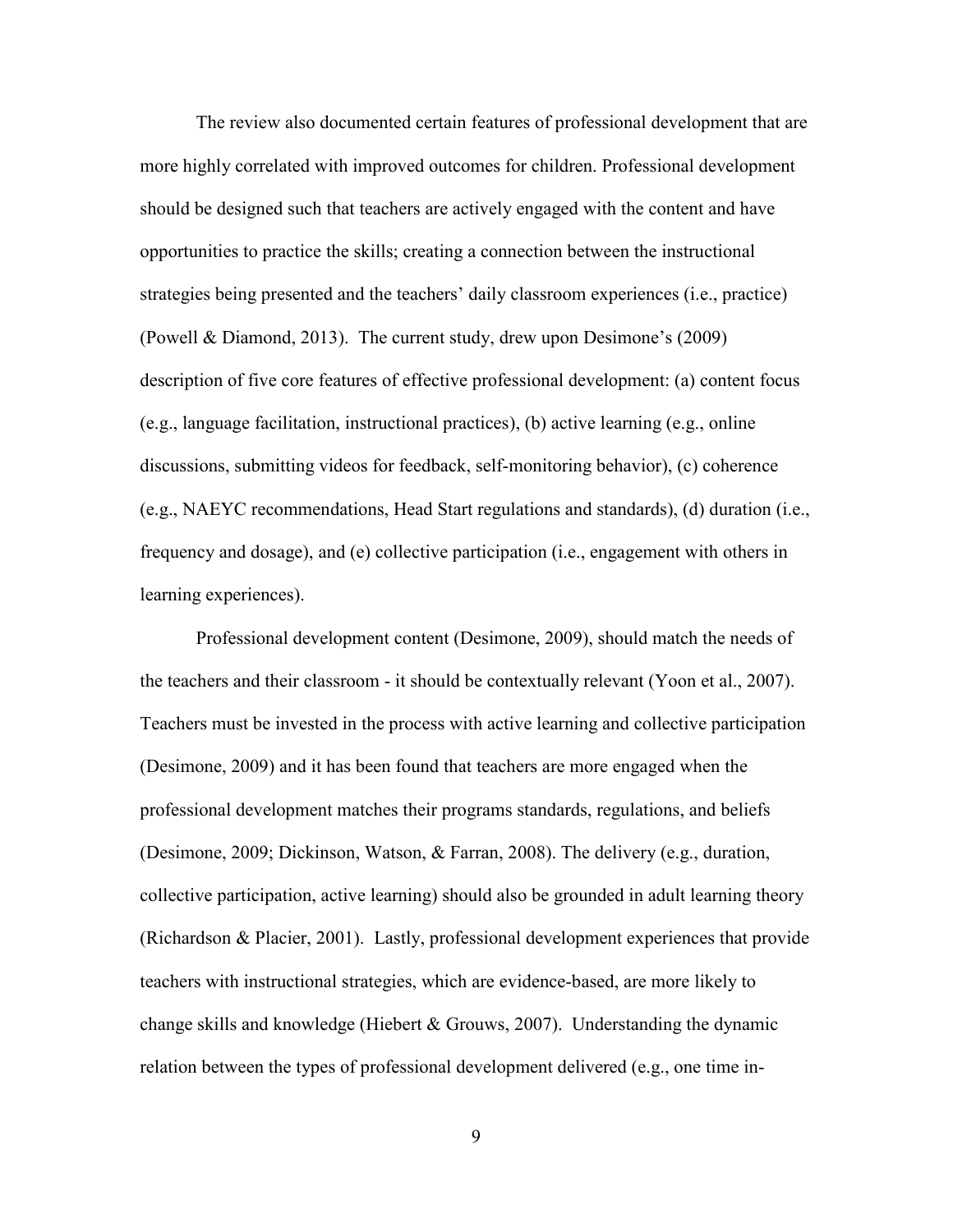service, coaching, professional learning communities), participants (i.e., lead or assistant teachers), and contextual factors (e.g., educational standards, pre-service training, student needs) is critical for continual improvement of the early childhood workforce (Borko, 2004).

**Current online professional development practices**. Online professional development maps on to the framework proposed by Desimone (2009), because it provides opportunity to address all five core features of effective professional development. First, online professional development addresses concerns related to teachers' access (i.e., active learning and content focused) to resources that can enhance their instructional practices and conceptual knowledge (Treacy, Kleiman, & Peterson, 2002). Current research has shown initial promise and a need for future studies specifically examining how features are related to online trainings in early childhood settings (Odom, 2009; Pianta et al., 2008). The duration, related to length and intensity, of the professional development is critical for change (Desimone, 2009). Some barriers to receiving access to appropriate dosage/duration (i.e., time, distance, external and internal resources, staffing) that occur when implementing traditional forms (face-to-face) of professional development (Dede, Ketelhut, Whitehouse, Breit, & McCloskey, 2009), can be addressed through the use of online professional development. For example, online professional development grants participants access to the learning content anytime and anywhere, which potentially increases the ability for additional teachers to be reached and supported (Ryan & Scott, 2008); relating to the features of active learning and collective participation (Desimone, 2009). When compared to some face-to-face professional development, web-based delivered content could be more easily tailored to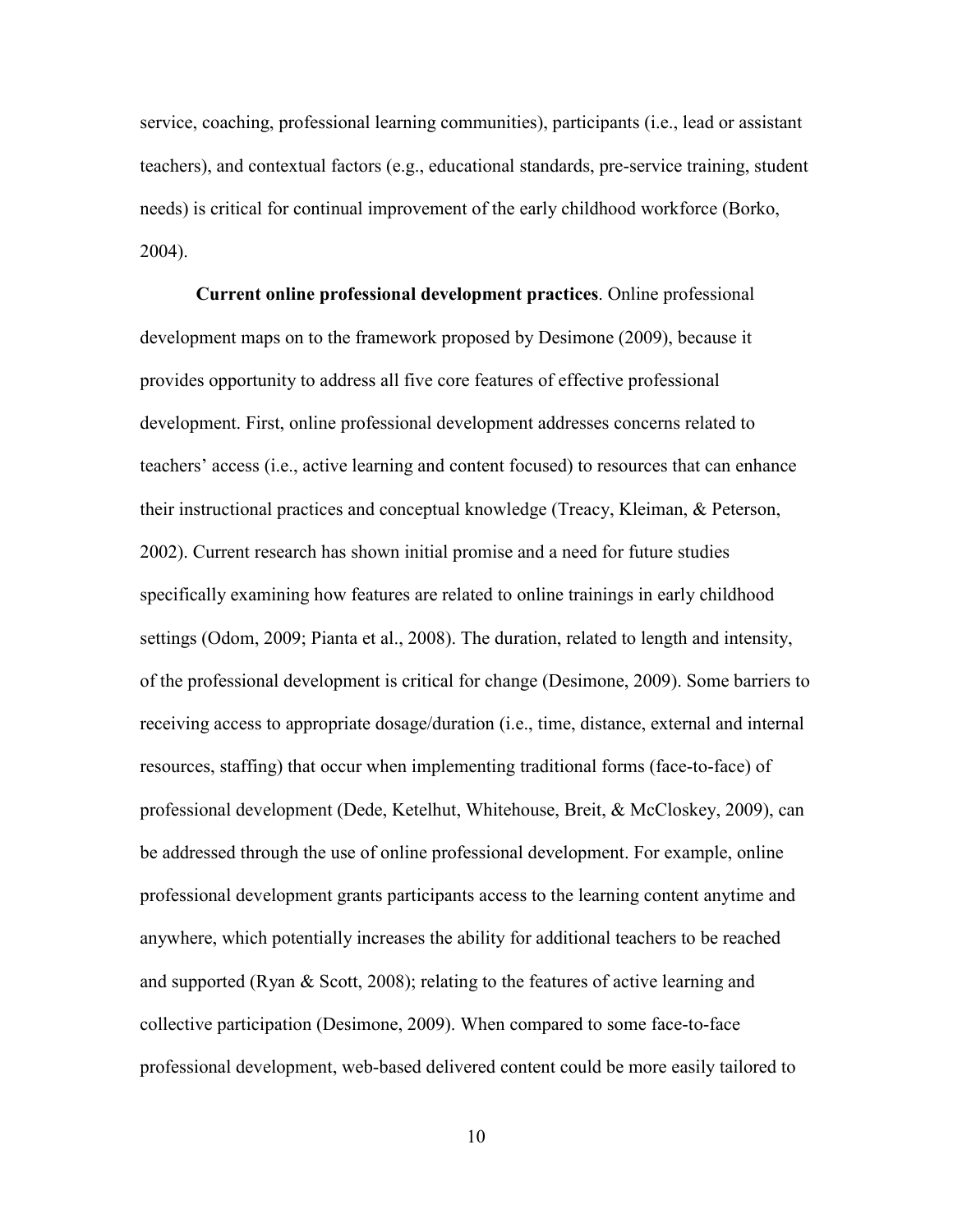the skills (i.e., instructional practices) and knowledge (i.e., conceptual knowledge) of the learners, addressing the feature of coherence (i.e., maps on to contextual fit), which increases the likelihood of change in adult behavior (National Academy of Sciences, 2007). Online professional development shows great promise for increasing teachers' implementation of instructional practices, thus leading to positive outcomes for students (Powell & Diamond, 2010; Pianta et al., 2008). One concern about online professional development is the lack of research to support best practices (Chen, Chen, & Tsai, 2009). Just as with face-to-face professional development, additional research is needed to better understand the active ingredients of online professional development (e.g., Odom, 2009; Zaslow et al, 2010). One major active ingredient to examine, related to online instruction, is the type of the feedback delivered to the adult learners.

**Feedback.** The provision of feedback is an evidence-based practice (EBP) that shows how teachers can change desired behavior and has effects that are related to intervention skills (Fallon, Collier-Meek, Maggin, Sanetti, & Johnson, 2015; Solomon, Klein, & Politylo, 2012). When providing feedback three considerations are important: (a) content (e.g., corrective, positive, general, specific), (b) timing and frequency (e.g., how often, immediate vs. delayed), and (c) who provides the feedback (Van Houten, 1980). Feedback is more effective at changing behaviors when it is specific; giving the learner more direct instruction on how to correct his/her behavior (Eisner, 1992; Englert & Sugai, 1983). The delayed feedback that is provided by a coach watching videos of the teacher has been shown to be effective in increasing teachers' usage of intervention strategies in early childhood settings (e.g., Barton, Pribble, & Chen, 2013; Hemmeter, Snyder, Kinder, & Artman, 2011; Pellecchia et al., 2011). Reinke, Lewis-Palmer, and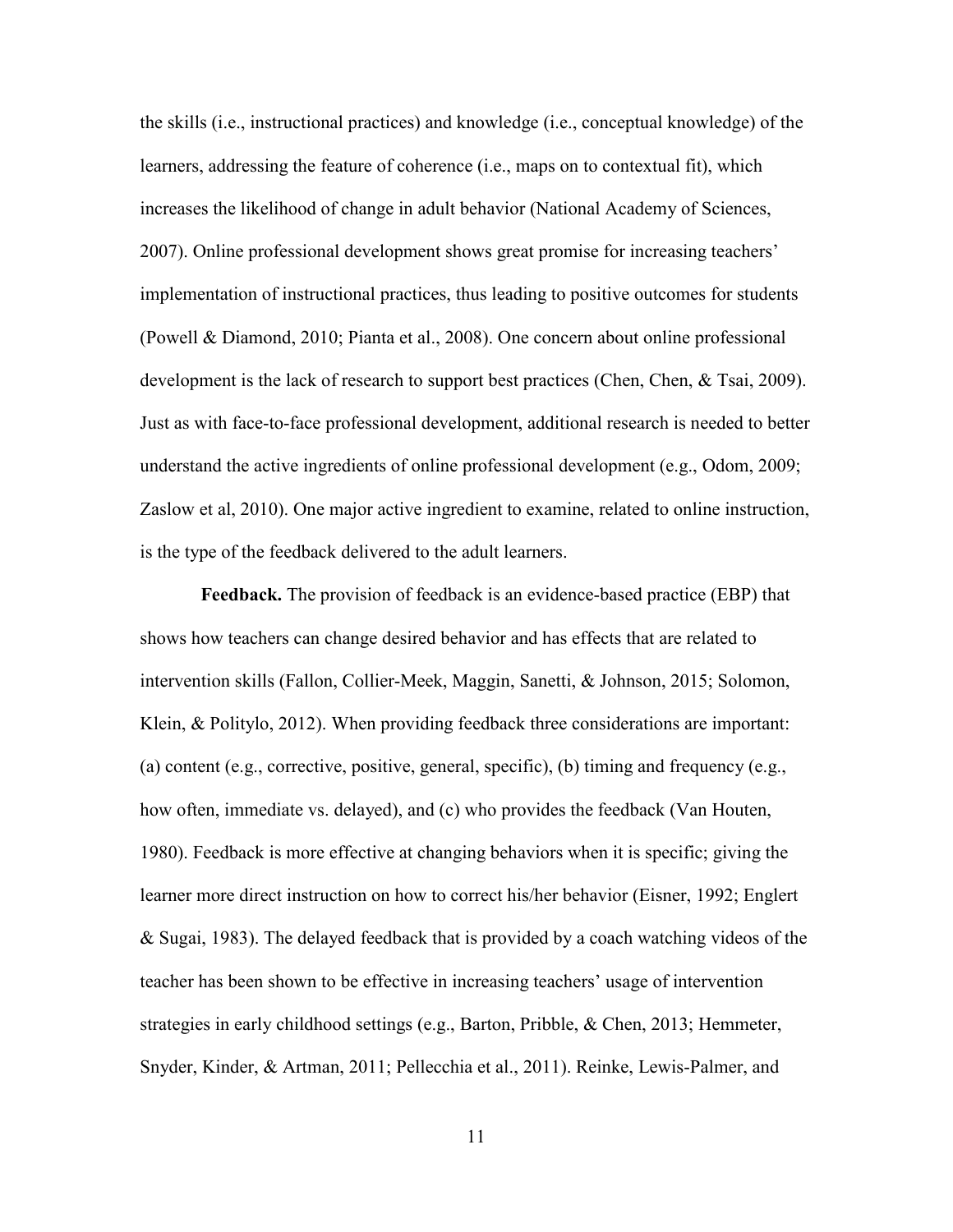Martin (2007), used a different approach to provide feedback to teachers on their performance, by presenting teachers only with a visual representation of the data they had collected. The proposed study will examine the extent to which type of feedback (graphed self-reported or delayed performance) impacts the teachers' implementation of language facilitation strategies in their classrooms.

 **Adult learner characteristics.** A better understanding of the relation between characteristics of the adult learner and professional development is needed, so that we as a field can design the optimal experience for participants (Hammerness et al., 2005). Factors such as age, educational experiences, adult literacy levels, and self-efficacy may influence how a teacher engages with professional development. For example, we know that, on average, the age of the participant does not necessarily play a significant impact on the adult learners' interest or the effectiveness of online learning experiences (Mulenga & Liang, 2008). However, we know little about how adult literacy rates or language skills may impact their engagement with online professional development; it is critical that we explore this gap in research so that we can understand the role it may play in teachers' active learning and appropriately tailor the content to address teacher level variables.

 A way to frame interactions (i.e., active learning, duration, collective participation [Desimone, 2009]) during professional development is the Interaction Equivalency Theorem (Anderson, 2003); Anderson's Interaction Equivalency Theorem (2003), posits that the learner must have a high level of engagement with one or more of the following: learner to teacher (e.g., emails, phone conversations, feedback on assignments), learner to learner (e.g., forum discussions, group projects, class discussions), learner to content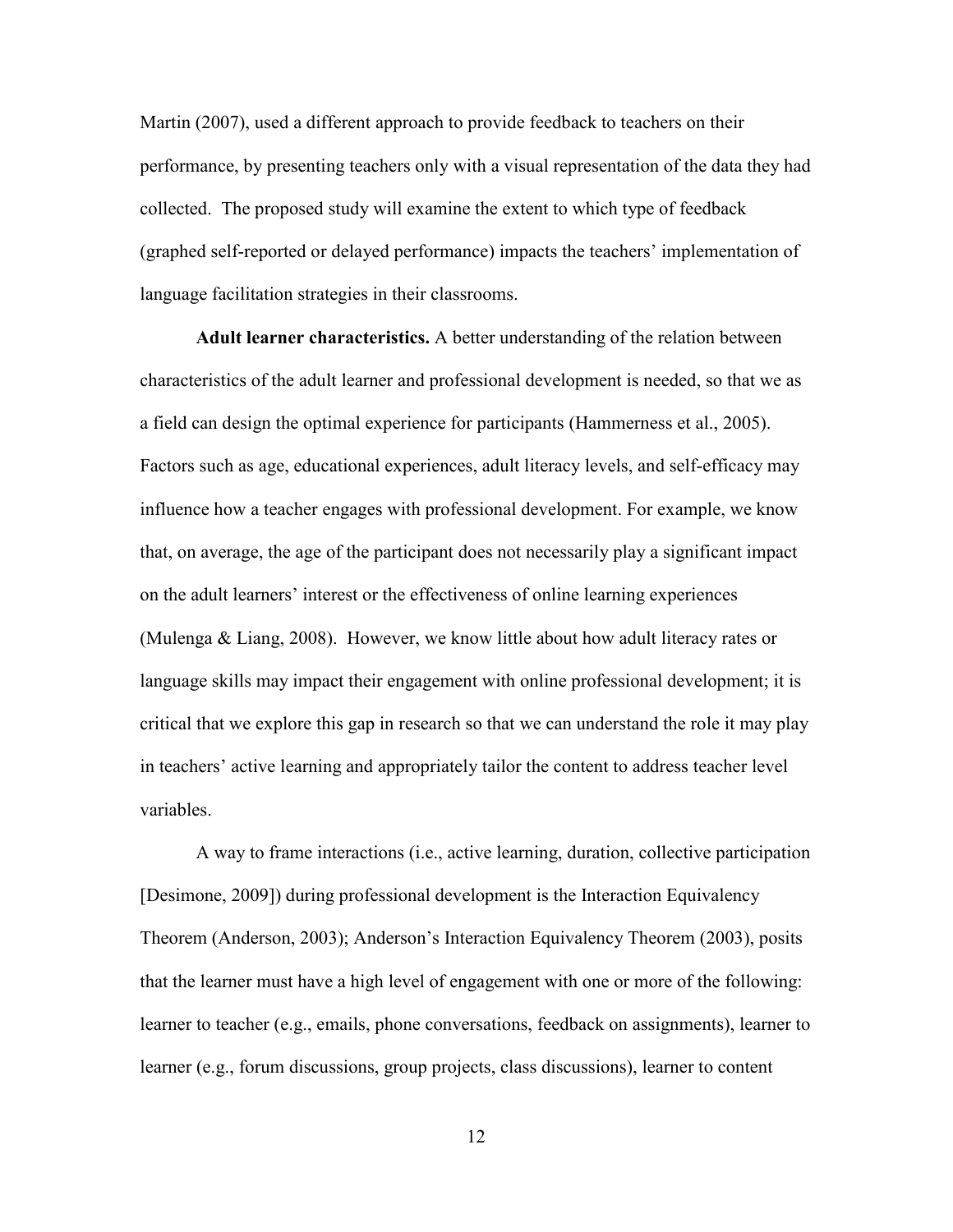(e.g., video examples, analysis and synthesis, presentations); to demonstrate teacher growth and foster participant satisfaction during online education. Ensuring that the learner engages a high rate, with either the teacher, other learners or the content increases the adult learners' motivation and connectedness to the professional development (Borko, 2004); thus addressing active learning and collective participation (Desimone, 2009). We do know that the connection between self-efficacy and participants' interactions with online professional development is important. How an adult learner perceives the relevance of training relates to the learner's motivation (Bandura, 1993). So, in designing professional development how the content is related to the learner should be explicitly incorporated to increase teacher motivation and positively impact engagement. Better understanding the impact of teacher level characteristics (e.g., adult literacy skill, educational level, years of experiences, previous professional development, confidence using a variety of technology) would allow us to create online professional development that better matches the teacher's conceptual knowledge and instructional practices.

 Little is known about how teachers' oral language skills might specifically impact their engagement with online professional and the delivery of language-rich environments in the classroom. We need to better understand the role that adults' language skills may play in their engagement with professional development related to language facilitation strategies. We also need to study how an early childhood educators' expressive language skills (e.g., syntax and vocabulary) might shape the classroom language environment and their ability to model language for young children.

 **Impact on improving child outcomes.** It is critical that professional development provides a clear link between changes in teachers' skills, knowledge, and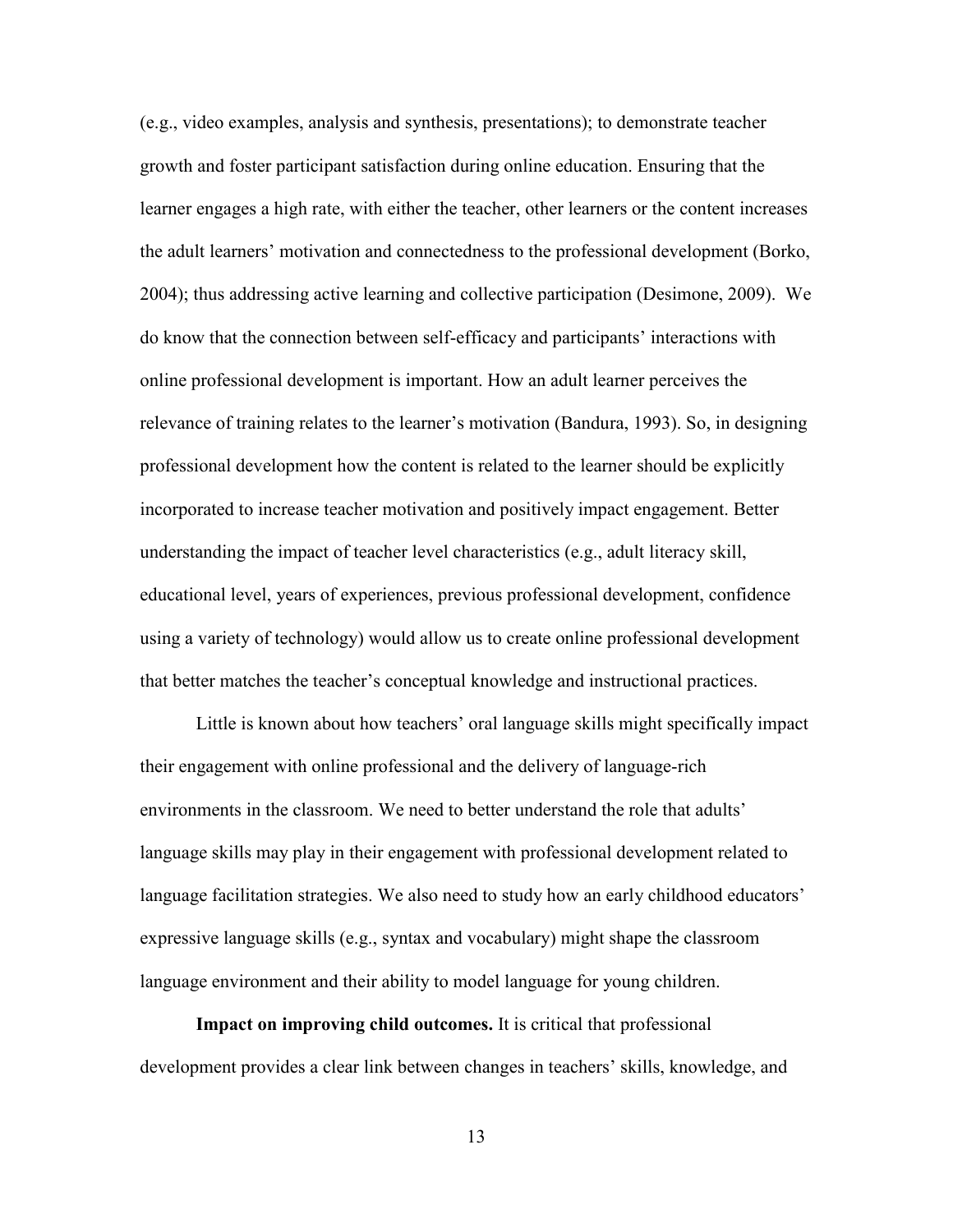behavior, and child gains (Yoon et al., 2007; Zaslow et al., 2010). Teachers benefit from a clear connection between the professional development content and child outcomes (Brophy, 1999; Timperley & Alton-Lee, 2008). However, it is often difficult to increase teachers' conceptual knowledge that leads to changes in their behavior (i.e., instructional practices) related to language modeling in early childhood classrooms (Zaslow et al., 2010). One thing we can do, is to make clear the connection between professional development and child outcomes for teachers aiming to increase their engagement, which potentially will increase their implementation of instructional practices, thus leading to greater child outcomes. As a field we understand that engagement in professional development involving increased hours (e.g., more sustained contact, increased practice, and on-going feedback) is correlated with higher outcomes for children (Yoon et al., 2007). Professional development, with high rates of sustained engagement, aimed around strengthening teachers' use of language modeling skills has also demonstrated positive outcomes for students (e.g., Hindman & Wasik, 2012; Hsieh, Hemmeter, McCollum,  $\&$ Ostrosky, 2009; Milburn, Girolametto, Weitzman, & Greenberg, 2014; Powell, Diamond, Burchinal, & Koehler, 2010).

 Overall, additional research is needed to examine the features that are most effective at changing teachers' knowledge, skills, and behaviors that lead to improved student outcomes (Snyder, Hemmeter, & McLaughlin, 2012; Wayne, Yoon, Zhu, Cronen, & Garet, 2008; Zaslow et al., 2010). Also, we need to increase our understanding of how and why to make design choices related to features of effective professional development (i.e., active learning, collective participation, duration, content, coherence [Desimone, 2009]) for teachers (Schachter, 2015).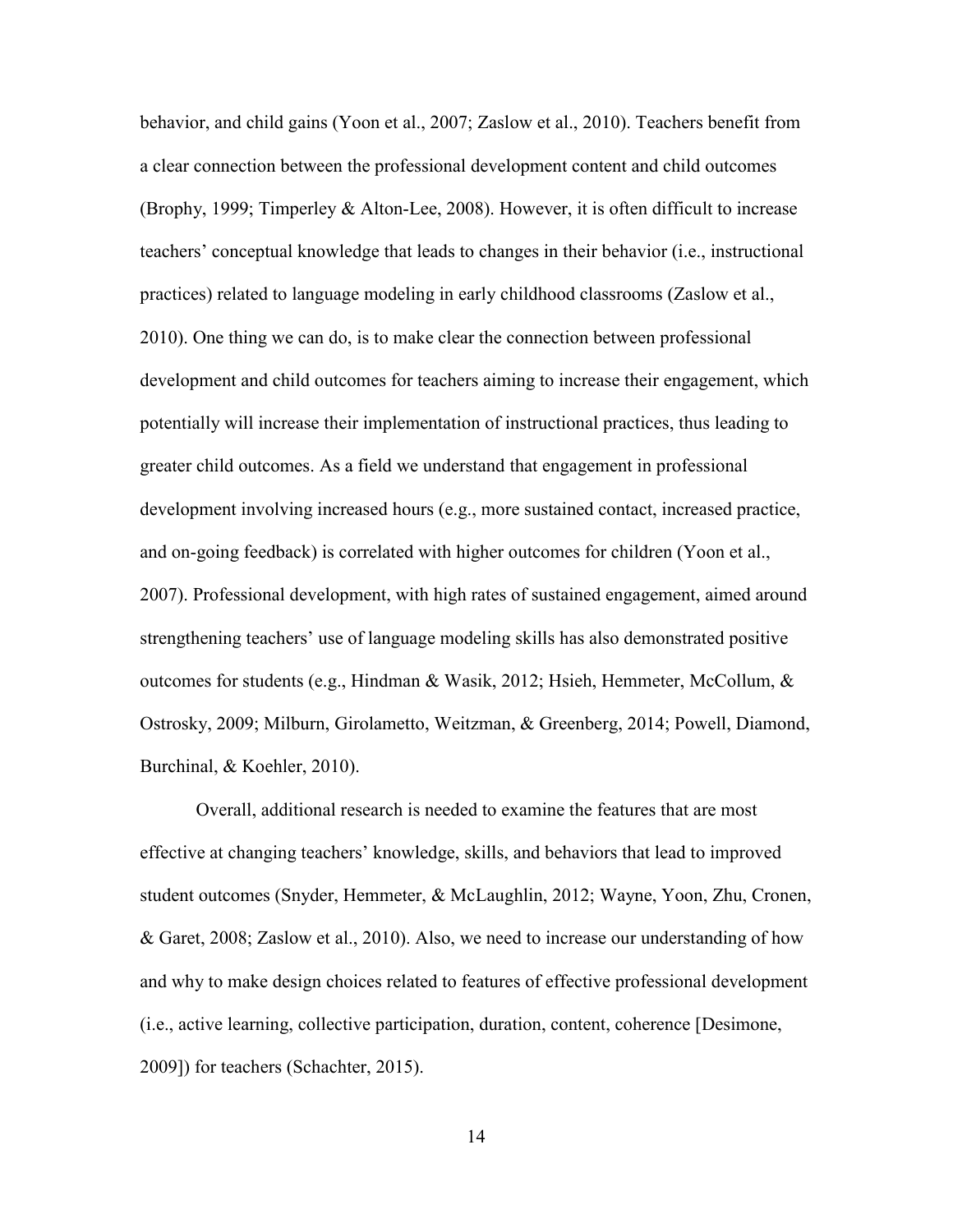### **Current Study**

The purpose of this study was to examine how varying an aspect related to content and active learning (i.e., the type of feedback) during online professional development may effect the instructional practices of early childhood teachers. All teachers, leads and assistants, received access to online professional development content related to improving the quality of early childhood instruction by focusing on: (a) teachers' self-monitoring and goal setting; and (b) language facilitation strategies (i.e., narration, extension/repetition, open-ended questions). Specifically, what the potential relation between the type of feedback that teachers received and changes in their implementation of language facilitation strategies. Feedback is defined as the amount (i.e., how often) online feedback (i.e., emails, data shared) is provided to teachers (e.g., Daro, Hart, Boller, & Bradley, 2012; Halle et al., 2009; Tout, Halle, Zaslow, & Starr, 2009). Additionally, the current study explored the potential relation between teacher initial receptive vocabulary language skills and their implementation of language facilitation strategies. Based on the following literature review, the current study addressed two main research questions related to the potential effect of the intervention and in addition to gaining greater insight to two exploratory research questions as well.

## **Main Questions**:

 RQ 1. To what extent is the type of feedback (graphed self-reported vs. delayed performance) related to teachers' implementation of language facilitation strategies? My hypothesis was that the type of feedback will have no significant effect the teachers' implementation of language facilitation strategies; both are associated with changes in adult behavior however, graphed self-reported data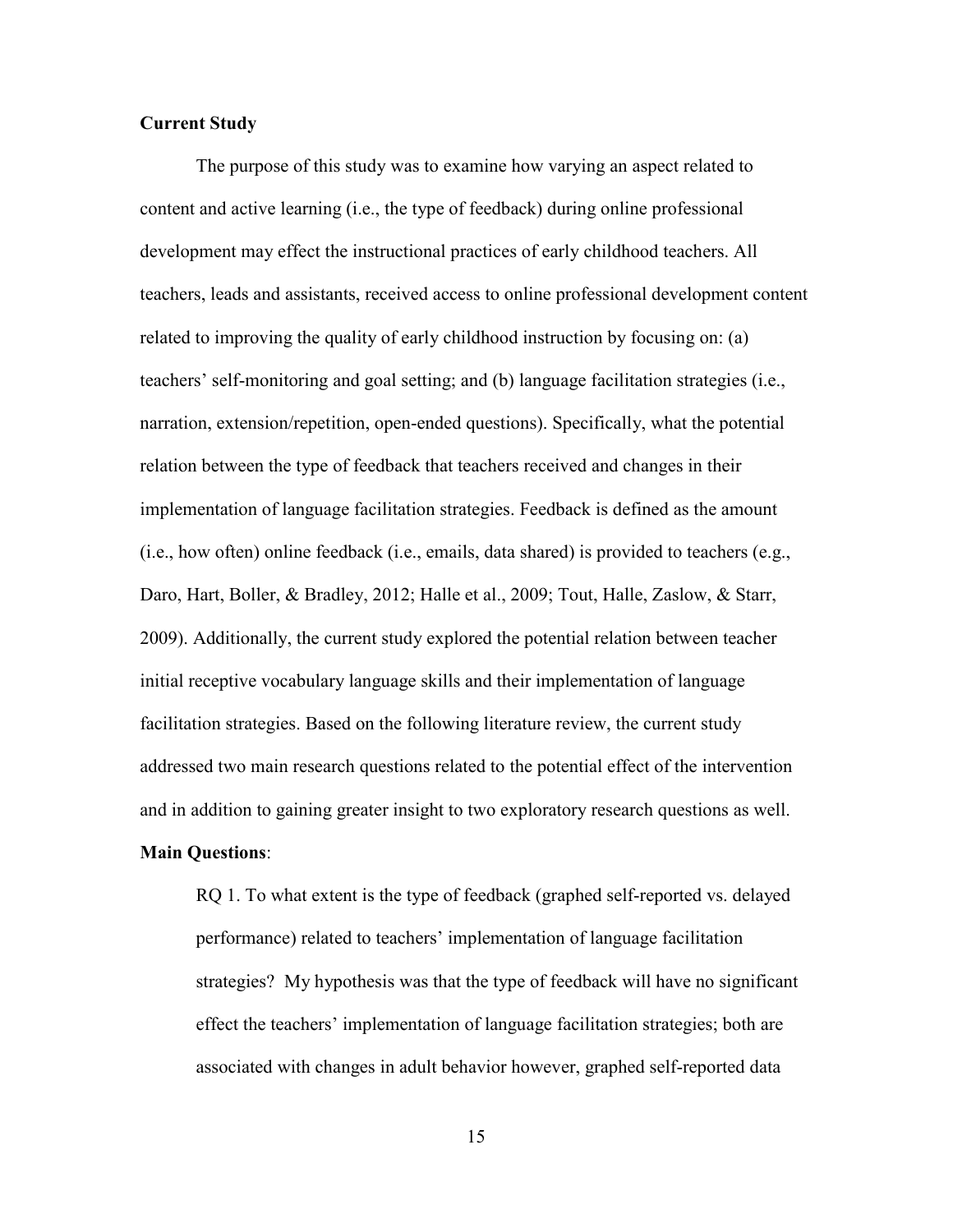may require less effort on the part of instructor (e.g., Barton et al., 2013; Hemmeter et al., 2011; Pellecchia et al., 2011).

 RQ 2. To what extent is teachers' implementation of language facilitation strategies related to child language outcomes? My hypothesis was that teachers who demonstrate higher rates of increased opportunities to respond (i.e., language facilitation strategies) will lead to more opportunities for children to practice language, thus resulting an increase in positive outcomes in children (e.g., Hindman & Wasik, 2012; Hsieh et al., 2009).

### **Exploratory Questions**:

 RQ 3. Do the level of teachers' receptive vocabulary skills predict their usage of language facilitation strategies? My hypothesis was that teachers with higher vocabulary levels (pre-intervention) would implement the language facilitation strategies at a greater frequency than teachers with lower vocabulary levels (Hart & Risley, 1995).

 RQ 4. Does the frequency of implementation of language facilitation strategies vary between lead and assistant teachers? My hypothesis was that post intervention lead teachers would implement the language facilitation strategies at a greater frequency than assistant teachers (Curby et al., 2012).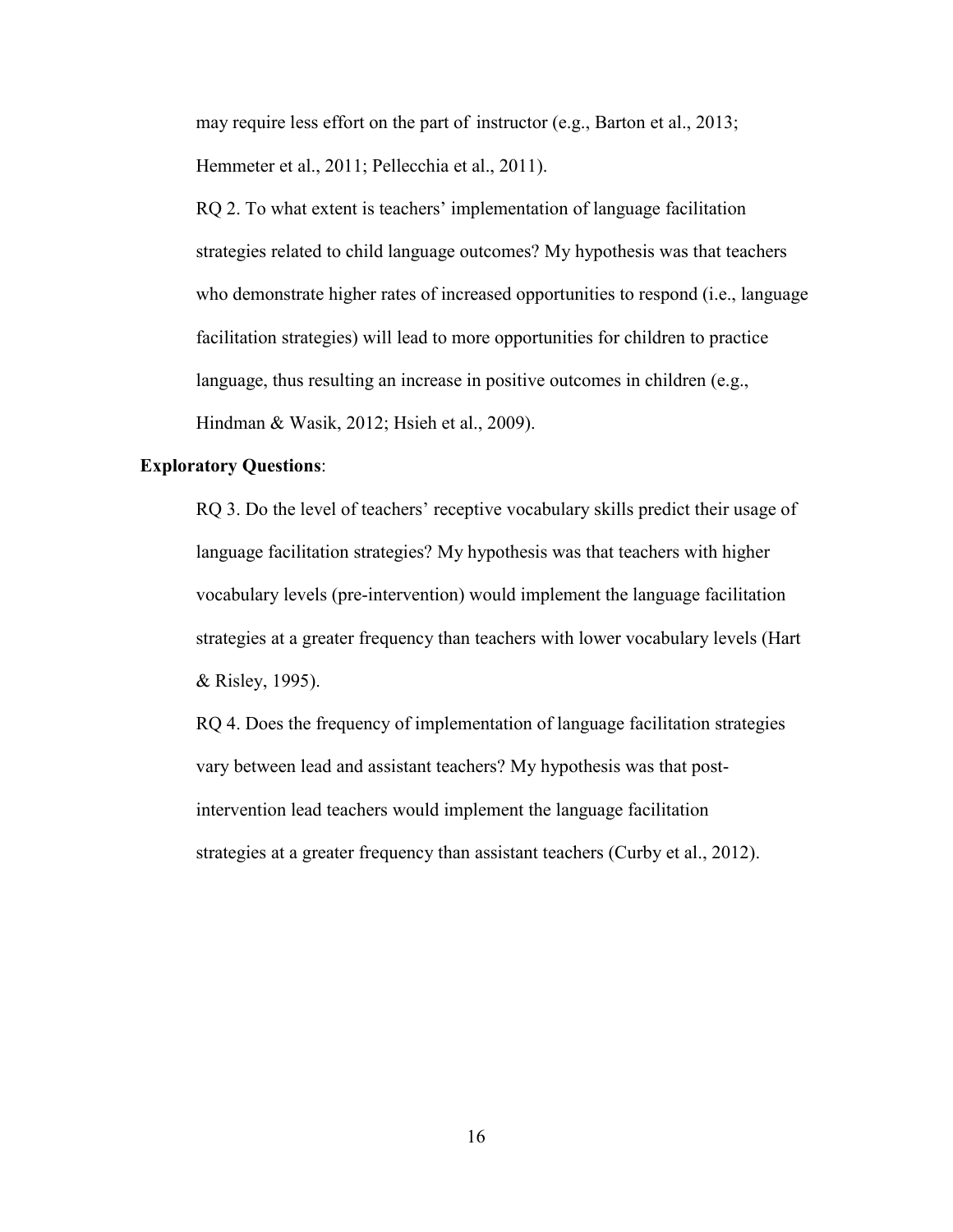#### **CHAPTER II**

### **LITERATURE REVIEW**

#### **Importance of Language Facilitation in Early Childhood**

 The quality and quantity of adult-child language interactions shapes the language abilities of children (Hart & Risely, 1995). Increasingly children are spending more time out of the home and in early childhood programs (National Association of Child Care Resource and Referral Agencies, 2012), therefore it is critical that teachers provide a language-rich environment for children (Wasik et al., 2006). Children, particularly those from lower socio-economic backgrounds, may have less exposure to complex and varied language models when compared to their peers growing up in families with higher socioeconomic status (Vasilyeva & Waterfall, 2010). The use of language facilitation strategies encourages children to vocalize, which builds upon their language skills (e.g., Copple & Bredekamp, 2009; Hart & Risley, 2003; Girolametto et al., 2006). Language development strategies (e.g., expansion, mapping, narration) lead to increased production and sentence complexity in children (Early et al., 2006; Girolametto & Weitzman, 2002). Also, the increased frequency of conversations between adults and children is positively correlated with an increase in children's overall language development (NICHD Early Child Care Research Network, 2002). Early childhood educators use two main types of strategies to encourage language: (1) language development (e.g., modeling, extension) and (2) language facilitation (e.g., open-ended questions) (Girolametto & Weitzman, 2006). Caregivers who respond to children's utterances increase further language development (Snow, Midkiff-Borunda, Small, & Proctor, 1984). In the current study, the term "language facilitation" refers to both kinds of strategies.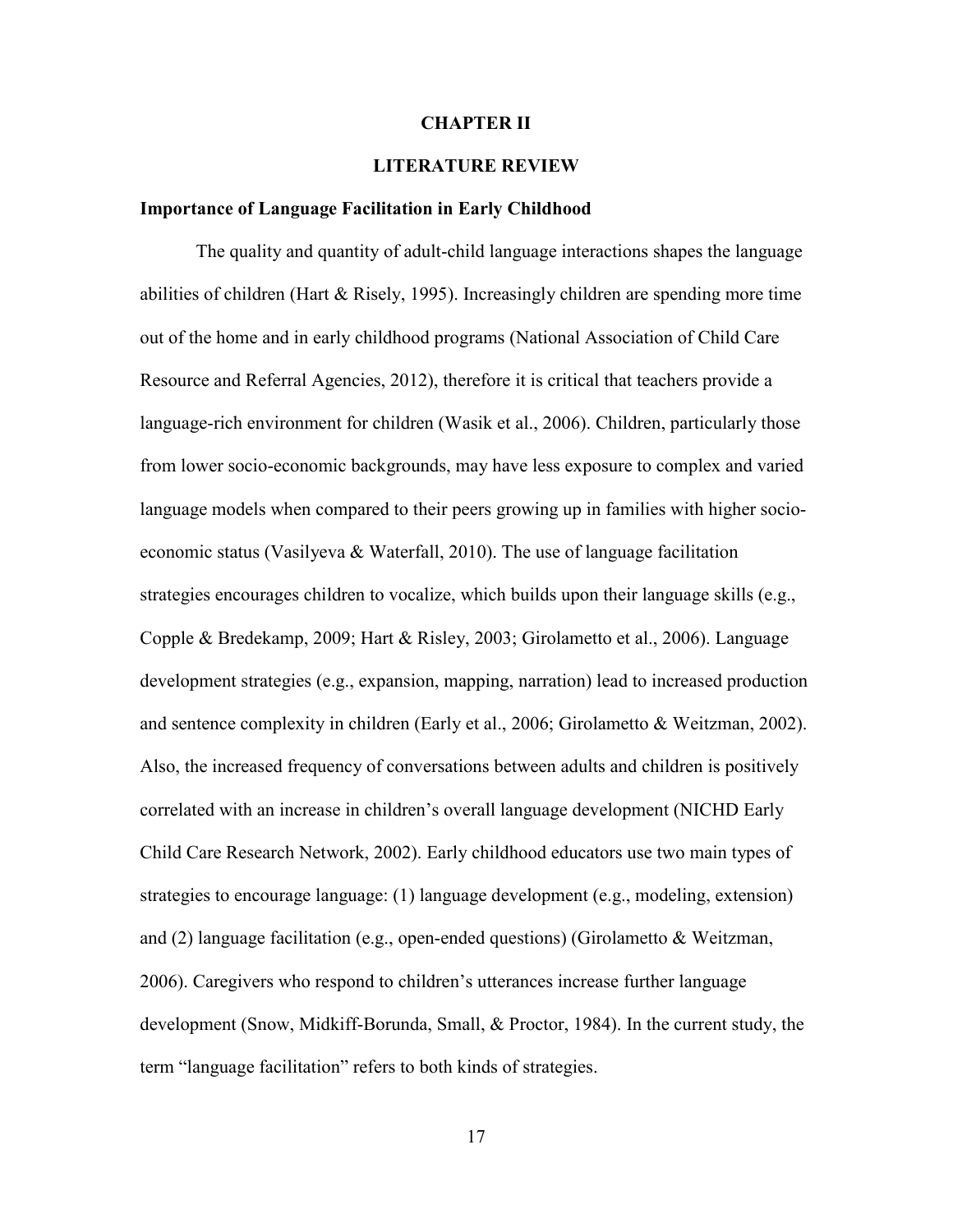The content of the online professional development in this study includes five language facilitation strategies: (a) extension, (b) open-ended questions, (c) narration, (d) self-talk, and (e) repetition. See Table 1 for examples of the five language facilitation strategies. Teachers' use of extensions leads to increases in the mean length of utterances for children (Early et al., 2005). Teachers' use of open-ended questions creates opportunities for children to respond. When children have increased opportunities to respond and exchange information they further develop their knowledge and skills (NICHD Early Child Care Research Network, 2002). While the opposite has also been found, caregivers who use more close-ended questions and directive speech can lead to decreases in children's language production (e.g., Lieven, 1984). Self-talk, or event casting, and narration describe the actions and activities in the child's environment, which model language and provide context for children to practice speaking.

 We know that it is not just the quality, but also the quantity of verbal interactions that fosters a language-rich environment in early childhood programs (e.g., NICHD Early Child Care Research Network, 2002; Pianta, La Paro, Payne, Cox, & Bradley, 2002; Vasilyeva & Waterfall, 2010). The higher frequency of verbal interactions between teachers and children has been found to predict both positive vocabulary and oral language outcomes (Girolametto & Weitzman, 2002). However, often in childcare settings, children experience more directive and less conversational speech (Girolametto, Weitzman, & van Lieshout, 2000); teachers' use of directive speech limits the exchanges and complexity of language children are exposed to thus failing to provide them with a language-rich environment (Girolametto et al., 2006). As previously mentioned, one way to change teaches' skills, knowledge, and behavior is through in-service. Specially,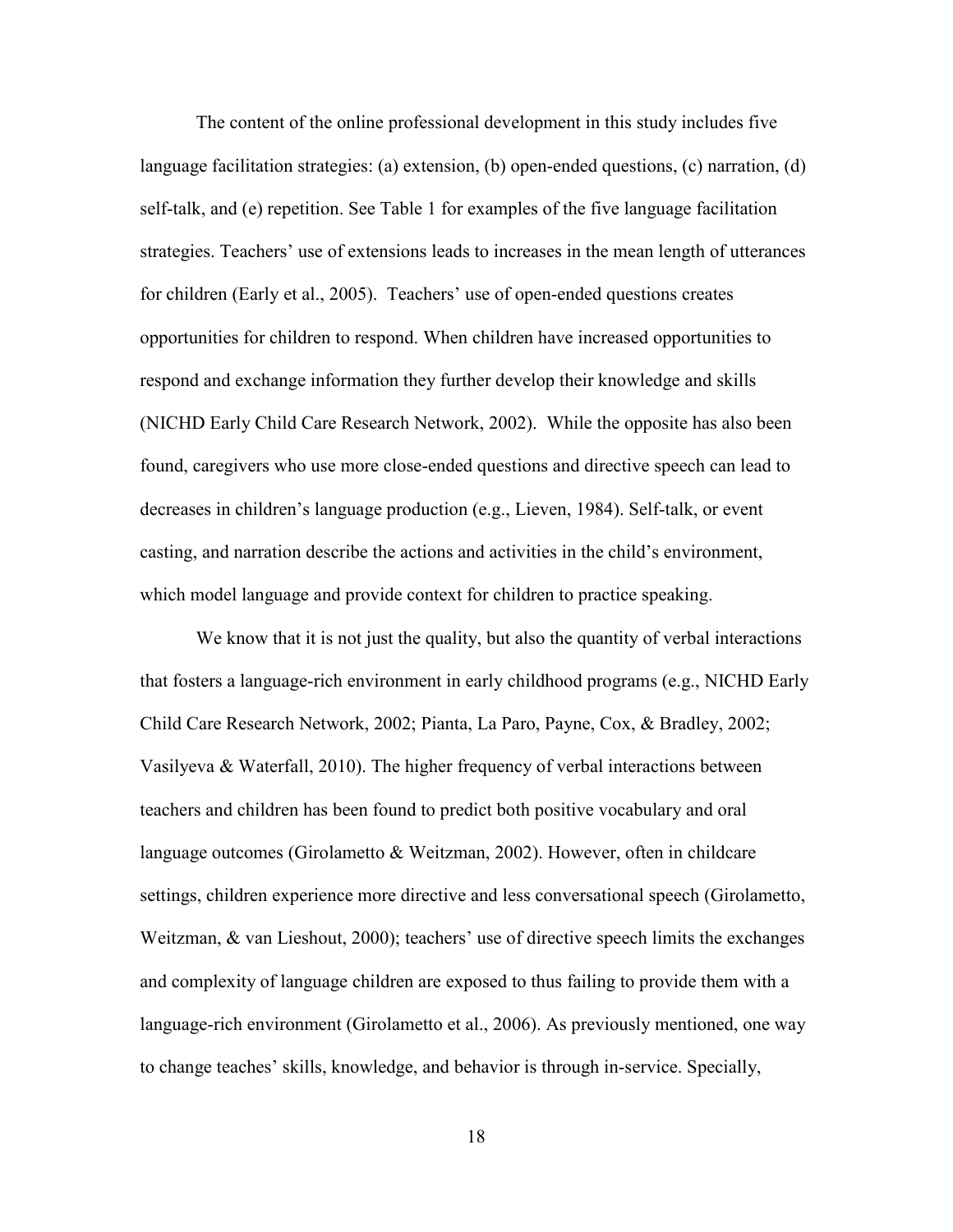professional development has shown promise in addressing concerns (i.e., adult language skills, frequency of interactions, too directive) related to language environments for children in early childhood settings (e.g., Ota & Autsin, 2013, Powell et al., 2010; Wasik et al., 2006).

#### **Professional Development in Early Childhood**

 **Current status of the field.** Professional development seeks to improve teachers' conceptual knowledge and instructional practices (Desimone, 2009; Joyce & Showers, 2002). A growing body of literature describes professional development interventions and the effects on early childhood educators (e.g., Odom, 2009; Snyder et al., 2011; Zaslow et al., 2010). The last 14 years has brought about increased empirically based professional development practices for early childhood education. These practices draw from (a) elementary and secondary in-services, (b) adult learning theory, and (c) behavior analytic principles (Snyder et al., 2011). A major increase in research around professional development for early childhood education arose around 2000. No longer should professional development for educators be a one-time event; often these one-time events fail to take into account the interplay between content and context (Mockler, 2005). Oneday trainings are less effective than ongoing long-term professional development and do not adequately meet the needs of adult learners (Joyce & Showers, 2002). Many in the field recommend that professional development should be collaborative in nature, practice-based (in classrooms) and provide teachers with feedback regarding their implementation of instructional practices (Miller & Stayton, 2005; Odom, 2009; Snyder et al., 2011). The current study's online professional development intervention is grounded in the following approaches: (a) Desimone's (2009) five features of effective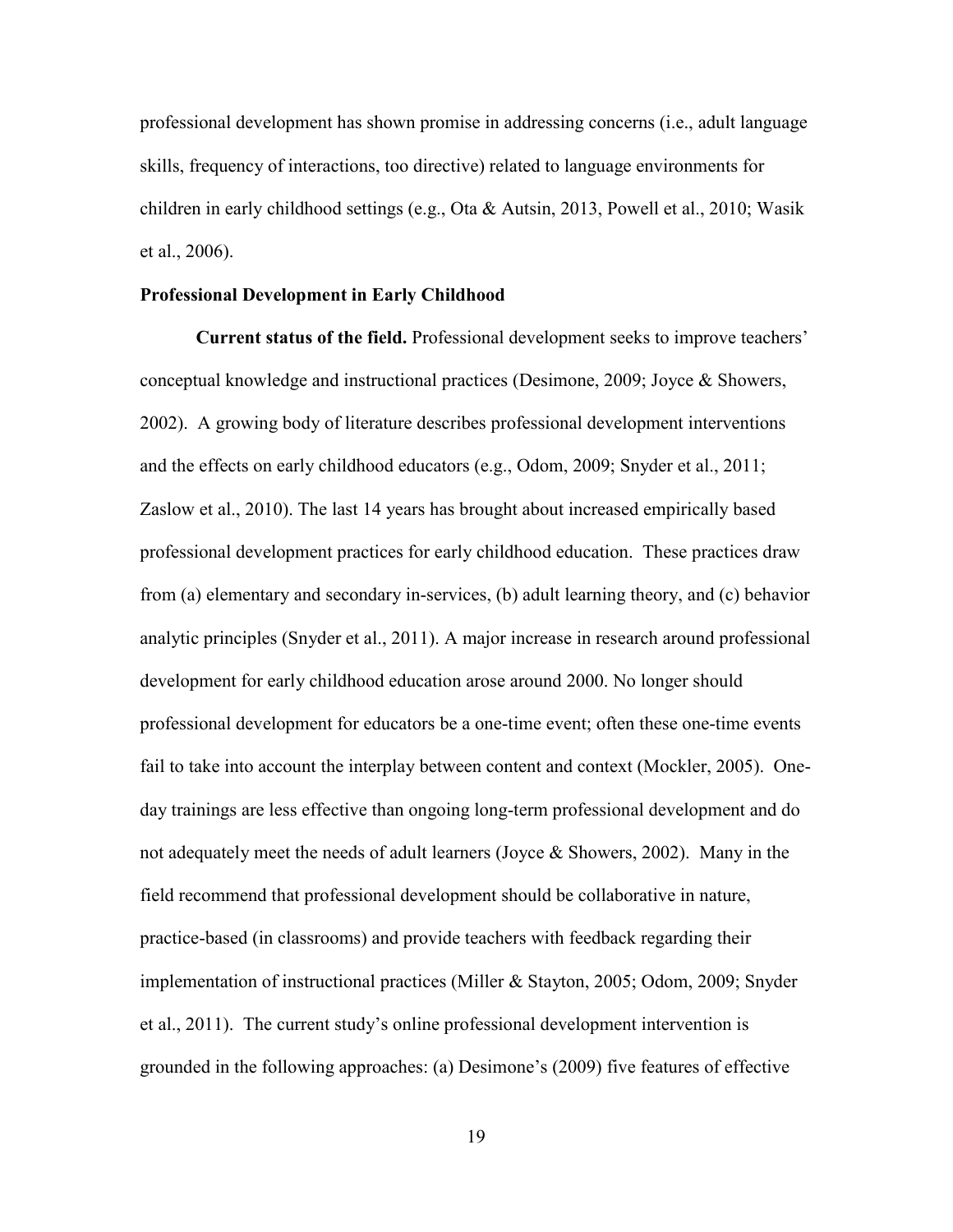professional development (i.e., content focus, active learning, coherence, duration, and collective participation), (b) Odom's (2009) call for "enlightened PD" (e.g., online PD), and (c) Anderson's (2003) Theory of Interactivity

 In 2009, Odom wrote that all practices in professional development could be categorized as either "expired", "tired", or "wired". Specifically, the one-time in-service approach to professional development should be considered "expired" because it does not lead to long-term sustainable change in early childhood settings (Joyce & Showers, 2002; Odom, 2009). Future research should instead be focused on the "wired" or "enlightened professional development"; shifting towards online sustained instruction focused around increased implementation of evidence-based practices for early childhood educators (Odom, 2009). The next section describes in greater detail how the five features of effective professional development, combined with Odom's push for online professional development, have been considered and incorporated in the current intervention.

*Active learning*. It is the interactivity, particularly in online professional development, which drives change in teacher conceptual knowledge and instructional practices (Anderson, 2003). Interactivity refers to the three main interactions that occur in educational experiences – learner to learner, learner to instructor, and learner to content (Anderson, 2003; Borko, 2004). At least one of the three types of interactions should occur at a high level in order for the instruction to be effective (Borko, 2004). For example, weekly feedback from the instructor or coach could provide the level of interaction needed to increase teachers' implementation of instructional practices.

Often face-to-face in-services involve more passive learning, which is inconsistent with adult learning theory (Knowles, 1990). Active learning, which is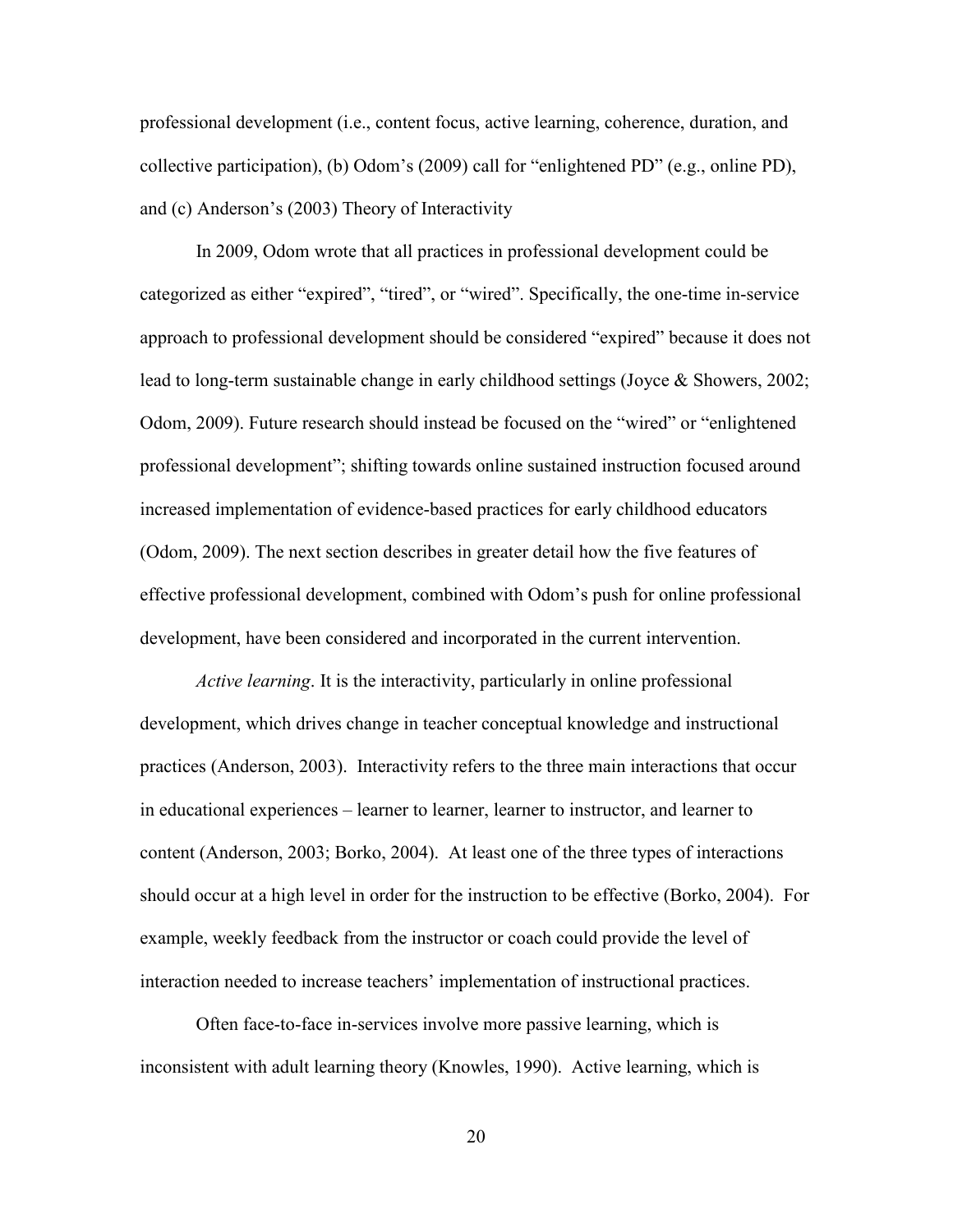critical for adult learners, refers to opportunities for teachers to engage with the material and that could include leading group discussions or being observed in combination with the provision of feedback (e.g., Banilower & Shimkus, 2004; Borko, 2004). Increased opportunities for learning engagement occurs when feedback, based on teachers' demonstration of skills, practice or knowledge is provided (Joyce & Showers, 2002). Professional development should be built on adult learning theory with a focus on social interaction and experiential learning (Dewey, 1933; Recchia, Beck, Esposito, & Tarrant, 2009); social interaction can occur in a variety of ways: (a) communities of practice, (b) including all classroom teachers, or (c) receiving feedback from a coach. In recent reviews, researchers have called for a reframing of professional development that is centered on scaffolding experiences, which are practiced in real world settings (Webster-Wright, 2009; Zaslow et al., 2010). The opportunity for teachers to practice new skills in their classrooms increases the likelihood of sustained change in teacher behavior (Zaslow et al., 2010). The educational experiences in effective professional development should be active, collaborative, and centered around the practices within the classroom (Darling-Hammond & McLaughlin, 1995; Putnam & Borko, 2000).

*Coherence*. Teachers are more likely to modify their behaviors and take risks when the material presented aligns with their belief system (e.g., Guskey, 2002; Wlodkowski, 2011); that coherence between what teachers experience in the classroom and the content presented is critical. Coherence refers to the connection between the content of the professional development and its relation to the teachers' current knowledge and belief system (Desimone, 2009). Additional aspects of coherence should be considered when thinking about online professional development. Learner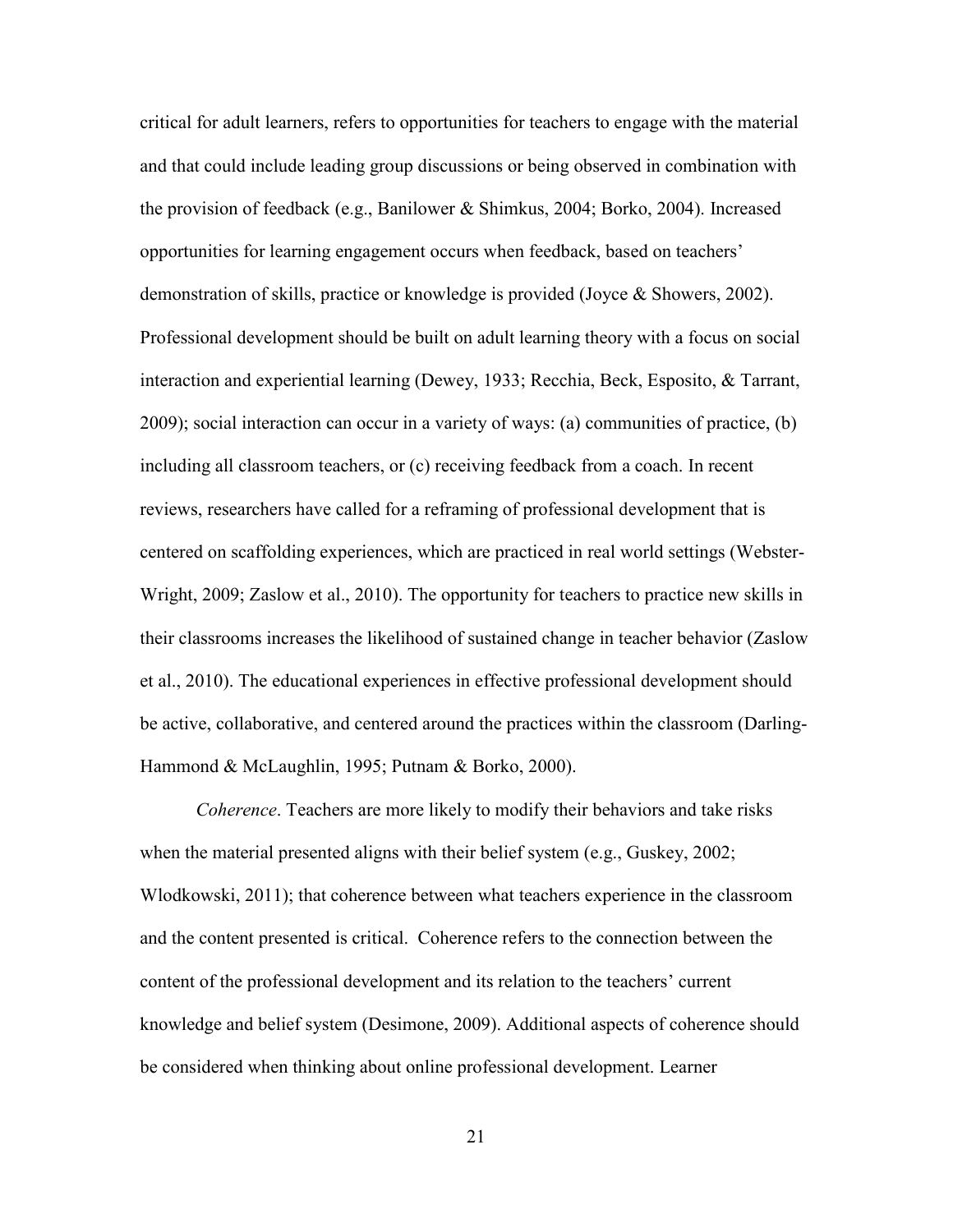characteristics, such as experience with technology and their conceptual knowledge and instructional practice, can impact how teachers relate to the online instruction (Johnson, 2004). Teachers' comfort and knowledge related to the technology used in online professional development can moderate the effects of the intervention (Kao  $\&$  Tsai, 2009). When designing online professional development we should consider variation in teachers' characteristics and how that may influence the effectiveness of the intervention.

*Duration*. Duration describes both the amount of time teachers are exposed to the content and the number of hours engaged with the content (e.g., Desimone, 2009; Supovitz & Turner, 2000). Professional development, like one-time in-services or conferences, lack the intensity or duration needed to change adult behavior (Birman, Desimone, Porter, & Garet, 2000; Desimone, 2009). On average the recommended duration for professional development that correlates with higher rates of change in teacher behavior is 20 hours over several months (Desimone, 2009). It should be noted that optimal duration to effect change in teacher practice that correlates to positive child outcomes has not yet been established (Desimone, 2009; Zaslow et al., 2010). There are a number of obstacles (e.g., time, staffing, financial, access to experts) to implementing intense, long-term professional development for teachers. Video-conferencing and online learning show promise as a way to decrease barriers and increase teachers' exposure to professional development (Kinzie et al., 2006; Whitaker, Kinzie, Kraft-Sayre, Mashburn, & Pianta, 2007; Zhao, Lei, Yan, Lai, & Tan, 2005). The ability to provide professional development online may reduce some of obstacles for early childhood programs. The demand for more access to supports has led to an increase in online professional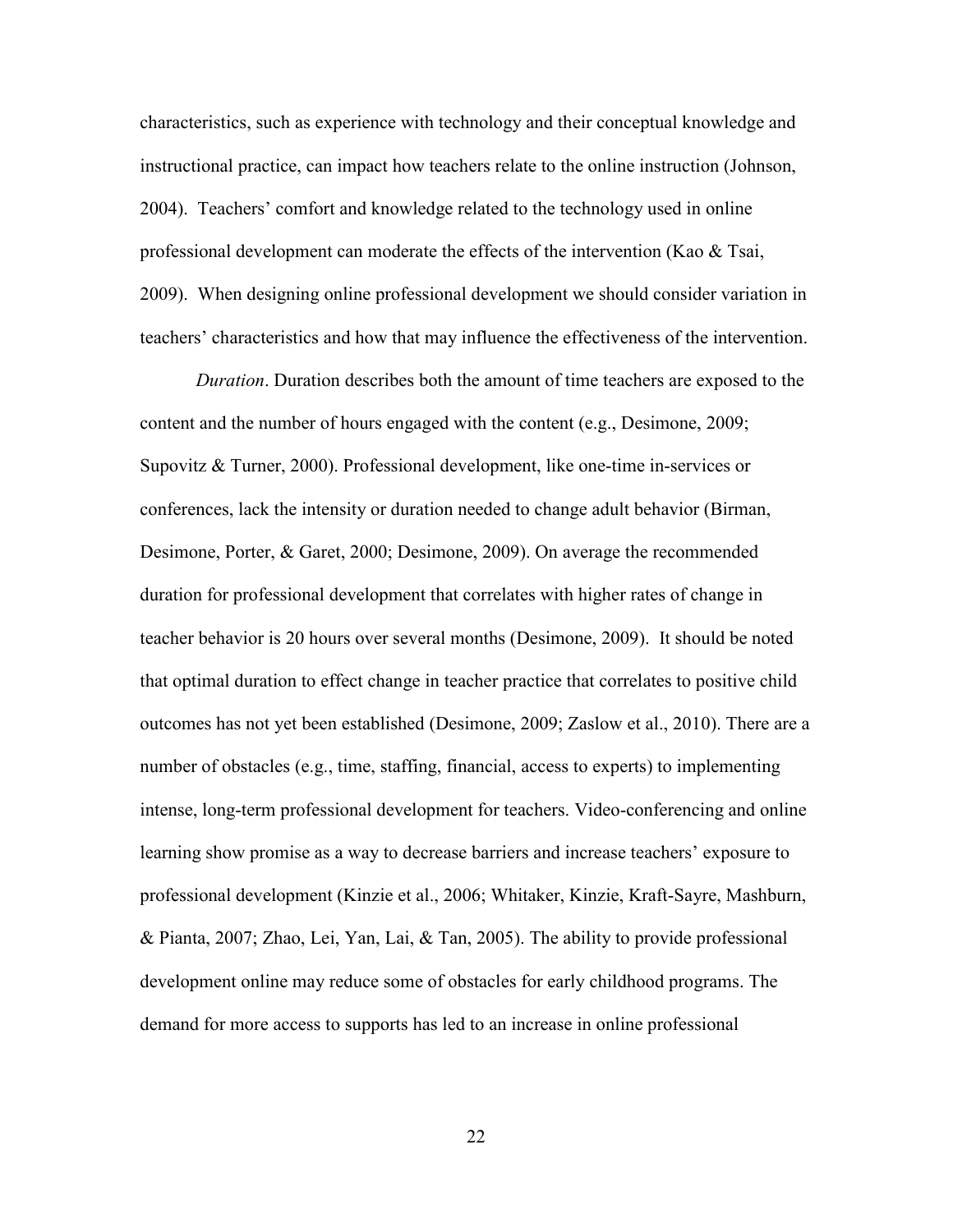development (Dede et al., 2009) and has created more opportunities for programs to access consultation and feedback (Joyce & Showers, 2002; Odom, 2009).

*Collective Participation*. A great strength of the early childhood field, as noted by Odom (2009), is the utilization of the social nature that naturally exists within a team of educators; it is through this collective participation that we have seen change in classrooms (Desimone, 2009). Collective participation refers to engaging teachers from the same classroom or school to increase opportunities for interaction related to the content (e.g., Borko, 2004; Desimone, 2009). Recruiting teachers from the same classroom to participate in professional development opportunities may increase the likelihood that teachers will change their implementation of intervention strategies and thus be more likely to influence their conceptual knowledge and instructional practice. Collective participation is utilized in a variety of professional development settings: (a) mentoring or coaching fellow teachers (e.g., Ottley, Coogle, Rahn, & Spear 2016), (b) communities of practice (e.g., Sheridan, Edwards, Marvin, & Knoche, 2009; Wesley & Buysse, 2001), (c) web-based instruction/online learning (Odom, 2009; Pianta et al., 2008), and (d) coaching and consultation in the field of early childhood education (Sheridan et al., 2009). The concept of collective participation maps on to active learning; drawing from adult learning theory which tells us that professional development with high rates of interaction with others in a natural setting leads to the greatest impact on changing adult behavior (Anderson, 2003; Desimone, 2009). Also, research has shown that targeting teaching teams in professional development results in higher rates of implementation and maintenance (Dickinson & Brady, 2006; Dickinson & Caswell, 2007; Zaslow et al., 2010). The relationship between teaching teams requires further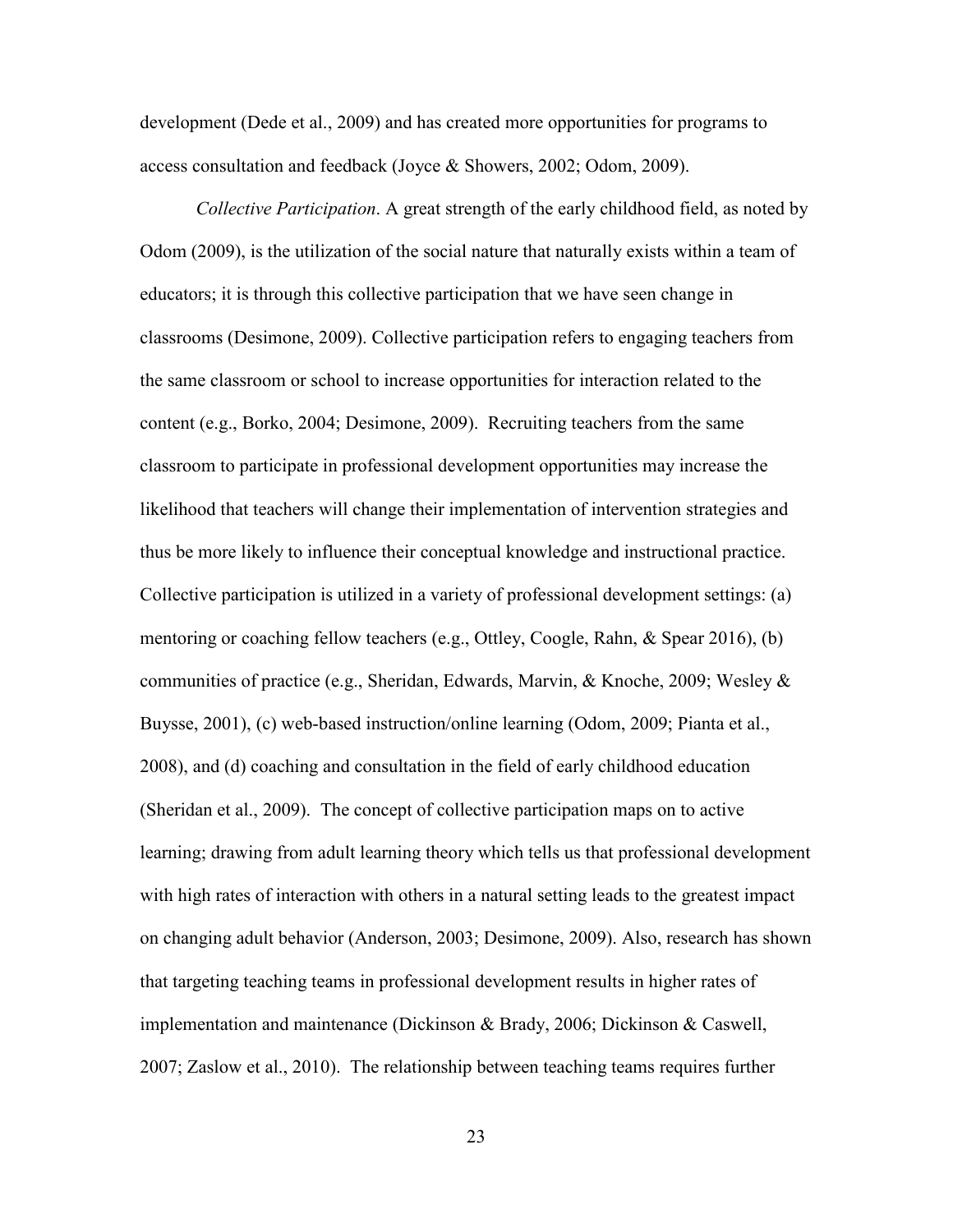research to better understand how that may impact individual's engagement with professional development and the subsequent change in classroom practices.

*Content Focus***.** Content focus refers to the information being presented in the professional development that is linked to changing teacher knowledge and practice to improve outcomes for students (Desimone, 2009). Online instruction lends itself to being tailored to meet learners' individual needs (National Academy of Science, 2007). The feedback can be delivered face-to-face or through web-based platforms. Technology, such as web-based video or interactive learning systems, has also proven to be an effective way to delivery professional development content (Ingvarson, Meiers,  $\&$ Beavis, 2005; Odom, 2009; Pianta et al., 2008). The instruction content refers to how the online instruction is designed for learners to engage with it (Chen, Klein, & Minor, 2009). The online professional development should consider the pacing of instruction (self or instructor), video modules, check-ins/quizzes, or narrated text. In summary, there are many features to consider when developing and evaluating the potential effectiveness of online professional development.

#### **Professional Development Using Different Types of Performance Feedback**

 Performance feedback has been described as "information provided to individuals about the quantity or quality of their past performance" (Prue & Fairbank, 1981). Feedback has been shown to be successful when provided through either direct observation or through videos. Feedback can be delivered in several ways electronically or face-to-face. While we know that more immediate feedback is better, it is not always possible and we should consider alternative methods of feedback delivery.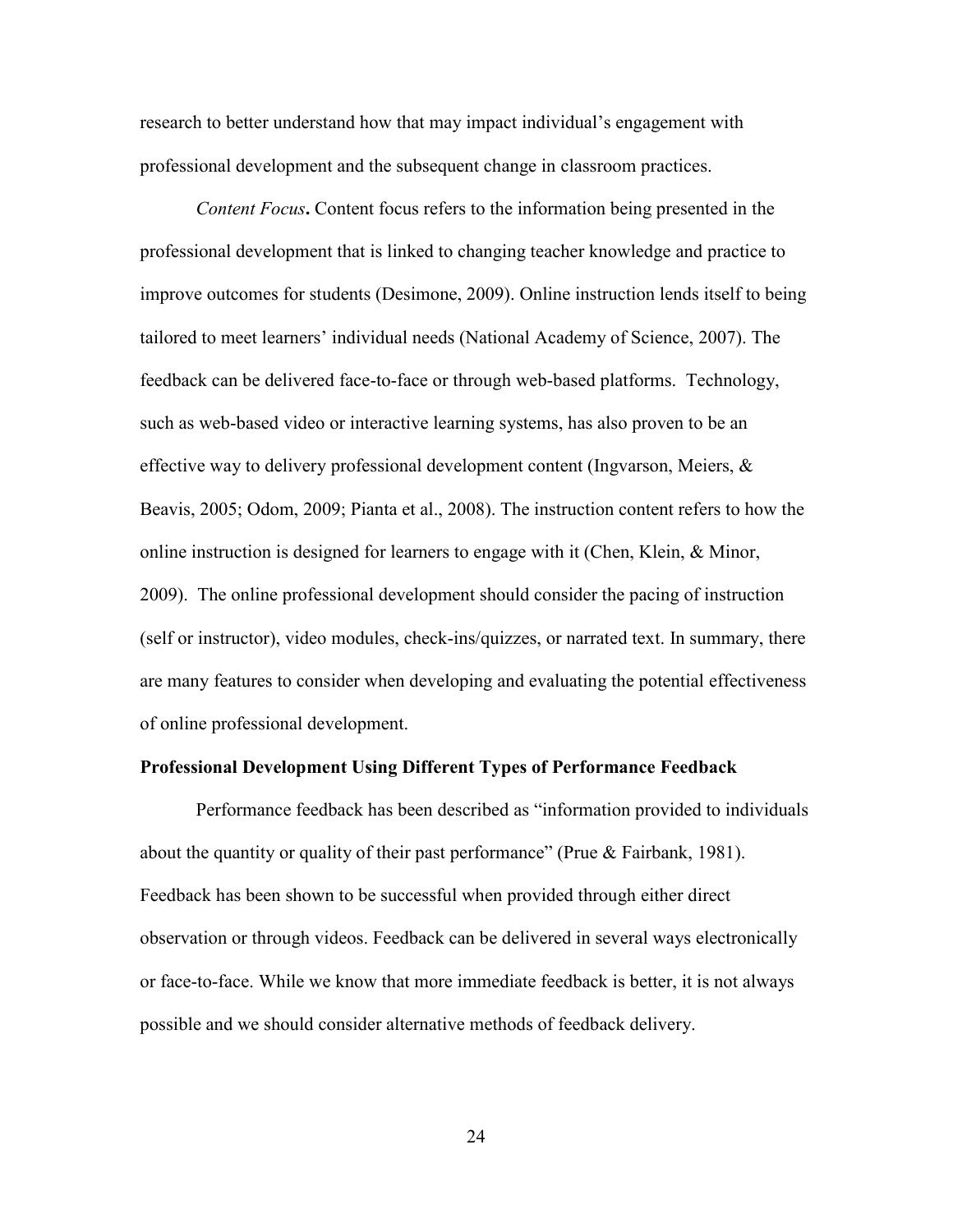Three types of commonly used feedback are graphical, verbal, or written (Zoder-Martell et al., 2013). Graphical feedback refers to the data collected and then shared with the participants with the intention of changing their practice based on the graphed data (Zoder-Martell et al., 2013). For example, Casey and McWilliams (2008) sent teachers a weekly email that contained data related to the teachers' implementation of incidental teaching practices. Verbal feedback is feedback that is provided directly to the teacher and is often based on an observation and the teachers' performance during that observation. Ruble, McGrew, Toland, Dalrymple and Jung (2013) provided verbal feedback to the teachers on their implementation of the Collaborative Model for Promoting Competence and Success (COMPASS) every five weeks. Written feedback, delivered either face-to-face or electronically, is shared with teachers to describe the behaviors of interest. Artman-Meeker and Hemmeter (2013) emailed teachers weekly with feedback on their implementation of preventive practices based on the videos collected in the teachers' classrooms. Feedback often focuses on the process – the teacher implementation and child outcomes with teachers (Fallon et al., 2015). Feedback can result in increased treatment fidelity, which is related to positive outcomes for children (Biggs, Vernberg, Twemlow, Fonagy, & Dill, 2008).

 The current study compared written graphical feedback (based on self-reported data) to written performance-based feedback. It should be noted that there are currently no examples of graphical feedback being provided based solely on self-reported data. Please see Table 2 for articles related to both self-reported graphical feedback and performance-based written feedback. For each type of feedback the following is discussed: (a) content of the feedback, (b) frequency (i.e., how often feedback was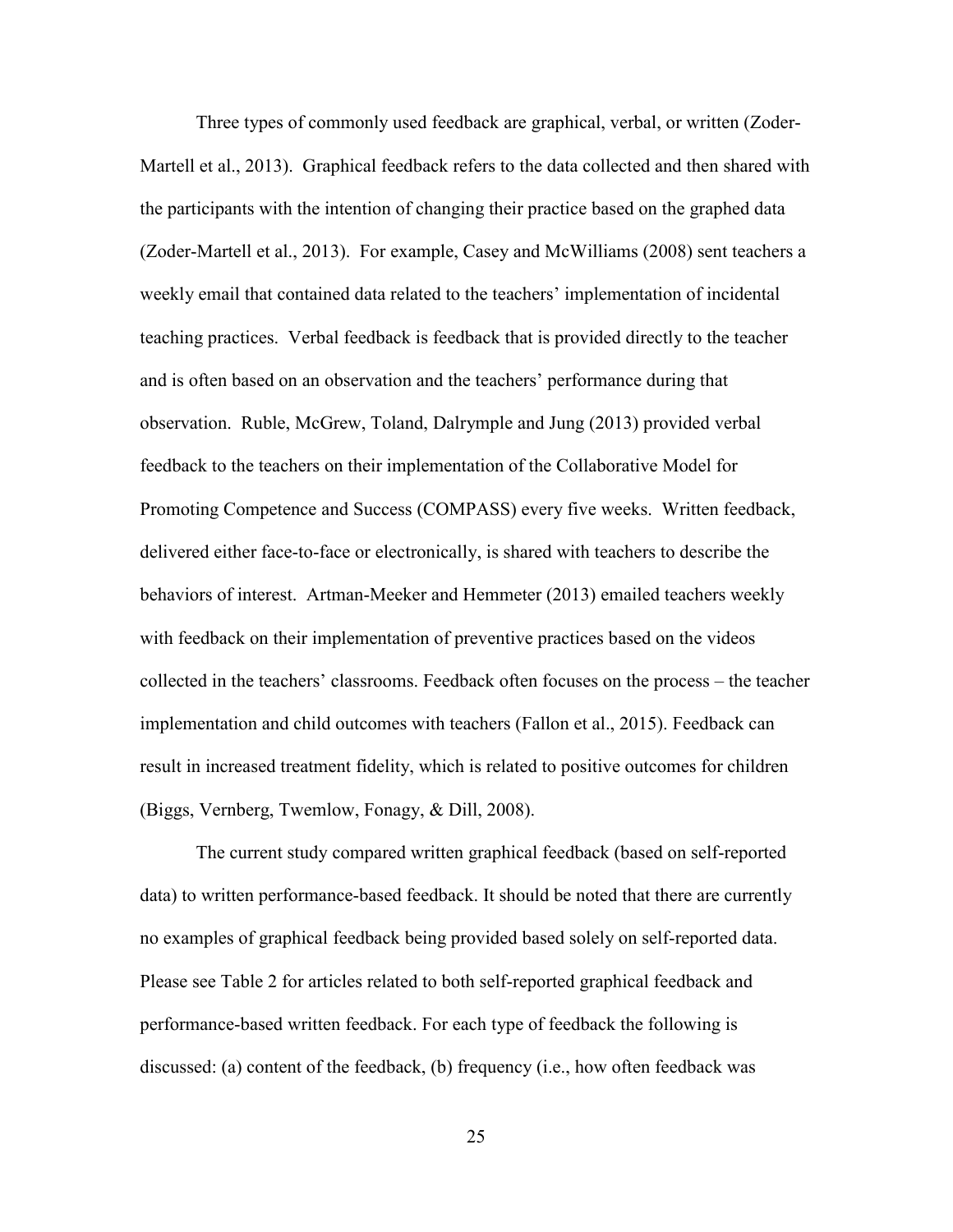given), (c) the delivery method (i.e., electronic or face-to-face), and (e) the impact of feedback or reported results.

 **Graphical feedback***.* Eight studies have used just graphical feedback in professional development to support change in teachers' conceptual knowledge and instructional practice. Seven of the eight studies used a single-subject research design; the average number of teacher participants was four. Noell and colleagues (2005) conducted an experimental group design with 45 participants and used graphical feedback focused on treatment integrity. The study reported a positive effect ( $\eta^2 = .81$ ), increasing the teachers' treatment integrity related to their use of intervention plans for students in their classroom. Graphical feedback has most often included the delivery of feedback related to participants' implementation or instructional fidelity (e.g., Noell, Witt, Slider, & Connell, 2005; Witt, Noell, LaFleaur, & Mortenson, 1997; Zoder-Martell et al., 2013). Graphical feedback has been shown to increase treatment integrity (e.g., Casey  $\&$ McWilliams, 2008; Leach & Conto, 1999; Zoder-Martell et al., 2013). Graphical feedback has also been used to share teachers' skill usage or change in their practices (Reinke, Lewis-Palmer, & Martin, 2007). The frequency with which teachers received feedback ranged from daily (e.g., Witt et al., 1997) to weekly (e.g., Casey & McWilliams, 2008). Only one of the studies reviewed provided graphical feedback electronically (Casey & McWilliams, 2008); the rest of the studies delivered in-person feedback. Casey and McWilliams (2008) emailed the teachers weekly graphs of their implementation of incidental teaching strategies. The teachers' trend and level increased in relation to the delivery of the feedback. Graphical feedback shows promise as a way to share specific feedback to teachers in order to change their behavior. Leach and Conto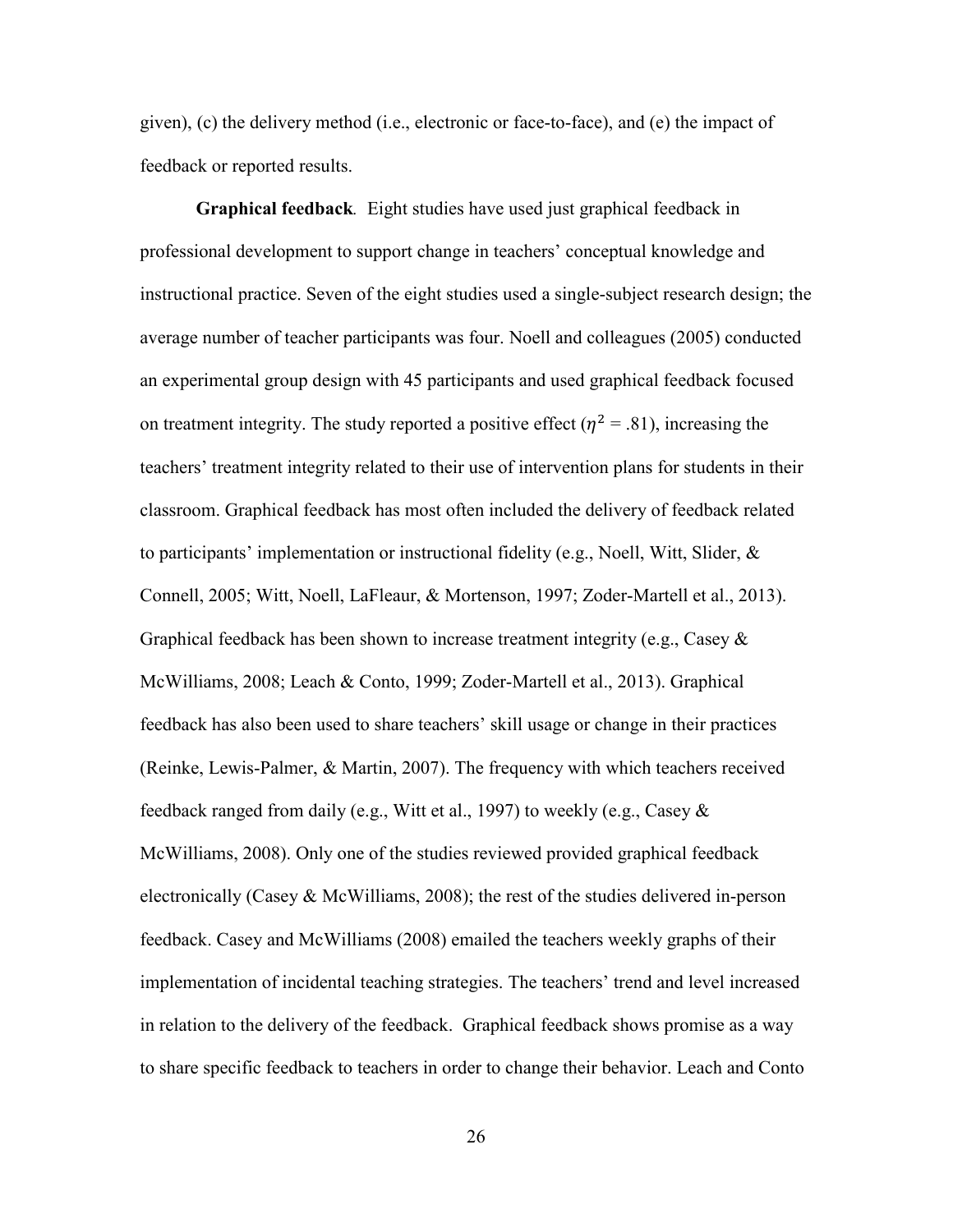(1999) used graphical feedback to provide teachers with data related to child engagement in the classroom. When provided with graphical feedback the teachers increased both the trend and level of their use of strategies, when the feedback with was withdrawn the trend lines decreased, demonstrating a functional relation between the intervention and the engagement of students.

 **Electronic written performance-based feedback**. Seven studies were reviewed related to written performance-based feedback delivered electronically in early childhood settings. Four of the studies conducted a single subject research design. For example, Artman-Meeker and Hemmeter (2013) conducted a single-subject research design and provided weekly feedback to teachers related to their use of preventive strategies. They demonstrated a functional relation between the electronically delivered performance feedback and the increase in teacher use of transition preparation and social emotional strategies. They also demonstrated, that changes in teachers' implementation of instructional strategies led to a decrease in children's challenging behavior. The other four studies carried out either quasi-experimental (Marturana & Woods, 2012) or experimental designs (Pianta et al., 2008; Powell et al., 2010; Ruble, McGrew, Toland, Dalrymple,  $\&$  Jung, 2013). The content included in the reviewed studies ranged from preventive practices (e.g., Artman-Meeker & Hemmeter, 2013) to language and literacy instruction (e.g., Powell et al., 2010; Dennis & Horn, 2013). The frequency with which teachers received feedback teachers ranged from weekly (e.g., Barton & Wolery 2007; Hemmeter et al., 2011) to every five months (e.g., Ruble et al., 2013). Two studies compared electronic to face-to-face feedback delivery (Powell et al., 2010); Ruble et al.,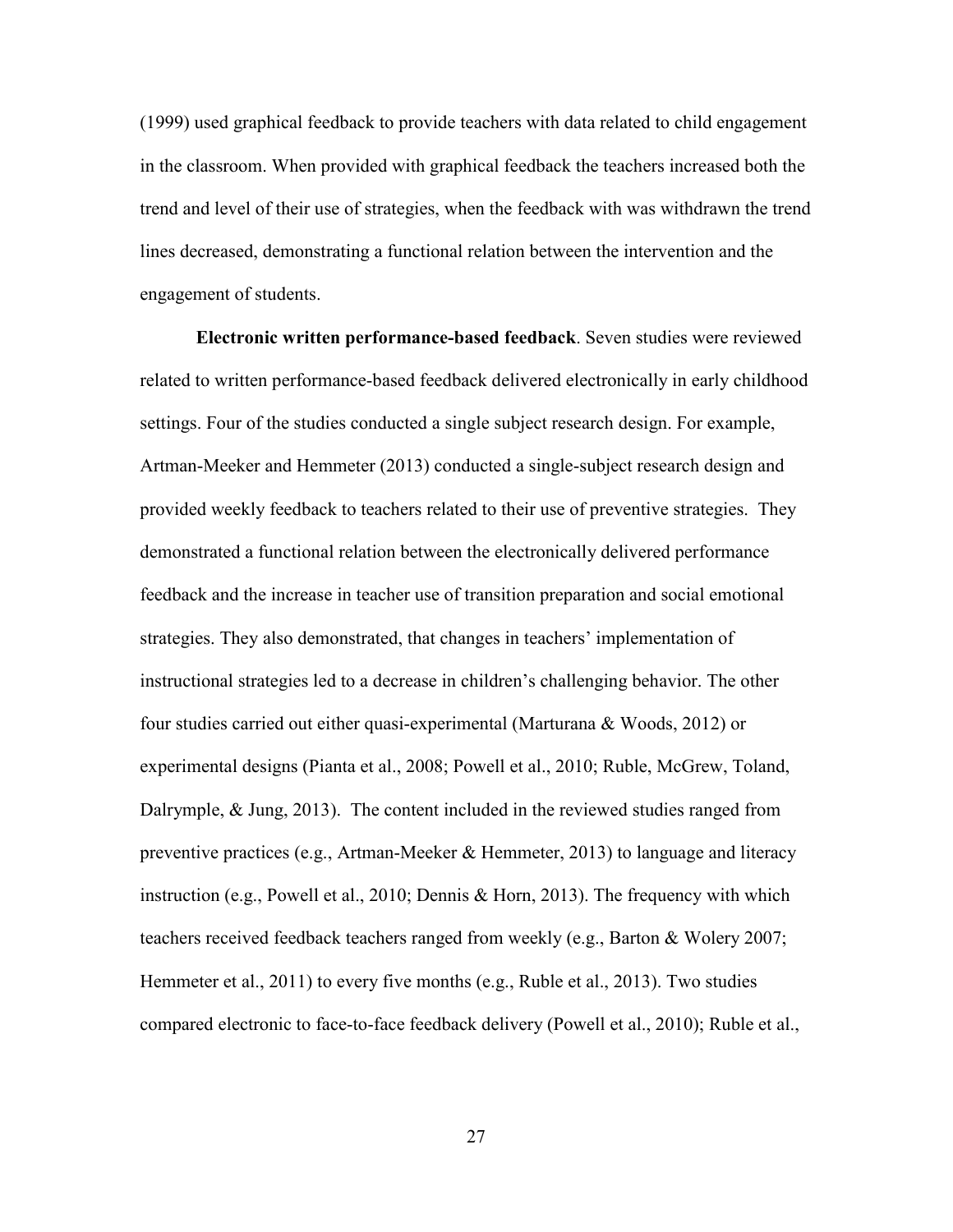2013) and both studies reported no difference in effectiveness related to delivery condition.

## **Professional Development Related to Language Facilitation**

Hindman and Wasik (2011) found variability in teachers' use of language facilitation in early childhood settings. In particular, early childhood programs often are low quality language environments (e.g., Girolametto & Weitzman, 2002; Pianta et al., 2008). Early childhood professional development research has focused heavily on supporting teachers' language facilitation skills and improving outcomes related to children's language development. Please see Table 3 for a sample  $(N = 20)$  of the current body of research in early childhood professional development with an emphasis on language facilitation. The following sections will summarize the: (a) content (i.e., expressive language strategies) (b) research design, (c) components (e.g., coaching, inservice training), (d) delivery method (i.e., online or face-to-face), (e) teacher outcomes, and (f) child outcomes.

**Content.** Twenty articles that focused on increasing teacher knowledge, skill or practice related to language facilitation in early childhood settings were reviewed. Three studies focused on increasing teachers' fidelity of implementation related to literacy and language curriculum (e.g., Assel, Landry, Swank, & Gunnewig, 2007; Domitrovich et al., 2009). Other studies sought to impact the overall language environment of the classroom (e.g., Ota & Austin, 2013). Nine studies provided content that related to the specific use of language facilitation strategies aimed at providing a more language-rich environment (e.g., Milburn, Girolametto, Weitzman, & Greenberg, 2014; Wasik et al., 2006). In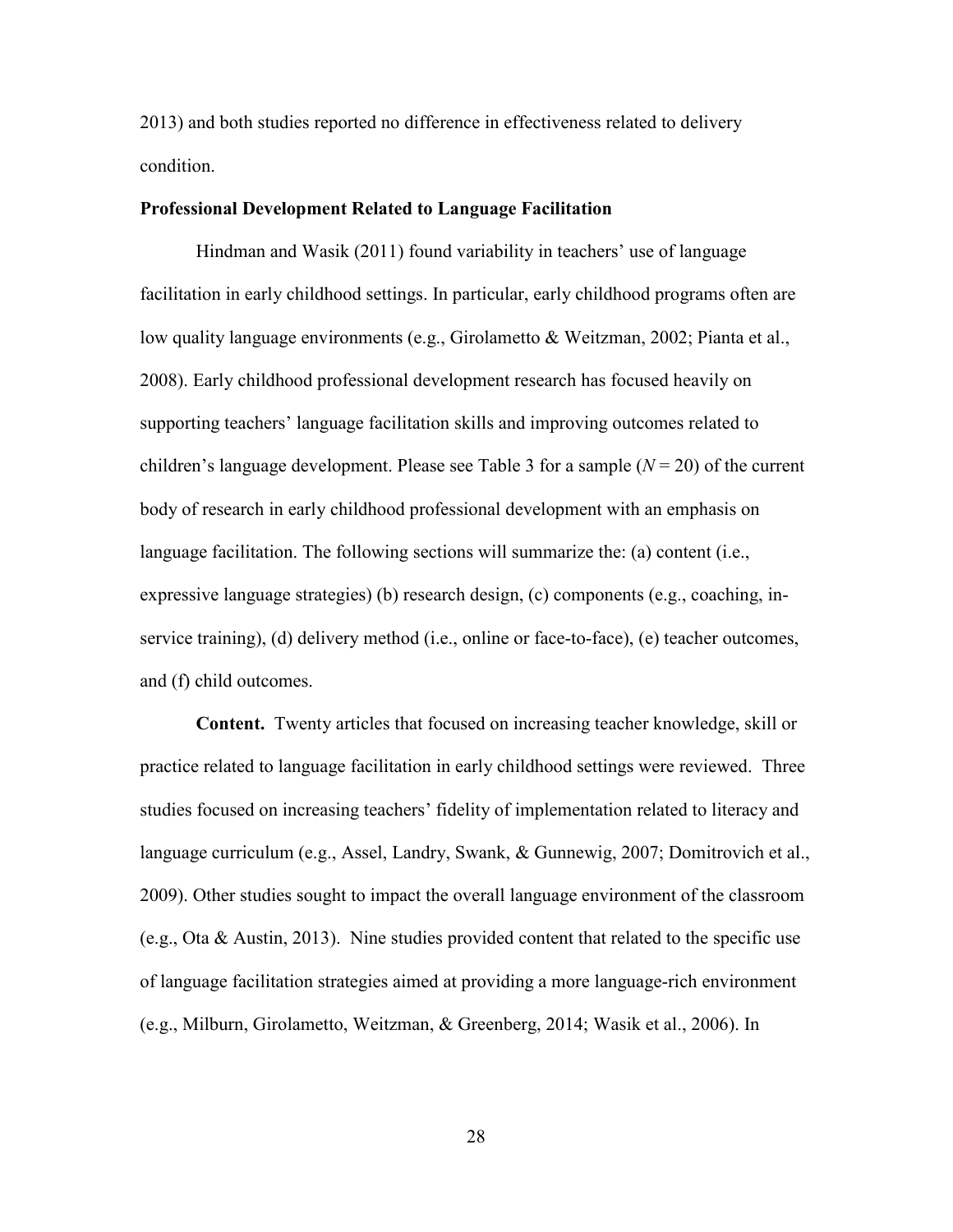summary, the 20 reviewed studies focused on overall classroom language environment and the implementation of specific language facilitation strategies.

**Research design**. Of the 20 reviewed studies three used a single-subject research design, 12 used an experimental design, four used a quasi-experimental design, and one was descriptive (Justice et al., 2008). All three single-subject research designs met or met with reservations the What Works Clearinghouse (WWC) quality standards (U.S. Department of Education, Institute of Education Sciences, What Works Clearinghouse, 2013) related to: (a) manipulation of the independent variable (IV), (b) dependent variable (DV) repeated measured, (c) IOA reported for at least 20% of sessions across conditions and behaviors, (d) IOA reported to be greater than 80%, (e) at least three attempts to demonstrate a treatment effect,  $(f)$  at least three data points per phase,  $(g)$ strength of evidence, and (h) meets WWC standards. The group design studies ( $n = 16$ ) were analyzed for the following WWC standards: (a) random assignment, (b) inclusion of a comparable group, (c) IV and comparison group were described, (d) use of multiple outcome measures, (e) reliability of outcomes reported, (f) validity of outcome measures reported, (g) fidelity of IV reported, and (h) attrition was <30%. Three of the studies did not include a control group and two other studies did not randomly assign participants to conditions. Sixty percent of studies did not report the fidelity of the IV. Overall, approximately 80% of the group design studies did not met the WWC standards for methodological rigor. In summary, only five out of the 20 reviewed studies met WWC standards for methodological rigor.

**Components and delivery method***.* Nineteen of the 20 studies utilized an inservice as a core component of their professional development model. Gianoumis,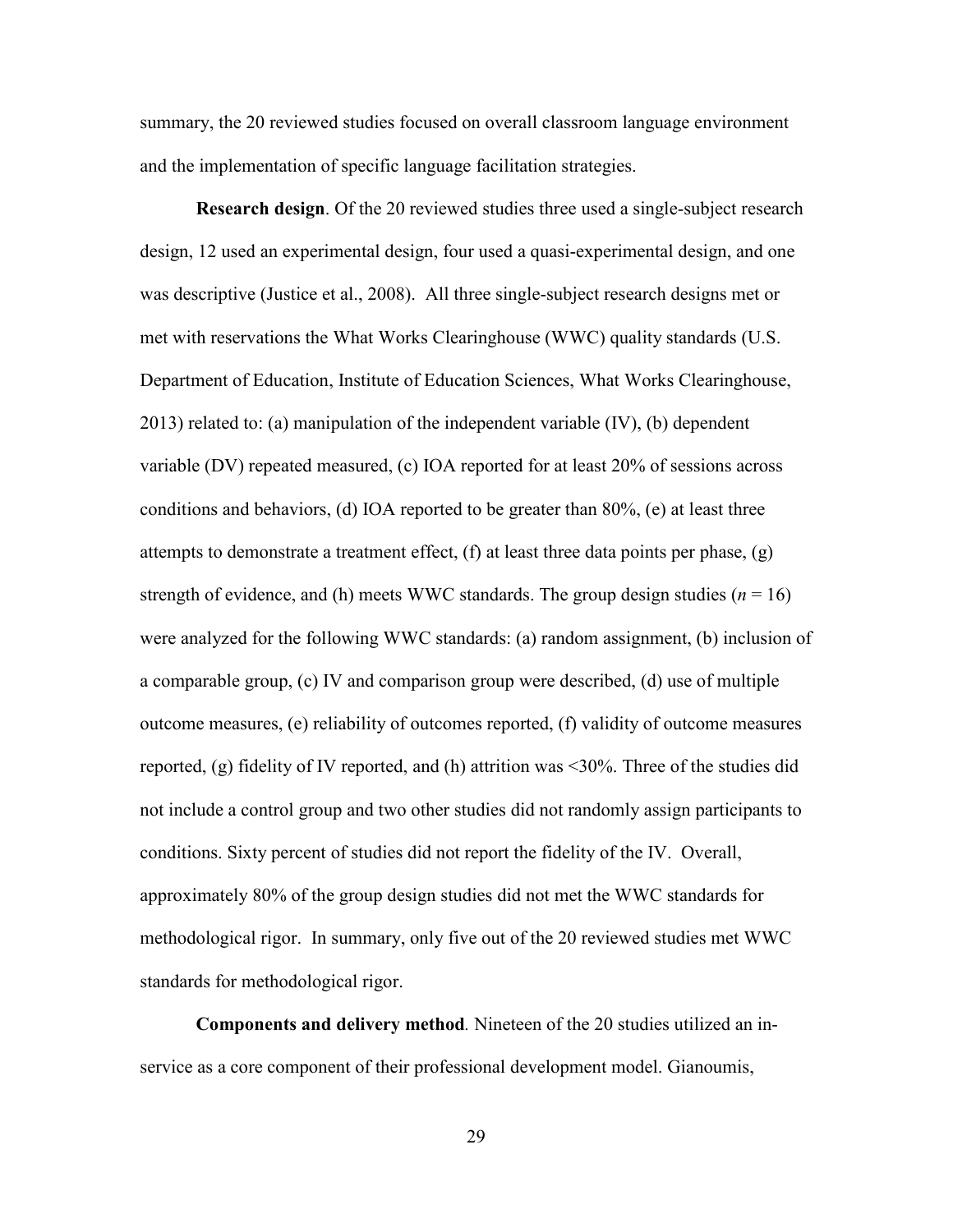Seiverling, and Sturmey (2012), used only coaching as part of the intervention with three preschool teachers to aimed at increasing the implementation of a naturalistic teaching paradigm with children diagnosed with autism. The other 19 studies used a combination of in-service with coaching, consultation, mentoring, or peer mentoring. The teachers, on average across all 20 studies, completed two hours of in-service per study. Of the 19 studies that included coaching or consultation as a component of their professional development intervention, the teachers received feedback from the coach at least biweekly. One study used peer mentoring, Ottley, Coogle, Rahn, and Spear (2016), asking teaching teams to deliver feedback via bug-in ear technology to their teaching partners. Four of the 20 studies delivered the interventions either completely online or with a hybrid model (e.g., in-service face-to-face and coaching electronically). For example, Justice and colleagues (2008) used self-paced web-based learning modules to provide content to teachers related to the quality of instruction and children's language development.

**Teacher outcomes***.* The teacher outcomes for the 20 reviewed professional development studies reported a range from no effect (e.g., Justice, Pence, & Wiggins, 2008) to an effect size of 2.05 (e.g., Pence, Justice, & Wiggins, 2008). One reason that Justice, Pence, and Wiggins (2008) may have not found an effect is that their intervention only provided an in-service and current research has shown that in-service alone is not enough to change the conceptual knowledge and instructional practices of teachers (Joyce & Showers, 2002). Another reason that the range of effect sizes is so large could be due to the difference in dependent measures. Four studies measured the effect of intervention on teachers' conceptual knowledge with direct assessments of pre-post changes and that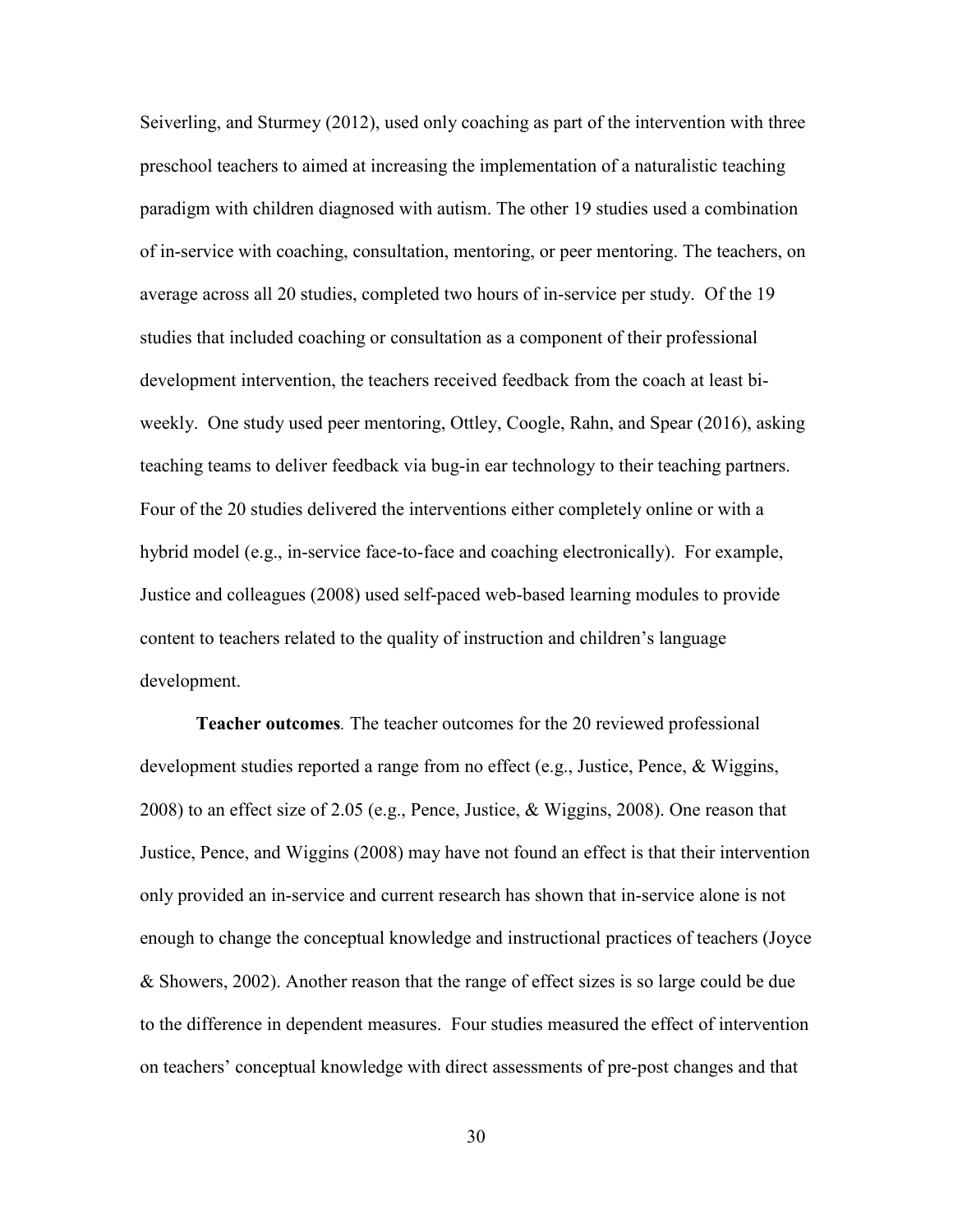could influence the effect size. Higher effect sizes could also be related to the measures such that studies who created measures specifically for the intervention would be more fine grain and thus more likely to detect change in participants' behaviors. A recent review stated that an average effect size, for teacher outcomes, reported for language focused professional development in early childhood is *d* = .45 (Zaslow et al., 2010). The studies reviewed here are consistent with Zaslow and colleagues (2010) findings.

**Child outcomes**. The reporting of child outcomes for language focused professional development however was less consistent in the 20 reviewed studies. Eight studies did not report child outcomes connected to the teachers' professional development (e.g., Dickinson & Caswell, 2007; Domitrovich et al., 2009; Justice et al., 2008). Twelve studies reported effect sizes ranging from no change in oral language (Powell et al., 2010) to an effect of  $d = .68$  in children's expressive vocabulary (Assel et al., 2007) after their teachers received professional development (e.g., Assel et al., 2007; Gianoumis et al, 2012; Wasik & Bond, 2001). It should be noted that of the 12 studies reporting on child outcomes, four of those studies included measures of both oral language and literacy skills for child participants. Those four studies reported more information on the pre-literacy skills of children than on the expressive or receptive language skills targeted in the professional development intervention (e.g., Landry, Anthony, Swank, & Monseque-Bailey, 2009). Overall, the children who participated in studies, that reported effect sizes, were typically from public preschools or Head Start programs and were monolingual English speakers.

## **Future Research**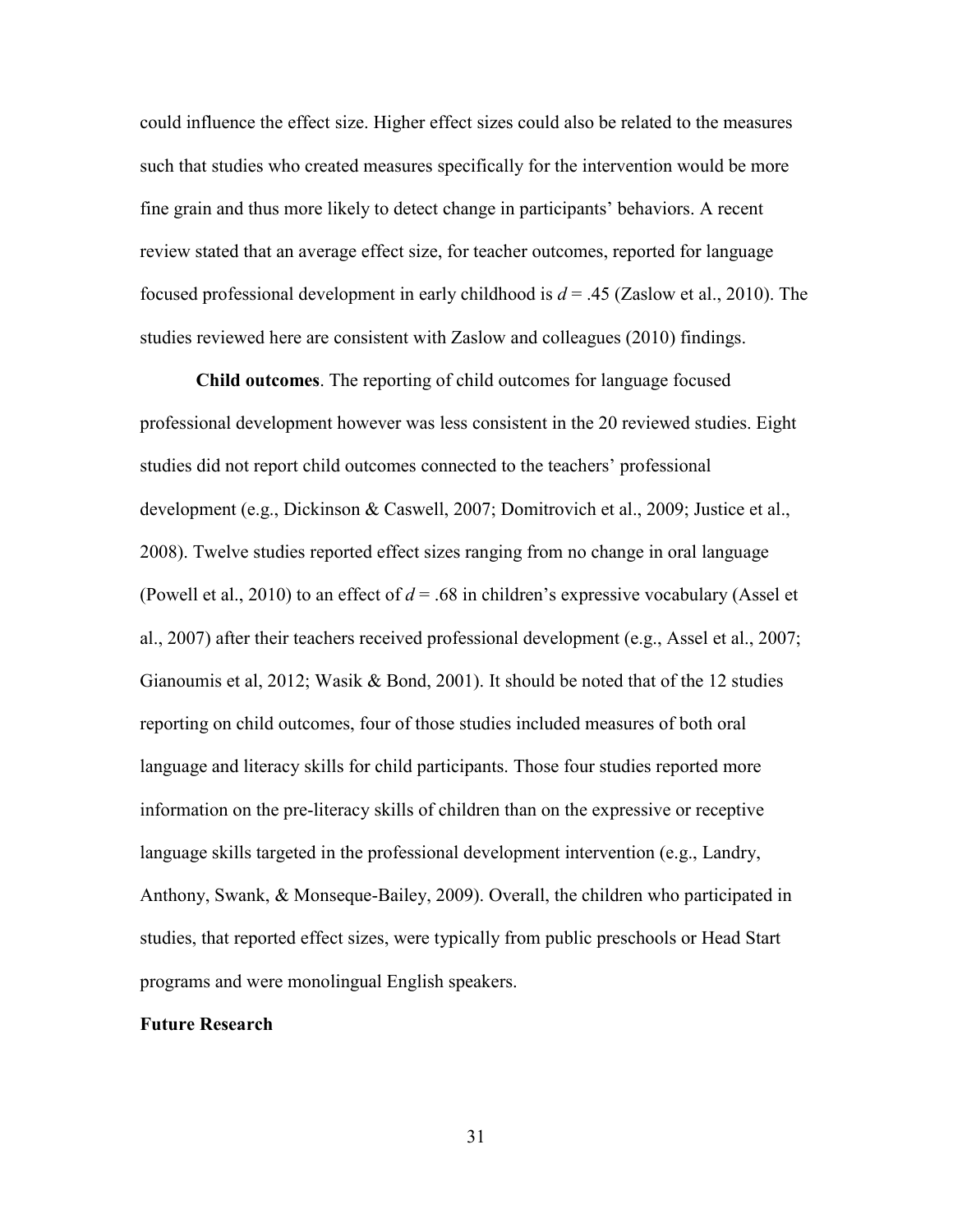Future professional development research should seek to address gaps in the current early childhood literature: (a) content related to increasing knowledge and skills, (b) measuring children's outcomes, (c) use of online instruction, (d) examining the role that outcome measures as well as other factors may play in variation in effect sizes, and (e) collecting and analyzing potential mediating or moderating teacher level characteristics. Professional development should explicitly instruct teachers on how to implement evidence-based language facilitation strategies; strategies that are associated with positive changes in children's language growth. Specifically, additional research is needed on how individual strategies (e.g., narration, mapping, open-ended questions) relate to outcomes for children. Another area for future research should compare the features of professional development that are the change agents for improving teachers' implementation of language facilitation strategies. We still do not know which features (e.g., feedback, collective participation, teaming, prior content knowledge) are more likely improve outcomes for children. It is critical that we figure out the active ingredients that aid in the implementation of evidence-based practices in early childhood settings (Dunst, Trivette, & Deal, 2009). By designing studies that compare different features of professional development (i.e., dosage, feedback type, pacing of instruction) we can begin to assess the most effective and sustainable professional development practices for early childhood professionals.

 Future research should also consider how the online delivery of instruction and the type of feedback impacts teacher practice related to implementation of language facilitation strategies. Feedback is a component of professional development that has shown great promise and should be further explored to support teachers' implementation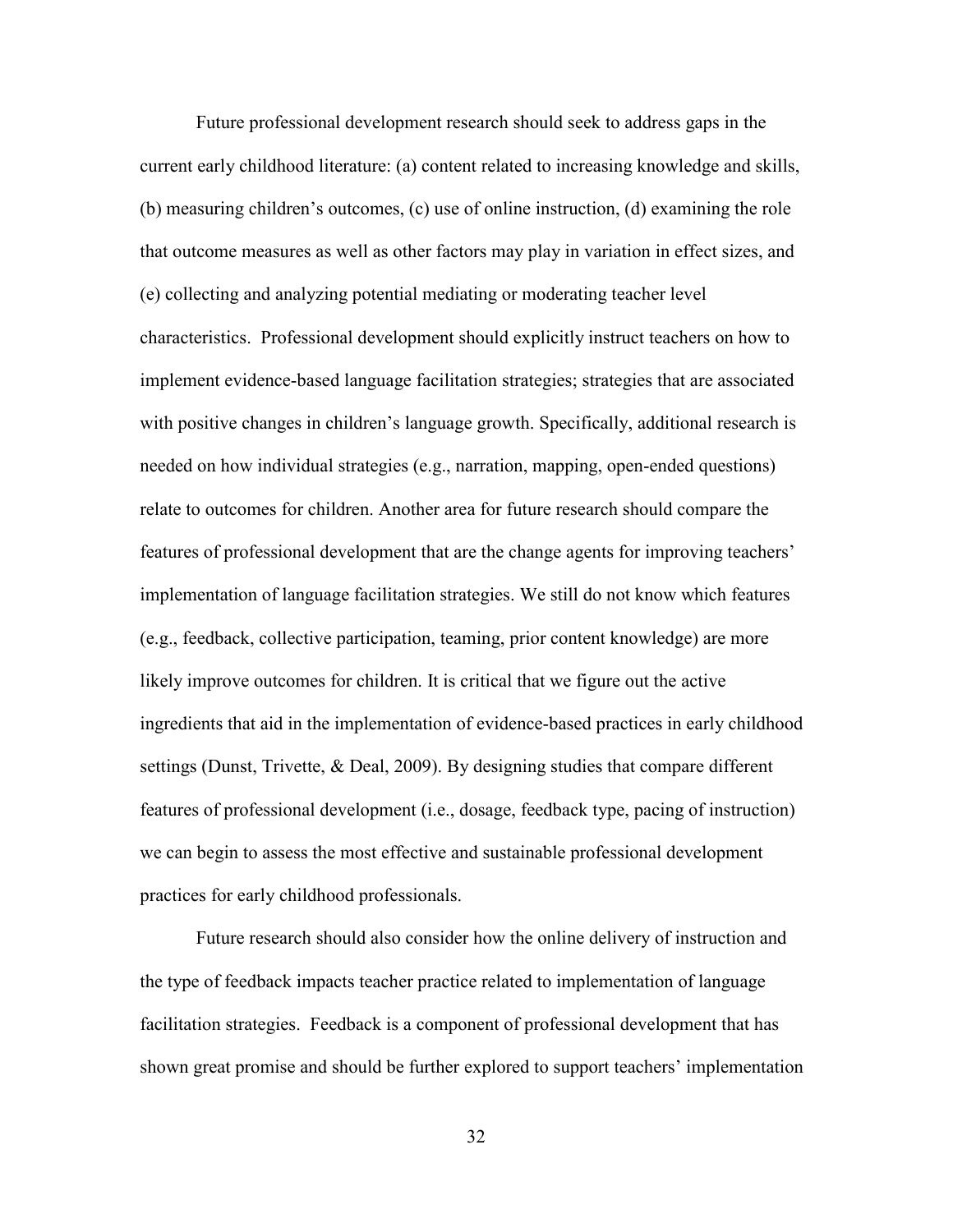of evidence-based strategies such as language facilitation (e.g., Buysse & Wesley, 2006; Odom, 2009). We have seen increases in teacher knowledge related to language development and language modeling strategies. However, changing teachers' instructional practices associated with language facilitation has been much harder to demonstrate. Research should focus on how to improve teachers' implementation of language facilitation strategies throughout the classroom day. Lastly, more studies need to include child outcomes. Past research specifically related to online professional development has relied heavily on participant surveys and did not directly measure the impact on teacher instructional practice and conceptual knowledge or the outcomes for children in their classrooms (Lawless & Pellegrino, 2007). Future research should focus on directly assessing the relation between online professional and change in teacher behavior (i.e., knowledge and practice) that leads to improved outcomes for children.

#### **Role of Teacher Level Variables on Professional Development**

 **Teacher job level.** Little to no research has been conducted that directly compares learner characteristics that may be correlated to a teacher's job position. Lead and assistant teachers are often both included in early childhood research, however rarely have studies reported any possible differences in how assistants and lead teachers responded to and implemented the professional development content. The two groups are often reported as one group; rather than examining if there are differences in how they engage with the content and how it impacts their implementation of new skills. Further research is needed to better understand what types of characteristics may be associated with teachers' job positions that might may moderate or mediate performance.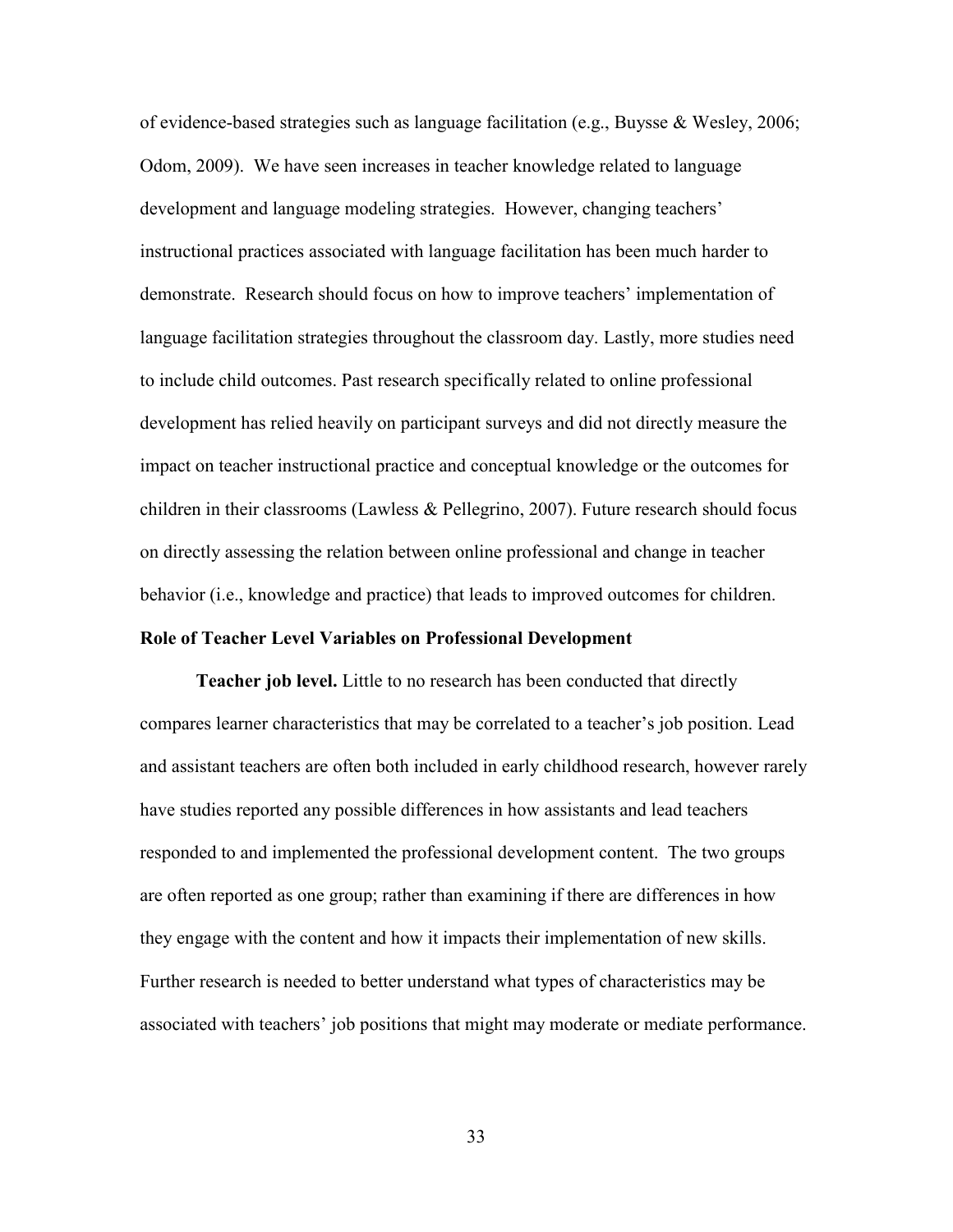**Adult vocabulary levels and language facilitation.** Teachers are the primary language models for children in preschool settings. And yet, we currently do not measure the vocabulary skills and oral language abilities for the early childhood educators who have participated in research. It is critical that we have an understanding of teachers' oral language ability (e.g., syntactical complexity, vocabulary, literacy) and how that might influence the creation of language-rich environments in early childhood settings (Zaslow et al., 2010). Current studies do not directly assess or address low language and literacy skills in teachers might moderate or mediate their ability to provide language-rich environments for children (e.g., Halle et al., 2009; Phillips et al., 2003). What we do know is that Head Start teachers frequently score low on language modeling CLASS observations (Pianta et al., 2008). This is a major gap in early childhood research that needs to be addressed; both for its potential impact on the content and the delivery of professional development interventions for teachers.

## **Conclusion**

 Additional research is needed on features of effective professional development related to language facilitation strategies for early childhood educators. Based on the current body of literature the next steps for professional development should focus on three main components: (a) online instruction (i.e., type of active engagement), (b) child outcomes related to improvement in teachers' conceptual knowledge and instructional practices, and (c) learner characteristics (i.e., lead vs. assistant teacher, expressive vocabulary skills). Several studies showed promise at changing teacher behavior related to their knowledge and practice using online instruction or a hybrid model (e.g., Landry et al., 2009; Powell et al., 2010). Hindman and Wasik (2011) noted that while they could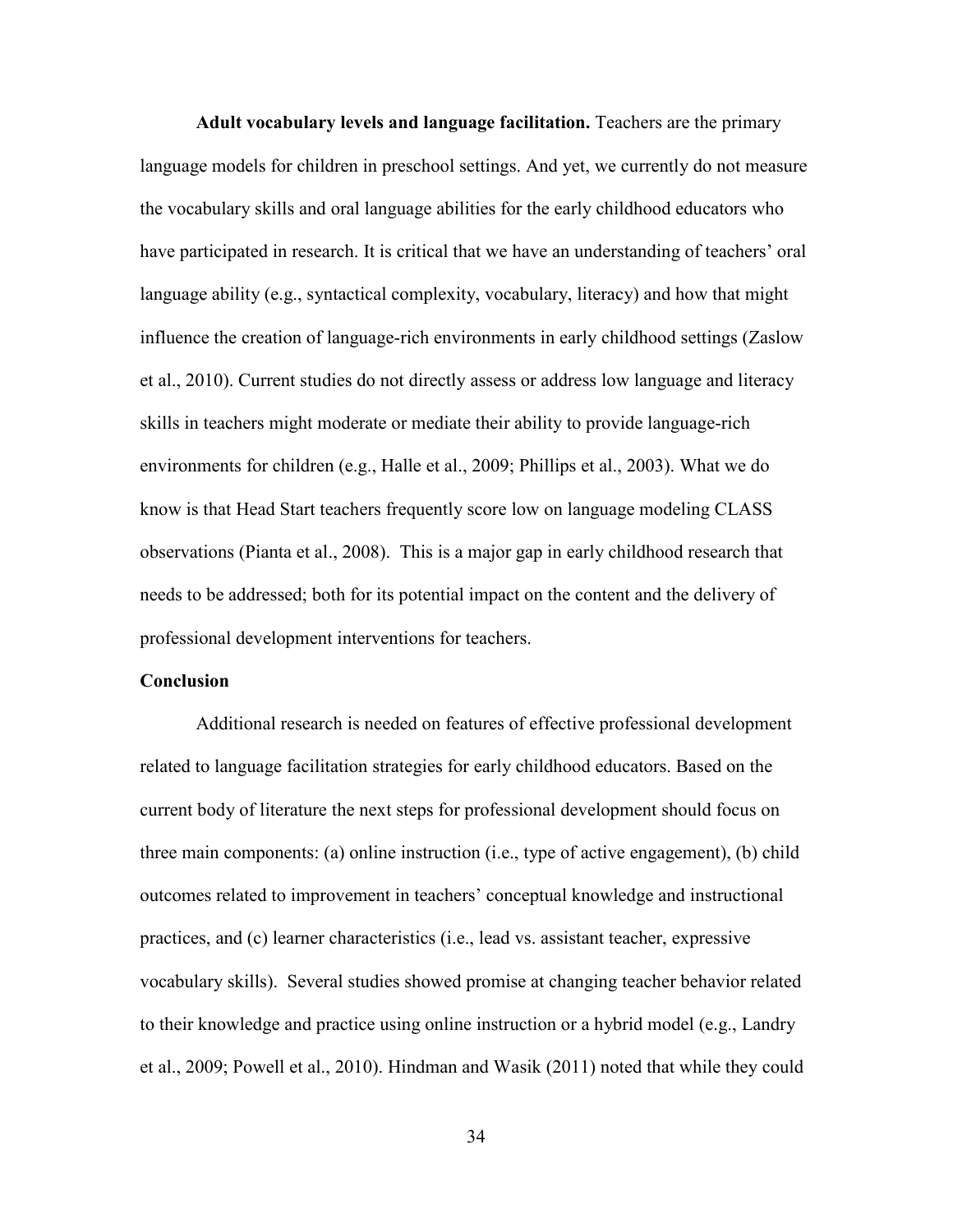improve teacher conceptual knowledge it was not correlated with changes in teacher instructional practice and that is consistent with other findings in professional development literature (e.g., Zaslow et al., 2010). Future research should focus on creating both a change in teacher knowledge and their classroom practice. Lastly, several of the studies did not measure and report outcomes for children. It is critical that we as a field examine the impact that teacher professional development can have on child outcomes, since the ultimate goal is to effect change at the child level.

 Currently there are gaps in research related to both performance and graphical feedback. The current study sought to extend the body of work related to the type of feedback teachers received. In addition, more research is needed around learner characteristics and how they may impact engagement and the moderate the potential effectiveness of online instruction related to language facilitation strategies. Also, attention should be made to increasing the amount of research related to the delivery of online performance feedback.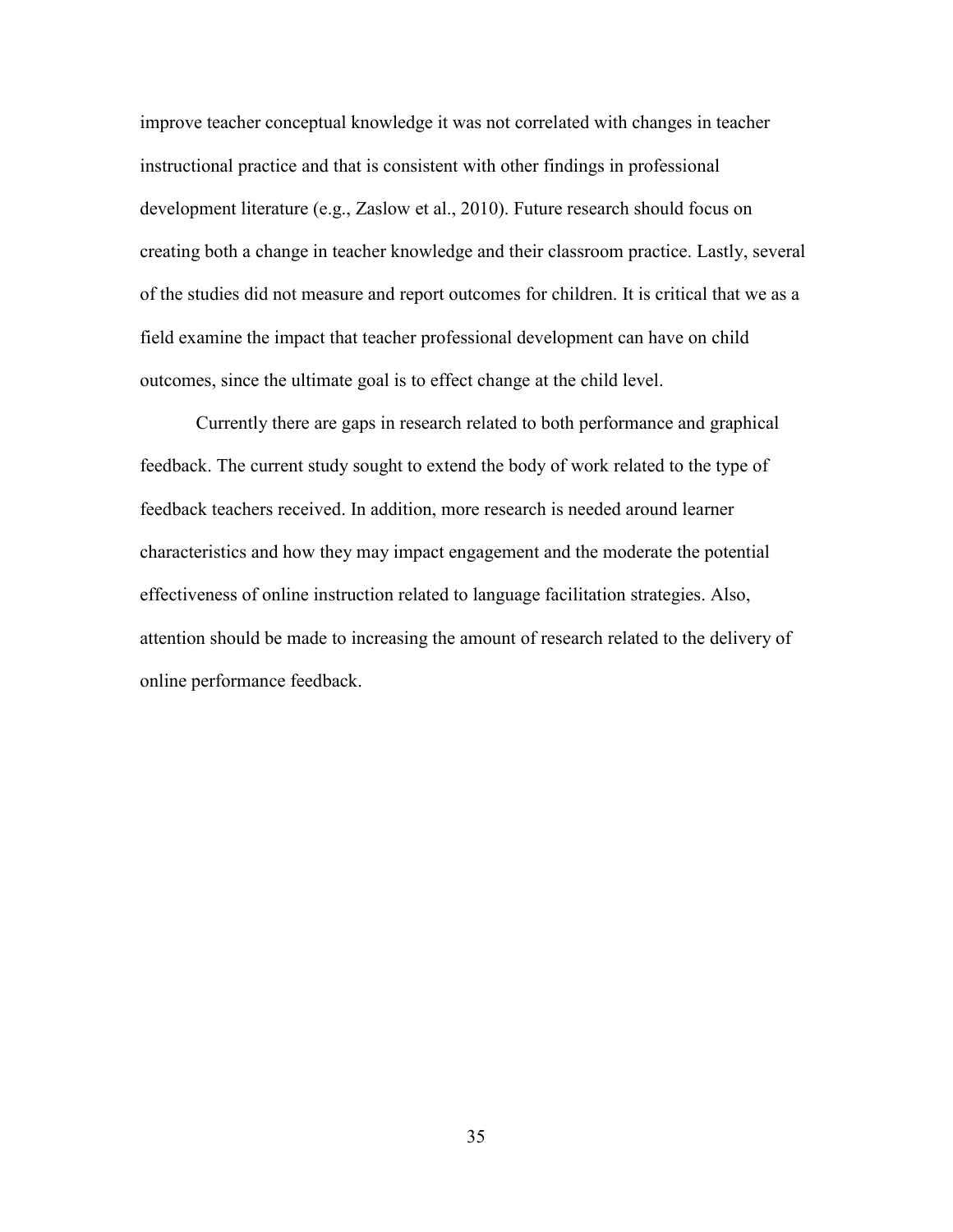#### **CHAPTER III**

# **METHODS**

The current study sought to answer four research questions related to the implementation of online professional development training for Head Start teachers.

#### **Main Questions**:

 RQ 1. To what extent is the type of feedback (graphed self-reported vs. performance) related to teachers' implementation of language facilitation strategies? My hypothesis was that the type of feedback will have no significant effect the teachers' implementation of language facilitation strategies; both are associated with changes in adult behavior however, self-reported data may require less effort on the part of instructor (e.g., Barton et al., 2013; Hemmeter et al., 2011; Pellecchia et al., 2011).

 RQ 2. To what extent is teachers' implementation of language facilitation strategies related to child language outcomes? My hypothesis was that teachers who demonstrate higher rates of increased opportunities to respond (i.e., language facilitation strategies) will lead to more opportunities for children to practice language, thus resulting an increase in positive outcomes in children (e.g., Hindman & Wasik, 2012; Hsieh et al., 2009).

#### **Exploratory Questions**:

 RQ 3. Does the level of teachers' receptive vocabulary skills predict their usage of language facilitation strategies? My hypothesis was that teachers with higher vocabulary levels (pre-intervention) would implement the language facilitation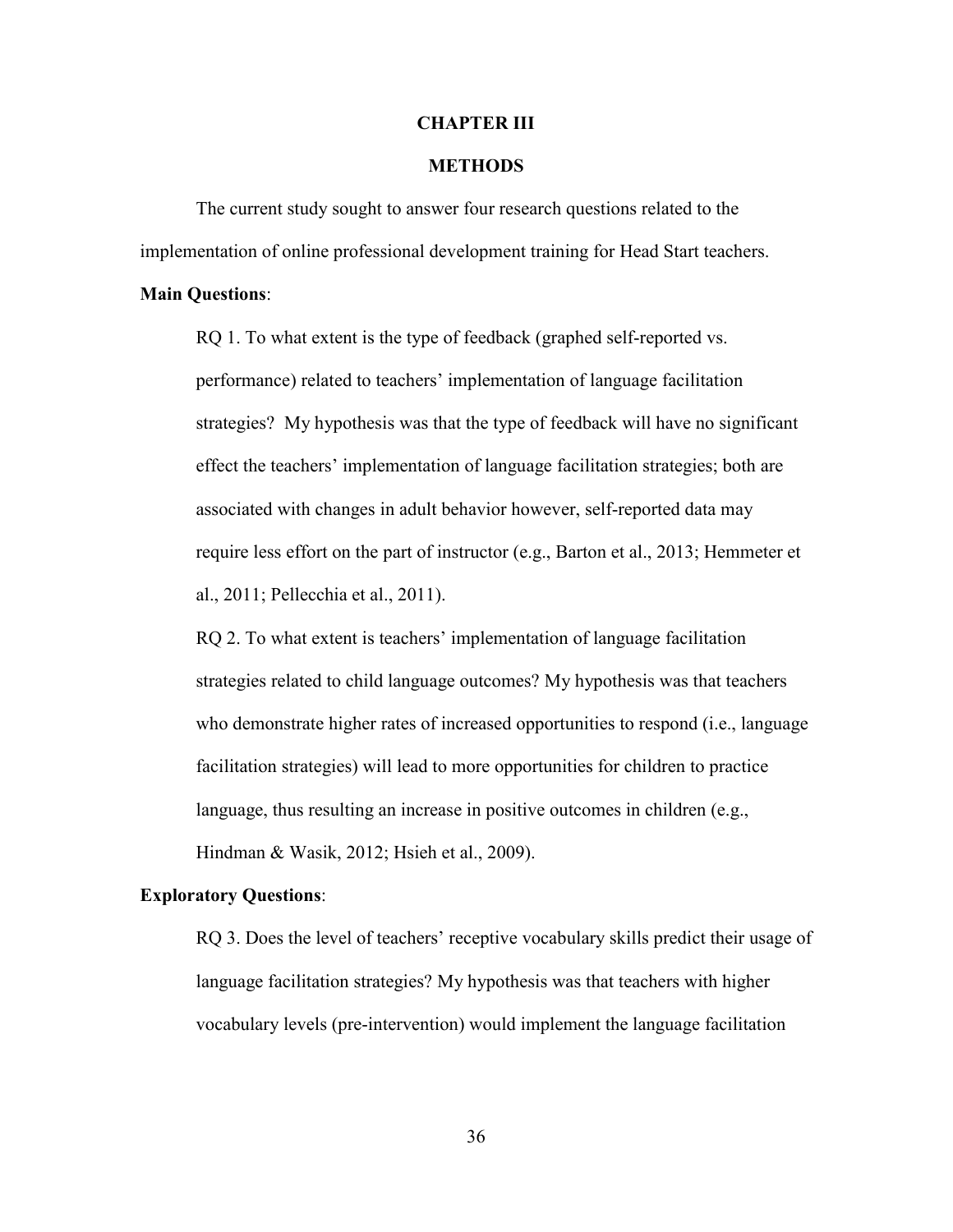strategies at a greater frequency than teachers with lower vocabulary levels (Hart & Risley, 1995).

 RQ 4. Does the frequency of implementation of language facilitation strategies vary between lead and assistant teachers? My hypothesis was that post intervention lead teachers would implement the language facilitation strategies at a greater frequency than assistant teachers (Curby et al., 2012).

## **Participants**

 **Recruitment of participants.** After receiving IRB approval, the 27 Oregon Head Start programs received a recruitment email. Emails were sent to all of the directors in the 27 programs across Oregon and an additional recruitment email was sent through the Oregon Head Start Association listserv. Six programs replied and demonstrated an interest in participating; those six programs then distributed the recruitment letter and consent forms to classroom teaching teams in their program.

 **Teachers.** Initially, 40 teachers and assistants, in 20 classrooms, from Head Start programs in across the state of Oregon showed an interest. Fourteen classrooms, 28 teachers, signed the consent forms to begin the study. There were three inclusion criteria: (a) teacher, either assistant or lead, employed in only one Head Start classroom (not a rotating position); (b) work with children ages 3-5 years old; and (c) access to the internet. Please see Table 4 for teacher demographic data. All teachers were female and their average age was 34 (range  $22 - 61$ ). Each classroom was randomly assigned to one of two intervention conditions (i.e., graphed self-reported feedback or performance video-based feedback; no control group), meaning both the lead and assistant teacher were assigned to the same condition. However, eight classrooms (16 teachers) dropped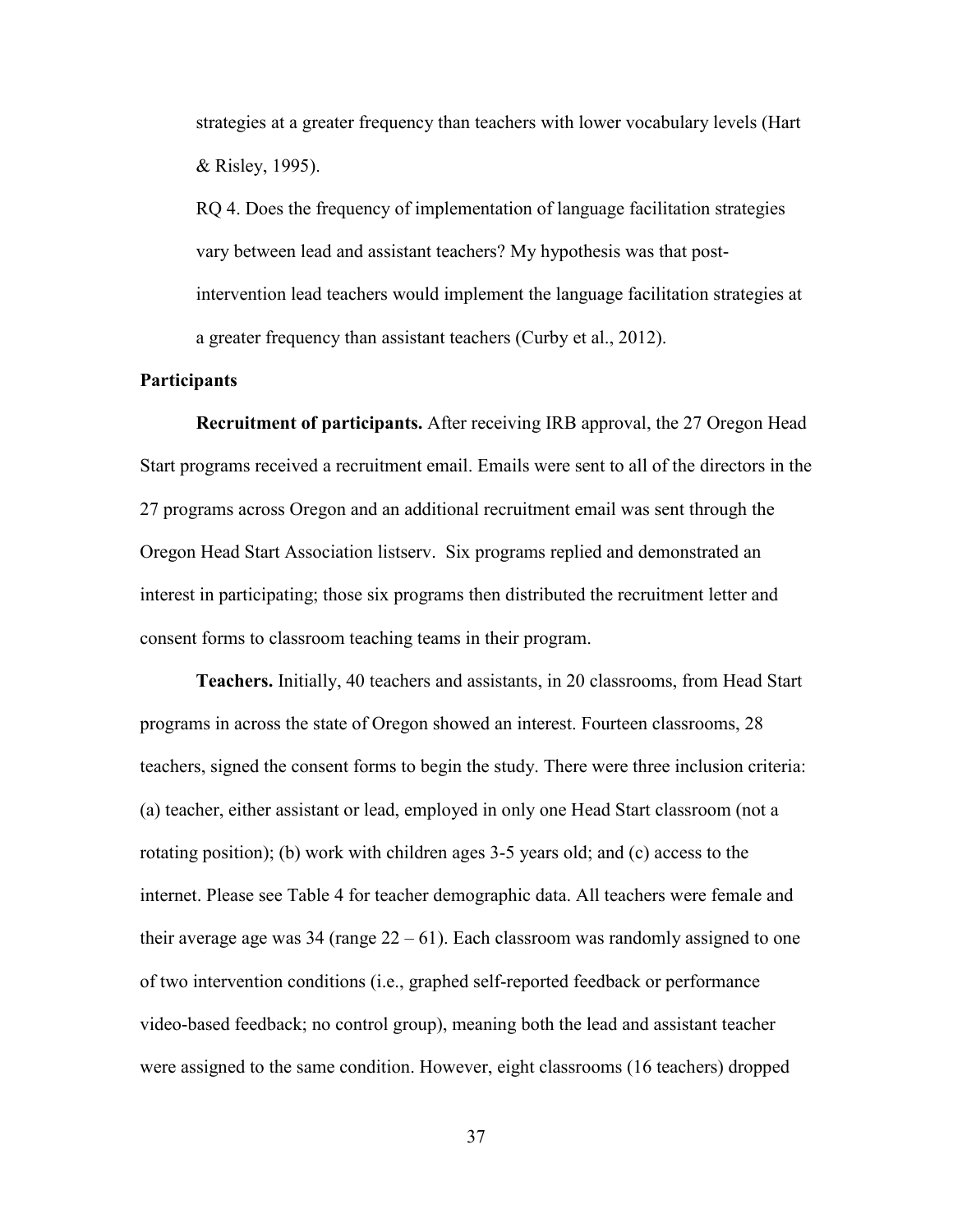out before randomization occurred for the following reasons: staff was fired, maternity leave, too much stress to participate. The final sample was from 12 classrooms. Three assistant teachers dropped out of the study after they consented for different reasons: (a) one was fired before pretest data collection, (b) one went on maternity leave after pretest data collection, and (c) one consented and then changed her mind not wanting to be videotaped during pretest. Twenty-one teachers (12 lead teachers and 9 assistant teachers) were included in the final analysis.

**Child participants**. All families in the participating classrooms received a package with: consents, flyer explaining the study, and surveys. A total of 107 children consented to participate, which amounts to approximately 53% of children from the participating classrooms. Data was collected only for children whose families completed the consent forms and agreed to participate. The average age for consented children was 4 (ranging from 3-5 years old). All children were eligible to participate except those that were identified as non-verbal or with a severe disability that significantly limited their ability to complete standardized measures of language and early literacy performance (*n*  $= 0$ ). No consented children were identified by their teachers as being diagnosed with a severe disability that would impact their language performance and ability to participate in the assessment.

#### **Setting**

All 27 Head Start programs, across the state of Oregon, were given the opportunity to participate in the study. Classrooms from four Head Start agencies volunteered to participate, creating a convenience sample. Oregon Head Start teacherchild ratios were on average 8:1 for classrooms serving children ages 3 to 5 years. All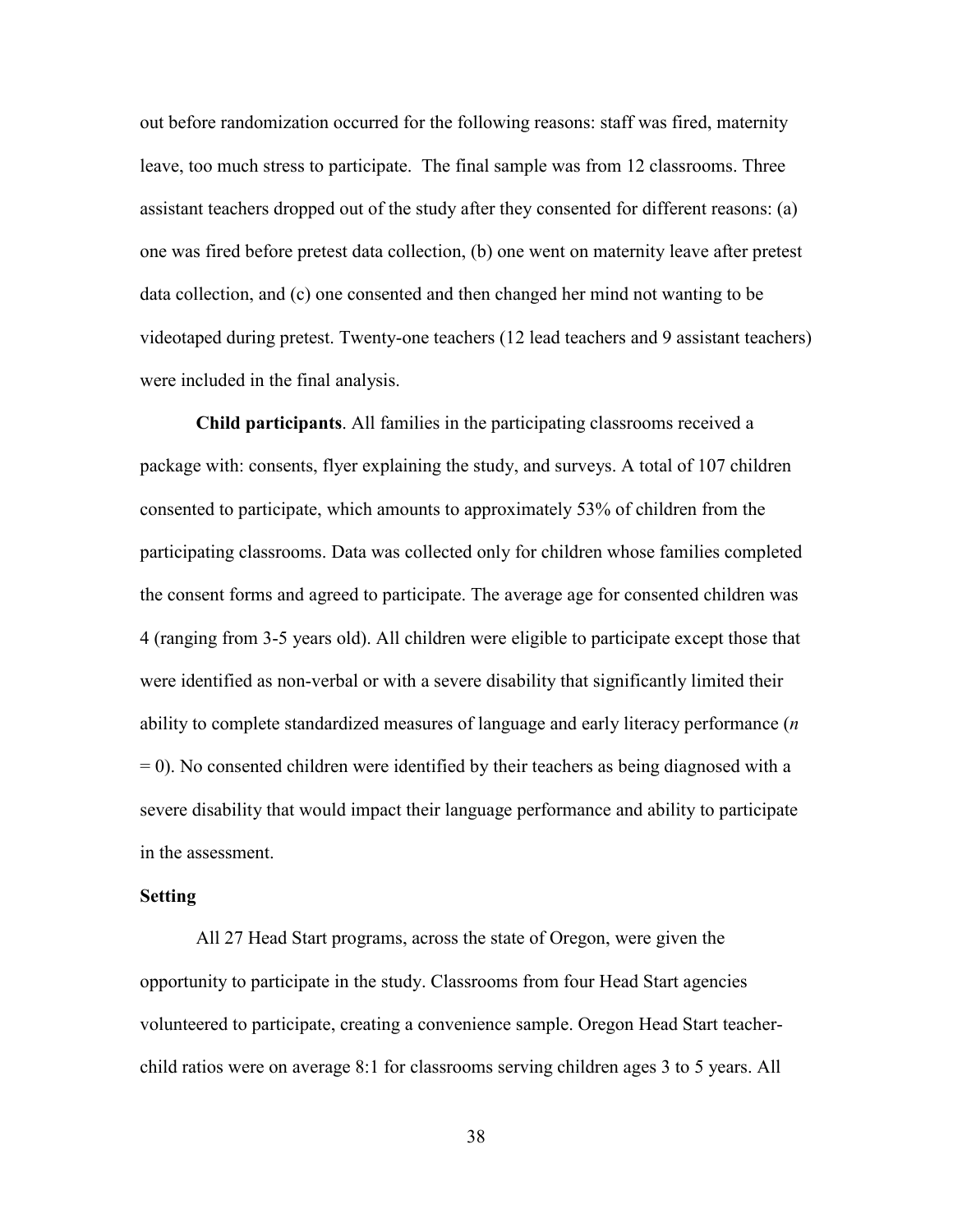Head Start locations followed the federal Head Start Early Learning Framework around child language development related to: attending to language by others; understand and respond to complex communication; varied information based on context; social communication skills; expressively use language; and increased complexity of vocabulary (http://eclkc.ohs.acf.hhs.gov/hslc, 2016).

## **Dependent Measures**

 **Teacher language facilitation strategies.** The primary outcome measure was the frequency (i.e., number of times teachers use each language strategy) of teachers' use of language facilitation strategies. Their usage was measured at three different points in time (pre-intervention, post-intervention, and follow-up). Data was collected on the five strategies: (a) open-ended question, (b) narration, (c) self-talk, (d) expansion, and (e) repetition (Girolametto & Weitzman, 2002; Pianta et al., 2008). An example of an openended question might be "What do you think will happen next in the story?" Narration and self-talk to refer to when a teacher provides a description of either her own behavior (self-talk) or that of the child's (narration). Expansions are when an adult builds upon a child's utterance (i.e., adding descriptors). A teacher restating or repeating back a child's utterance (without adding new information) is a repetition. Observational data was collected from videos submitted by each of the teachers. In order to measure change in the teachers' implementation (i.e., frequency and variation of use) of language facilitation strategies, three 10-minute videos were submitted and during each of three phases (for a total of nine videos): pre-intervention (December/January), immediately after intervention (April) and approximately one month after intervention (May). During preintervention, the teachers set up a flip-camera, provided by the study, recorded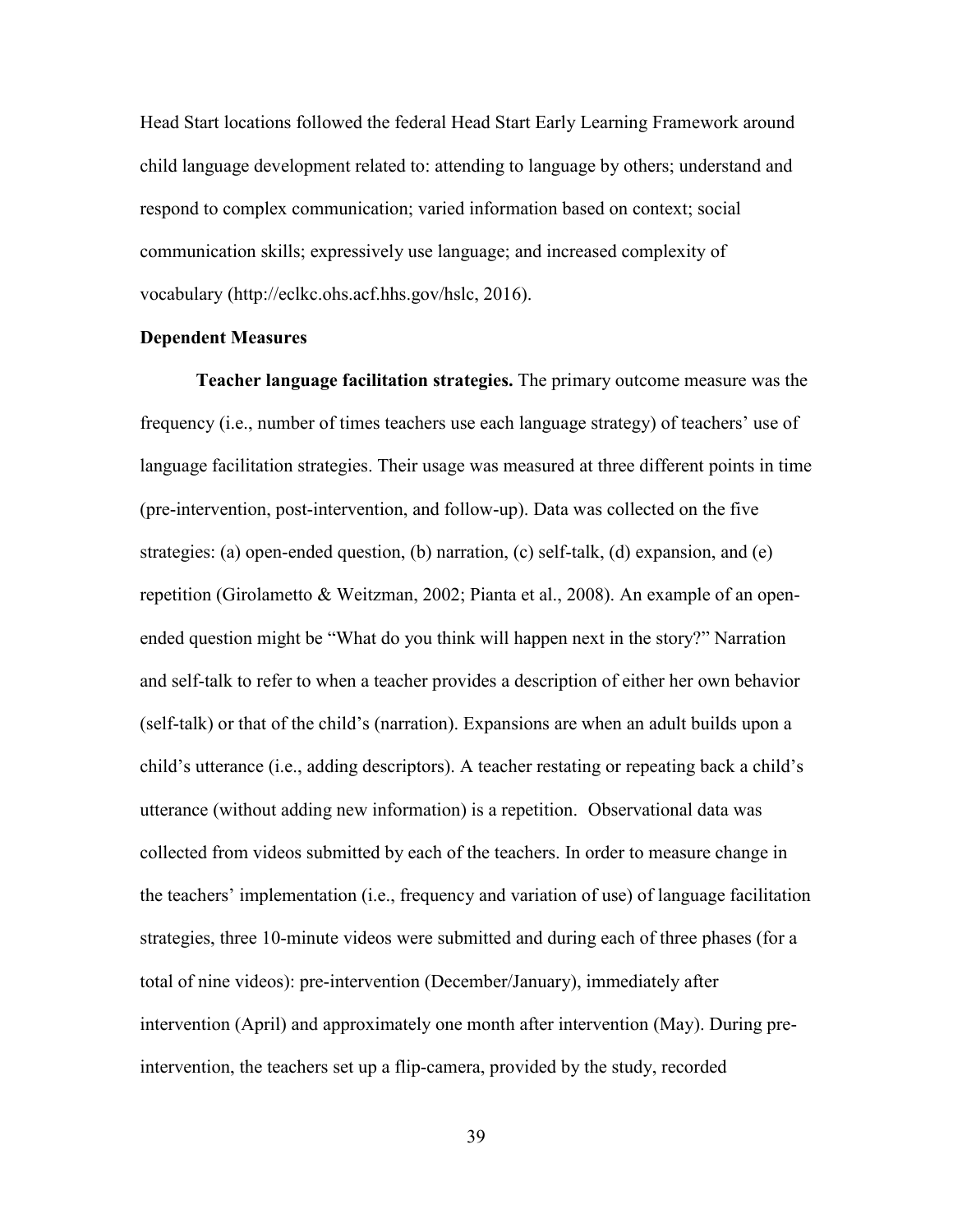themselves engaged with children during three different classroom activities on the same day. The teachers were instructed to include 10 minutes from: (a) a mealtime, (b) a structured whole/small group, and (c) a free play activity. In an effort to reduce response effort, the first author visited and recorded the videos for each classroom during postintervention and follow-up. As in pre-intervention, the same procedure was followed: three 10-minute videos of teacher engaged in (a) a mealtime, (b) a structured whole/small group, and (c) a free play activity. Four trained data collectors, undergraduate students, coded each phase of the videos for both frequency and variation of the teachers' implementation of language facilitation strategies. Please see Appendix A for an example of a data collection sheet.

**Child language skills.** The language skills of all participating children in the classrooms were measured using: (a) Oral language (IGDIs; Wackerle-Hollman, Durán, & Rodriguez, 2016), and (b) the Teaching Standards (T.S.) Gold (Lambert, Kim,  $\&$ Burts, 2013). All Head Starts in the state of Oregon use T.S. Gold as their progressmonitoring tool; it was included as a distal measure of language skills for children in the intervention classrooms. The classroom teachers collected the T.S. Gold scores, related to children's language development, as part of their annual progress monitoring. The first author visited each classroom three times (pre-intervention, post-intervention, and follow-up) to assess individual children using the IGDIs. The classroom teachers sent the first author the consented children's T.S. Gold data, which was also collected at three time points.

#### **Pretest Measures**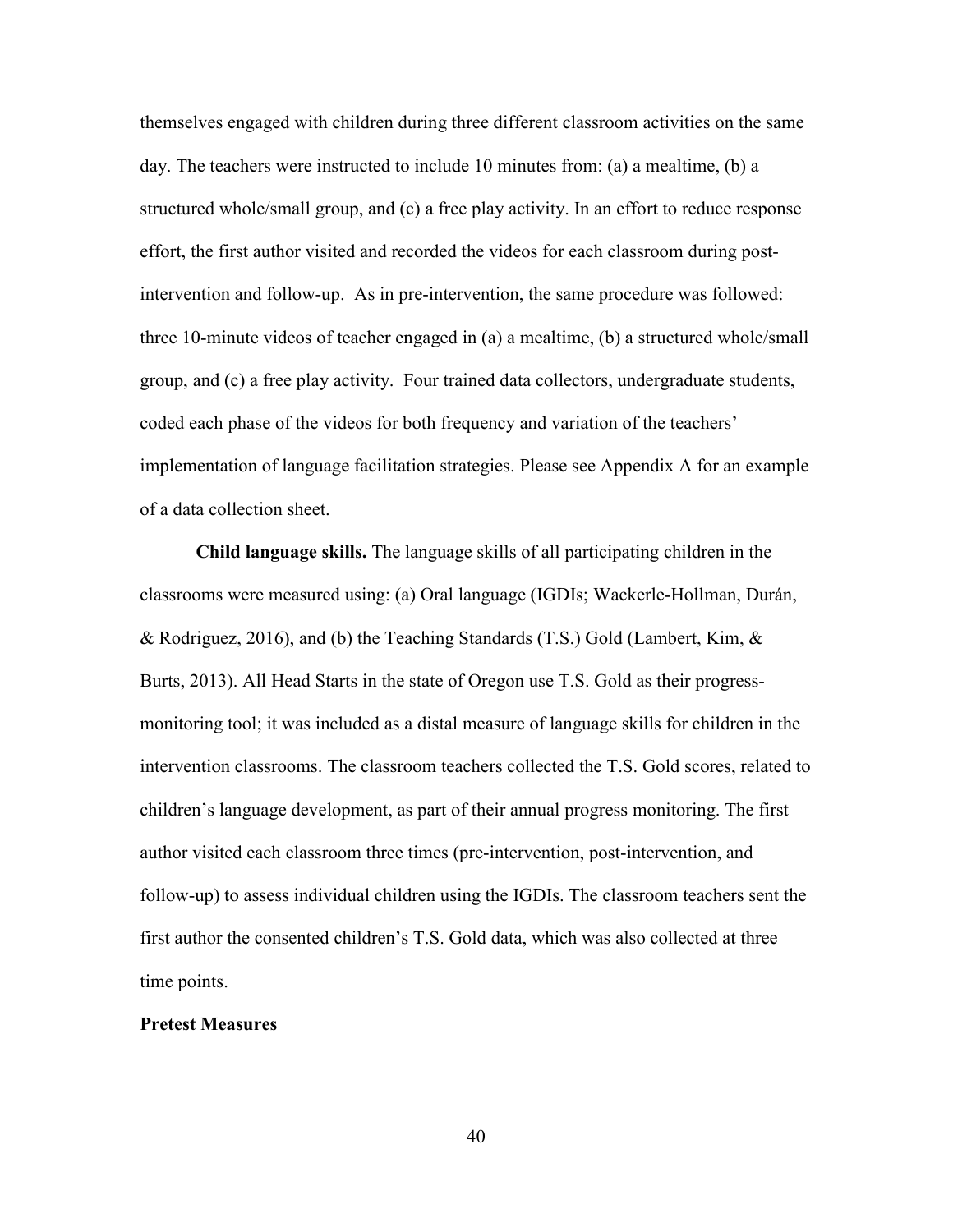The next section discusses the additional measures included in the current study, which were collected from teachers for additional exploratory analyses.

 **Demographics.** The first author collected adult and child demographics using a multiple choice Qualtrics survey or a paper version when requested. Refer to Table 4 for the demographic data for the teachers. Teacher demographic data was collected for the following factors: age, job position, educational background, ethnicity, gender, and the number of years working at Head Start. Specific data was collected for child participants including: parental/care provider education level, age, number of years enrolled in a Head Start program, ethnicity, gender, and home language(s). Due to the low response numbers, less than 40% of families returned the questionnaires, that data has not been included.

**Teacher receptive vocabulary.** The Peabody Picture Vocabulary Test, Fourth Edition (PPVT-4; Dunn & Dunn, 1997) was administered to every teacher to measure the teachers' receptive vocabulary. The PPVT is a norm-referenced tool, with 228 items, used to measure the receptive language skills of both children and adults (age range of 2 years and 6 months to over 90 years old). Test-retest reliability for the PPVT-4 is  $M = .93$ and the internal consistency by age is reported as  $M = .94$ . The data was collected during the pre-test phase (December/January). The PPVT-4 was administered over Skype or Google Hangout with each teacher; it took approximately 20 minutes per participant to administer. The PPVT-4 was administered according to the five recommended themes for tele-practice: (1) audio/visual environment (i.e., using headsets with microphones), (2) examiner factors (e.g., practice administration prior to participant), (3), examinee factors (e.g., participant could hear and see everything), (4) test/test materials (e.g., used full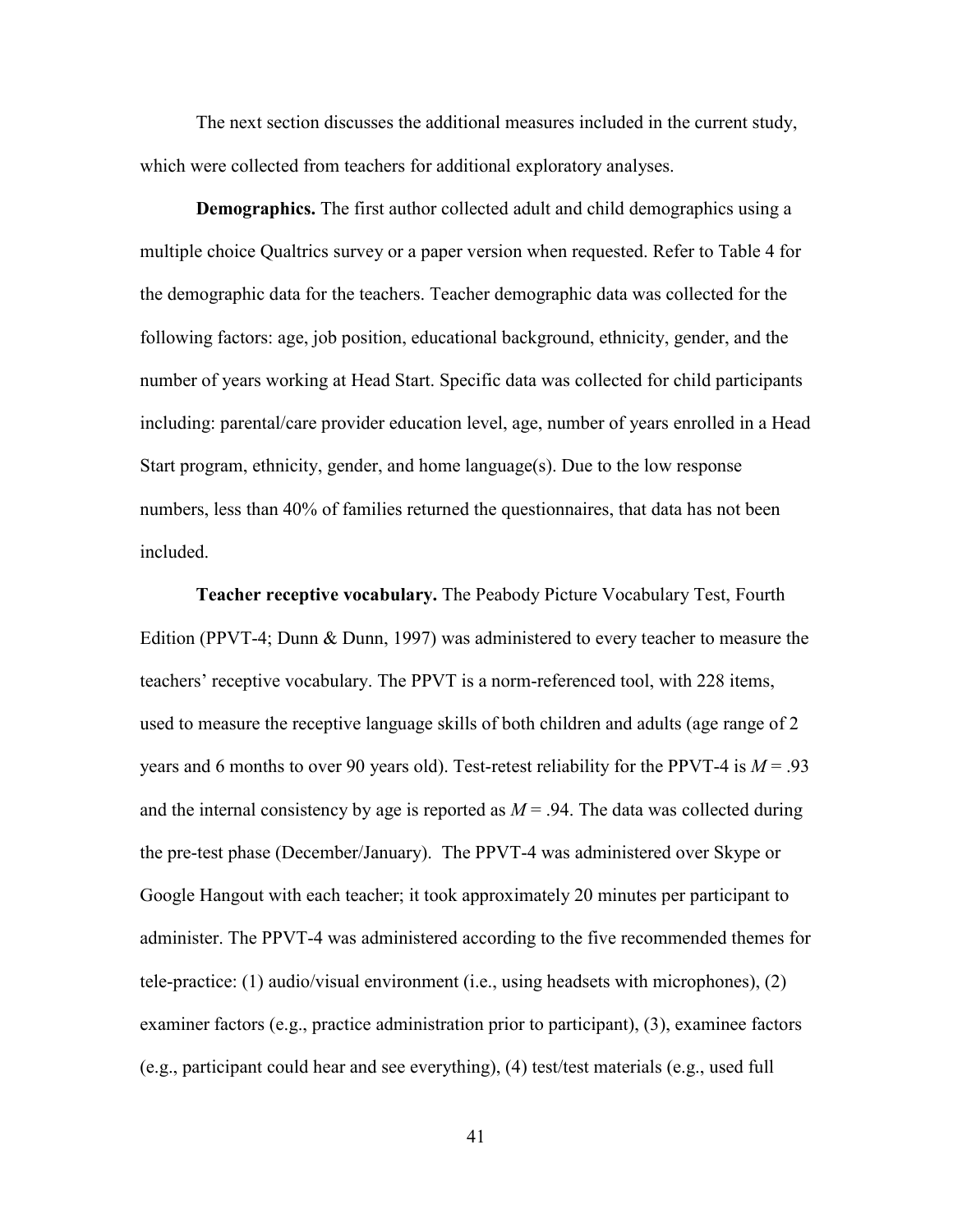screen of items to eliminate distractions), and (5) other/miscellaneous ("Telepractice and the PPVT-4", 2016).

**Teacher technology literacy.** All teachers completed a technology literacy survey which asked about their experiences and beliefs related to use of technology (i.e., computers, email) and online instruction. The current study used an adapted version of the Attitudes toward Web-based Professional Development Survey (AWPD; Kao & Tsai, 2009). The survey asked teachers about their frequency of use of technology, their past experiences with online instruction and their confidence in using technology for online learning. This survey was disseminated via Qualtrics one time before online training began and took two minutes to complete.

#### **Intervention Measures**

**Teacher goal setting**. As part of the intervention, the first author asked all teachers to set a weekly goal for implementing the five language facilitation strategies. All teachers received access to an online module that walked them through the purpose and steps for: (a) monitoring their own behavior, and (b) setting a weekly goal. All teachers accessed the module through Obaverse. Once the teacher completed the selfmonitoring and goal setting module, she then set a weekly goal for her anticipated use of the language facilitation strategies using an online form created for this study. Teachers were prompted via email to complete and submit the form on a weekly basis for four weeks; if the teachers did not reply a reminder email was sent. Please see Appendix B for an example of the form. The online form, created in Qualtrics, asked the teachers to provide information related to: (a) their goals selected for the previous week, and (b) the current week's goal (i.e., strategy selected, time of day, goal for frequency, how to self-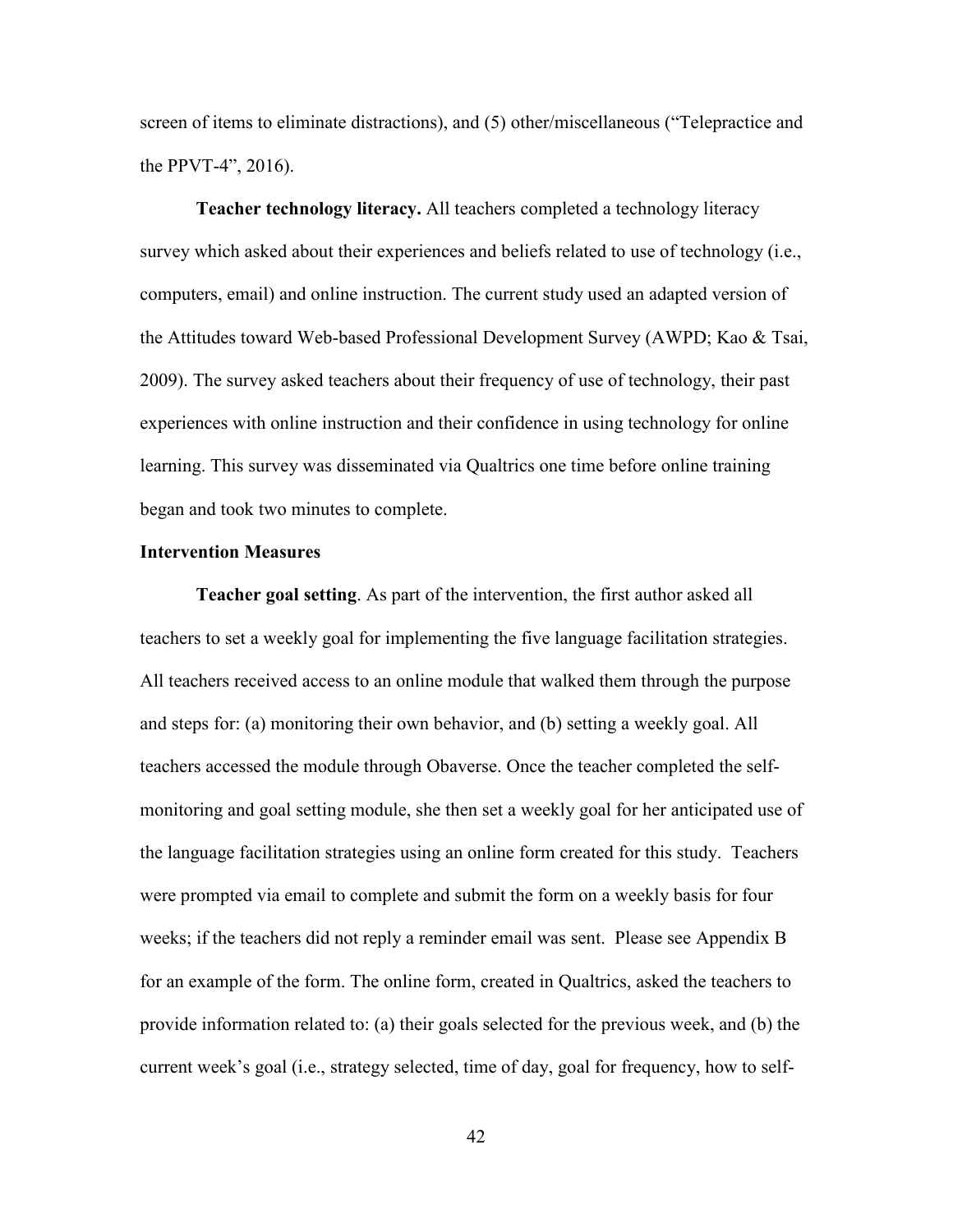monitor). The weekly goal was submitted electronically each week for four weeks during the intervention phase.

# **Posttest Measure**

 Teachers completed an online social validity survey upon completion of data collection in late May. The survey was sent electronically using Qualtrics. The survey had questions for teachers about their experience throughout the study and how they felt about the outcomes. Specifically, teachers were asked about: (a) ease of use, (b) perspectives on the recommendation of others to participate, (c) recommendations for change, (d) particular aspects of the intervention that they found most and least helpful, (e) what knowledge they gained, (f) what knowledge did they hope to have gained but didn't, and (g) what, if any, changes did they notice in themselves or students.

## **Intervention**

All 21 teachers received access to Obaverse, the online website used to provide the intervention (i.e., language facilitation strategies and self-monitoring modules). The teachers had two weeks to register and watch all of the videos in each module. There was a module for each of the five language strategies (i.e., repetition, expansion, open-ended questions, narration, and self-talk) and an additional module related to self-monitoring their use of the strategies and how to use the "I Will" goal setting form - for a total of seven modules. Teachers received at least two emails reminding them to register and view the content. Technical support was provided as needed (e.g., creating screen grab directions for enrolling in the course, etc.). Each module took approximately 10 minutes to watch, for a total viewing time of 70 minutes. The teachers were required to view all modules at least one time, however they continued to have access during the next four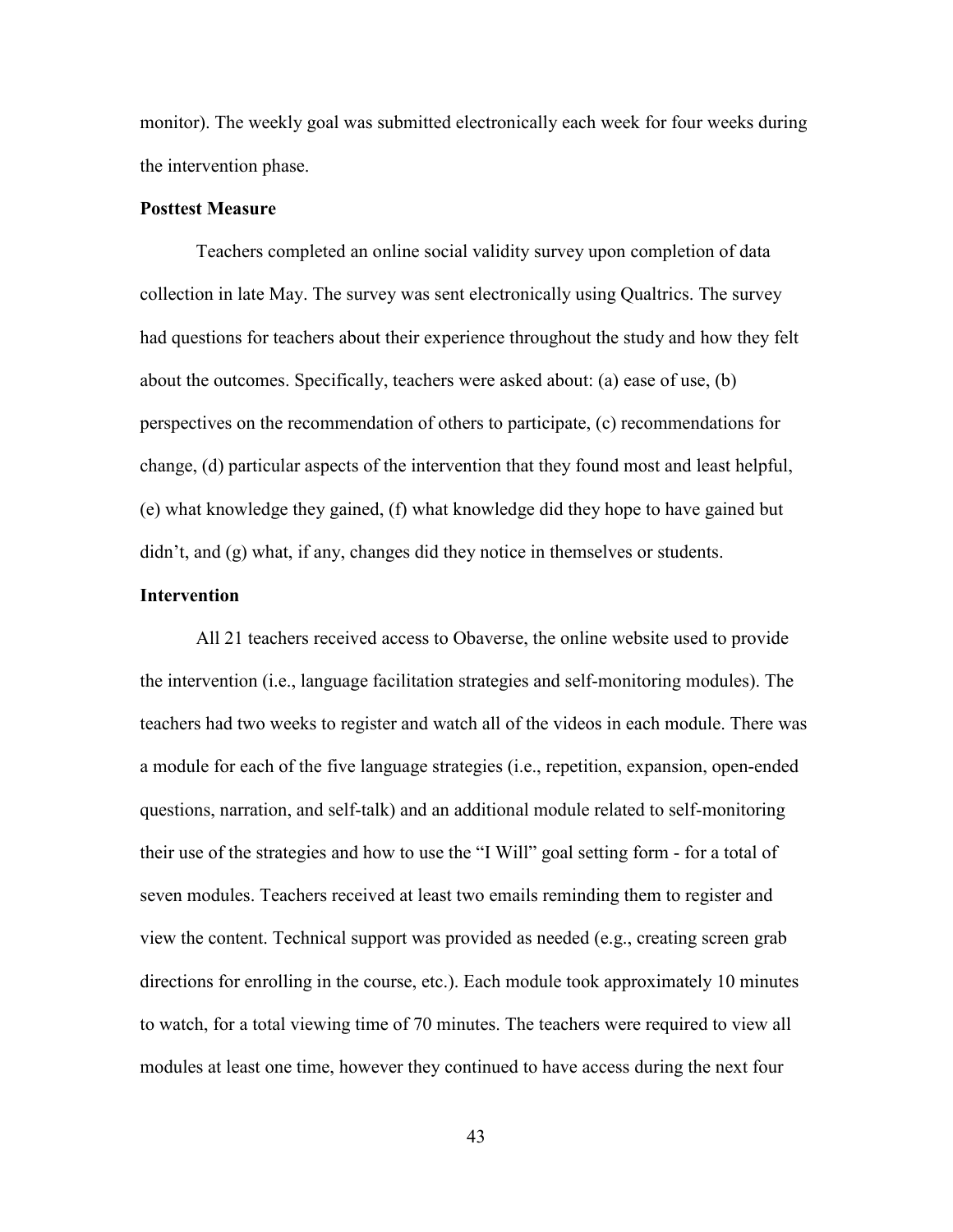weeks while they received feedback (i.e., independent variables) on either (a) their weekly goals (graphed self-reported condition) or (b) weekly video submitted (delayed performance feedback condition).

 **Independent variables.** The classrooms, including both lead and assistant teachers, were randomly assigned to one of two conditions: (a) graphical feedback based on self-reported data or (b) written performance-based feedback based on videos submitted by the teacher. Teachers in both conditions received weekly feedback and received prompts to continue self-monitoring and practicing the skills in the classroom. The teachers received feedback four times over the course of 4-6 weeks. The feedback cycle for both intervention conditions (i.e., teacher submits form/video, instructor responds with feedback) was less than 24 hours. Prior to starting the intervention, the first author planned to send everyone feedback every Friday. However, teachers often faced barriers to regular submission days, so the first author adjusted immediately and instead sent feedback to teachers within 24 hours of receiving their video or "I Will" online form submission.

*Graphed feedback condition***.** Teachers in the graphed self-reported data feedback group received a weekly feedback email with: (a) bar graph of their frequency data from the weekly goal setting form (i.e., "I Will" form) and (b) suggestions for next week's goal (e.g., how many language facilitation strategies to try for, which strategies to focus on next). Please see Appendix C for a sample email. The graphed data, from the goal setting form, was based on their self-report each week. Teachers set a weekly goal for their individual use of language facilitation strategies and then they recorded their progress via the online goal setting form.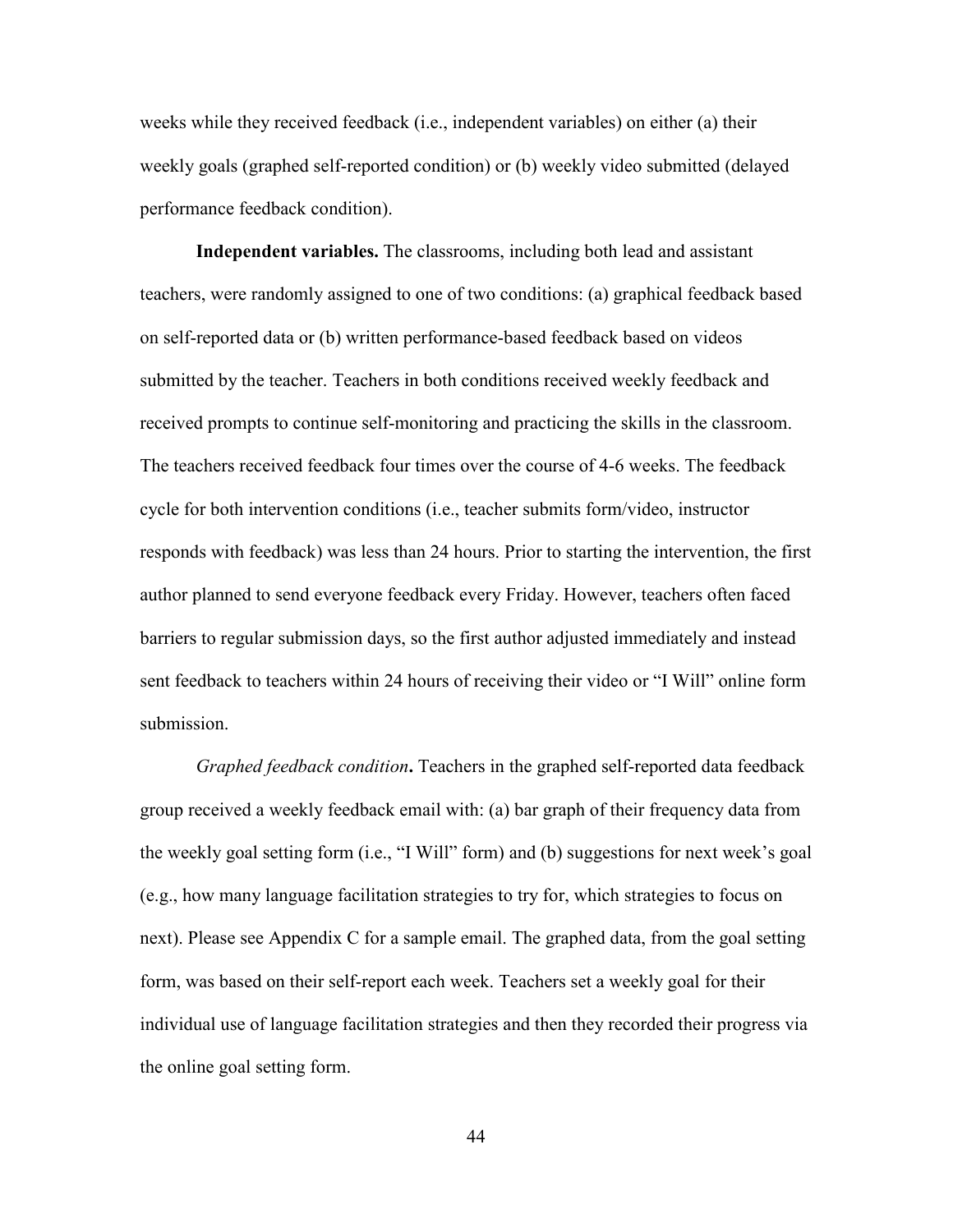*Performance feedback condition*. The teachers in the performance feedback condition received a weekly email with: (a) brief summary of the submitted video (i.e., specific examples of language strategies observed), and (b) suggestions for what to focus on next based on missed opportunities with students as observed in their submitted videos. See Appendix D for examples of a performance-based email sent.

## **Design and Procedures**

 **Experimental design.** An experimental design with randomized assignment to one of two treatment conditions with repeated measures was carried out in the current study. As previously mentioned, there were two conditions: (a) graphed (self-reported data) feedback and (b) delayed performance feedback.

**Randomization procedures**. After the 12 classrooms were recruited and consented to participate, they were then randomized at the classroom level. Based on the sample, randomization occurred to control for within program agency differences because sampled classrooms from four different program agencies. Within each of the four Head Start programs, the classrooms were randomized to the treatment conditions. Each classroom (both the lead and assistant teacher) received access to the same intervention condition. The first author used a free online researcher randomizer.

**Coding training**. The first author trained four undergraduate data collectors to code the language facilitation videos collected at all three phases of the study (i.e., preintervention, post-intervention, and follow-up). The coders were blind the purpose of the study. We met in person to review the language facilitation strategies and practiced coding in person. Then each coder received access to six new videos, from a previous study, to use for their reliability assessment. An inter-rater reliability equal or greater than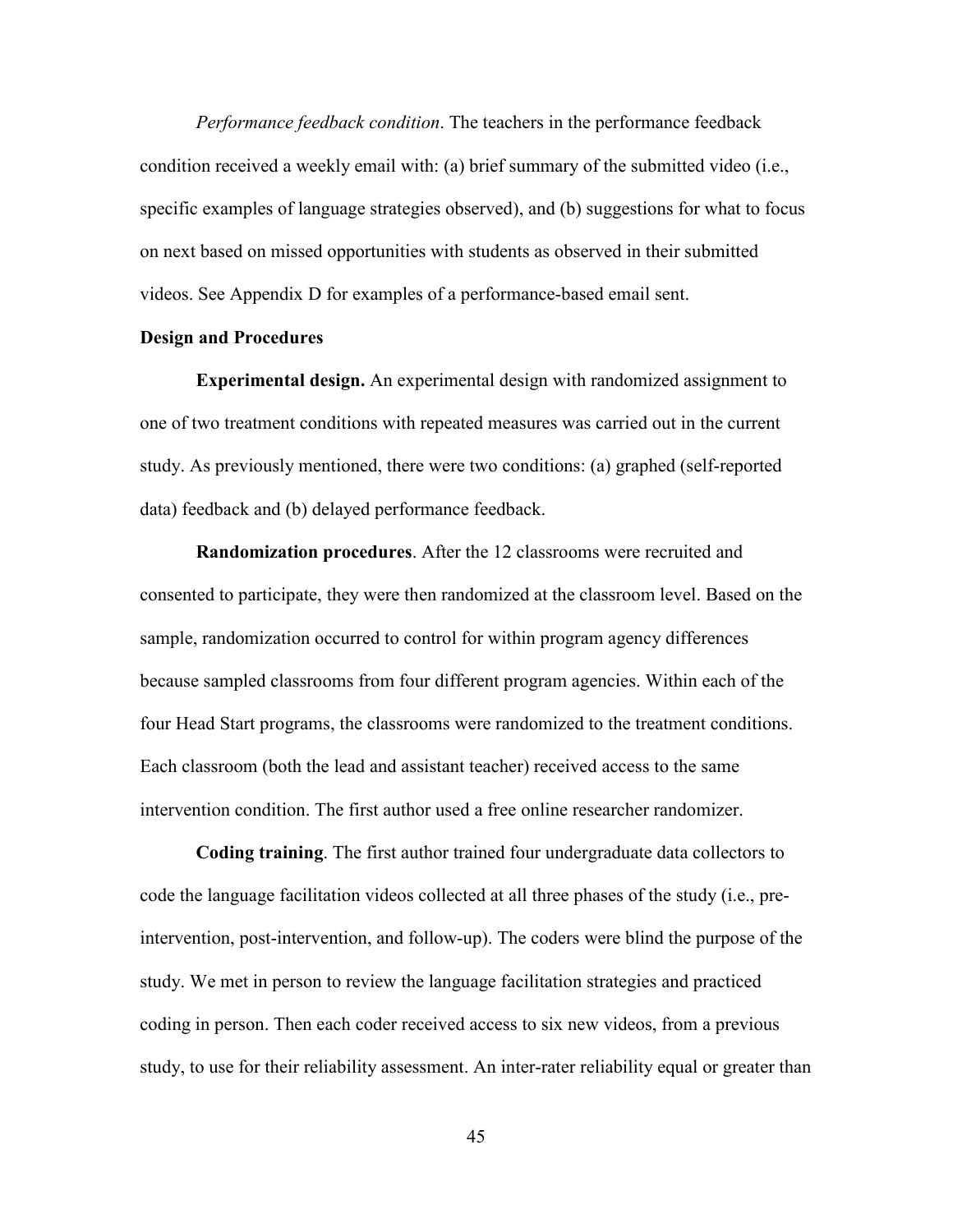Kappa .80 was used (Gast, 2010; Hugh, 2012). The coders had an average Kappa of .81 with a range of 76-95% reliability per practice video. Additionally, the first author randomly assessed for drift on 32% of the videos in both pre- and post-intervention phases, due to lengthen of time between training and coding post-intervention.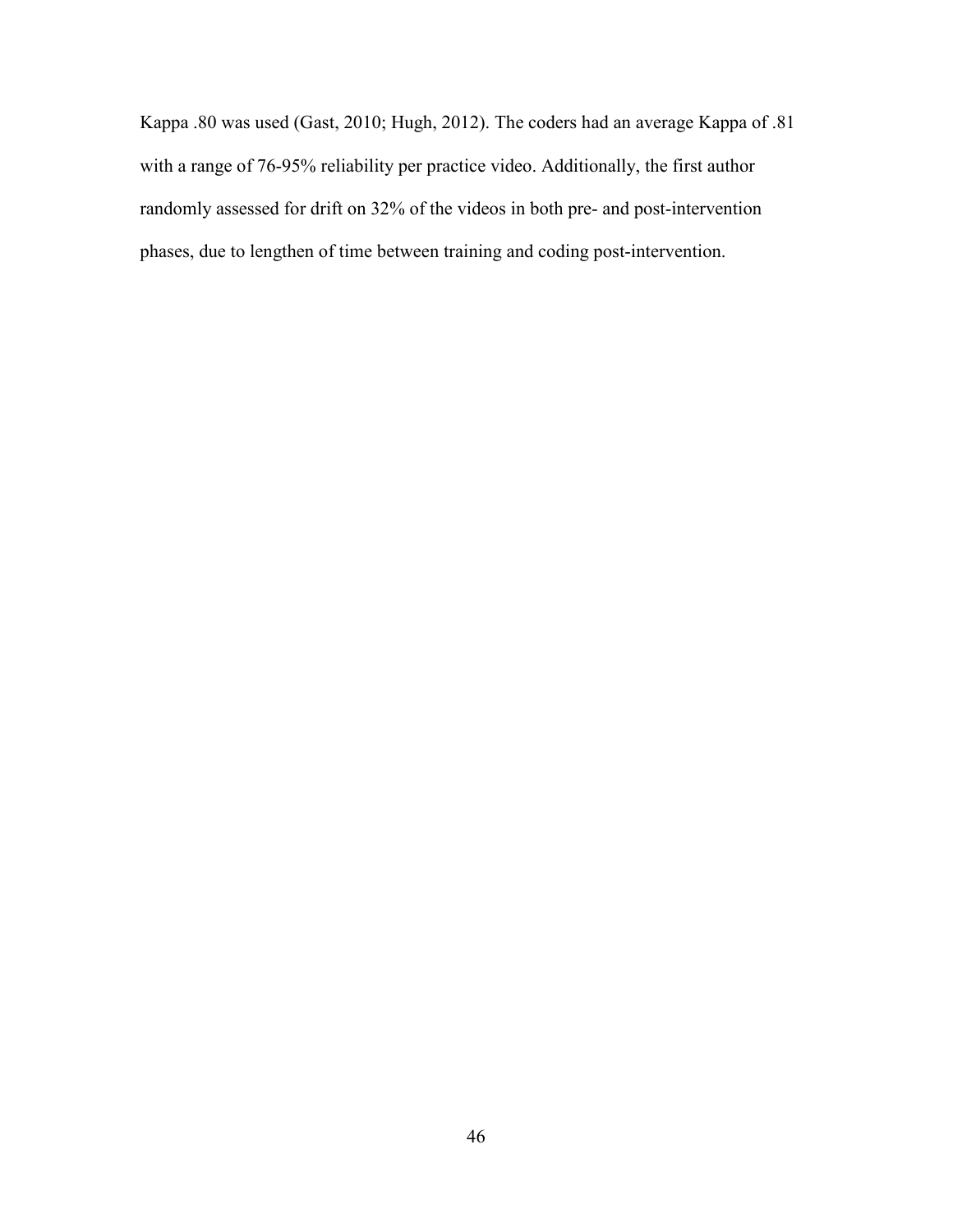#### **CHAPTER IV**

### **RESULTS**

## **Descriptive Analysis**

 The descriptive statics for teacher and child reported outcome measures are in Table 5 and Table 6. Total frequencies of language facilitation usage, for both conditions, ranged from 14 to 121. Higher scores are considered more desirable; higher scores mean there is greater frequency of implementation of language facilitation strategies observed. After examining the standardized residuals for values greater than  $\pm 3$ , no outliers were present. The language facilitation frequencies were normally distributed, using Shapiro-Wilk's test of normality with the standardized residuals  $(p > .05)$  for pretest, posttest, and follow-up.

 IGDIs scores, for children in both conditions, ranged from 0 to 14 (15 being the highest possible score). Higher scores indicate that the teachers rated the children's language skills as more developed. No outliers were observed in the boxplots. Most of the IGDIs scores were normally distributed as measured by Shapiro-Wilk's test  $(p > 0.05)$ , except for performance at pretest ( $p = .021$ ) and posttest ( $p = .013$ ). Upon visual inspection of the two histograms, it is noted the both distributions are skewed slightly to the right.

 T.S. Gold scores, for children in both conditions, ranged from 21 to 74. Higher scores indicate that the teachers rated the children's language skills as more developed. After examining the standardized residuals for values greater than  $\pm 3$ , no outliers were present. Most of the T.S. Gold scores were normally distributed as measured by Shapiro-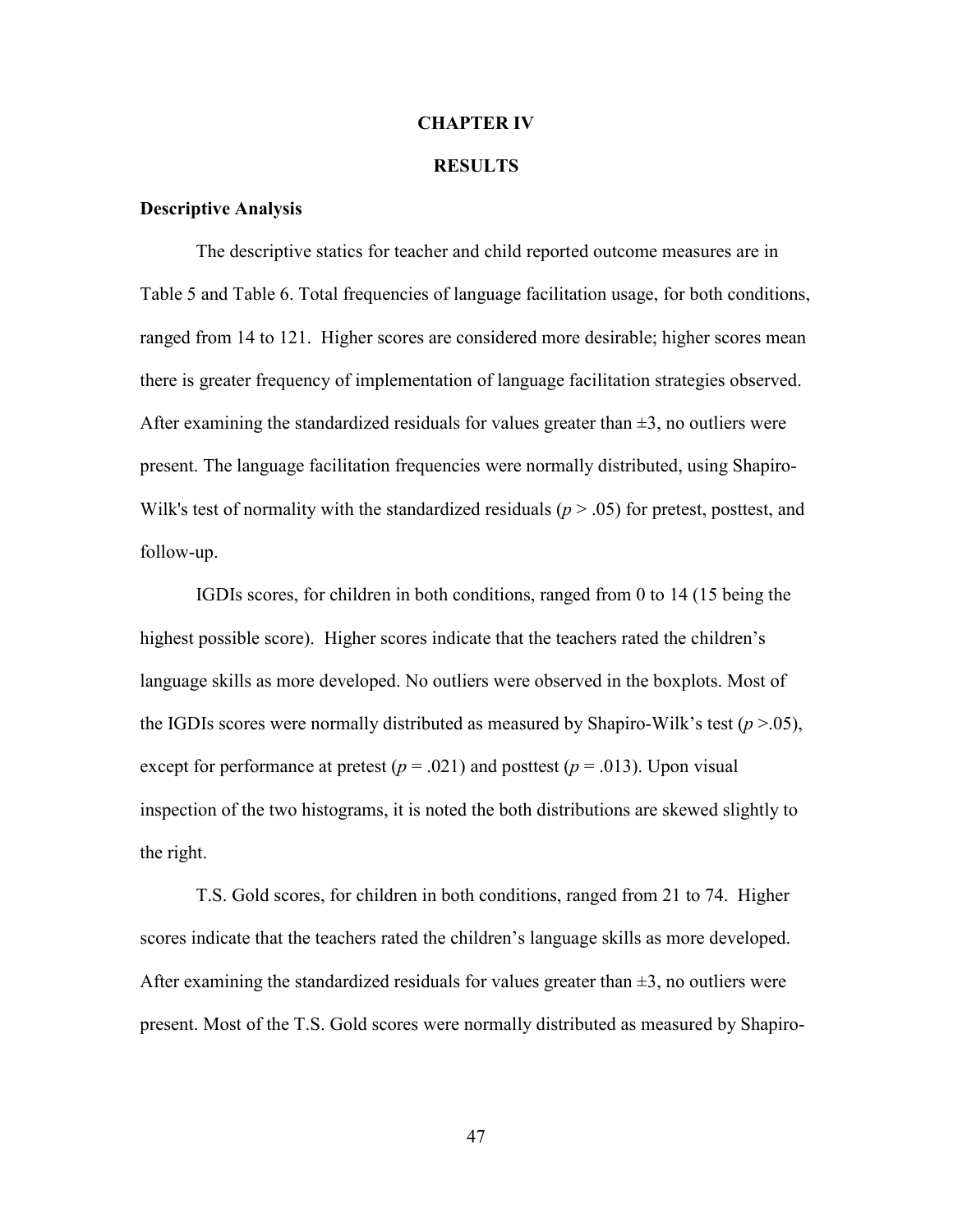Wilk's test ( $p > 0.05$ ); except for children's scores in the graph condition at pretest ( $p =$ .02).

## **IOA**

The first author trained four research assistants to code the teacher behaviors (i.e., language facilitation strategies used) to a criterion of Kappa .80 inter-rater reliability (Gast, 2010). Each research assistant independently collected data from the videoed sessions. Inter-rater reliability agreement was calculated for 20% of pretest, posttest and follow-up videos for all four coders. The Kappa was  $.82$  (range  $.80 - .91$ ),  $.83$  (range  $.79 -$ .85), and .82 (range .81 - .83), for pretest, posttest, and follow-up, respectively.

## **Feedback Condition**

 The first research question examined to what extent is the type of feedback (graphed self-reported vs. delayed performance) related to teachers' implementation of language facilitation strategies. Hierarchal linear modeling (HLM) was used to examine the relation by condition on teachers' use of strategies over time. HLM was selected due to the nested structure of the data (time nested within teacher). Specifically, the first author justified the use a growth model because data collection occurred at multiple time points (pretest, posttest, and follow-up). Time was coded as: pretest  $= 0$ , posttest  $= 4$ , and follow-up  $= 5$ ). After finalizing the unconditional growth model, a set of conditional growth models examined the first research question about the effect of intervention condition (i.e., graphed self-reported vs. performance feedback) on teacher total use of language facilitation strategies across time (i.e., pretest, posttest, and follow-up).

 **Unconditional means model.** An unconditional growth model was run for the dependent variable (total frequency of language facilitation strategy use). The ICC, for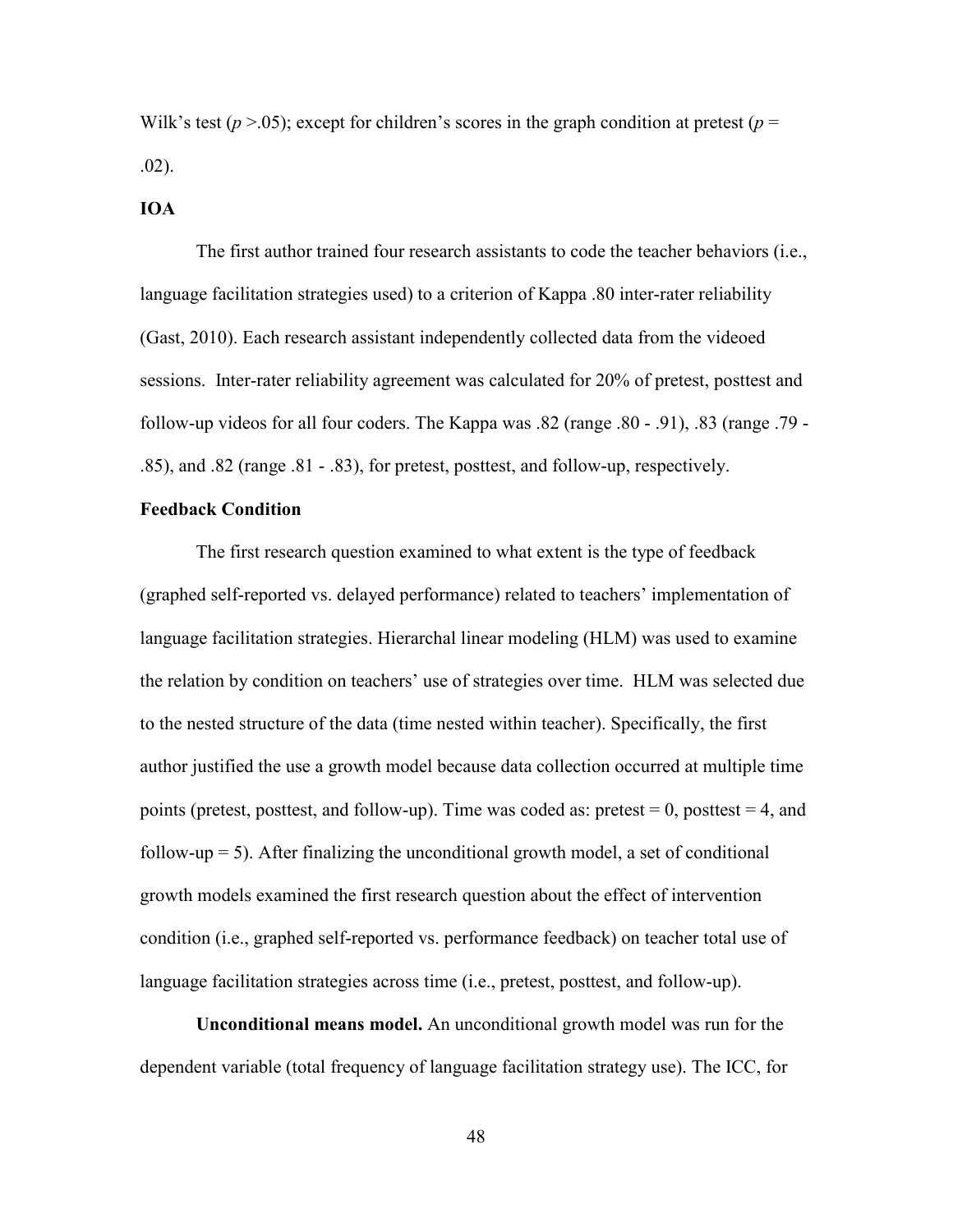this model was .18 for level 2,  $(\rho = \tau_0/(\tau_o + \sigma^2))$ ; thus 18% of variation in teachers' total frequency of strategy use is attributed to differences within teachers. The continued use of HLM was justified because 18% of variation in teachers' total frequency was associated with differences within teachers.

**Unconditional growth model**. An unconditional growth model was run for the dependent variable (total frequency of language facilitation strategy usage) with time (i.e., pretest, posttest, and follow-up) as a level-1 predictor (see Table 7). The teachers' total frequency of language facilitation strategy usage at the intercept was 38.47,  $t(20)10.22$ ,  $p < .05$ . Teachers used, on average, 5.40 more strategies over time per month,  $t(20) = 3.06$ ,  $p < .05$ . After running a deviance test, to address the random slope  $(u_{1j})$ , it was determined that it should remain in the model,  $\chi^2(2) = 10.22$ ,  $p = .08$ . While not statistically significant, the random effect for level 2 will be retained due to the small sample size. The Pseudo-R<sup>2</sup> for level 1, after adding time in this model was .36; thus 36% of within-teacher variance is explained by time.

$$
Level\ 1: LangStrat_{ij} = \beta_{0j} + \beta_{1j}(time_{ij}) + r_{ij}
$$

$$
Level\ 2: \beta_{0j} = \gamma_{00} + u_{0j}
$$

$$
\beta_{1j} = \gamma_{10} + u_{1j}
$$

 **Conditional growth model**. The outcome, total frequency use of language facilitation strategies, remained the same as the unconditional model. Next, intervention condition was added as a level-2 predictor of the slope to determine if the intervention condition (graphed or performance) contributed to changes over time in teachers' total implementation of language facilitation strategies.

Level 1: LangStrat<sub>ij</sub> = 
$$
\beta_{0j} + \beta_{1j}(time_{ij}) + r_{ij}
$$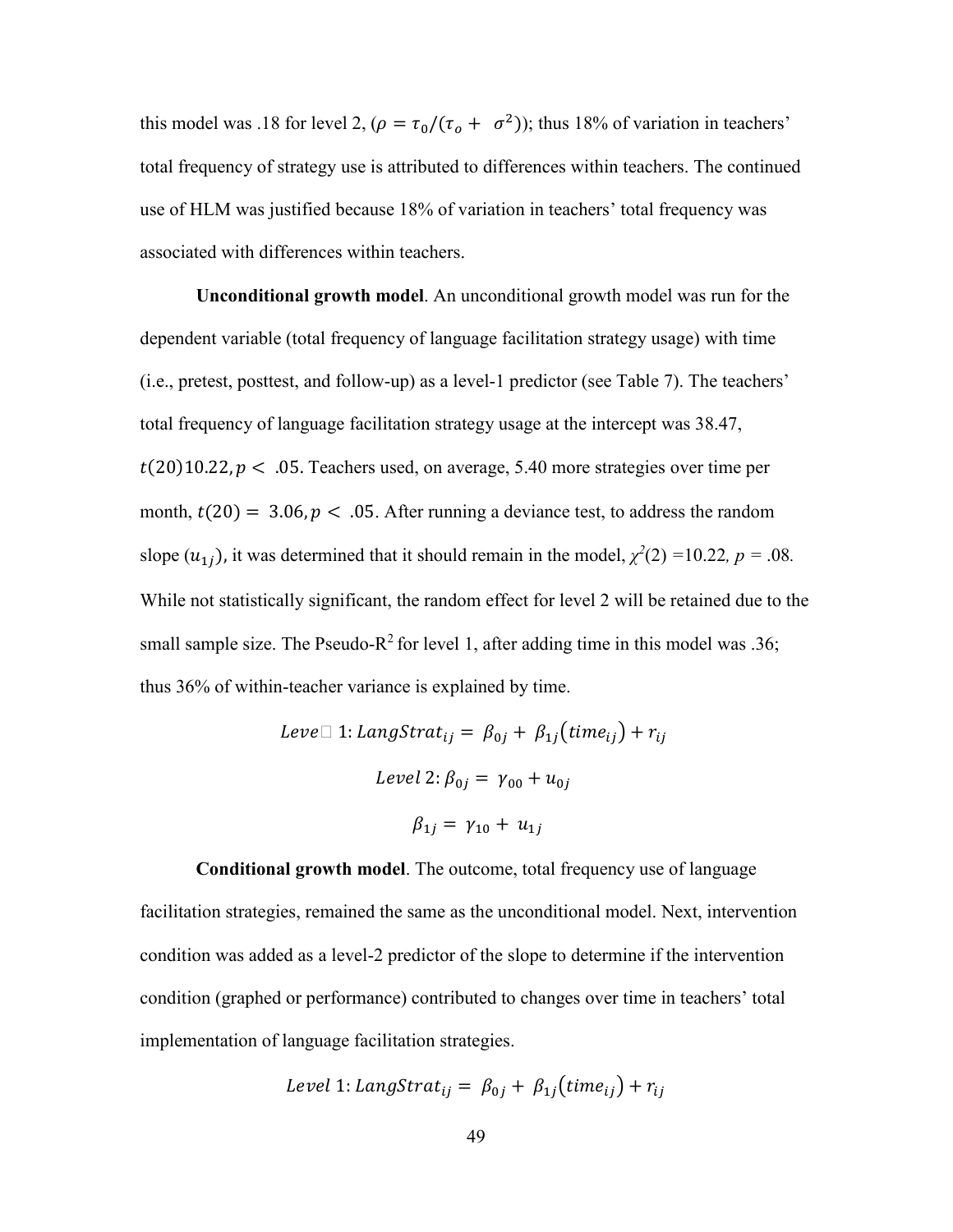Level 2: 
$$
\beta_{0j} = \gamma_{00} + u_{0j}
$$

\n $\beta_{1j} = \gamma_{10} + \gamma_{11}(\text{condition}_j) + u_{1j}$ 

Teachers in the performance feedback condition used 4.83 fewer strategies over time, per month, then teachers in the graphed condition,  $t(19) = -1.61$ ,  $p = .13$  (see Table 8). Statistically significant group differences were not demonstrated. The Pseudo- $R^2$  for level 2 after adding condition in this model was .183; thus 18% of between-teacher variance is explained by the interaction between time and intervention condition.

 In addition, effect size, comparing posttest differences between intervention conditions, was calculated using Hedges' *g* (Feingold, 2009) β<sub>11</sub>(posttest)/ *SD*<sub>pooled</sub>, which suggested that teachers in the graphed condition outperformed teachers in the performance condition by 0.77 deviations at posttest. Also, an effect size was calculated, Hedges' *g* (Feingold, 2009) β<sub>11</sub>(followup)/ *SD*<sub>pooled</sub>, which suggested that teachers in the graphed condition outperformed teachers in the performance condition by 0.85 deviations at follow-up.

## **Child Outcomes**

 Two different three-level growth models were employed, one for each child outcome measure (i.e., IGDIs and T.S. Gold). It was determined that a three-level HLM growth model was most appropriate because of the nested data structure (time nested in children, nested in classrooms). It is acknowledged that while the intervention conditions were randomly assigned at the classroom level, there are two teachers per classroom and that creates a challenge in parsing out variance in dyads (Maguire, 1999).

**Unconditional means model.** An unconditional model was run for the first dependent variable (IGDIs scores). The ICC, for this model was .50 for level 2, ( $\rho =$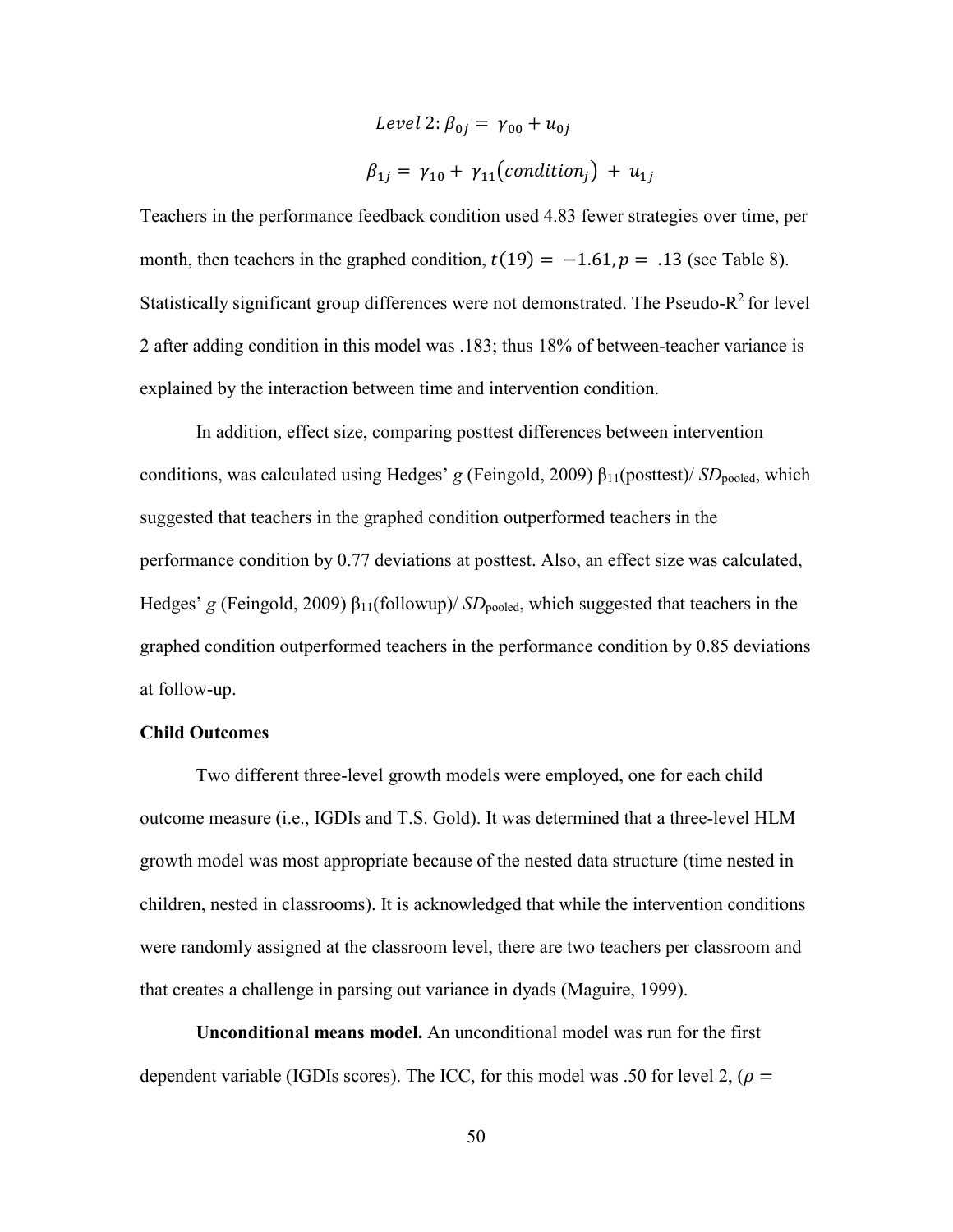$\tau_{00}/(\tau_{oo} + \tau_{000} + \sigma^2)$ , 06 for level 3, ( $\rho = \tau_{000}/(\tau_{oo} + \tau_{000} + \sigma^2)$ ), and .55 for level 2 and 3 combined; thus 50% of variation in IGDIs scores is attributed to differences between-children and only 6% is attributed to classroom level traits. The 6% of variation in children's scores associated with the classroom justified the use continued use of HLM.

Level 1: 
$$
IGDIS_{ijk} = \psi_{0jk} + \varepsilon_{ijk}
$$

\nLevel 2:  $\psi_{0jk} = \pi_{00k} + e_{0jk}$ 

\nLevel 3:  $\pi_{00k} = \beta_{000} + r_{00k}$ 

 **Unconditional growth model**. An unconditional growth model was run for the dependent variable (IGIDs) adding time (i.e., pretest, posttest, and follow up) at level one (see Table 9). Children's IGDIs mean scores at pretest, the intercept, was  $5.94$ ,  $t(11) =$ 13.12,  $p < .05$ . Children increased, on average, their IGDIs scores by 0.75 points over time per month,  $t(11) = 9.16$ ,  $p < .05$ . After running a deviance test (using FML), to address the random slope at level 2  $(r_{00k})$ , it was determined that it should remain in the model,  $\chi^2(2) = 15.91$ ,  $p < .05$ . Due to the underpowered nature study ( $n = 12$  classrooms at level 3), the random effect  $(r_{01k})$  was removed, as a level-3 predictor. The Pseudo-R<sup>2</sup> for level 1, after adding time in this model was .69; thus 69% of within-teacher variance is explained by time.

Level 1: 
$$
IGDIS_{ijk} = \psi_{0jk} + \psi_{1jk}(time_{ijk}) + \varepsilon_{ijk}
$$

\nLevel 2:  $\psi_{0jk} = \pi_{00k} + e_{0jk}$ 

\n $\psi_{1jk} = \pi_{10k} + e_{1jk}$ 

\nLevel 3:  $\pi_{00k} = \beta_{000} + r_{00k}$ 

\n $\pi_{10k} = \beta_{100}$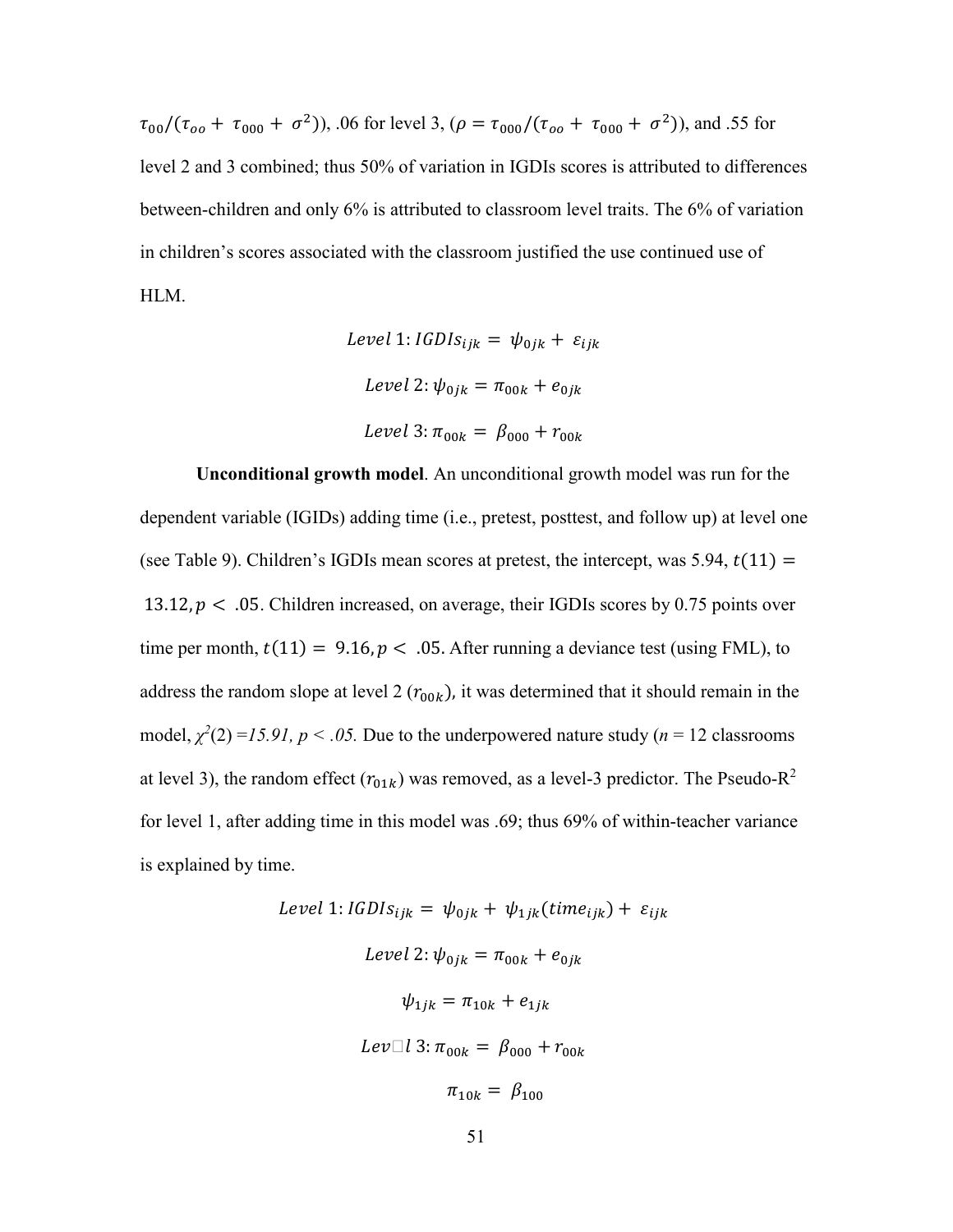**Conditional growth model.** The outcome, IGDIs scores, remained the same as the unconditional model. Next, intervention condition was added as a level-3 predictor, to determine if the intervention condition (graphed or performance) contributed to changes over time in children's IGDIs scores.

Level 1: 
$$
IGDIs_{ijk} = \psi_{0jk} + \psi_{1jk}(time_{ijk}) + \varepsilon_{ijk}
$$

\n
$$
L \Box vel \ 2: \psi_{0jk} = \pi_{00k} + e_{0jk}
$$
\n
$$
\psi_{1jk} = \pi_{10k} + e_{1jk}
$$
\nLevel 3:  $\pi_{00k} = \beta_{000} + r_{00k}$ 

\n
$$
\pi_{10k} = \beta_{100} + \beta_{101}(CONDITION_k)
$$

Children, whose teachers were in the performance feedback condition, scored 0.52 lower over time on the IGDIs than children in the graphed condition,  $t(85) = -2.57, p < .05$ (see Table 10). The Pseudo-R<sup>2</sup> for level 3, after adding condition in this model was 0.06; thus 6% of between-classroom variance is explained by condition.

 In addition, an effect size, comparing posttest differences between intervention conditions, was calculated using Hedges' *g* (Feingold, 2009) β<sub>11</sub>(posttest)/ *SD*<sub>pooled</sub>, which suggested that children whose teachers received graphed condition outperformed teachers in the performance condition by 0.77 deviations at posttest. Also, an effect size was calculated at follow-up, Hedges' *g* (Feingold, 2009)  $\beta_{11}$ (followup)/ *SD*<sub>pooled</sub>, which suggested that children whose teachers received the graphed condition outperformed teachers in the performance condition by 0.88 deviations.

 **Unconditional means model**. An unconditional model was run for the second dependent outcome measure (T.S. Gold scores). The ICC for this model was .13 for level two ( $\rho = \tau_{00}/(\tau_{oo} + \tau_{000} + \sigma^2)$ ), .28 for level three ( $\rho = \tau_{000}/(\tau_{oo} + \tau_{000} + \sigma^2)$ ),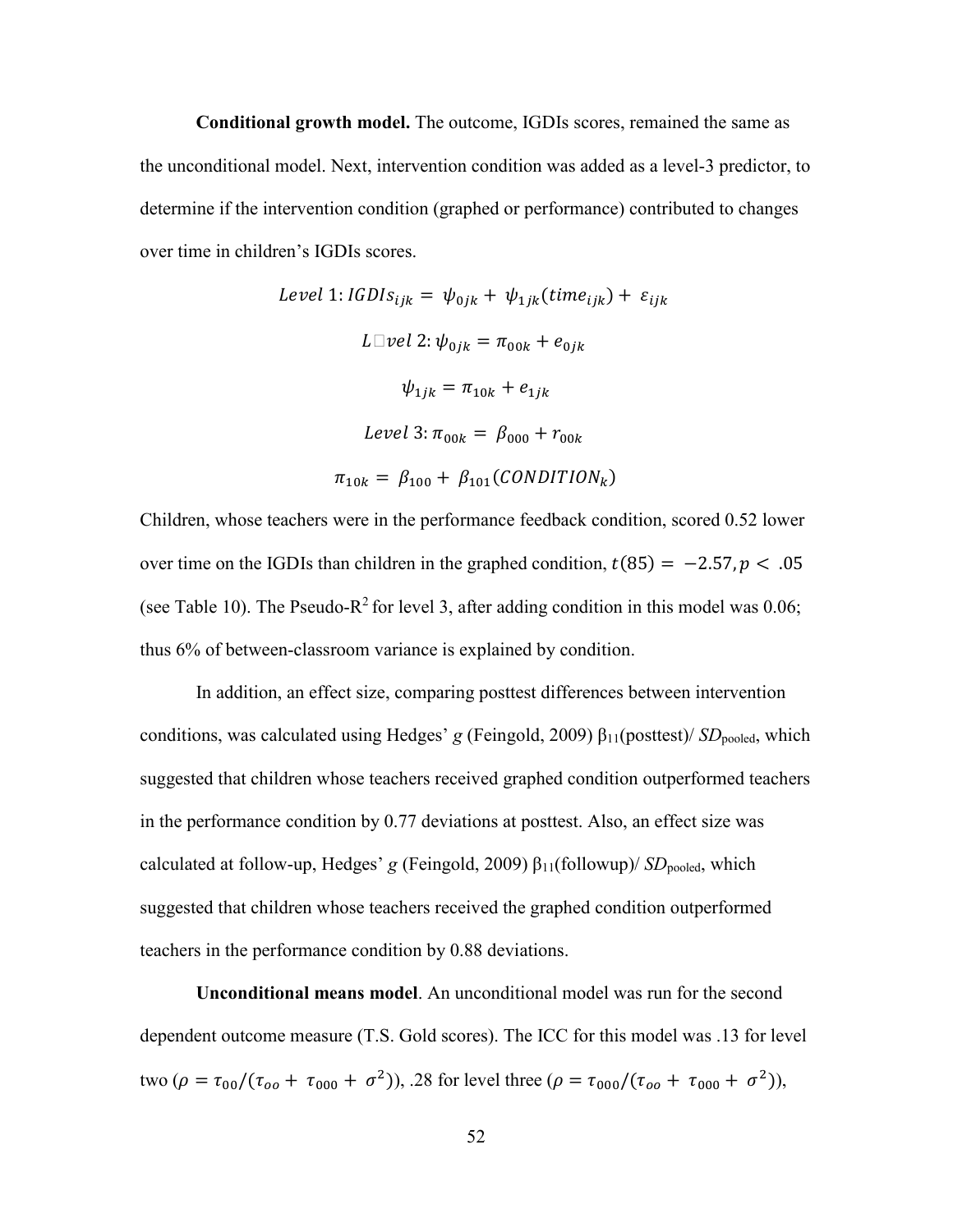and .42 for level two and three combined; thus 13% of variation in T.S. Gold is attributed to differences between-children and 28% is attributed to classrooms level traits.

> Level 1:  $TSGOLD_{ijk} = \psi_{0jk} + \varepsilon_{ijk}$ Level 2:  $\psi_{0ik} = \pi_{00k} + e_{0ik}$ Level 3:  $\pi_{00k} = \beta_{000} + r_{00k}$

 **Unconditional growth model**. Next, an unconditional growth model was run for the T.S. Gold adding time (i.e., pretest, posttest, and follow up) at level-1. Children's T.S. Gold mean score at the intercept was  $39.76$ ,  $t(11) = 23.24$ ,  $p < .05$  (see Table 11). Children increased, on average, their T.S. Gold scores by 6.61 points over time per month,  $t(141) = 19.48$ ,  $p < .05$ . The deviance test, using FML, determined that variance time contributed to change in students' T.S. Gold scores with the addition of a random effect at level 2 and thus was a better model than the means model,  $(X^2(2) =$ 34.80,  $p < .05$ ). The Pseudo-R<sup>2</sup> for level 1, after adding time in this model was 0.83; thus 83% of within-student variance is explained by time.

Level 1: 
$$
TSGOLD_{ijk} = \psi_{0jk} + \psi_{1jk}(time_{ijk}) + \varepsilon_{ijk}
$$

\nLevel 2: 
$$
\psi_{0jk} = \pi_{00k} + e_{0jk}
$$

\n
$$
\psi_{1 \square k} = \pi_{10k} + e_{1jk}
$$

\nLevel 3: 
$$
\pi_{00k} = \beta_{000} + r_{00k}
$$

\n
$$
\pi_{10k} = \beta_{100} + r_{10k}
$$

 **Conditional growth models**. After finalizing the unconditional growth model, a conditional growth model examined the second research question about the effect of intervention condition (i.e., graphed self-reported feedback vs. performance feedback) on student T.S. Gold scores across time (i.e., pretest, posttest, and follow-up). This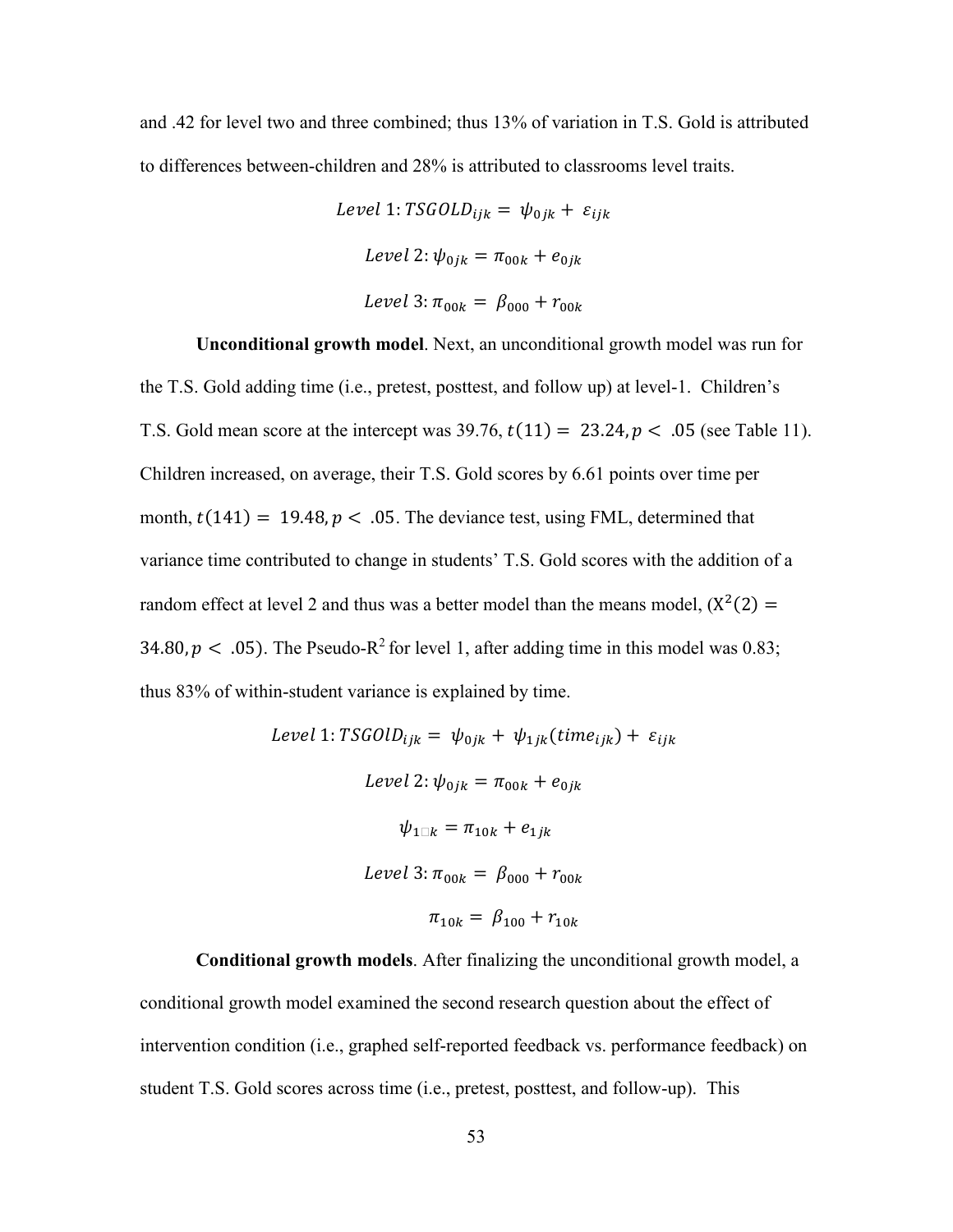conditional model introduced intervention condition as level-3 predictor, seeking to understand if the classroom's intervention condition contributed to changes over time in children's T.S. Gold scores. For children, whose teachers' received the performance condition they scored -1.93 points lower over time than children in the graphed condition (*p* = .14, see Table 12).

 In addition, an effect size, comparing posttest differences between intervention conditions, was calculated using Hedges' *g* (Feingold, 2009) β<sub>11</sub>(posttest)/ *SD*<sub>pooled</sub>, which suggested that children whose teachers received graphed condition outperformed teachers in the performance condition by 0.70 deviations at posttest. Also, an effect size was calculated, at follow-up, Hedges' *g* (Feingold, 2009)  $\beta_{11}$ (followup)/ *SD*<sub>pooled</sub>, which suggested that children whose teachers received the graphed condition outperformed teachers in the performance condition by 1.31 deviations.

> Level 1:  $TSGOLD_{ijk} = \psi_{0jk} + \psi_{1jk}(time_{ijk}) + \varepsilon_{ijk}$ Level 2:  $\psi_{0ik} = \pi_{00k} + e_{0ik}$  $\psi_{1ik} = \pi_{10k} + e_{1ik}$ Level 3:  $\pi_{00k} = \beta_{000} + r_{00k}$  $\pi_{10k} = \beta_{100} + \beta_{101}(CONDITION_k) + r_{10k}$

# **Teacher Receptive Vocabulary**

Three different analytic methods were employed to address the third exploratory research question, regarding the level of teachers' receptive vocabulary skills (i.e., PPVT-4 standard scores) predicting their usage of language facilitation strategies. First, the PPVT-4 standard scores were added as a level two predictor in the two-level HLM growth model. When unable to detect a statistically significant effect, it was decided to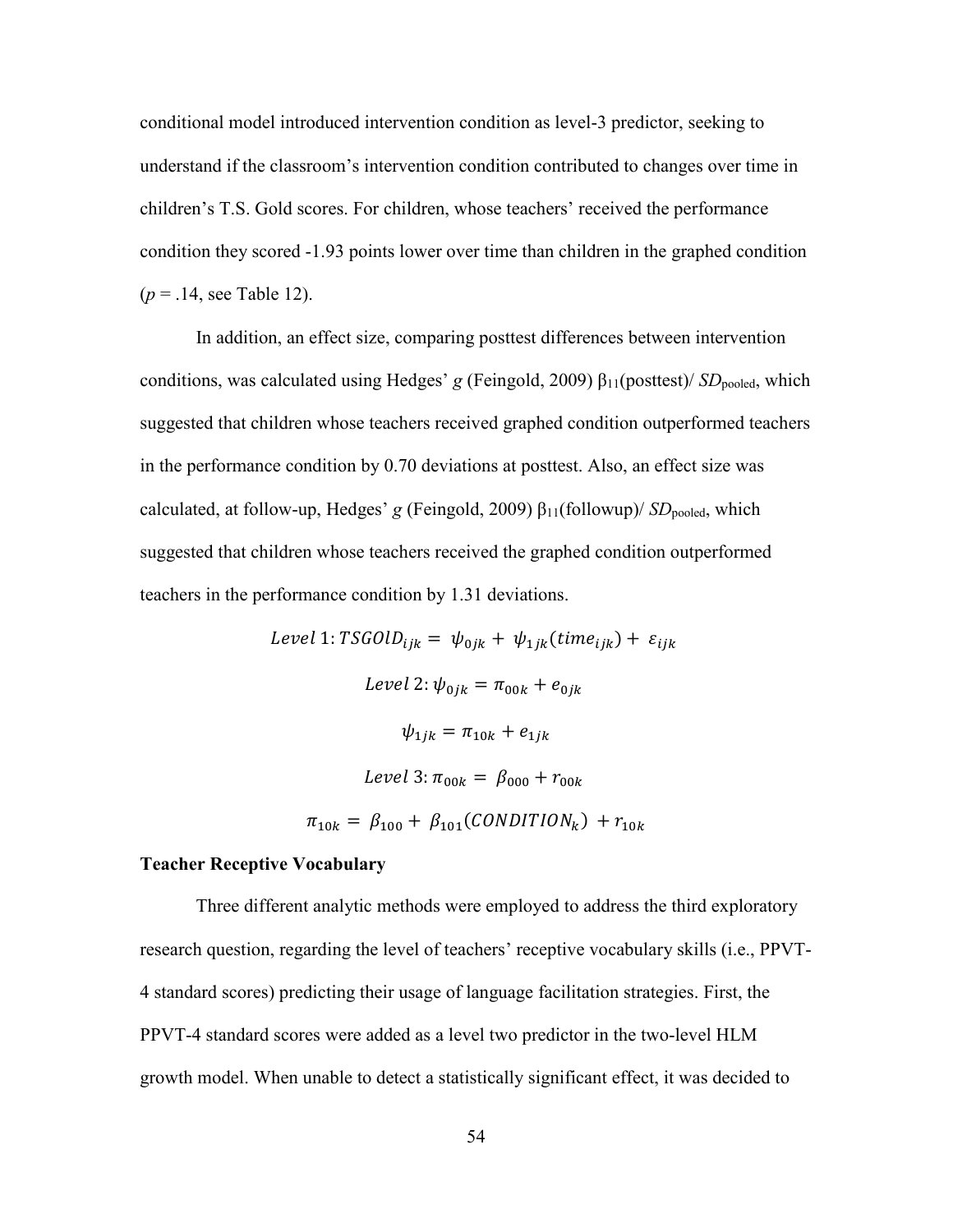conduct some exploratory analyses. Next, linear regression was run to test the predictive nature of PPVT-4 standard scores on teachers' pre-test language facilitation strategy usage. Last, a point-biserial correlation was run to further understand differences in PPVT-4 standard scores, such as the possible relation between teachers' roles (i.e., lead vs. assistant teacher) and PPVT-4 scores.

**HLM.** The teachers' PPVT-4 standard scores were entered as a level-2 predictor. The outcome, total frequency use of language facilitation strategies, remained the same as the previous growth models (see Table 13) except that the random effect for the slope (time) was dropped from this model due the underpowered nature of the study. The HLM software did not allow it to run when level2 predictors were added. This conditional model introduced PPVT-4 first as predictor of change over time and then the intercept; centered on the grand mean. The PPVT-4 scores estimated an additional 1.05 language facilitation strategy uses at the intercept,  $t(19) = 1.89$ ,  $p = .07$ . Additionally, teachers' pretest PPVT-4 scores, on average, effected the change over time in frequency usage by .39 points  $t(38) = 1.74$ ,  $p = .09$ . The Pseudo-R<sup>2</sup> for predicting the intercept, after adding PPVT-4 in this model was .799; thus 80% of pretest (intercept) variance is explained by the PPVT-4. Also, the Pseudo- $R^2$  for predicting the slope, after adding PPVT-4 in this model was .823; thus teachers' PPVT-4 standard scores explain 82% of between-teacher variance.

Level 1: 
$$
L \square ngStrat_{ij} = \beta_{oj} + \beta_{1j}(time_{ij}) + r_{ij}
$$
  
\nLevel 2:  $\beta_{oj} = \gamma_{00} + \gamma_{01}(PPVT4_j) + u_{oj}$   
\n
$$
\beta_{1j} = \gamma_{10} + \gamma_{11}(PPVT4_j)
$$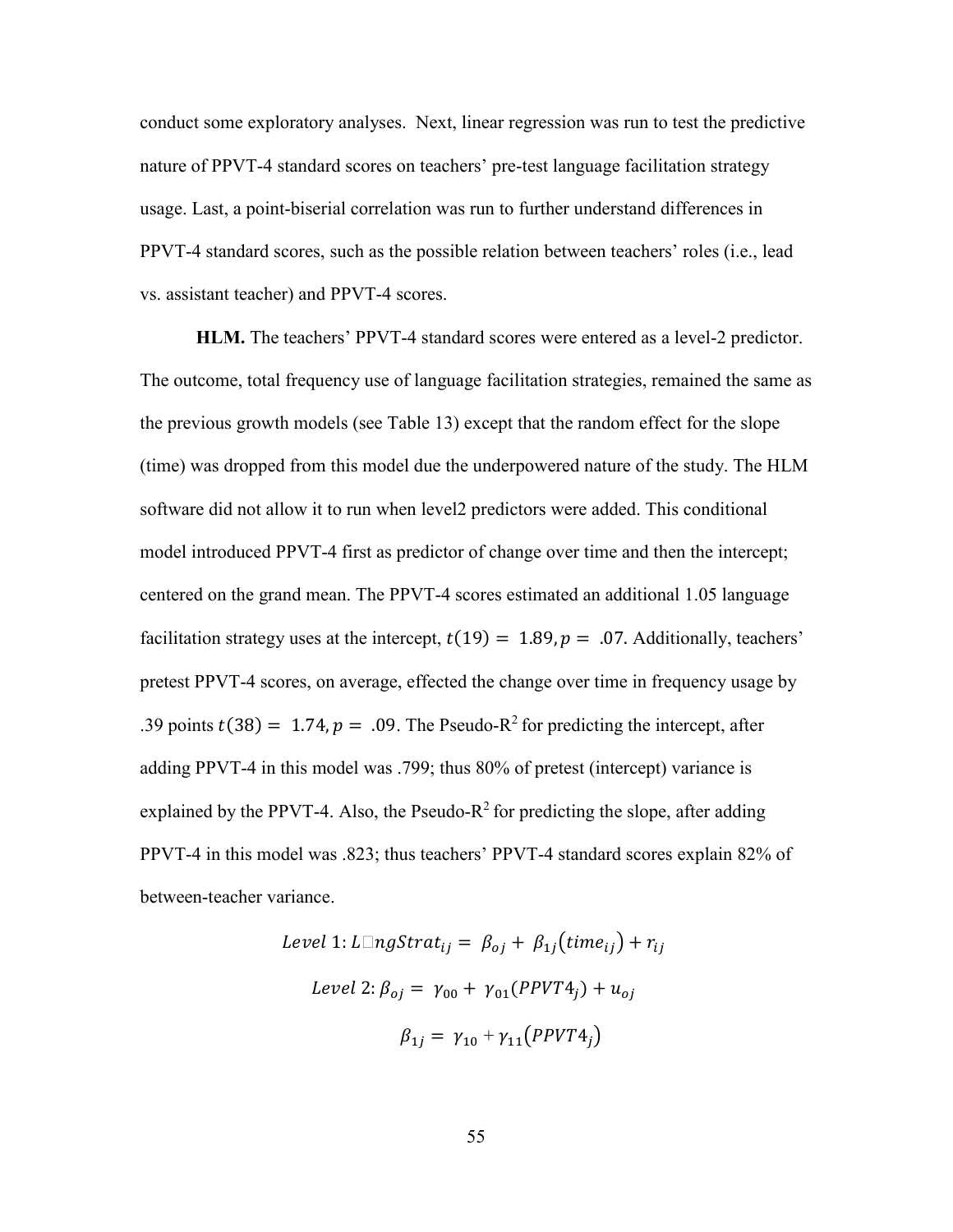**Linear regression.** Linear regression was used to answer the third research question about the potential associative relation between teachers' PPVT-4 scores and their pretest language facilitation usage. A scatterplot of pretest language usage against PPVT-4 scores with superimposed regression line was plotted and visual inspection indicated a linear relation between the variables. The residuals demonstrated homoscedasticity and normality. The PPVT-4 scores significantly predicted teachers' pretest language facilitation total scores,  $F(1, 19) = 6.40$ ,  $p < .05$ , accounting for 25.2% of the variation in language total scores with a medium effect size, adjusted  $R^2 = 21.3\%$ (Cohen, 1988). The regression equation was: predicted pretest language facilitation use  $=$  $-27.26 + .46$  x (PPVT-4 score).

 **Point-biserial correlation.** A point-biserial correlation was run to explore the potential relation between teachers' roles (lead or assistant) and their PPVT-4 scores. No outliers were observed in the data as assessed by a visual inspection of the boxplots. Homogeneity of variances for PPVT-4 scores for lead and assistant teachers were assessed using Levene's test for equality of variances ( $p = .065$ ). There was a statistically significant correlation between teachers' roles and PPVT-4 scores,  $r_{pb}(51) = .73$ , with lead teachers associated with higher PPVT-4 scores than assistants,  $M = 92.83$  (*SD* = 4.37) vs.  $M = 83.33$  (*SD* = 4.98).

#### **Role of Teacher**

The data was analyzed in multiple ways to address the fourth, and final, research question that investigated if the implementation of language facilitation strategies varied between lead and assistant teachers. First, the role was entered as a possible predictor of variance for teachers' language facilitation scores using a HLM growth model. An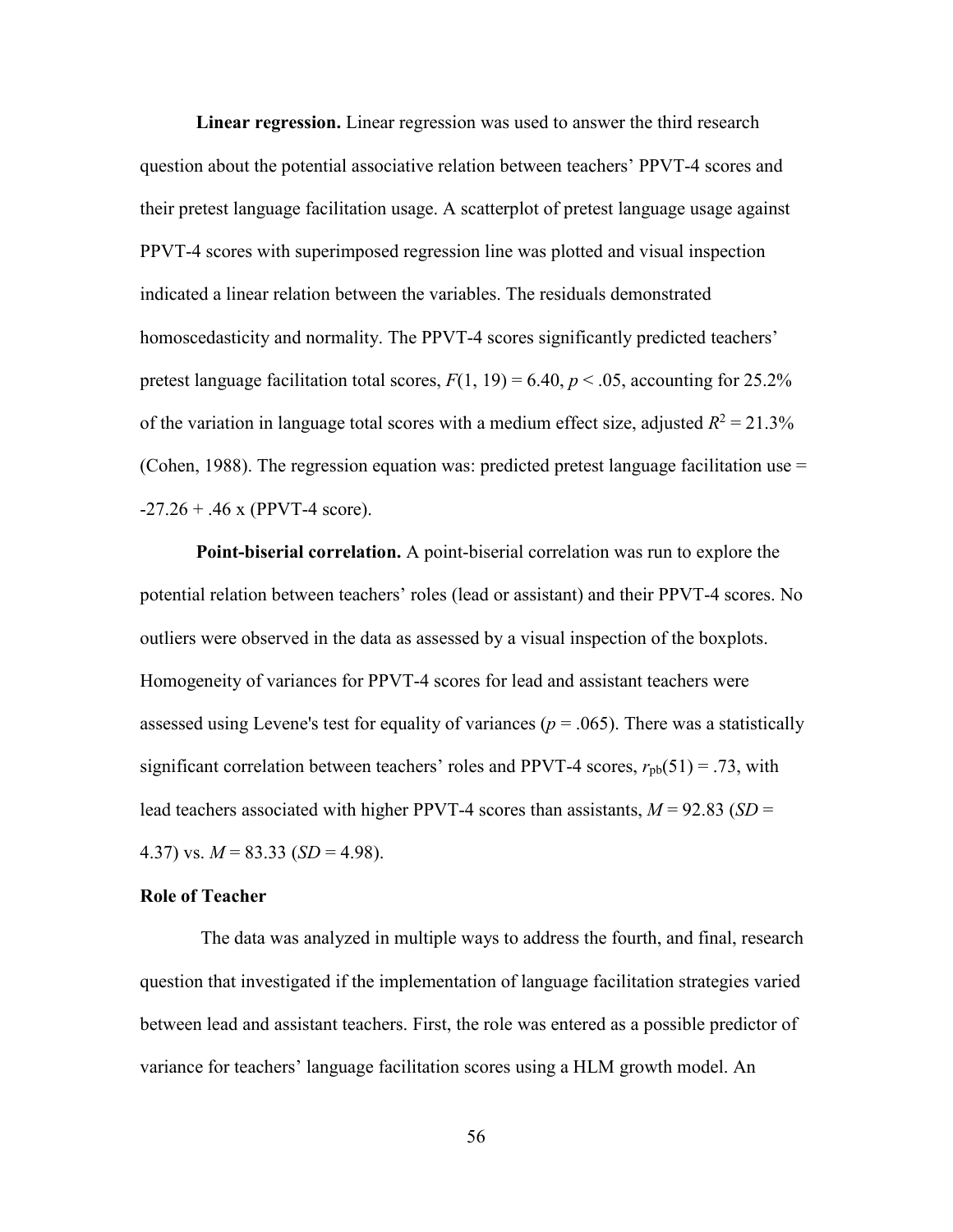additional exploratory analysis was conducted gain further understanding to the possible impact of role on language usage: point-bi-serial correlation.

**HLM.** A growth model was employed to examine the potential effect of teachers' roles (i.e., lead or assistant teacher) on their total use of language facilitation strategies across time (i.e., pretest, posttest, and follow-up). The outcome, total use of language facilitation strategies, remained the same as the previous growth model. This conditional model introduced role as both a predictor of both time and the intercept. Assistant teachers used 21.69 fewer total frequency of language facilitation strategy uses at, the intercept, than lead teachers,  $t(19) = -3.58, p < .05$  (see Table 14). Additionally, assistant teachers, on average, used 5.67 less total strategies over time than lead teachers,  $t(38) = -1.74$ ,  $p = .09$ . The Pseudo-R<sup>2</sup> for predicting the intercept, after adding role (assistant vs. lead) in this model was .70; thus 70% of pretest (intercept) variance is explained by teachers' role. Also, the Pseudo- $R^2$  for predicting the slope, after adding role in this model was .61; thus 61% of between-teacher variance is explained by role.

Level 1: 
$$
\Box
$$
angStrat<sub>ij</sub> =  $\beta_{oj} + \beta_{1j}(time_{ij}) + r_i$   
Level 2:  $\beta_{oj} = \gamma_{00} + \gamma_{01}(role_j) + u_{oj}$   

$$
\beta_{1j} = \gamma_{10} + \gamma_{11}(role_j)
$$

 **Point-biserial correlation.** A point-biserial correlation was conducted to explore a potential association between teachers' role and their pretest and posttest total language facilitation strategies use. Using Levene's test for equality of variance  $(p = .91)$ , there was homogeneity of variances. Pretest total language facilitation use was not normally distributed (Shapiro-Wilk's test  $p < .05$ ). Due to one extreme outlier and the not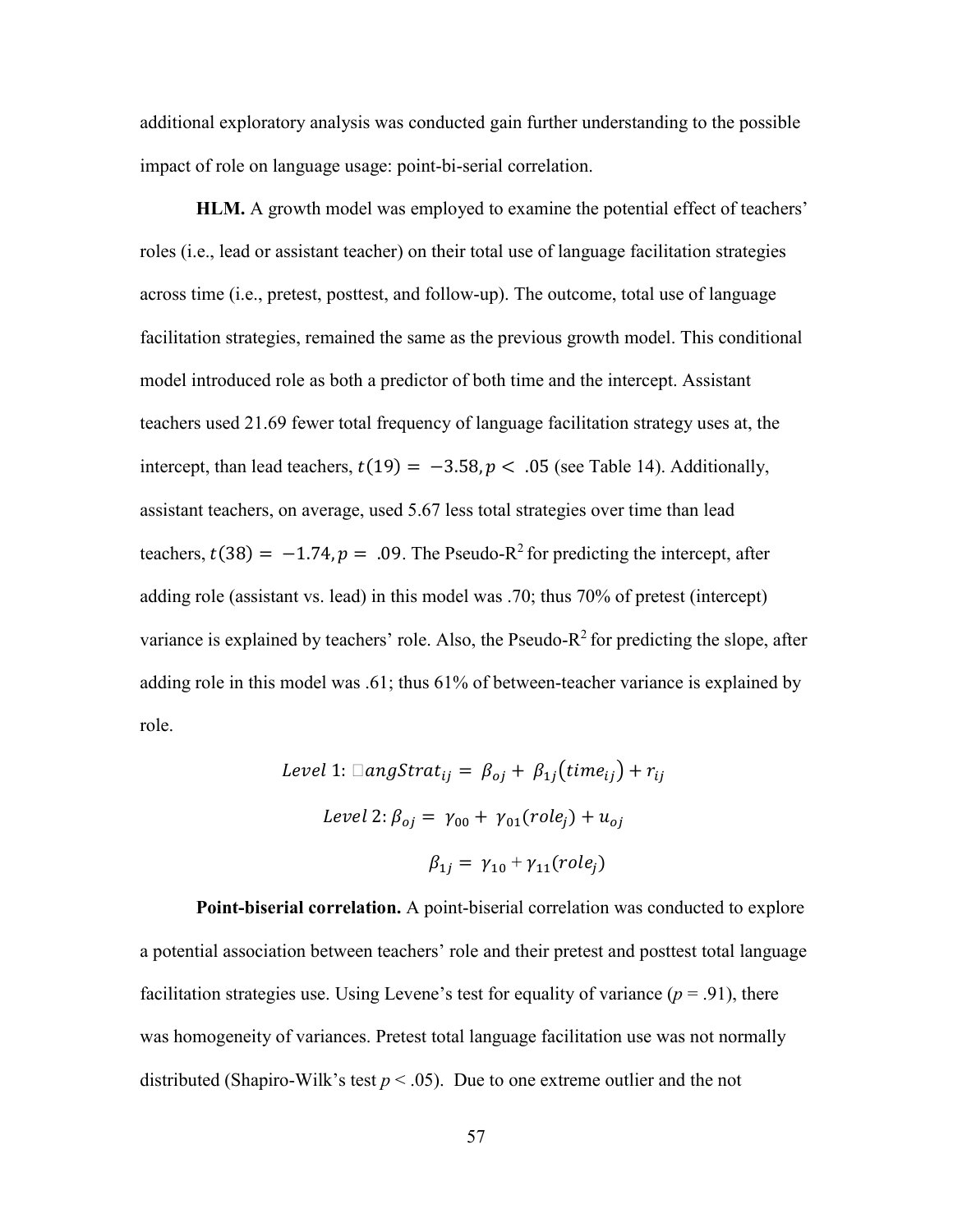normally distributed data, the decision was made to use a non-parametric test (Kendall's tau b) for the point-biserial correlation. A statistically significant association between role and pretest language facilitation usage,  $\tau_b$  = -.41, p < .05, demonstrated that associate teachers used less language facilitation strategies,  $M = 41.25$  ( $SD = 16.16$ ) vs.  $M = 25.67$ (*SD* = 11.98). In addition, an effect size was calculated using Hedges' *g*, which suggested that for every one standard deviation of change for assistant teachers, there was a approximately 1.08 standard deviation change for lead teachers prior to intervention, Hedge'  $g = 1.08$ . During pretest, a statistically significant association between role and language facilitation usage remained,  $\tau_b = -.43$ ,  $p < .05$ , with associate teachers using less language facilitation strategies  $M = 65.64$  (*SD* = 23.89) vs.  $M = 44.37$  (*SD* = 22.42). However, when comparing posttest means the effect size decreased to Hedges'  $g = .88$ , slightly closing the gap between lead and assistant teachers' implementation of language facilitation strategies.

### **Social Validity**

Teachers were emailed a link to an anonymous social validity survey upon the completion of data collection. Sixteen of the twenty-one participants (76%) completed the survey. Teachers were sent three email reminders to complete the survey. See Table 15 for a sample of teachers' written responses to open-ended survey questions. When asked if they believed that they benefited from the online modules 56.25% strongly agreed, 37.50% agreed, and 6.25% felt neutral. In regards to the weekly "I Will" forms (i.e., online goal setting) 64.29% reported liking them and they believed that in order to make progress they should update their goals every 1-2 weeks. Teachers were asked about any perceived benefits of the intervention for the students in their classroom, 60%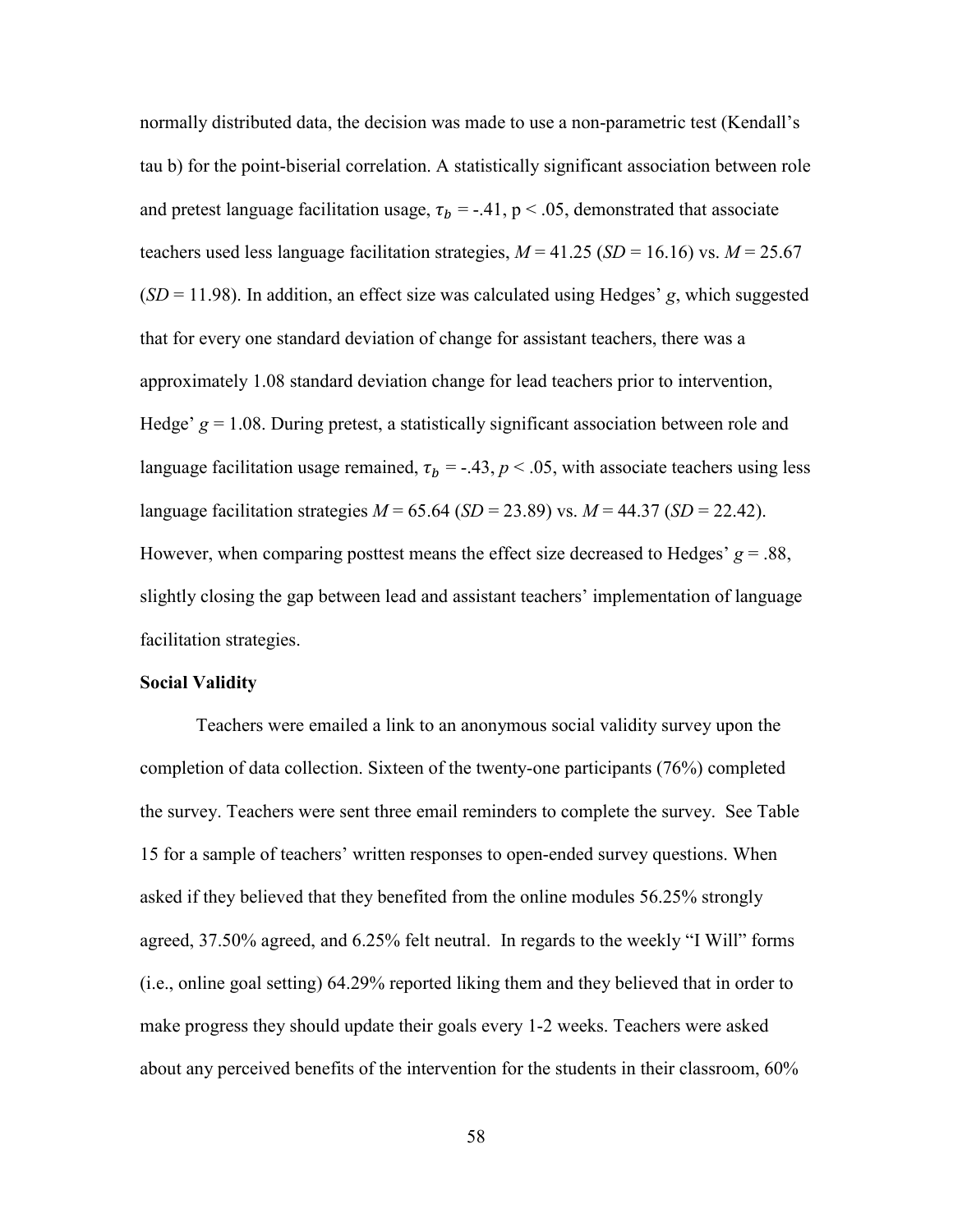strongly agreed and 20% agreed that there were benefits in regards to student language development, engagement with people, and engagement with activities. Lastly, 85.71% would recommend this intervention to other teachers.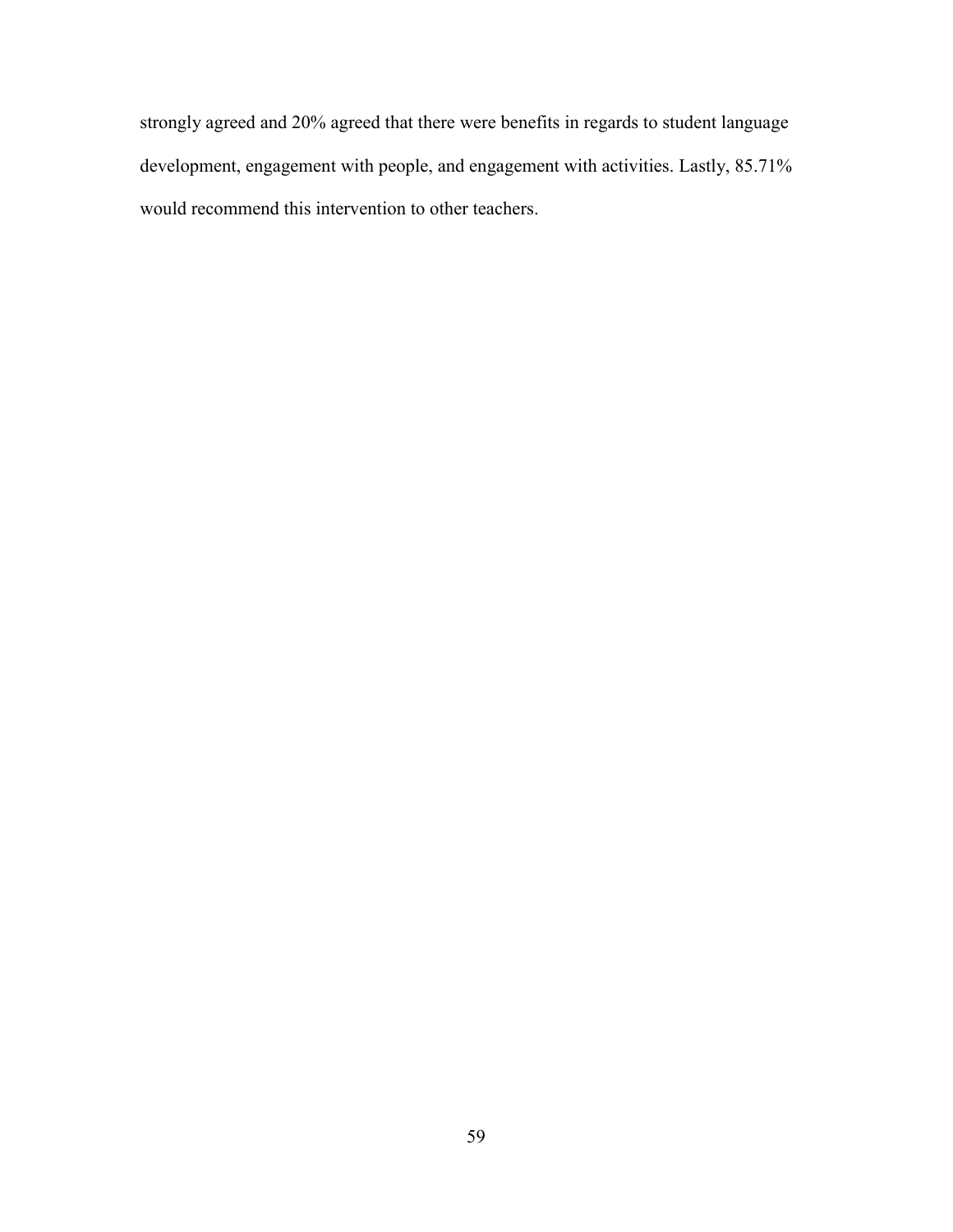#### **CHAPTER V**

# **DISCUSSION**

 The next section will discuss how the findings from this study contribute to early childhood professional development research. Specifically, research focused on the "how" and "why" professional development is, or is not, effective (Berkel, Mauricio, Schoenfelder, Sandler, 2011; Roberts et al., 2015). It is critical that we better understand the dynamic relation between content (i.e., knowledge, skills, or behaviors targeted), the delivery (i.e., how we present the content), and the context (i.e., participants' characteristics). The current study examined the relation between the type of feedback provided in a professional development experience and how it impacted teachers' use of language facilitation strategies and student language skills. First, this chapter will present how this study's findings fit into existing professional development research. Second, the limitations of the study will be presented. Lastly, implications for future research will be addressed followed by a brief conclusion.

### **Content**

 Content refers to the information provided during professional development that aims to effect change in knowledge, skills, or behavior (Desimone, 2009). For the current study, online learning modules provided content related to five language facilitation strategies and self-monitoring. The first research question asked about the potential impact of changing teachers' conceptual knowledge (learning the strategies) and instructional practices (frequency of use). Both the quality (i.e., what is said) and quantity (i.e., how much is said) matter when it comes to language exposure (Dickinson  $\&$ Caswell, 2007; Harms & Clifford, 1980) and it has been demonstrated that specific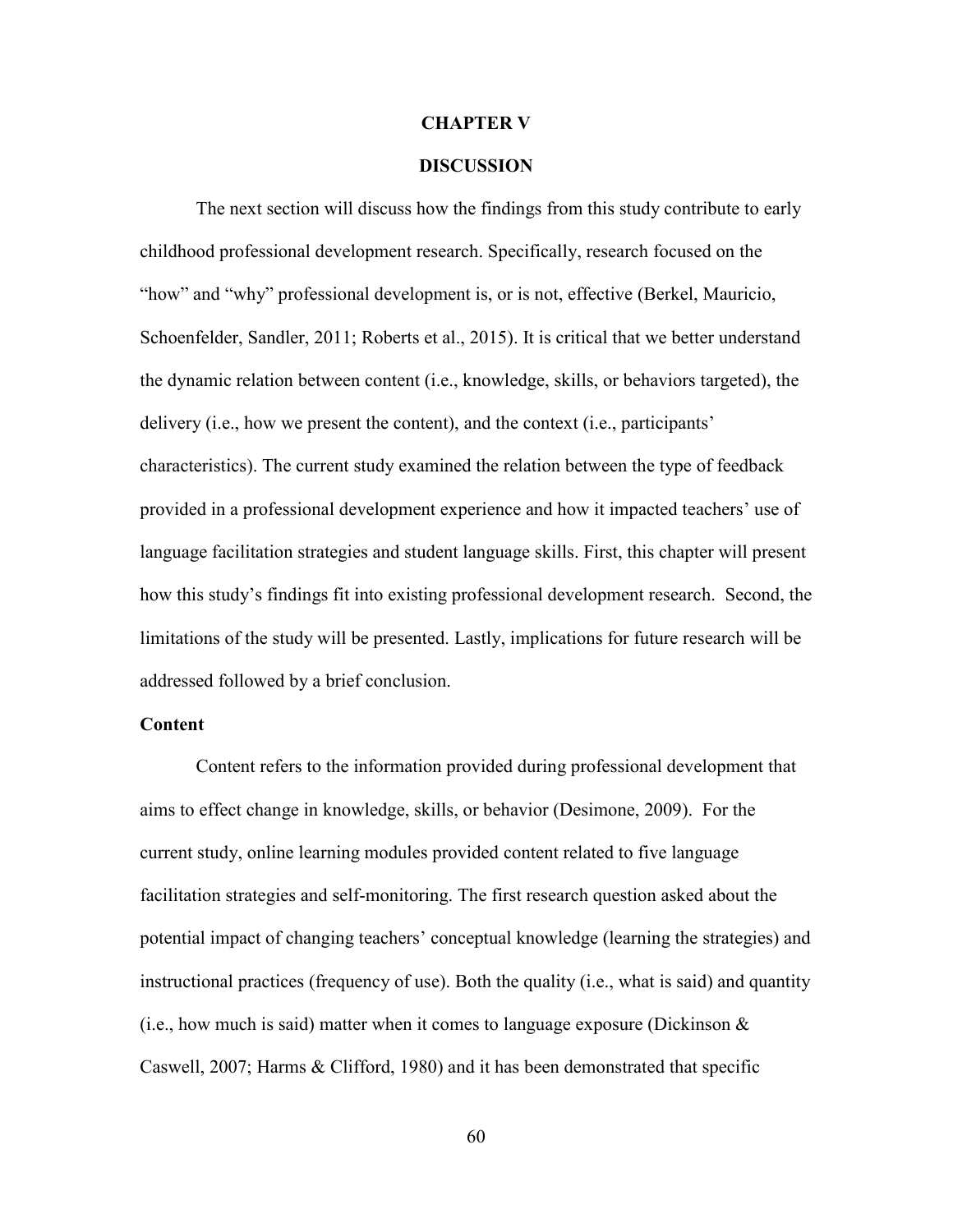language facilitation strategies (e.g., narration, expansion, open-ended questions) foster language-rich environments (e.g., Piasta et al., 2012; Vasilyeva & Waterfall, 2010). What we know less about, as a field, is the impact of quantity of exposure in early childhood settings on child outcomes. In the current study, participants in both intervention conditions increased their total frequency use of language facilitation strategies (performance, Hedges'  $g = .65$ ; graphed self-report, Hedges'  $g = 1.43$ ). These results were similar to Zaslow et al. (2010) where they demonstrated that professional development focused on language facilitation strategies resulted in an average effect size of  $d = 0.45$  (range from 0 - 2.05).

 The teachers' pretest language strategy usage ranged from 14 to 83 and posttest ranged from 29 to 121. So, the range actually widens at posttest, presumably because some teachers improved marginally, while others gained substantially. Further research is needed to understand what teachers' characteristics (e.g., initial skill, role, etc.) that may lead to variation in treatment effects for professional development (e.g., Desimone & Hill, 2017; Robert et al., 2014; Schachter, Spear, Piasta, Justice, & Logan, 2016). For example, the current study found that assistant teachers, on average, used 21.69 fewer language facilitation strategies at pretest than lead teachers.

 Results from this study demonstrated that the majority (85.7%) of teachers increased their implementation of language facilitation strategies when provided with content that includes examples of how and when to implement the strategies – the focus on both conceptual knowledge (i.e., language strategies) and instructional practice (i.e., self-monitoring). Previous research by Hindman and Wasik (2011) reported growth on teachers' conceptual knowledge only, but not their use of instructional practices. Previous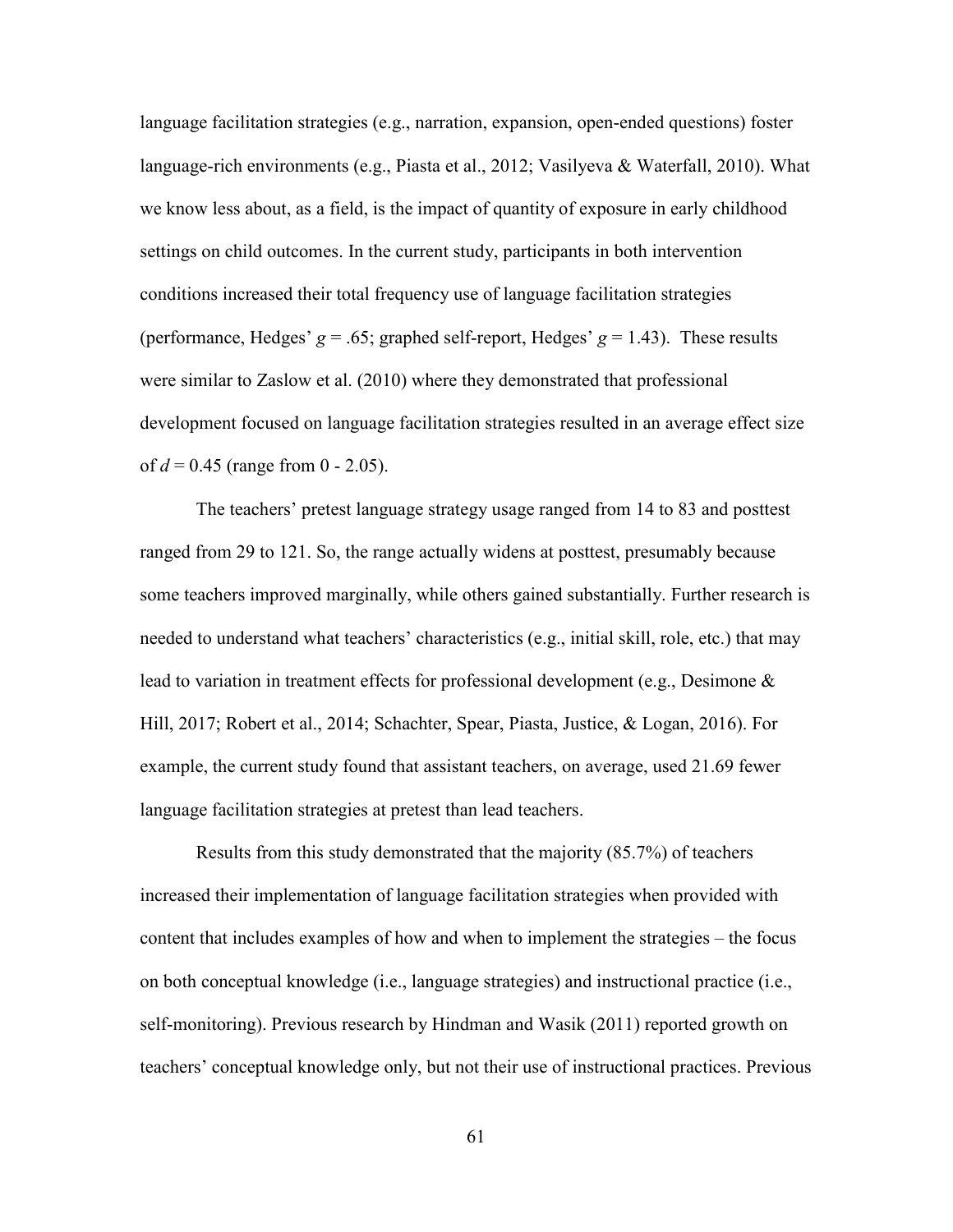professional development research that has demonstrated positive child outcomes delivered content that increased both teachers' conceptual knowledge and their instructional practice as well (Zaslow et al., 2010). Understanding the components of professional that are linked to change in teacher practices, as well as knowledge, is one of the next big steps in research (LoCasale-Crouch et al., 2016).

 Prior studies have demonstrated that including self-monitoring as part of an intervention produces sustainable changes in teachers' behaviors (e.g., Simonsen et al., 2012). In the current study, teachers reported that, in general, they found the selfmonitoring component easy to implement and liked that it made them think about implementation "...it helped me focus on the areas I wanted to improve". Additionally, teachers reported increased engagement from students, "It has been helpful in bringing out the conversational skills of shy and quiet kids that sometimes get over shadowed by the other children." The current findings support prior research that increased awareness of behaviors combined with setting obtainable goals can result in changing behavior (Korotitsch & Nelson-Gray, 1999).

### **Delivery**

In the current study the delivery, type of feedback, was manipulated in the professional development to examine its impact on adult and child outcomes. Teachers were randomly assigned to feedback condition (graphed self-report vs. performance) and received weekly emails throughout the intervention.

 **Adult outcomes.** Previous research has documented that both graphing teacher data and providing performance-based feedback is associated with change in teacher behavior (e.g., Powell et al., 2010; Reinke et al., 2007). So, the finding in this study that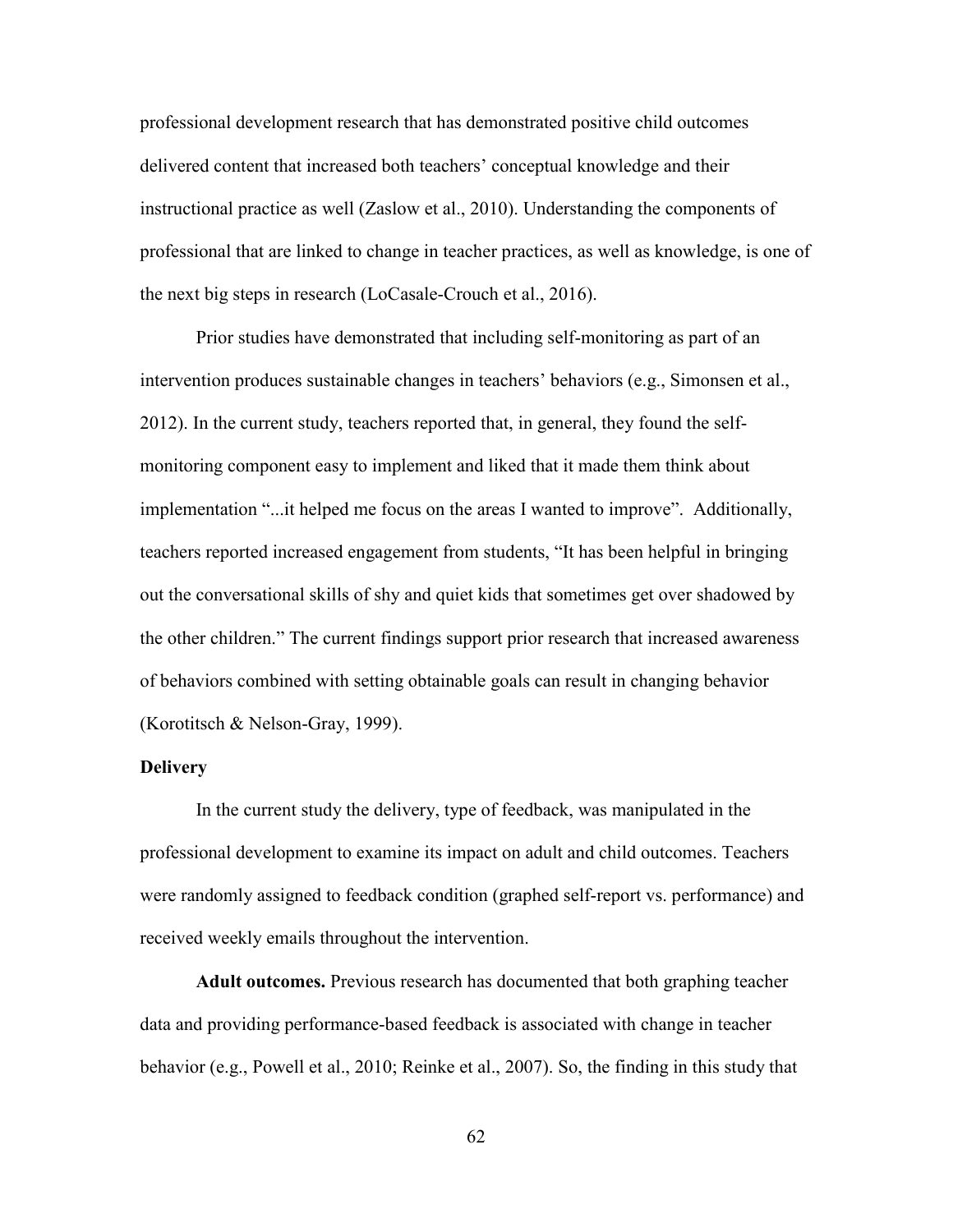there wasn't a statistically significant difference by condition isn't surprising. However, it is meaningful to note that teachers in the graphed condition used more language facilitation strategies at posttest than teachers in the performance feedback condition (Hedges'  $g = .68$ ). Most likely this large effect size wasn't found to be statistically significant due to the small, underpowered, sample size (McNeish, Stapleton,  $\&$ Silverman, 2016). Future iterations of this study might consider using a larger sample size (more classrooms and teachers) to examine the effect of the type of feedback on adult outcomes.

**Social Validity**. When asked in the social validity survey, one teacher reported she would recommend the intervention to others because "They can learn other techniques to implement in class." and felt it was "doable" – particularly the weekly goal setting. LoCasale-Crouch and colleagues (2016) noted that interventions that align with teachers' beliefs, receive stronger buy-in leading to higher rates of engagement. When asked, 87% said they would recommend an intervention like this to other early childhood educators. One reason, cited by nine of the teachers, was that they saw the connection between the professional development and child outcomes. Interventions emphasizing not just change in teacher conceptual knowledge and practice, but also the connection to child outcomes can increase teachers' responsiveness to the professional development (LoCasale-Crouch et al., 2016; Zaslow et al., 2010). It is important to make the connection between the professional development content and child outcomes very explicit to teachers.

 **Child outcomes.** Prior studies have demonstrated that children whose teachers participated in professional development have been found to make statistically significant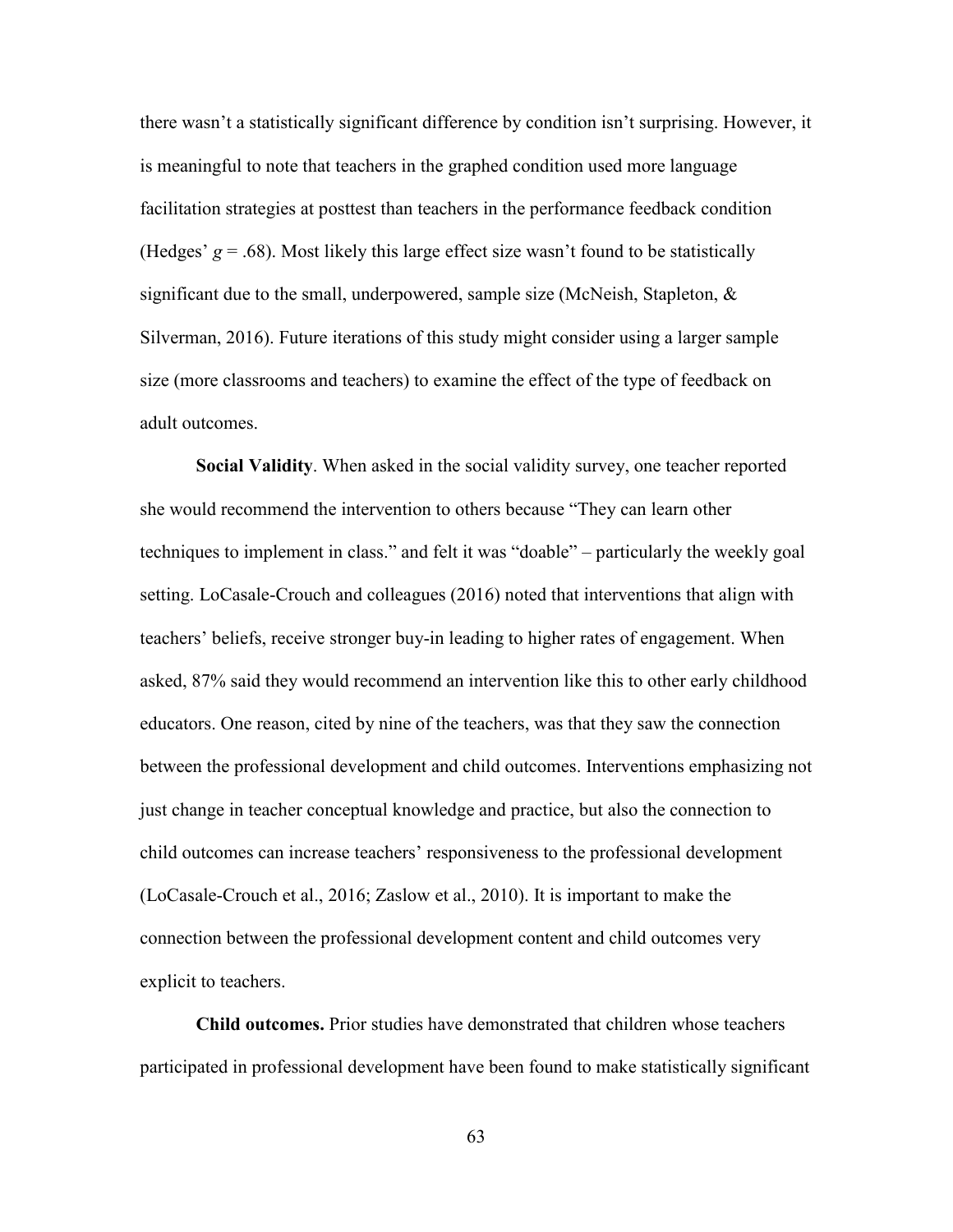gains compared to children in control conditions (Yoon et al., 2007). In the current study, the majority of children, in both conditions, increased their picture naming knowledge (IGDIs scores) (graphed, Hedges'  $g = 0.47$ ; performance, Hedges'  $g = 0.53$ ). Children, whose teachers received graphed self-reported feedback improved slightly more than children in the performance condition (Hedge's  $g = 0.77$ ). However, by follow-up a difference in IGDIs scores could not be detected between the two groups. This could have been caused by a ceiling effect; the picture naming IGDI scores range from 0 to 15 and 22 out of 107 children scored a 15 by pretest. The IGDIs is well-established screener of child language skills, and may not have been sensitive to detecting growth in child language since it is designed to identify students that are at risk in their language skills (i.e., a screener) and not to detect growth (Wackerle-Hollman, Durán, & Rodriguez, 2016). In future research, child outcome measures that have been associated with measuring growth should be employed. For example, a measure such as the mean lengthen of utterance (MLU) would potentially have been more closely associated with language facilitation intervention and provided a more robust metric of growth. Additionally, future iterations of this study could examine the IGDI data using the IGDIs categorization levels of risk status to determine if students' risk status changed in response to the treatment, rather than only looking at a change in score (i.e., potentially fewer students would be considered at-risk). One should remain cautious in reporting outcomes related to language growth in young children; this could be partially related to maturity. The addition of a control group and perhaps more sensitive measures would allow for stronger conclusions to be drawn about the effectiveness of this language intervention on child outcomes.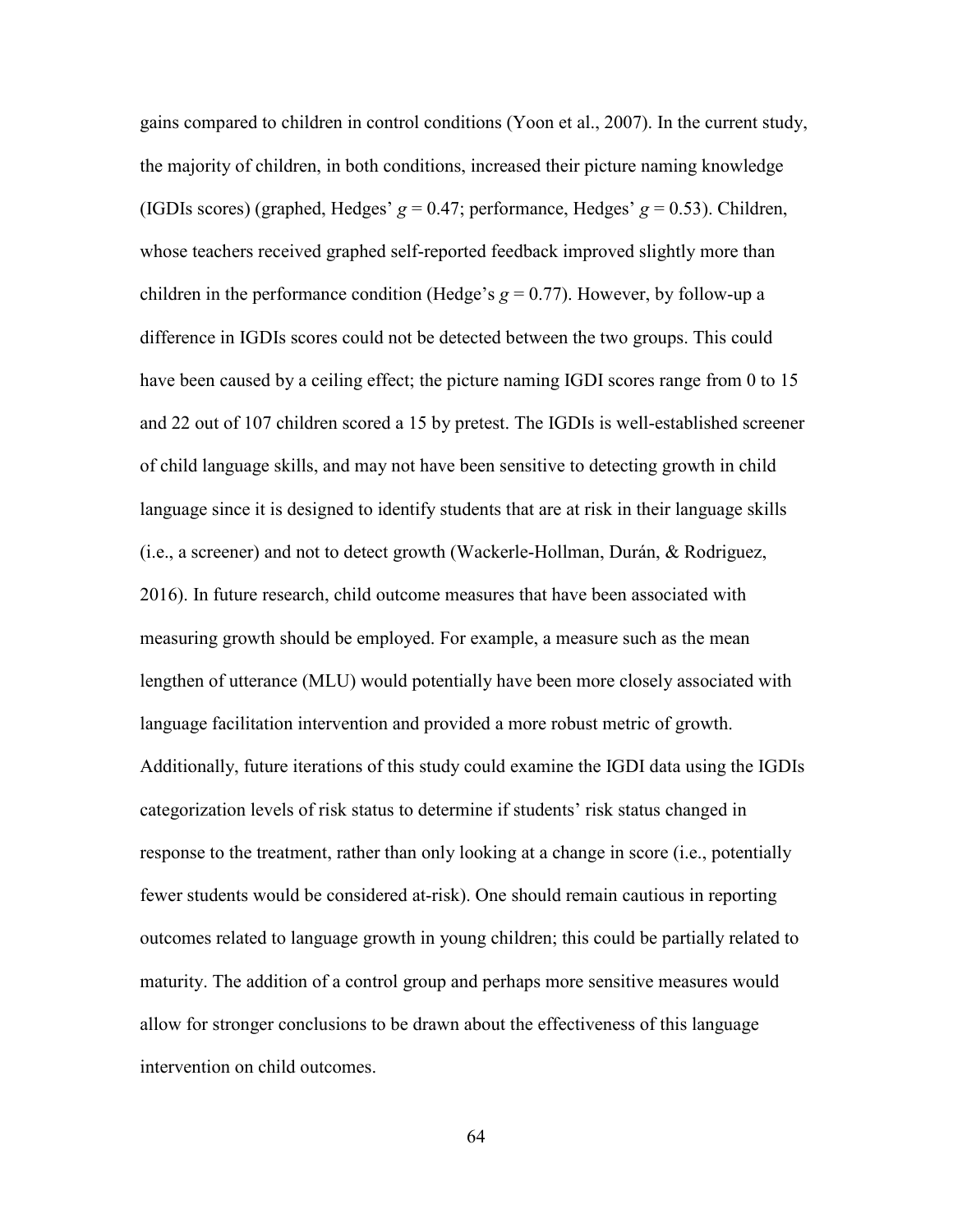Additionally, child outcomes were also measured using the T.S. Gold. Again, children in both conditions demonstrated growth in their language scores after their teachers participated in the professional development (graph, Hedges'  $g = 0.55$ ; performance, Hedges'  $g = 0.59$ ). So, despite the robust sample size for children ( $N =$ 107), additional classrooms may have allowed for the detection of a statistically significant effect of condition on child outcomes. To detect differences, it is recommended that at least 30 classroom units are present at level-3 for HLM analysis (McNeish et al., 2016), the current study had only 12 classrooms leading to an underpowered study.

### **Context**

Context refers to participants' characteristics that may moderate or mediate the effect of interventions (Borko, 2004). Recent studies have started to focus more on how contextual factors need to be considered when designing, delivering and examining the effect of professional development (e.g., Desimone & Hill, 2017; LoCasale-Crouch, 2016). The current study explored the potential moderating effect of teachers' receptive language skills and teachers' role in the classroom (lead or assistant) on implementation of language facilitation strategies.

**Receptive language skills**. We as field need to gain greater insight into the potential moderating role that teachers' language skills play in the creation of languagerich environments (Halle et al., 2009; Phillips et al., 2013). In the current study, teachers' receptive language skills were measured using the PPVT-4. The average PPVT-4 score was 92.75 for lead teachers and 83.60 for assistant teachers. The PPVT-4 scores predicted lower pretest language facilitation use (adjusted  $R^2 = 21.3\%$ ) and accounted for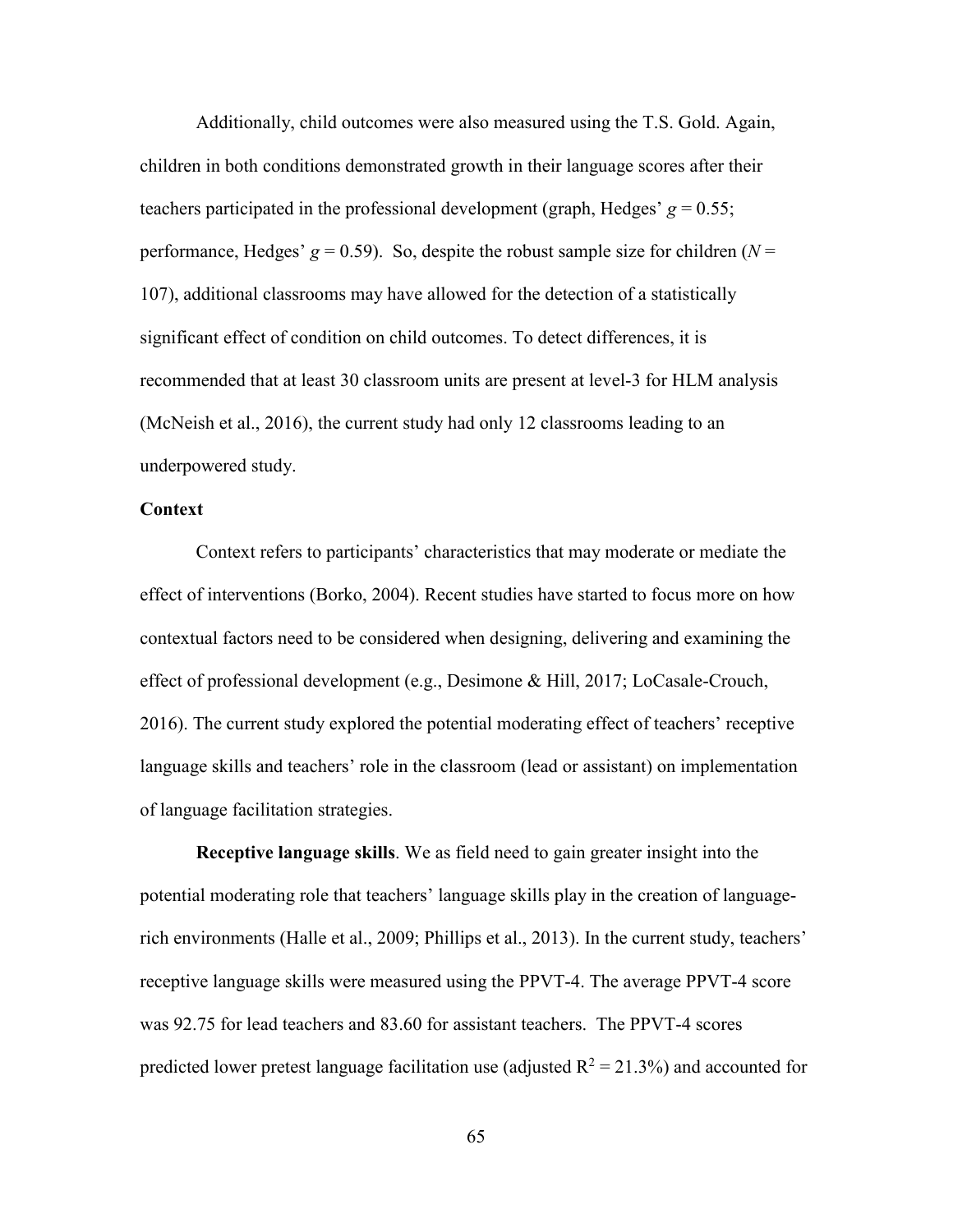25.2% of variation in the teachers' pretest language facilitation use. The teachers' limited receptive language skills may have moderated the impact of the intervention and future research should consider the impact of this learner characteristic when designing professional development. It is critical that we better understand the teachers we work with and create professional development experiences that met their learning needs.

 Additionally, the interaction between time and PPVT-4 also approached statistical significance  $(p = .09)$ . A larger sample size may have increased variance and allowed the detection of a statistically significant interaction (McNeish et al., 2016). Little research has examined the predictive nature of teachers' receptive language skills. What we do know is that Head Start teachers frequently score low on language modeling (Pianta et al., 2008) and that early childhood educators are associated with lower adult literacy rates when compared to their K-12 counterparts (Halle et al., 2009). Some research has shown correlations (ranging .56 to .88) between the PPVT-III and Wechsler Intelligence Scale for Children-III (e.g., Hodapp & Gerken, 1999). More research is needed to examine the possible connections between adult receptive language skills and verbal IQ. While measuring receptive language skills does not fully capture all language and literacy skills, one could use this a proxy measure for intelligence and/or language skills. Receptive language skills could be a variable that mediates responsiveness to interventions (Dane  $\&$ Schneider, 1998; LoCasale-Crouch et al., 2016). The language skills of the recipients of an intervention should drive not only the potential content, but also how the content is delivered and at what skill level it is delivered to match the participants' skills. If the content language is too advanced for the participants to understand easily, it could moderate the effectiveness of the intervention. Future research should continue to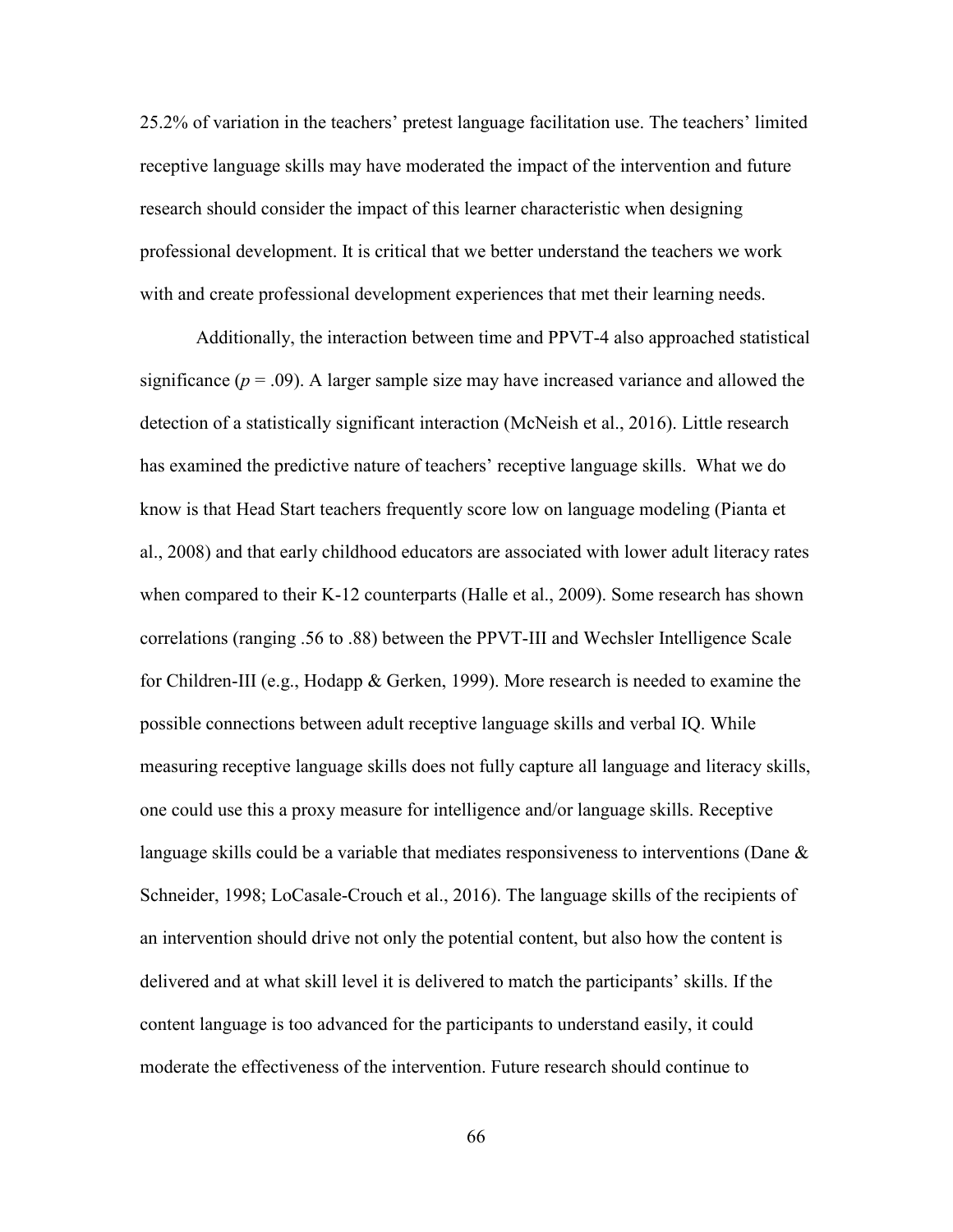examine the moderating, and possibly mediating effects of teacher characteristics (i.e., receptive language skills) on intervention effectiveness.

**Teacher role**. Lead and assistant teachers play important roles in early childhood classrooms (Sosinksy  $\&$  Gilliam, 2011) and while research has shown that lead and assistant teachers often use different types of language (directive vs. facilitative) with children (Curby et al., 2012; Fraser & Meadows, 2008) little research has examined how the two groups might interact differently with language-based professional development interventions (Curby et al., 2012). In the current study, assistant teachers, on average, implemented 21 fewer language facilitation strategies at pretest  $(p = .002)$  than lead teachers. Also, an interaction between the teachers' role and time ( $\beta = -5.67, p = .09$ ) may have been detected if the sample had been larger. The interaction could mean that assistant teachers may improve less than the lead teachers over time; further supporting the notion that this participant characteristic (lead vs. assistant) may mediate the effect of an intervention and should be considered in both the design and analysis of professional development. Lastly, teachers' PPVT-4 standard scores were also highly correlated  $(r_{pb}(51) = .73)$  with the role of the teacher (lead or assistant); lower scores associated with assistant teachers. Teacher characteristics, such as role and receptive language skills, could be moderating the effect of the intervention.

#### **Limitations**

Several limitations existed in the current study and future research should address these going forward in order to understanding the effect of professional development on child and adult outcomes.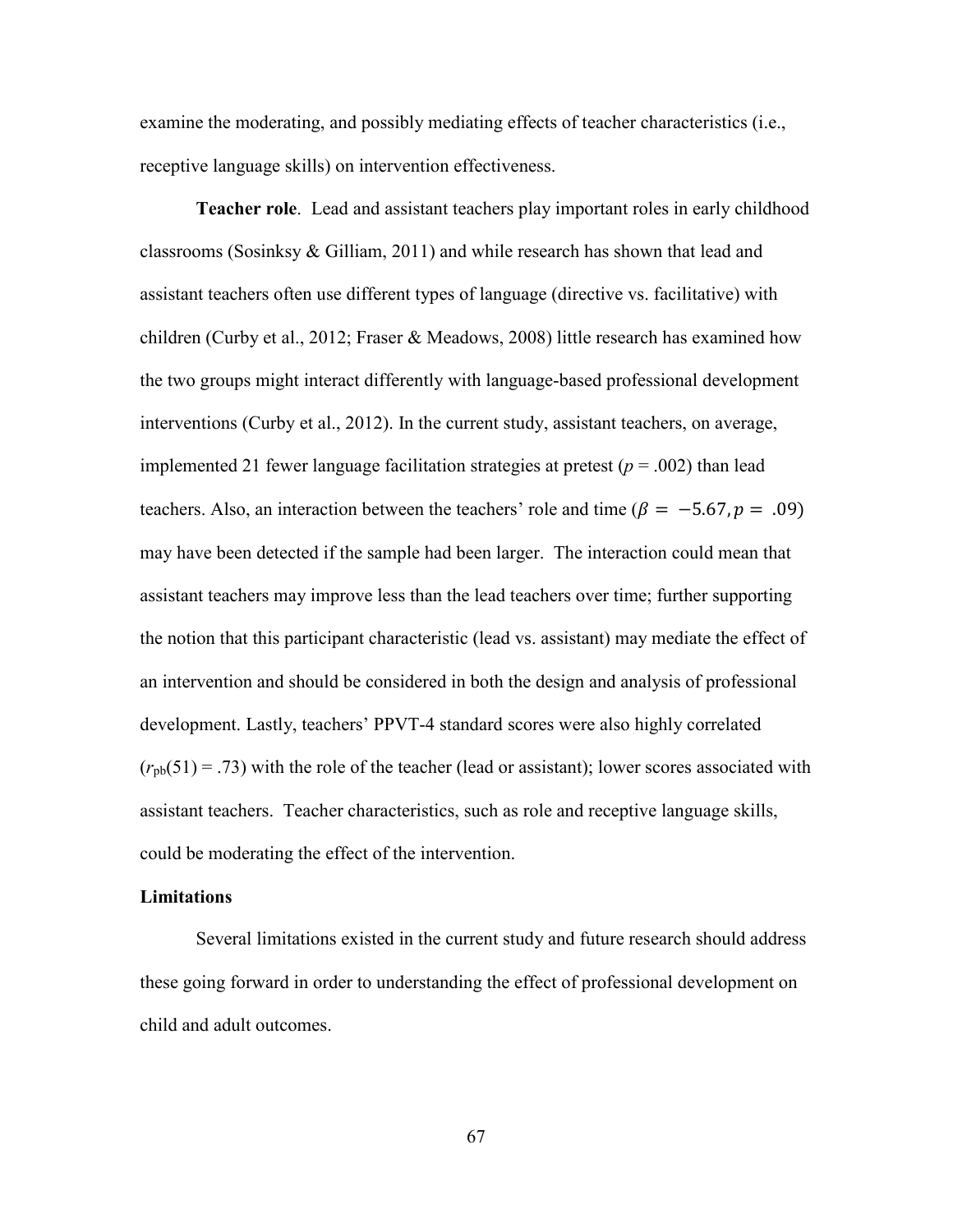**Control group**. The current study randomly assigned classrooms into one of two treatment conditions. The presence of a control condition would have strengthened the design and provided a comparison for adult and child outcomes.

**Sample size**. As previously mentioned the small sample size (21 teachers nested in 12 classrooms) left the study underpowered (e.g., McNeish et al., 2016) and at potential increased risk of Type II error (Raudenbush & Bryk, 2002). The lack of power makes it difficult to detect statistically significant effects.

**Child outcome measures**. Both of the child outcome measures (i.e., IGDIs and T.S. Gold) provided challenges. First, the T.S. Gold is a progress-monitoring tool collected by teachers, not a member of the research team. While, the teachers have received training and regularly use T.S. Gold, it is difficult to know, with certainty, the reliability and validity of the data reported. This could create differences in classroom related to teacher variability rather than actual differences in student performance. Additionally, the IGDIs has been traditionally used an expressive vocabulary screening measure (i.e., picture naming) across a school year. So the tool may not have the level of sensitivity necessary to detect changes correlated with observed changes in teacher language facilitation behaviors as a result of the intervention in such a short amount of time.

### **Implications for Research**

A series of next steps are presented as a consideration for future research. The next section will address research ideas based on the current literature base, the study's findings, and the limitations previously mentioned. This section has been broken up into two areas: (a) context and measurement, and (b) delivery and content.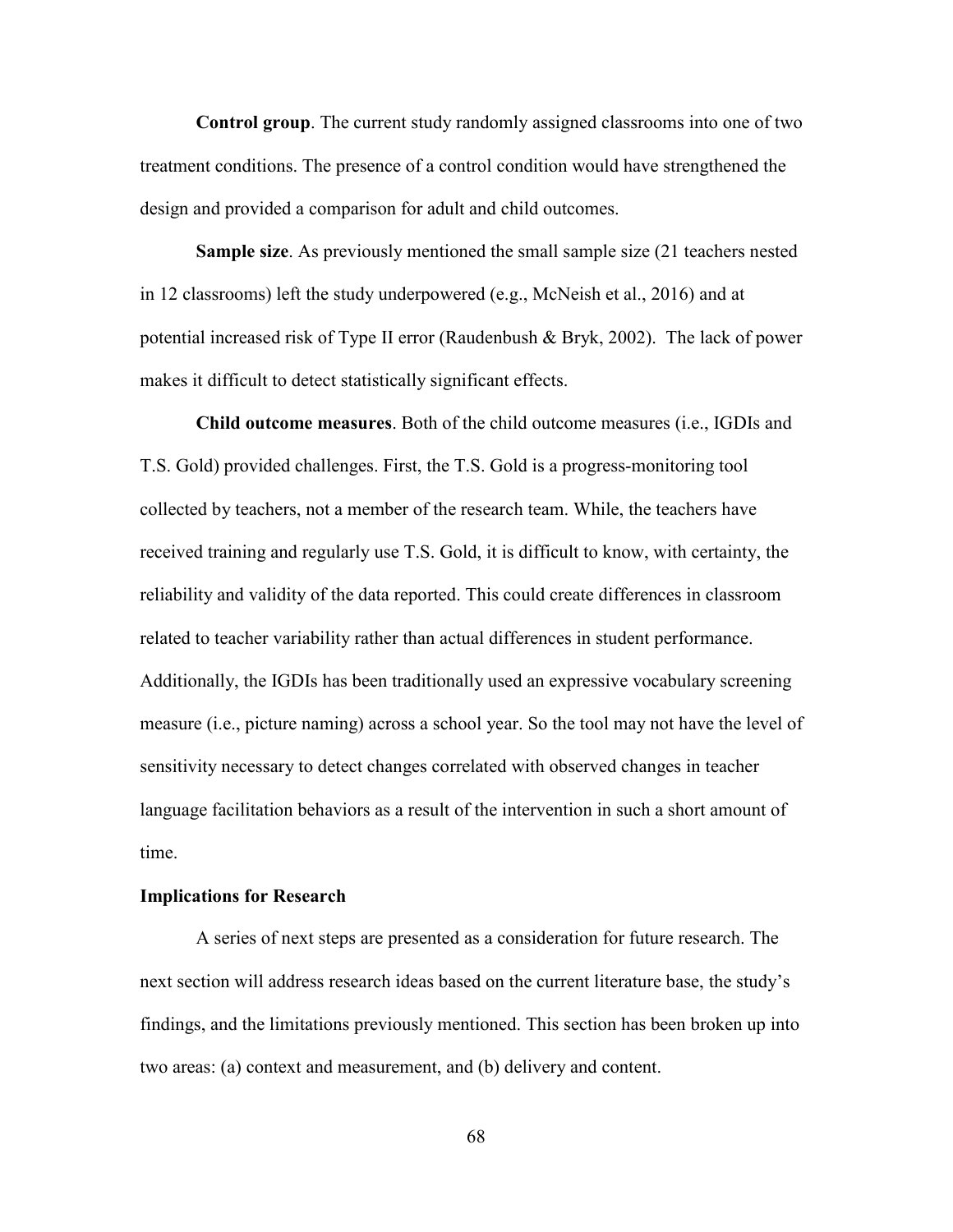**Context and measurement.** Several of the limitations of the current study relate to measurement issues. Let us first examine a few practical changes for future research related to professional development. Perhaps the simplest next step would be to address the need for additional participants, the combination of larger sample size and more sensitive outcome measures, would increase the power to detect an effect of the intervention on adult and child outcomes and better understand the impact of the intervention.

 Also, as we continue to create and refine our professional development experiences, we need to ensure we have technically adequate and sensitive measures of student development (Zaslow et al., 2010). Specifically, changes in child behavior that could be directly correlated with language facilitation interventions. Much of the research related to language outcomes has focused on children's vocabulary or broadly their expressive language (e.g., Assel et al., 2007; Powell et al., 2010). Making a shift to more intensive observational data collection procedures might give us a richer understanding of the changes associated with professional development. For example, this study's teachers reported students being more engaged, so perhaps the inclusion of measures of on-task or engagement behaviors might have captured changes not typically associated with language interventions. Capturing those types of behavioral changes in children may give us a more nuanced sense of the impact of teachers' use of instructional practices related to language. Along the same line, having behavioral measures designed to capture different types of language development (e.g., MLU, vocabulary, response to questions) may provide insight to how specific language facilitation strategies (i.e., open-ended, narration, self-talk, expansion, extension) impact language development in better, or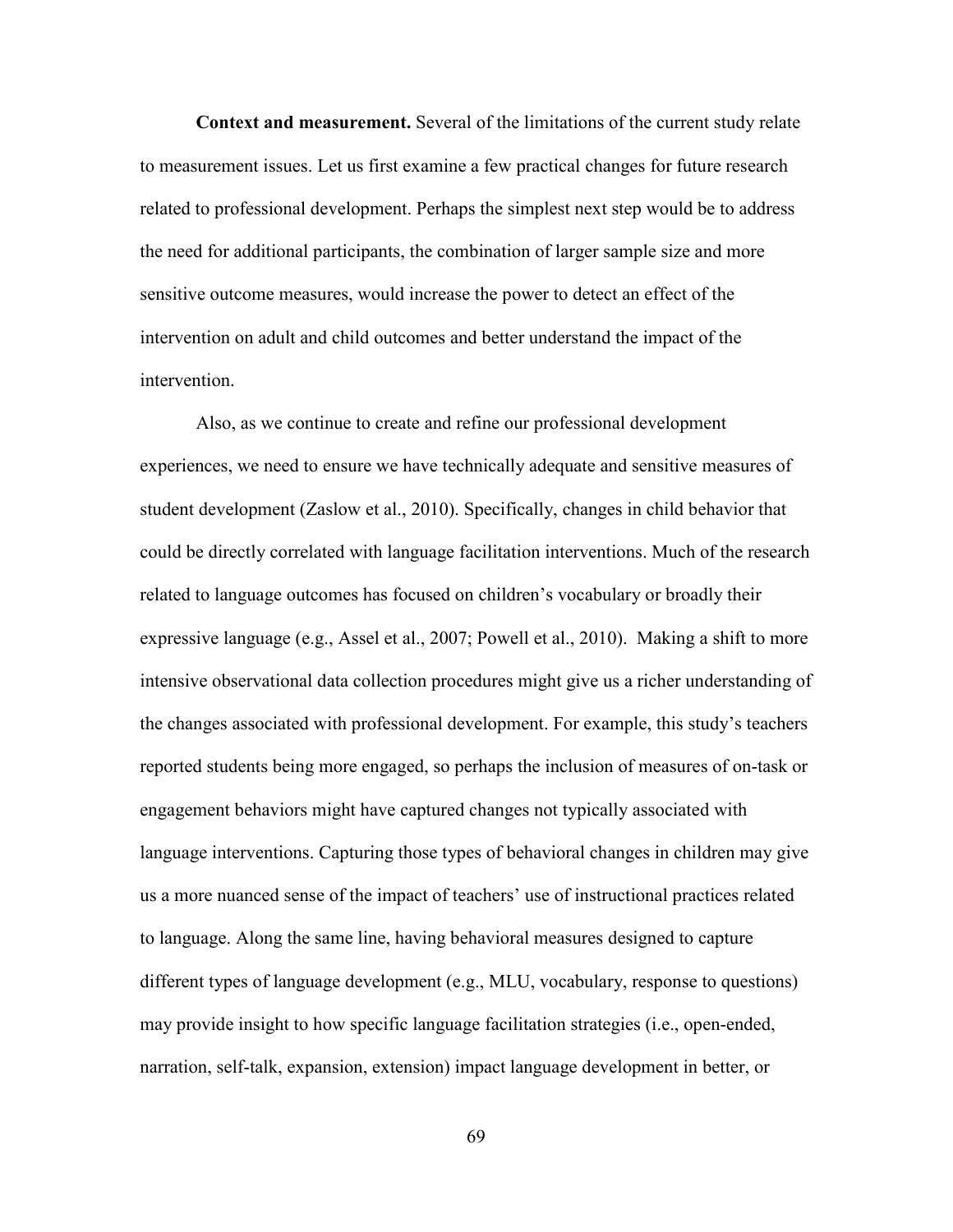worse, ways. For example, when teachers implement more open-ended questions do we observe an increase in the frequency of children's responses? It has been established that increasing the frequency of child-teacher interactions leads to positive outcomes for children (Roberts et al., 2015).

 Future research might also consider the inclusion of additional coding schemes for adult language – specifically coding schemes that capture instructional practices when teachers are not implementing the language facilitation strategies. One might hypothesize that a moderating factor of the current intervention could be teachers' pretest expressive language patterns. More specifically, teachers could be categorized into one of four groups based on their pretest differences in characteristics: (1) uses high rates of language facilitation and low rates of directive language, (2) uses low rates of language facilitation and high rates of directive language, (3) uses low rates of both, or (4) high rates of both. So perhaps a more sensitive tool would measure not only frequency, but also code for different types of language instructional practices (i.e., directive and facilitative). Understanding the patterns of teachers' expressive language use in classrooms (e.g., frequency and qualities) might begin to explain the variation in teachers' responsiveness to professional development (e.g., Desimone & Hill, 2017; Roberts et al., 2015). The goal of professional development shouldn't only be to increase teachers' use of strategies, but also, potentially, the variability and purpose with which they use language facilitation strategies to impact student outcomes. We need to be open to measuring these more nuanced aspects of teacher behaviors rather than only frequency counts.

 Also, this type of examination may identify threshold points (higher/lower skilled) for participants that may explain response to the intervention (Harn, Parisi,  $\&$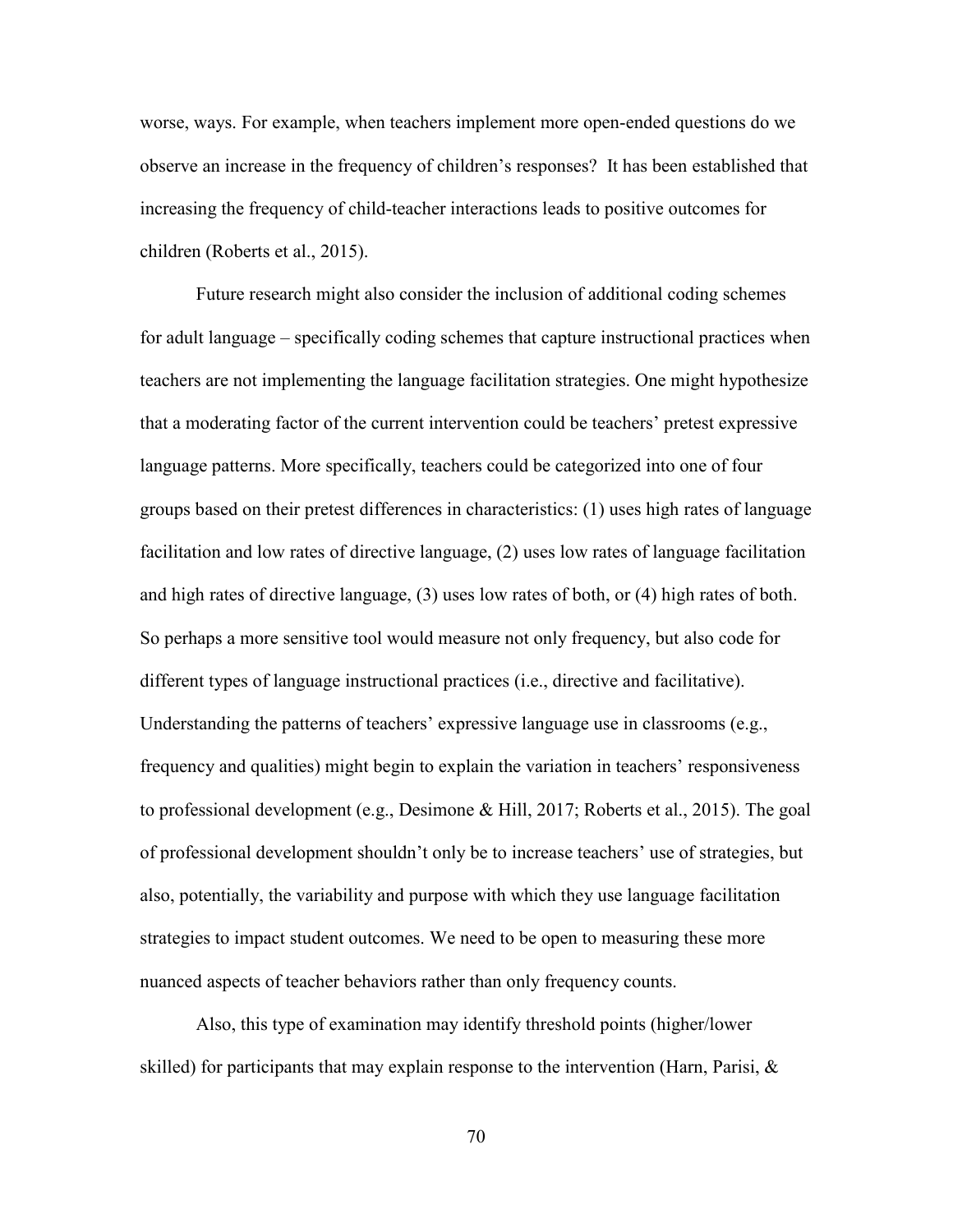Stoolmiller, 2013). In this study, some of the teachers were observed to have high rates of language facilitation strategy use at both pre and posttest, so they may not have benefited/needed the intervention compared to teachers with fewer skills. One teacher reported that she was aware of the strategies prior to the intervention, and then implemented the strategies with more purpose after the intervention. When looking at the data for the three highest preforming teachers at pre-test, all maintained high levels of strategy use at post-test; however, what was noted is that they used a wider range of strategies at post-test. So, creating a more nuanced coding scheme might assist in determining what the "gold standard" of quantity and quality of exposures during a given activity should be in early childhood classrooms. We currently have yet to settle on one (Hindman & Wasik, 2012; Justice et al., 2008; Zaslow et al., 2010).

 The current findings suggest future research should continue to explore the moderating or possibly mediating effects of teacher characteristics (i.e., receptive language skills and role) on professional development. First, receptive language skills may moderate the effect of professional development for early childhood teachers because they are associated with lower language facilitation use a pretest. Future work will include the investigation of the moderating effect of receptive language skills on teachers' implementation of language facilitation with a larger and perhaps more diverse sample. No studies have currently reported on the relation between teachers' receptive language skills and modeling of language for young children. Similarly, future research will pursue the characteristics associated with a teacher' role that may explain why language facilitation strategy implementation was lower for assistant teachers. Trying to answer the question - how exactly does one's role impact their responsiveness to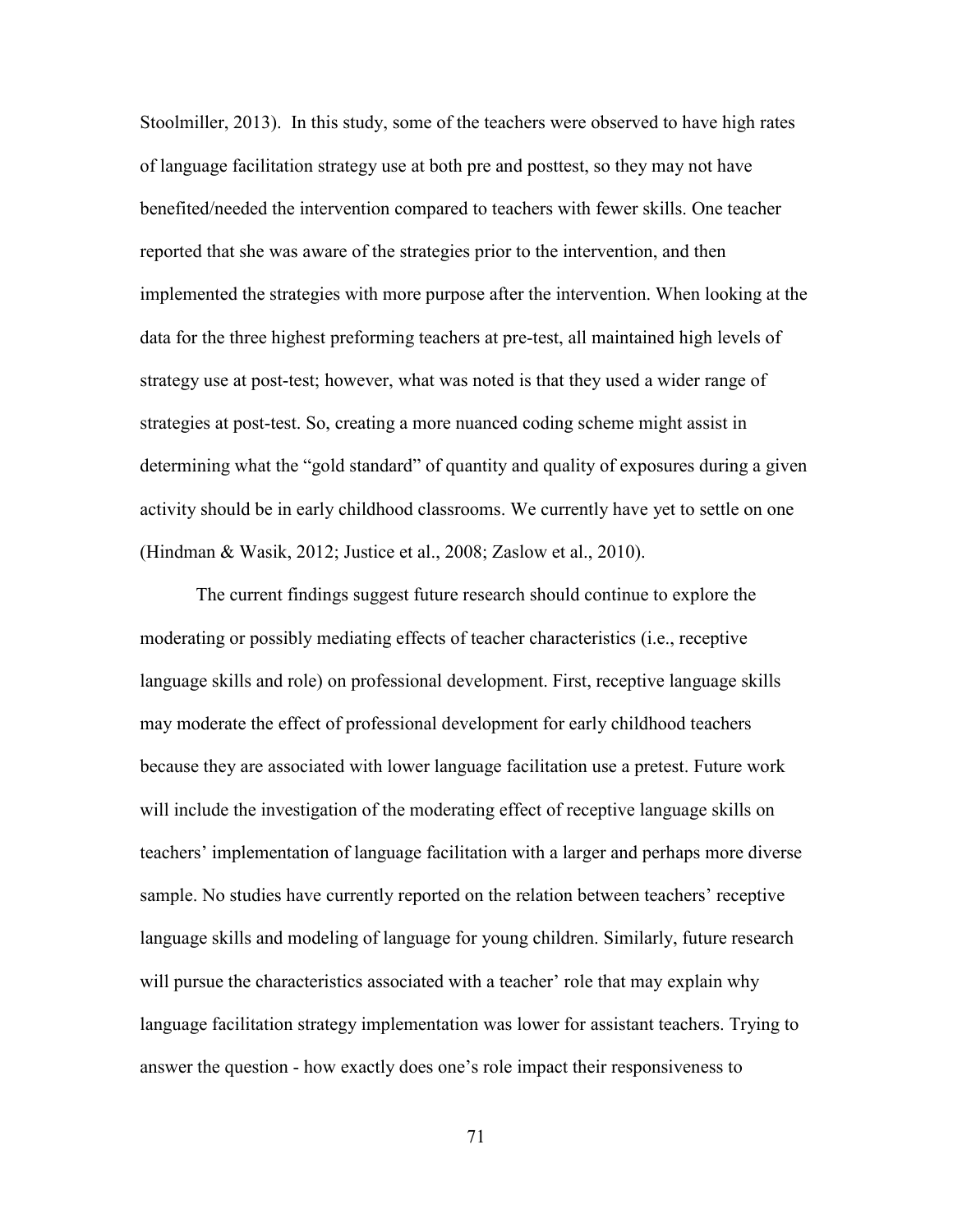interventions? Future work should consider how role impacts a teacher's ability to respond (LoCasale-Crouch et al., 2016; Roberts et al., 2015) to the professional development; it is critical that we understand the "who" factor and how that shapes the content and delivery of professional development in early childhood settings.

 **Delivery and content.** We understand the importance of establishing languagerich environments (e.g., Hart & Risley, 1995; Hindman & Wasik, 2012; Vasilyeva & Waterfall, 2010), however we have yet to consistently create language-rich environments for all children (e.g., Harms & Clifford, 1980, Piasta et al., 2012). So future research should continue to examine the impact of language facilitation focused professional development on teachers' conceptual knowledge and instructional practices.

 Future adaptations of the current study will look at the effect of dosage, based on feedback received from the current teachers. Several teachers felt that they needed more time to view the learning modules (currently given two weeks) and half of the teachers said they thought that setting a goal every other week would work to change their behavior. We have yet to determine the most effective, and efficient, feedback dosage for professional development, it varies greatly (e.g., once per week, once a month) (Zaslow et al., 2010). Future work might include a comparison of feedback dosage and the relation to teacher responsiveness.

 Lastly, understanding the impact of conceptual knowledge and instructional practice is critical to the "how" and "why" of professional development (e.g., Berkel et al., 2011; Desimone & Hill, 2017; Hindman & Wasik, 2011). Teachers' understanding of the concepts being presented (conceptual knowledge) and how to implement or teach them (instructional practice) are two variables that should be addressed when planning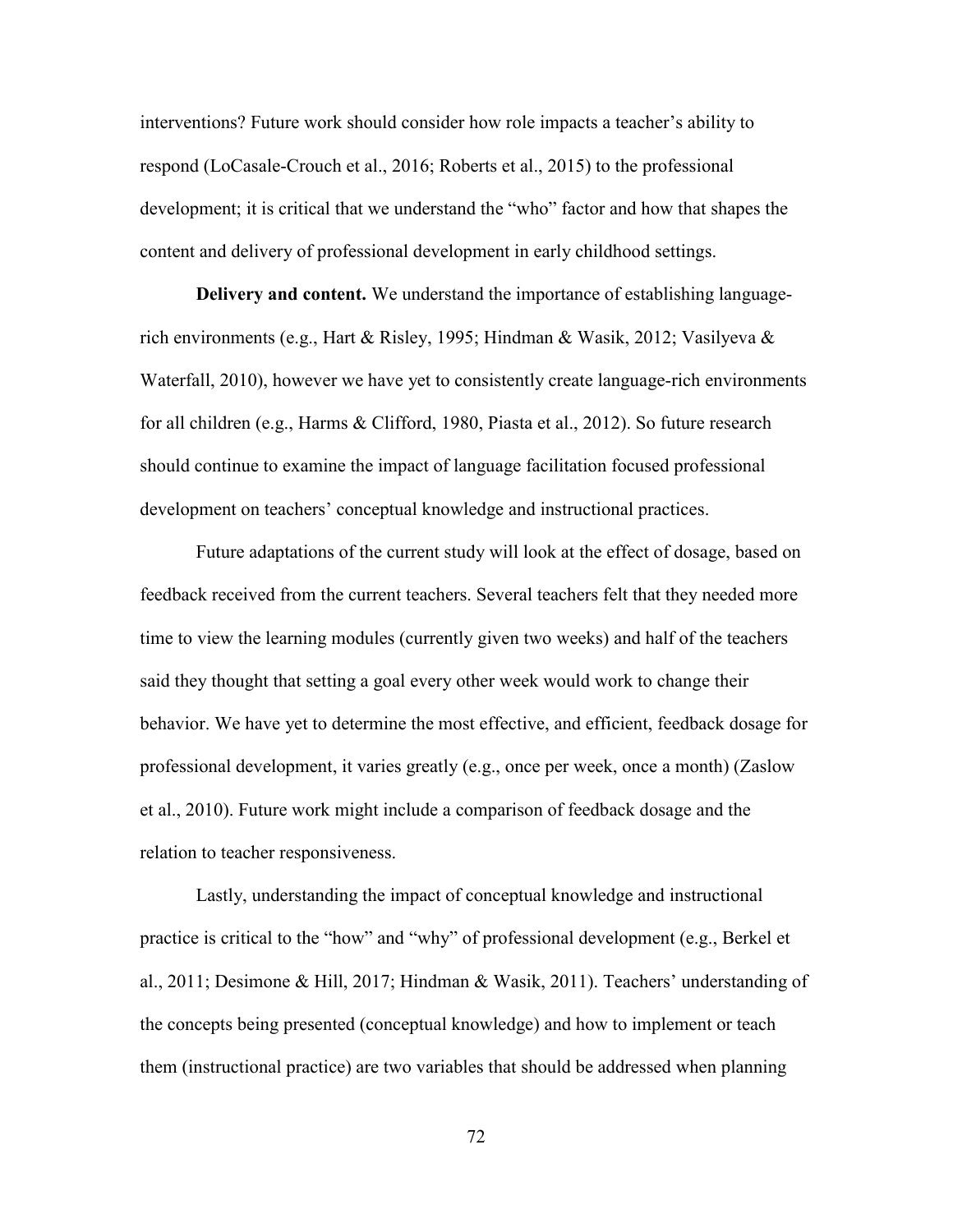professional development. Recent work has examined how teachers' prior conceptual knowledge moderates the impact of the professional development (Desimone & Hill, 2017; Hindman & Wasik, 2011). Teachers may increase their conceptual knowledge, but not change their behavior because of low instructional practices (Hindman & Wasik, 2011). Future professional development research should assess for both conceptual knowledge and instructional practice prior to the intervention and then provide content targeted to the area a teacher needs more support in.

### **Conclusion**

 Head Start teachers participated in an intervention focused on improving language facilitation skills, which demonstrated that feedback (self-reported graphed or delayed performance) with the addition of self-monitoring shows promise as a strategy to change teachers' instructional practices. The majority of teachers (in both conditions) increased their frequency of implementation of language facilitation strategies compared to their pretest totals. A line of inquiry to examine contextual factors such as the moderating effect of teacher role and receptive vocabulary skills on professional development should be continued. Examination of the dynamic relation between participants' characteristics and the features of professional development is essential to strengthening our early childhood workforce, ultimately promoting improved positive long-term outcomes for children.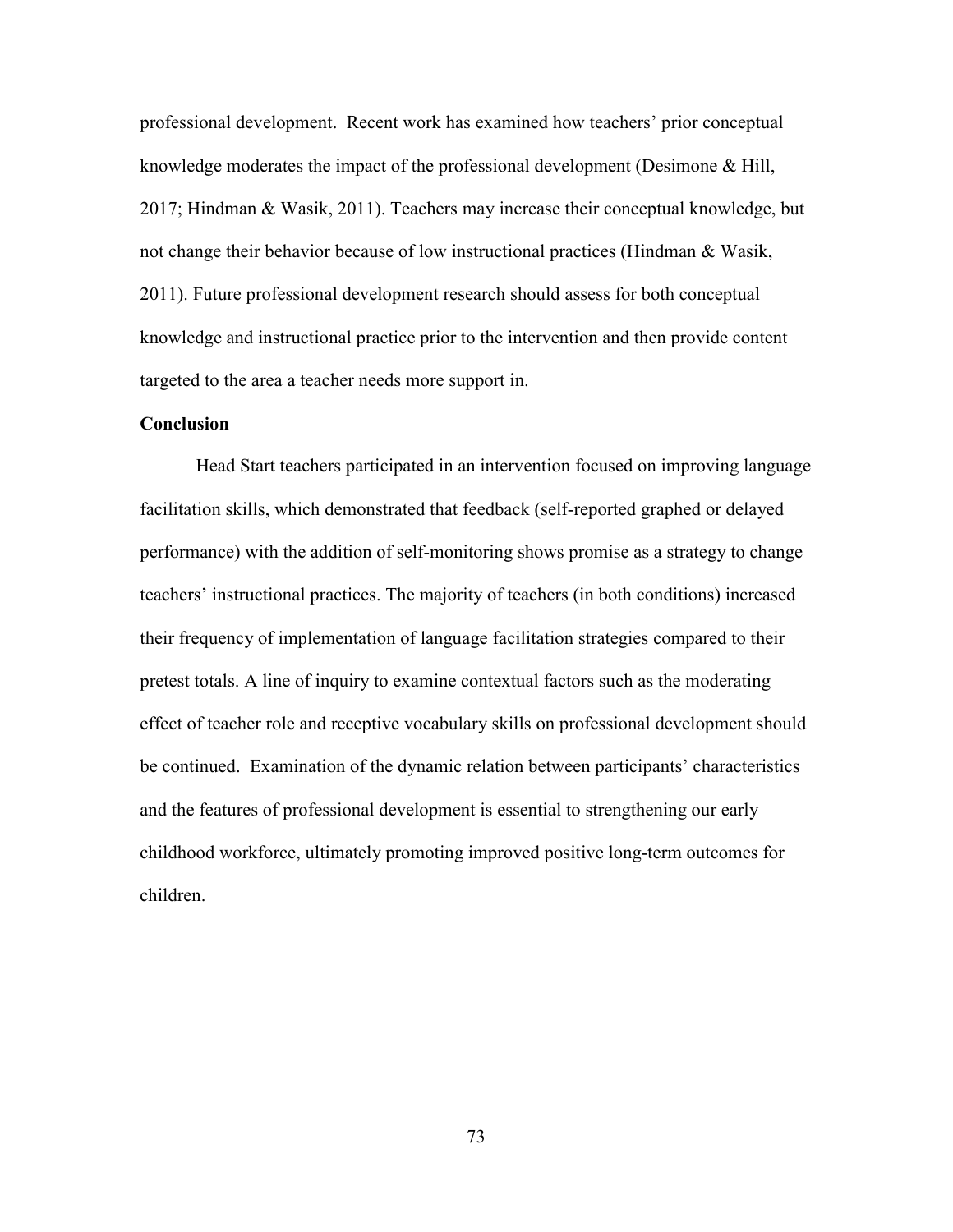# **APPENDIX A**

# **LANGUAGE FACILITATION STRATEGIES DATA SHEET**

r.

| <b>Teacher:</b>   |                                                                         |
|-------------------|-------------------------------------------------------------------------|
| <b>Expansion</b>  | Following a child's utterance, the teacher provides an extension within |
|                   | 3 s. This includes adding new                                           |
|                   | <i>descriptive</i> information to the utterance.                        |
|                   | Not required that the child responds.                                   |
| <b>Narration</b>  | Teacher verbally describes the actions of a student(s). Not required    |
|                   | that the child responds                                                 |
| Open-             | Teacher verbally prompts with a question that does not require a one-   |
| <b>Ended</b>      | word response.                                                          |
|                   | Expected that a child will verbally responds using at least a two-word  |
|                   | utterance.                                                              |
| <b>Repetition</b> | Following a child's utterance, the teacher provides a repetition within |
|                   | 3 s. This includes (a) repeating                                        |
|                   | words in the child's utterance. Not required that the child responds    |
| <b>Self-Talk</b>  | Teacher verbally describes his/her actions. Not required that the child |
|                   | responds.                                                               |

|               | Date:        |         |             | Date:   |   |              |         | Date:       |         |        |              |         |             |             |   |
|---------------|--------------|---------|-------------|---------|---|--------------|---------|-------------|---------|--------|--------------|---------|-------------|-------------|---|
|               | Coder:       |         |             |         |   | Coder:       |         |             |         | Coder: |              |         |             |             |   |
| <b>Minute</b> | E            | N       | $\mathbf 0$ | $\bf R$ | S | E            | N       | $\mathbf 0$ | $\bf R$ | S      | E            | N       | $\mathbf 0$ | $\mathbf R$ | S |
| S             | $\mathbf{X}$ | $\bf R$ | E           | E       | T | $\mathbf{X}$ | $\bf R$ | E           | E       | T      | $\mathbf{X}$ | $\bf R$ | E           | E           | T |
| $1-5$         |              |         |             |         |   |              |         |             |         |        |              |         |             |             |   |
|               |              |         |             |         |   |              |         |             |         |        |              |         |             |             |   |
| $6 - 10$      |              |         |             |         |   |              |         |             |         |        |              |         |             |             |   |
|               |              |         |             |         |   |              |         |             |         |        |              |         |             |             |   |
| $11 - 15$     |              |         |             |         |   |              |         |             |         |        |              |         |             |             |   |
|               |              |         |             |         |   |              |         |             |         |        |              |         |             |             |   |
| $16 - 20$     |              |         |             |         |   |              |         |             |         |        |              |         |             |             |   |
|               |              |         |             |         |   |              |         |             |         |        |              |         |             |             |   |
| $21 - 25$     |              |         |             |         |   |              |         |             |         |        |              |         |             |             |   |
|               |              |         |             |         |   |              |         |             |         |        |              |         |             |             |   |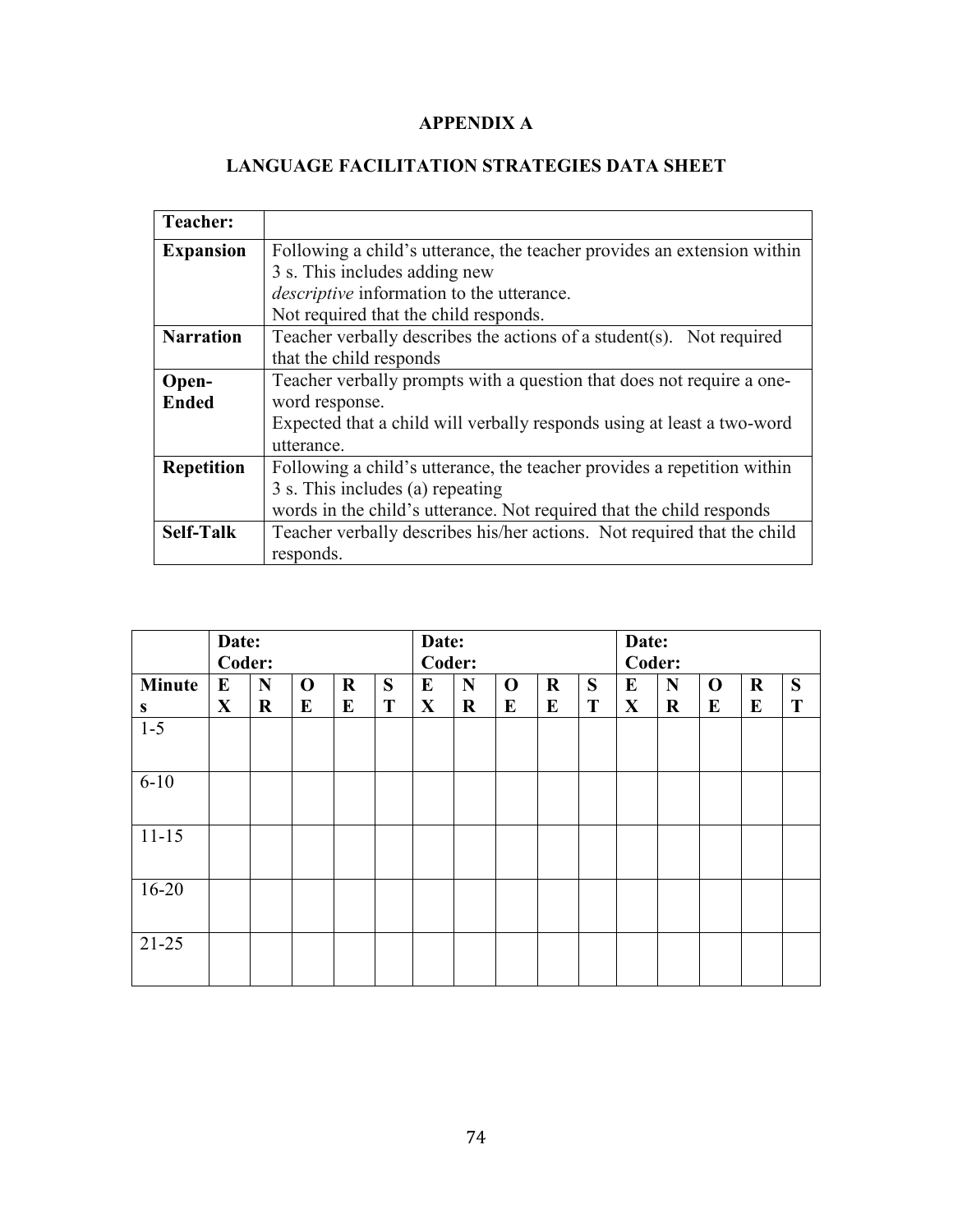# **APPENDIX B**

# **I Will GOAL SETTING**

| 1. What I will. Select a language strategy: |  |
|---------------------------------------------|--|
|---------------------------------------------|--|

| ■ □Narration      | $\square$ Self-talk | $\Box$ Open-Ended Questions |
|-------------------|---------------------|-----------------------------|
| $\Box$ Repetition | $\square$ Expansion |                             |

# 2. When I will. Select the activity:

| $\Box$ Circle/meeting   | $\square$ Meal time  |
|-------------------------|----------------------|
| $\Box$ Whole group      | $\Box$ Transitions   |
| $\Box$ Small group      | $\Box$ Reading books |
| $\Box$ Free play/choice | □Other               |
|                         |                      |
|                         |                      |

3. How I will. State your goal.

| I will use (paper/pencil, clicker, tally marks): |                        |  |  |  |  |  |  |
|--------------------------------------------------|------------------------|--|--|--|--|--|--|
| Last week I used the                             | strategy<br>times.     |  |  |  |  |  |  |
| My goal for this week is                         | times for<br>strategy. |  |  |  |  |  |  |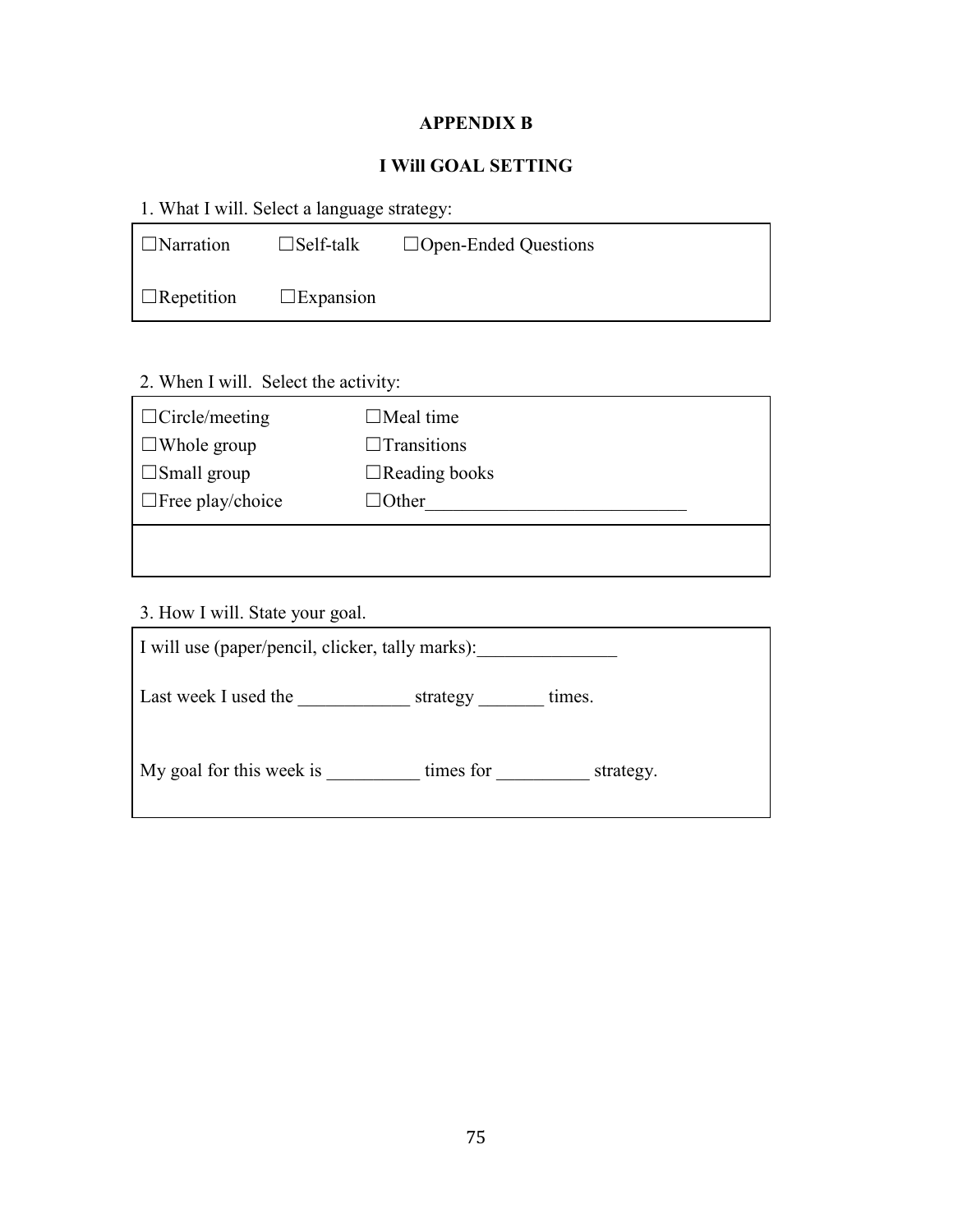## **APPENDIX C**

## **EMAIL TEMPLATE FOR GRAPHICAL FEEDBACK**

(Hemmeter, Snyder, Kinder & Artman, 2011)

Hi Robbie,

(*positive opening + acknowledgement of efforts related to self-monitoring & strategy use*)

You have been working hard this past week! I know how busy it can be during this time of year.

Glad to see you have been keeping track (self-monitoring) of the language strategies from the Obaverse modules.

(*present updated graph & review progress – making note of changes from prior weeks*)

(*positive descriptive praise about at least 1 increase in strategy use*)

(*2 suggestions for goal setting next week – related to strategy, time of day, or frequency of use*).

(*reminder & positive closing statement*)

Robbie, I look forward to viewing your goal setting and progress next week. You are doing a wonderful tracking your use of strategies and setting attainable weekly goals.

Keep up the hard work! Kate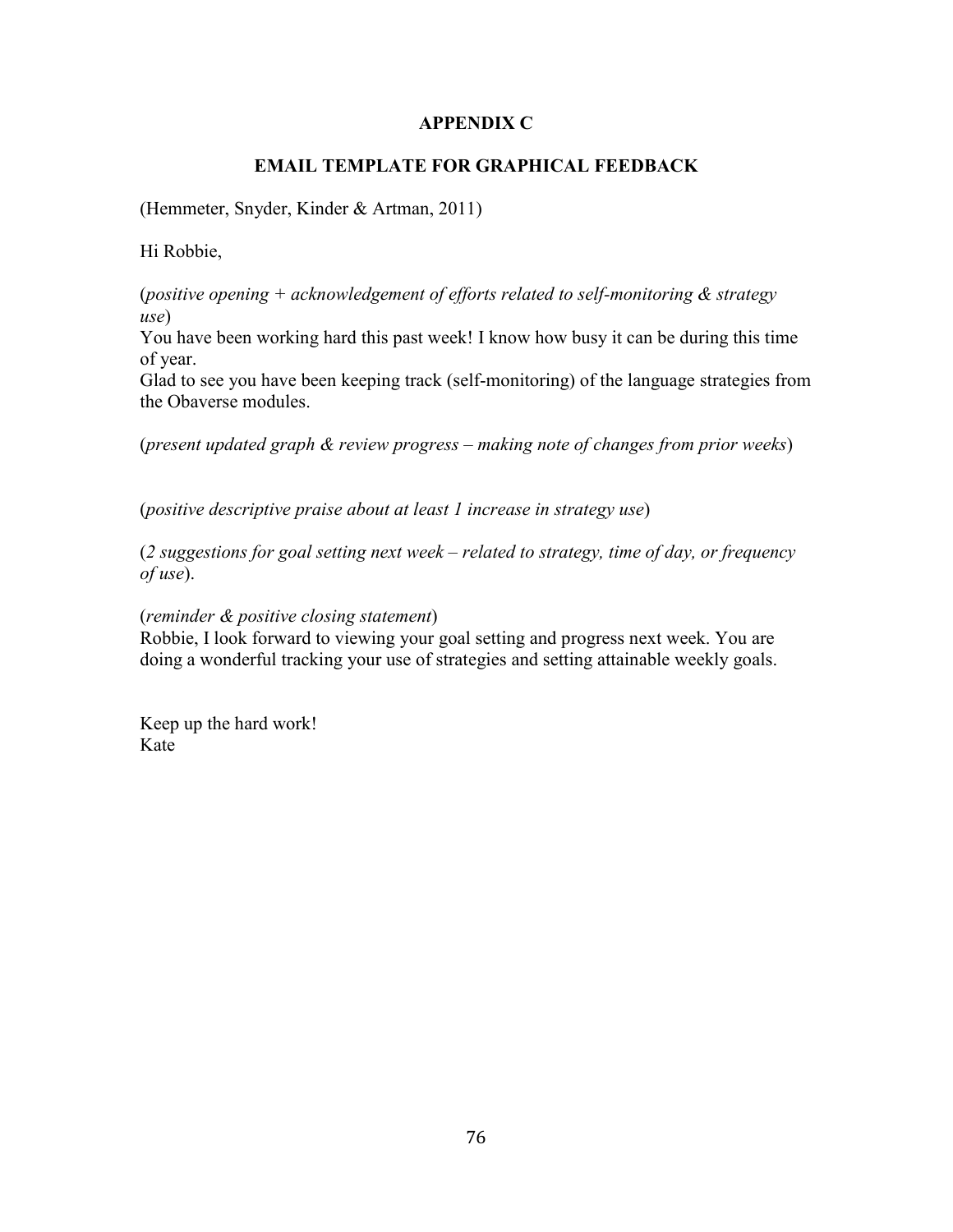### **APPENDIX D**

### **EMAIL TEMPLATE FOR PERFORMANCE FEEDBACK**

(Hemmeter, Snyder, Kinder & Artman, 2011)

Hi Robbie,

(*positive opening + acknowledgement of efforts related to self-monitoring & strategy use*)

You have been working hard this past week! I know how busy it can be during this time of year.

Glad to see you have been videotaping and practicing of the language strategies from the Obaverse modules.

(*positive descriptive praise about at least 1 usage of strategy from video clip*)

(*2 suggestions for next week – related to strategy, time of day, or frequency of use*).

(*reminder & positive closing statement*)

Robbie, I look forward to seeing your video from next week. You are doing a wonderful job engaging with the students.

Keep up the hard work! Kate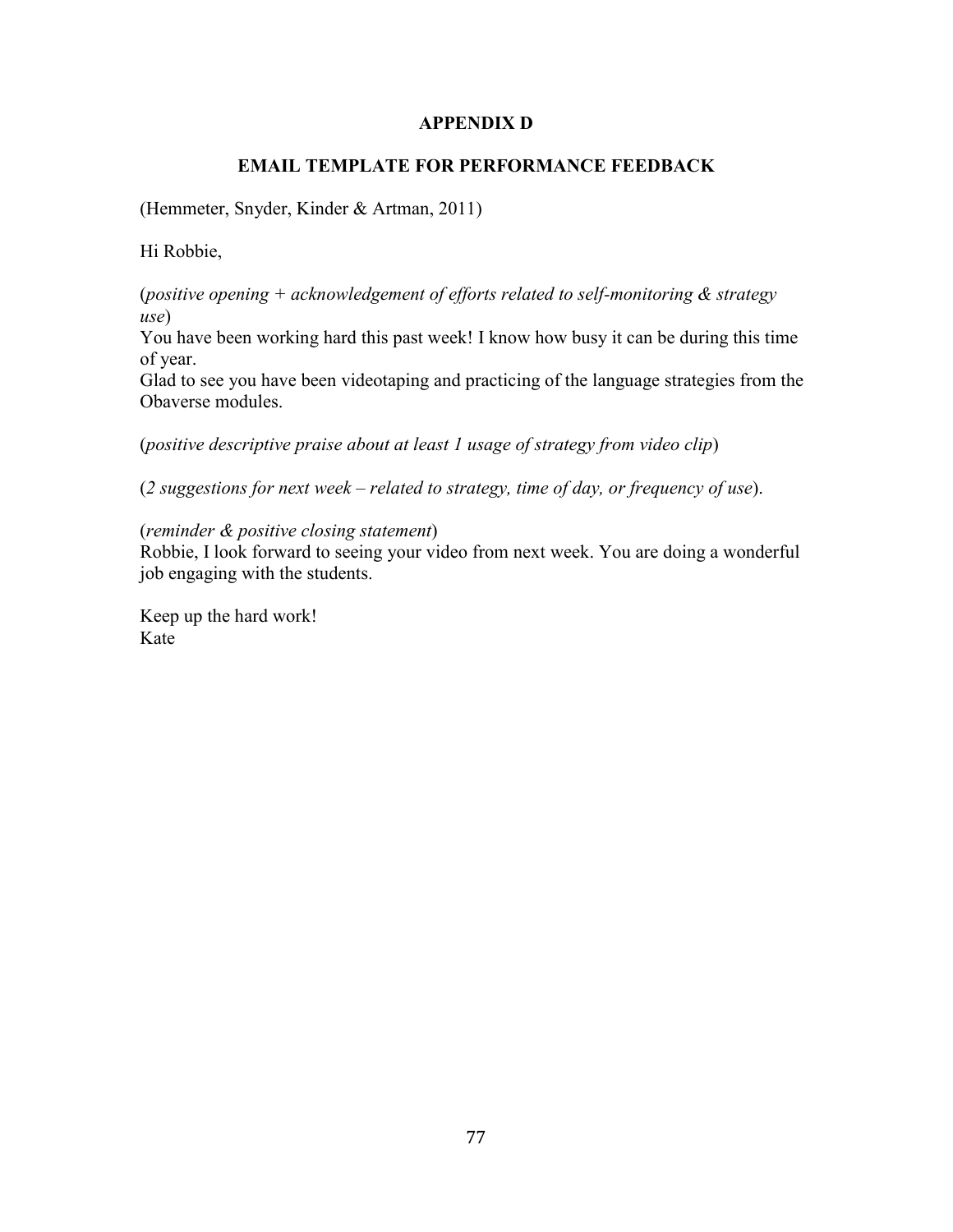Table 1.

| Brandres of Bangaage I actitution strategies |                                              |
|----------------------------------------------|----------------------------------------------|
| <b>Language Facilitation Strategy</b>        | Example                                      |
| Extension                                    | A child states, "puppy" and the teacher      |
|                                              | responds, "Yes a brown puppy."               |
| Expansion                                    | A child reaches for milk on the table and    |
|                                              | the teacher responds, "You want milk."       |
| Open-ended question                          | Teacher asks, "What do you think will        |
|                                              | happen next in the story?                    |
| Self-talk                                    | Teacher states, "I'm putting the cups on the |
|                                              | table."                                      |
| Narration                                    | Child building in block area. Teacher        |
|                                              | states, "you're putting the blocks on top of |
|                                              | each other."                                 |

*Examples of Language Facilitation strategies*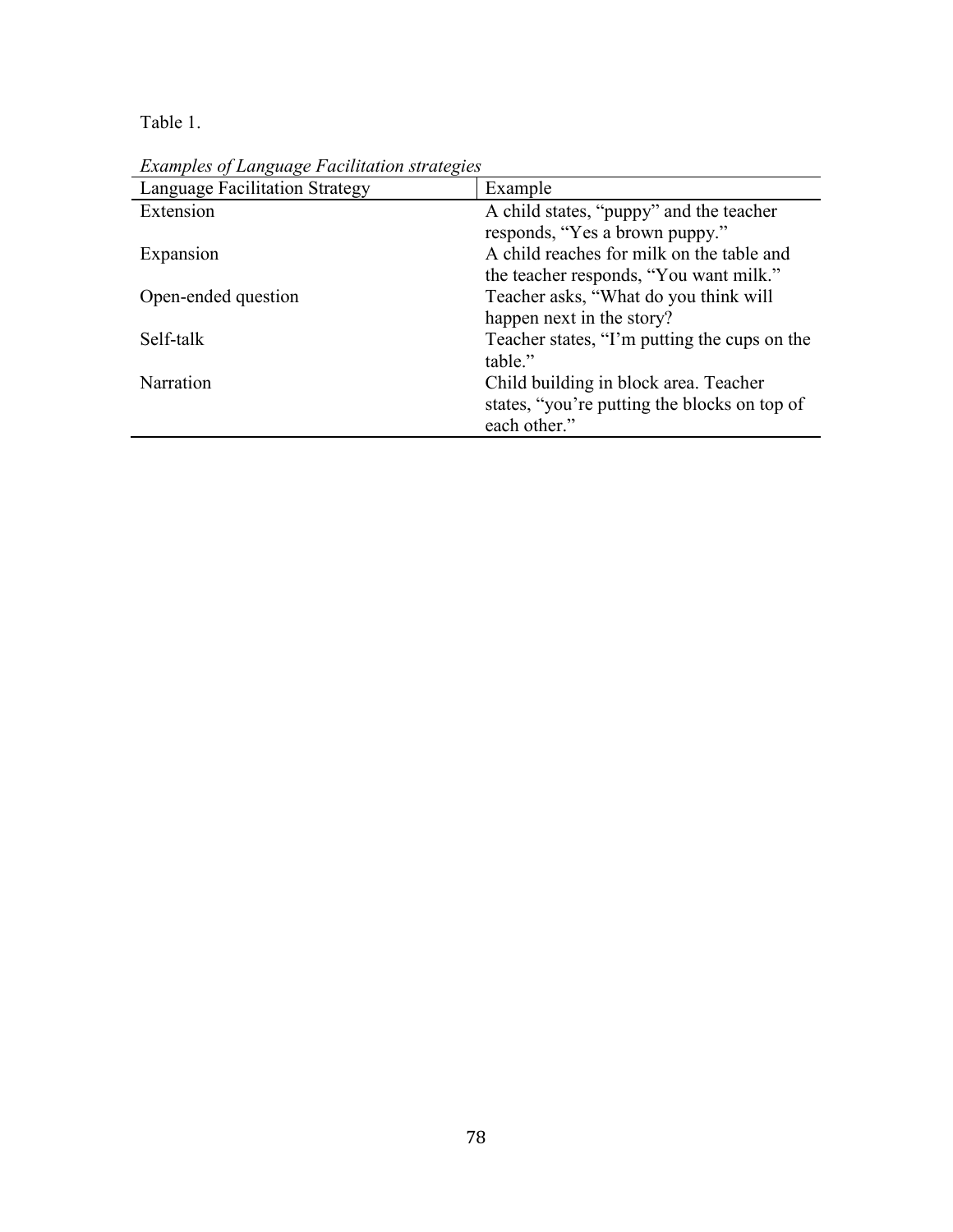| Type of<br>Feedback | Reference                                             | <b>Study Design</b>                  | Dependent Variables                                             | Frequency              | Delivery   | <b>Reported Results</b>                                                                          |
|---------------------|-------------------------------------------------------|--------------------------------------|-----------------------------------------------------------------|------------------------|------------|--------------------------------------------------------------------------------------------------|
| Graphical           |                                                       |                                      |                                                                 |                        |            |                                                                                                  |
|                     | Casey $\&$<br>McWilliams<br>(2008)                    | <b>SSRD</b>                          | Teacher use of<br>incidental teaching                           | Weekly                 | Electronic | ↑ level & trend<br>related to graphical<br>feedback                                              |
|                     | Leach & Conto<br>(1999)                               | SSRD <sup>a</sup>                    | Teaching strategies $\&$<br>student engagement                  | Weekly                 | In-person  | ↑ level & trend<br>related to process<br>feedback                                                |
|                     | Noell et al.,<br>(2005)                               | $GD_a -$<br>experimental<br>$(n=45)$ | Treatment integrity for<br>intervention plans                   | Varied by<br>condition | In-person  | Performance<br>feedback condition<br>$(\eta^2 = .81)$                                            |
|                     | Noell, Duhon,<br>Gatti &<br>Connell, (2002)           | SSRD <sup>a</sup>                    | Percentage of treatment<br>integrity for intervention<br>plans  | Daily                  | In-person  | ↑ teachers'<br>treatment integrity                                                               |
|                     | Pellechia et al.,<br>(2011)                           | <b>SSRD</b>                          | Teachers' number of<br>possible data points<br>collected        | Daily -<br>weekly      | In-person  | ↑ teachers' data<br>collection                                                                   |
|                     | Reinke, Lewis-<br>lmer, & Martin<br>(2007)            | SSRD <sup>a</sup>                    | Rate of teacher's use of<br>behavior-specific<br>feedback given | Daily                  | In-person  | ↑ probability for all<br>teachers<br>↑ overall use of<br>behavior-specific<br>vs. general praise |
|                     | Witt, Noell,<br>LaFleur, $\&$<br>Mortenson,<br>(1997) | SSRD <sup>a</sup>                    | Percentage of treatment<br>integrity of permanent<br>products   | Daily                  | In-person  | ↑ teachers'<br>treatment integrity                                                               |
|                     | Zoder-Martell et<br>al., $(2013)$                     | SSRD <sup>a</sup>                    | Treatment integrity of<br>literacy interventions                | Weekly                 | In-person  | ↑ teachers'<br>treatment integrity                                                               |

*Articles by Type of Feedback Delivered During Professional Development*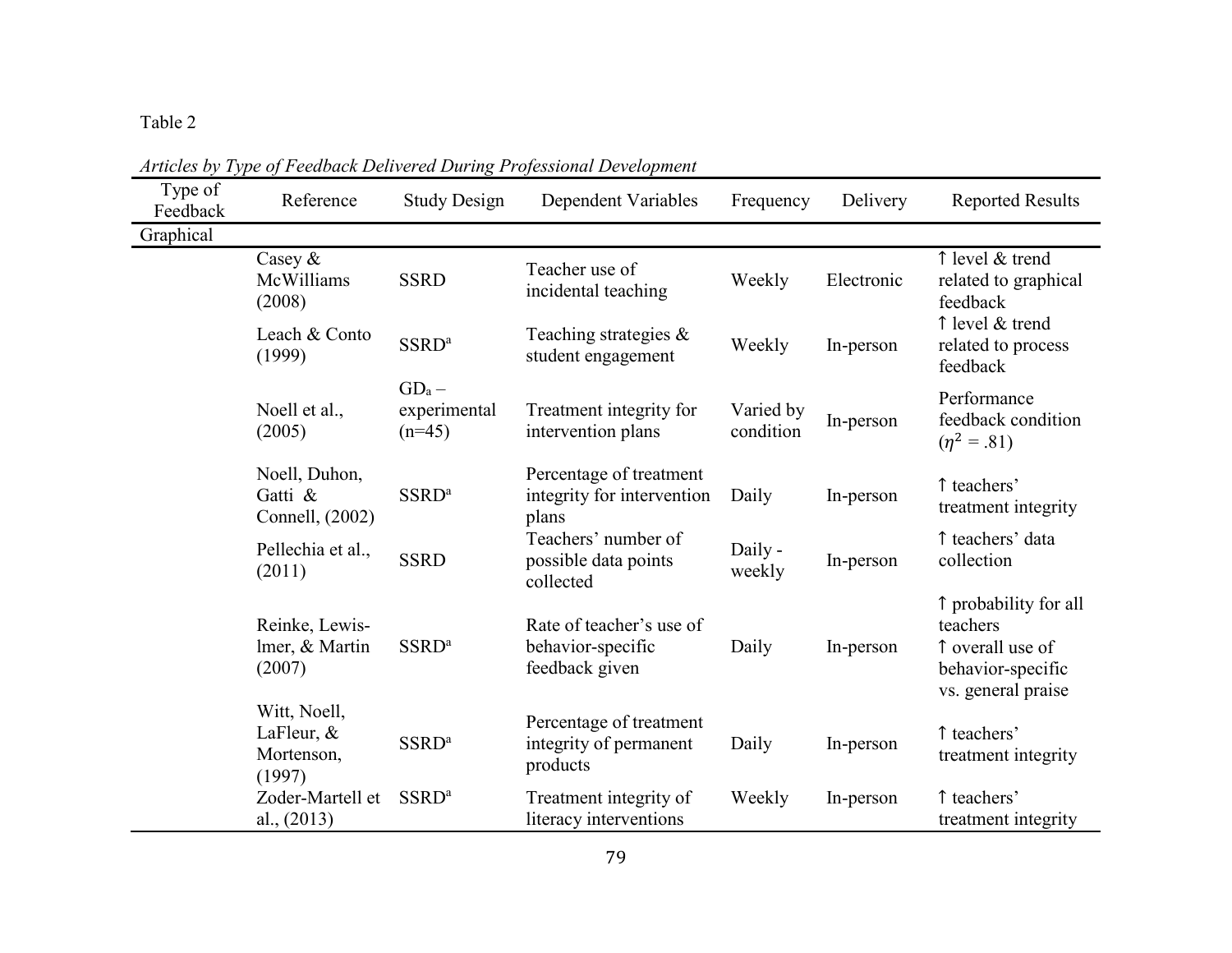| Performance |                                                              |                                             |                                                                                                           |                              |                                        |                                                                                                                               |
|-------------|--------------------------------------------------------------|---------------------------------------------|-----------------------------------------------------------------------------------------------------------|------------------------------|----------------------------------------|-------------------------------------------------------------------------------------------------------------------------------|
|             | Artman-Meeker<br>& Hemmeter<br>(2013)                        | <b>SSRD</b>                                 | Teacher preventive<br>practices & child<br>challenging behaviors                                          | Weekly <sup>b</sup>          | Electronic                             | $\uparrow$ transition prep &<br>social emotional<br>strategies<br>$\downarrow$ challenging<br>behaviors                       |
|             | Barton &<br><b>Wolery (2007)</b>                             | <b>SSRD</b>                                 | Verbal expansions $\&$<br>descriptive praise                                                              | Weekly                       | Electronic                             | Mixed results                                                                                                                 |
|             | Dennis & Horn<br>(2013)                                      | <b>SSRD</b>                                 | Dialogic reading, print<br>referencing & child<br>engagement                                              | Weekly                       | Electronic                             | Mixed results<br>î child engagement                                                                                           |
|             | Hemmeter,<br>Snyder, Kinder,<br>& Artman<br>(2011)           | <b>SSRD</b>                                 | Descriptive praise $\&$<br>children's challenging<br>behavior                                             | Weekly                       | Electronic                             | ↑ teacher use of<br>descriptive praise<br>$\downarrow$ child challenging<br>behaviors                                         |
|             | Marturana &<br>Woods (2012)                                  | $GD - quasi-$<br>experimental<br>$(n = 18)$ | Caregiver coaching<br>strategies and varied<br>routine embedded<br>instruction                            | Monthly                      | Electronic                             | Effects found only<br>for: specific<br>coaching $(d = .97)$<br>& child focused $(d)$<br>$= 1.02$                              |
|             | Powell,<br>Diamond,<br>Burchinal, &<br>Koelher $(2010)$      | $GD -$<br>experimental<br>$(n = 88)$        | General classroom<br>support, literacy and<br>language supports $\&$<br>child literacy/language<br>skills | $Bi-$<br>weekly <sup>b</sup> | Electronic<br>compared to<br>in-person | Increase teacher<br>language support<br>skills $(d=92)$<br>Range of effects for<br>child outcomes (d<br>$=$ 17 to $d = .29$ ) |
|             | Pianta,<br>Mashburn,<br>Downer, Hamre,<br>$&$ Justice (2008) | $GD -$<br>Experimental<br>$(n = 113)$       | Quality of classroom<br>interactions                                                                      | Bi-weekly                    | Electronic                             | ↑ CLASS scores<br>associated with<br>consultancy model<br>Poverty moderating<br>effect on classroom                           |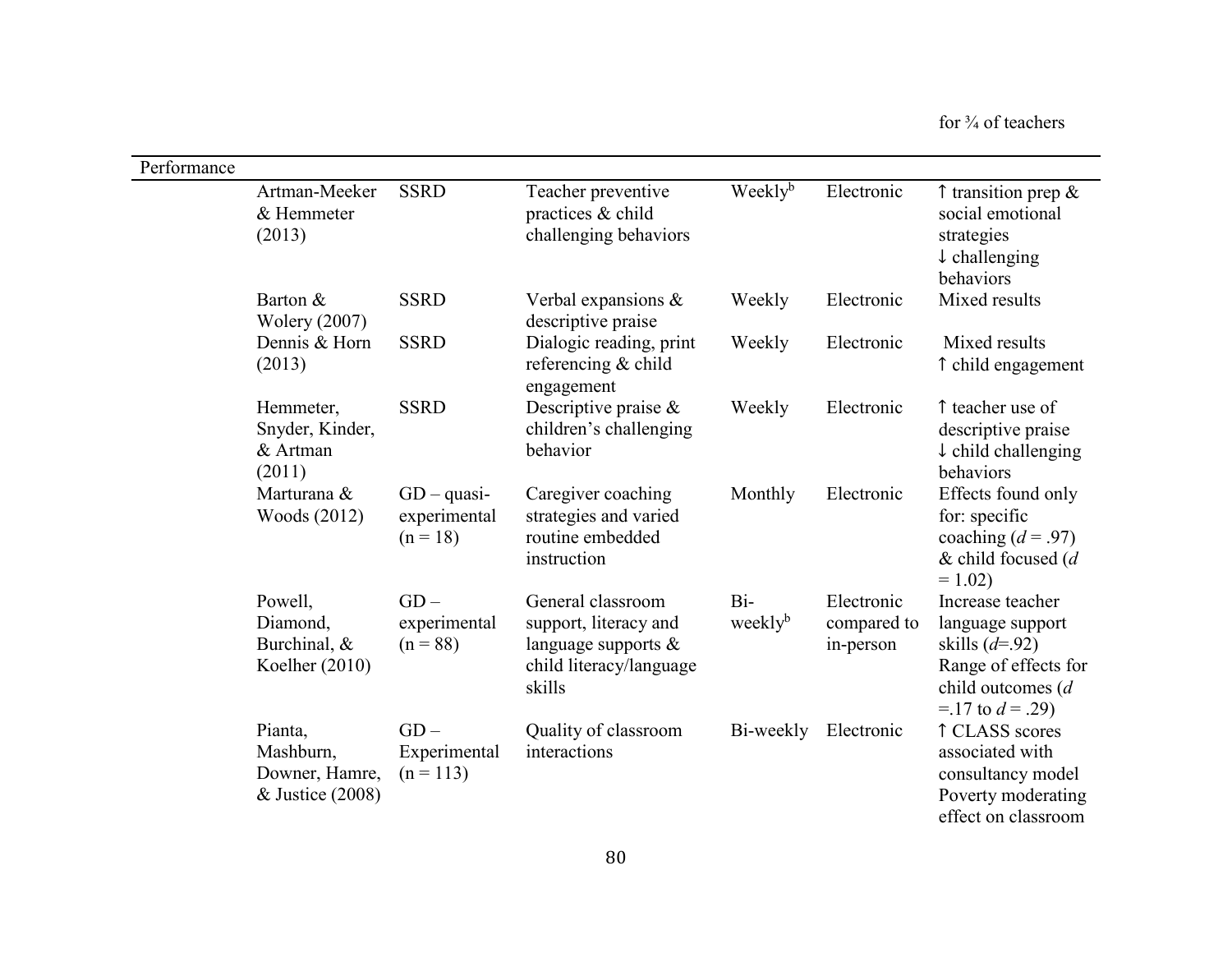### outcomes

| Ruble, McGrew, $GD^a$ –                                                                                                                    |              | Collaborative Model for     | Every 5 | Electronic  | No statistically    |
|--------------------------------------------------------------------------------------------------------------------------------------------|--------------|-----------------------------|---------|-------------|---------------------|
| Toland,                                                                                                                                    | Experimental | <b>Promoting Competence</b> | weeks   | compared to | significant         |
| Dalrymple, $\&$                                                                                                                            | $(n = 49)$   | and Success                 |         | in-person   | differences between |
| Jung $(2013)$                                                                                                                              |              | (COMPASS)                   |         |             | web-based & face-   |
|                                                                                                                                            |              |                             |         |             | to-face conditions  |
| Note $SCDD = \sin 2\pi$ subject received degree $CD = \cos 2\pi$ function $S2$ function $\sin 2\pi$ subjects as subjected as high coherent |              |                             |         |             |                     |

Note. SSRD = single subject research design. GD = group design. Subscript a = elementary, primary school or high school<br>setting. Subscript b = feedback based on videos submitted by participants.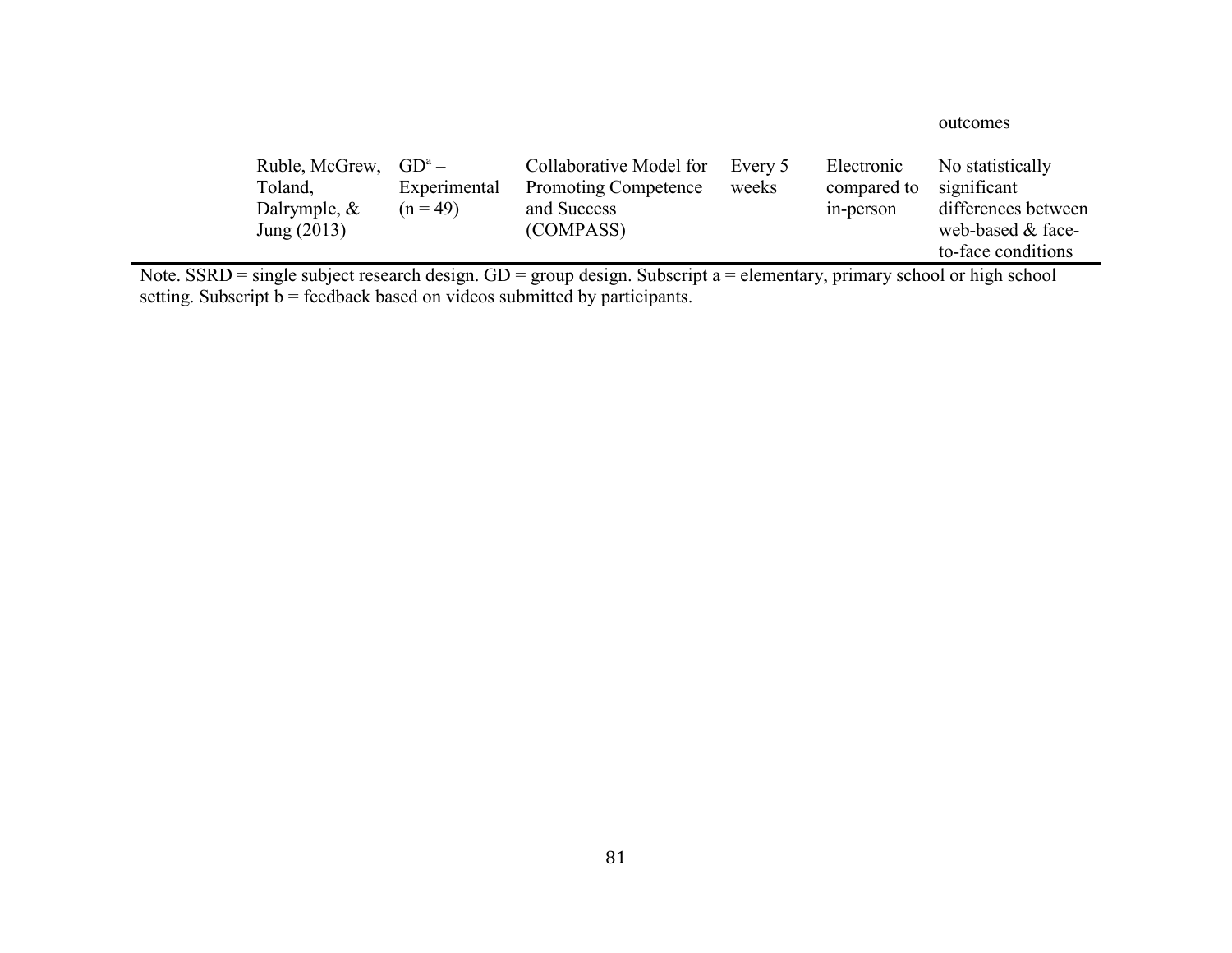*Professional Development Related to Language Facilitation for Early Childhood Settings* 

| Reference                               | <b>Study Design</b>        | ⊖∸<br>Content | Features    | <b>Teacher Outcomes</b>                                                        | <b>Child Outcomes</b>                         |
|-----------------------------------------|----------------------------|---------------|-------------|--------------------------------------------------------------------------------|-----------------------------------------------|
| Assel, Landry, Swank,                   | Experimental               | Skills &      | IS          | + change in use teacher fidelity                                               | Expressive vocabularies                       |
| & Gunnewig $(2007)$                     | $(n = 603)$                | practice      | $\mathbf M$ | of curriculum implementation                                                   | $(d = .68 \text{ to } d = -.52)$              |
|                                         |                            |               |             |                                                                                | related to type of                            |
|                                         |                            |               |             |                                                                                | classroom                                     |
| Dickinson & Caswell                     | Quasi-                     | Knowledge     | <b>IS</b>   | Treatment group correlated to higher                                           | <b>NR</b>                                     |
| (2007)                                  | Experimental<br>$(n = 70)$ | & practice    |             | literacy and language scores ( $r = .32$ to<br>$r = .60$                       |                                               |
| Domitrovich, Gest,                      | Quasi-                     | Skills &      | <b>IS</b>   | + change in measurement of teachers'                                           | <b>NR</b>                                     |
| Gill, Bierman, Welsh,<br>& Jones (2009) | experimental<br>$(n = 44)$ | Practice      | CO          | linguistic support ( $\beta$ = .12, p < .001),<br>behavioral support           |                                               |
|                                         |                            |               |             | and emotional support (sup $.12$ , p he<                                       |                                               |
|                                         |                            |               |             | .001) related to REDI                                                          |                                               |
|                                         |                            | Skills &      |             | curriculum                                                                     |                                               |
| Gianoumis,<br>Seiverling, & Sturmey     | <b>SSRD</b>                | practice      | CO          | ↑ level of percentage of teachers' use<br>of correct natural language paradigm | ↑ level of percentage of<br>child appropriate |
| (2012)                                  |                            |               |             | steps                                                                          | vocalizations                                 |
| Hindman & Wasik                         | Experimental               | Knowledge     | <b>IS</b>   | ↑ teachers' knowledge of writing,                                              | <b>NR</b>                                     |
| (2011)                                  | $(n = 27)$                 | & skills      | CO          | booking reading, language, phonemic                                            |                                               |
|                                         |                            |               |             | awareness, alphabetic knowledge                                                |                                               |
|                                         |                            |               |             | (gaging with the st                                                            |                                               |
|                                         |                            |               |             | Teacher knowledge related to teacher<br>skills $( = .14, p = .071)$            |                                               |
| Hindman & Wasik                         | $(n = 16)$                 | Knowledge     | <b>IS</b>   | 1 language and literacy environment in                                         | $\uparrow$ vocabulary ( $\upbeta$ =           |
| (2012)                                  |                            | & skills      | CO          | the classroom ( $\beta = 7.87, p < .001$ )                                     | $6.19, p \lt .001$                            |
|                                         |                            |               |             | $\uparrow$ Quality of classroom ( $\upbeta$ Quality $p =$                      | $\hat{}$ alphabet ( $\hat{}$ ) =              |
|                                         |                            |               |             | .006)                                                                          | $5.99, p = .039$                              |
|                                         |                            |               |             |                                                                                | $\uparrow$ sound awareness ( $\upbeta$ =      |
|                                         |                            |               |             |                                                                                | $2.02, p = .41$                               |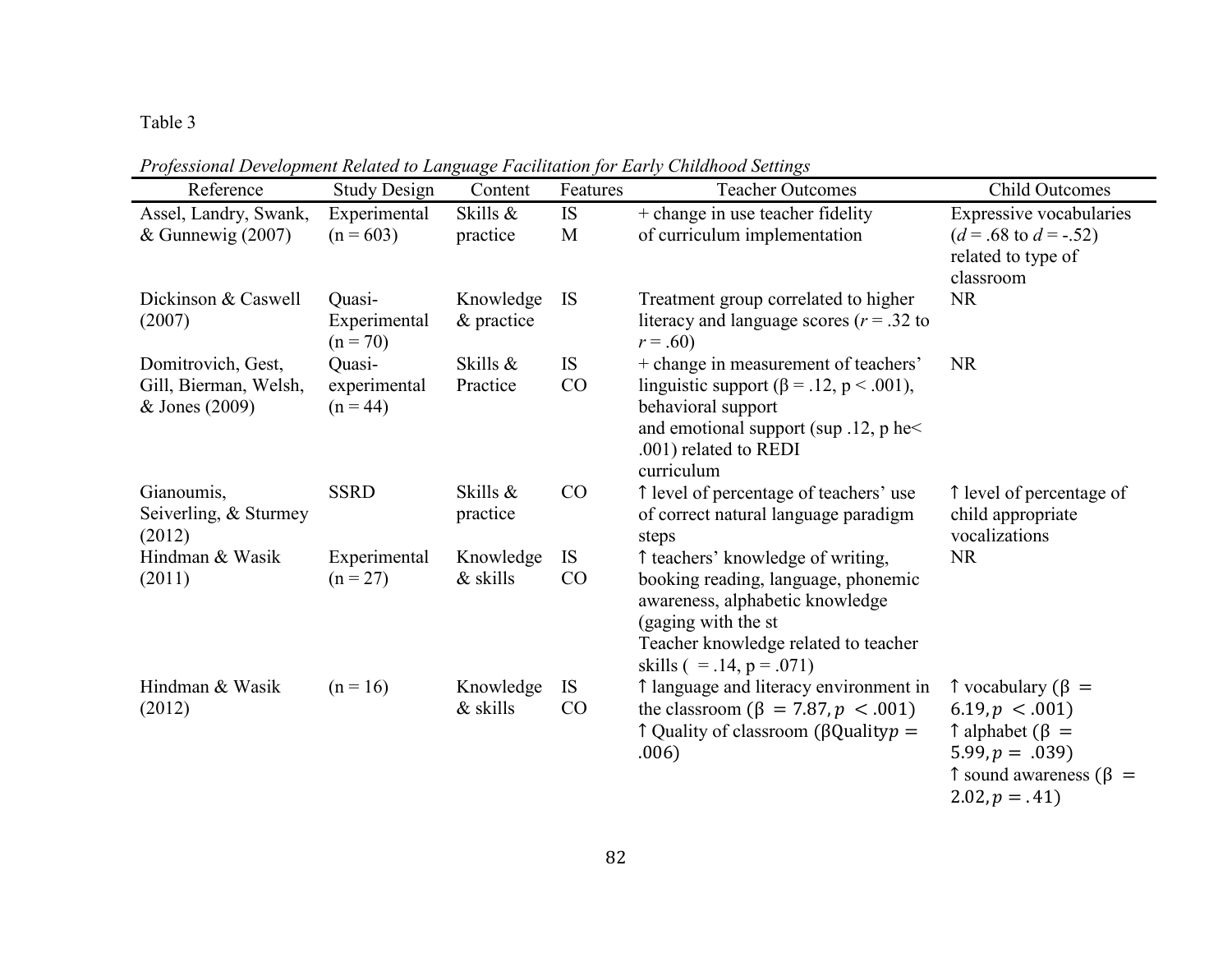| Justice, Mashburn,<br>Hamre, & Pianta<br>(2008)                | Descriptive <sup>b</sup><br>$(n = 35)$   | <b>Skills</b>            | IS              | Language modeling 2.69 out of 7<br>Quality of language instruction<br>negatively associated with teachers'<br>education level $(d = .06)$                                                                                        | <b>NR</b>                                                                                                               |
|----------------------------------------------------------------|------------------------------------------|--------------------------|-----------------|----------------------------------------------------------------------------------------------------------------------------------------------------------------------------------------------------------------------------------|-------------------------------------------------------------------------------------------------------------------------|
| Justice, Pence, &<br>Wiggins<br>(2008)                         | Experimental<br>$(n = 14)$               | Knowledge<br>$\&$ skills | <b>IS</b>       | No impact on teacher skill or<br>knowledge found                                                                                                                                                                                 | No impact on child<br>outcomes                                                                                          |
| Landry, Anthony,<br>Swank, & Monseque-<br><b>Bailey</b> (2009) | Experimental <sup>b</sup><br>$(n = 242)$ | Skills &<br>practice     | IS<br>M         | ↑ teachers' skills related to<br>phonological awareness, writing<br>instruction, book reading, print/letter<br>knowledge & oral language<br>$(t(69) = 2.45, p \le 0.05, ES = 0.86)$                                              | Overall children increased<br>skills related to print<br>awareness, phonological<br>awareness and composite<br>language |
| Landry, Swank,<br>Anthony, & Assel<br>(2011)                   | Experimental <sup>b</sup><br>$(n = 220)$ | Skills &<br>practice     | IS<br>M         | $d = 0.84$ for total teacher behaviors in<br>intervention group (language, literacy,<br>responsive teaching practices $\&$<br>classroom organization)                                                                            | Overall children increased<br>skills related to print<br>awareness, phonological<br>awareness and composite<br>language |
| McDonald, Proctor,<br>Gill, Heaven, Marr, &<br>Young $(2015)$  | <b>SSRD</b><br>$(n = 8)$                 | Skills &<br>practice     | <b>IS</b><br>CO | $5/8$ teachers $\uparrow$ use of communication<br>facilitating and modeling strategies<br>$2/8$ teachers $\downarrow$ only in conversation-<br>hindering strategies<br>1/8 teachers showed no change in use<br>of any strategies | <b>NR</b>                                                                                                               |
| Milburn, Girolametto,<br>Weitzman, &<br>Greenberg (2014)       | Experimental<br>$(n = 20)$               | Skills &<br>practice     | <b>IS</b><br>CO | ↑ rate of teacher behaviors related to<br>open questions ( $F(1,18)$ 4.419, p <<br>0.05, $\eta^2$ = 0.197) and responsive<br>comments (F(1,18) 12.061, $p < 0.003$ ,<br>$\eta^2 = 0.401$                                         | <b>NR</b>                                                                                                               |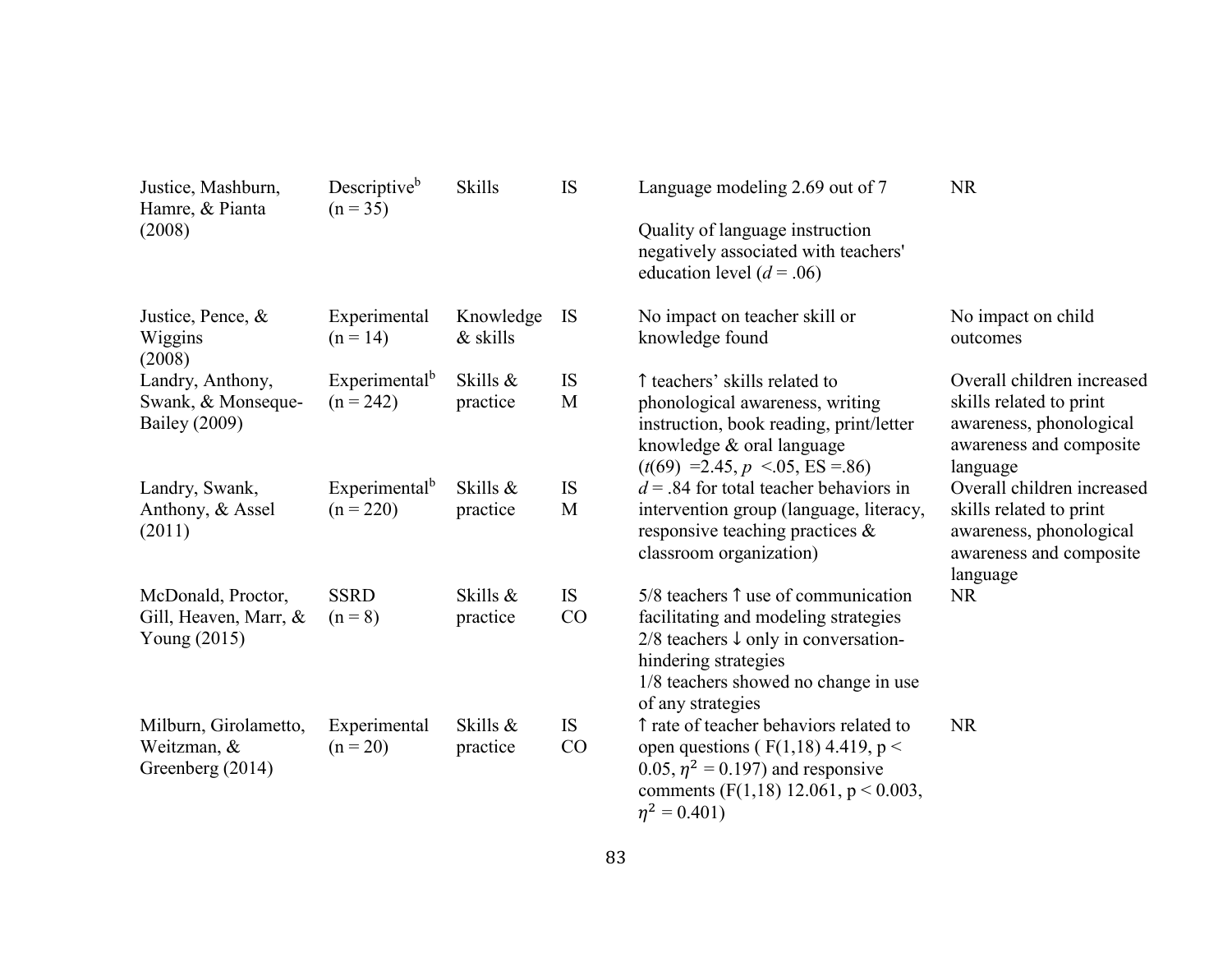| Ota & Austin $(2013)$                              | Experimental<br>$(n = 48)$                        | Skills &<br>practice     | IS<br>M         | Compared to the control overall both<br>treatment groups increase linguistic<br>inputs (information talk, questions,<br>expressive utterances, and teaching<br>utterances)                                        | <b>NR</b>                                                                                                                                                                |
|----------------------------------------------------|---------------------------------------------------|--------------------------|-----------------|-------------------------------------------------------------------------------------------------------------------------------------------------------------------------------------------------------------------|--------------------------------------------------------------------------------------------------------------------------------------------------------------------------|
| Ottley, Coogle, Rahn,<br>$&$ Spear (2016)          | SSRD $(n = 8)$                                    | Skills &<br>practice     | <b>IS</b><br>PC | ↑ level of frequency of dyads' use of<br>targeted language strategies for 2/4<br>dyads                                                                                                                            | <b>NR</b>                                                                                                                                                                |
| Pence, Justice, &<br>Wiggins $(2008)$              | Experimental<br>$(n = 14)$                        | Skills &<br>practice     | IS              | Treatment group rated higher than<br>control related to instructional fidelity<br>range of effect sizes ( $d = .35$ to $d =$<br>.98)                                                                              | <b>NR</b>                                                                                                                                                                |
|                                                    |                                                   |                          |                 | Treatment group increased use of<br>language modeling skills ( $d = 0.12$ to d<br>$= 2.05$                                                                                                                        |                                                                                                                                                                          |
| Powell, Diamond,<br>Burchinal, & Koehler<br>(2010) | Experimental <sup>b</sup><br>$(n = 88)$           | Skills &<br>practice     | <b>IS</b><br>CO | ↑ teachers' overall classroom<br>environment ( $d = .99$ ) and supports for<br>literacy & language $(d = .92)$                                                                                                    | Letter knowledge $(d =$<br>0.29), blending skills ( $d =$<br>0.18), writing $(d = 0.17)$ ,<br>and print concepts $(d =$<br>0.22)<br>No change in oral<br>language skills |
| Scarinici, Rose, Pee,<br>& Webb (2015)             | Quasi-<br>experimental <sup>a</sup><br>$(n = 42)$ | Knowledge<br>$\&$ skills | <b>IS</b>       | ↑ Teachers' pre-post change in<br>knowledge of language development<br>$(z = 4.894, p \le .001)$<br>↑ Teachers' pre-post change in<br>knowledge of language promoting<br>strategies ( $z = 2.436$ , p<br>$=.015)$ | <b>NR</b>                                                                                                                                                                |
| Wasik & Bond $(2001)$                              | Experimental<br>$(n = 4)$                         | Skills &<br>practice     | <b>IS</b><br>M  | Main effect found for condition by<br>word usage                                                                                                                                                                  | î receptive and expressive<br>language for children in                                                                                                                   |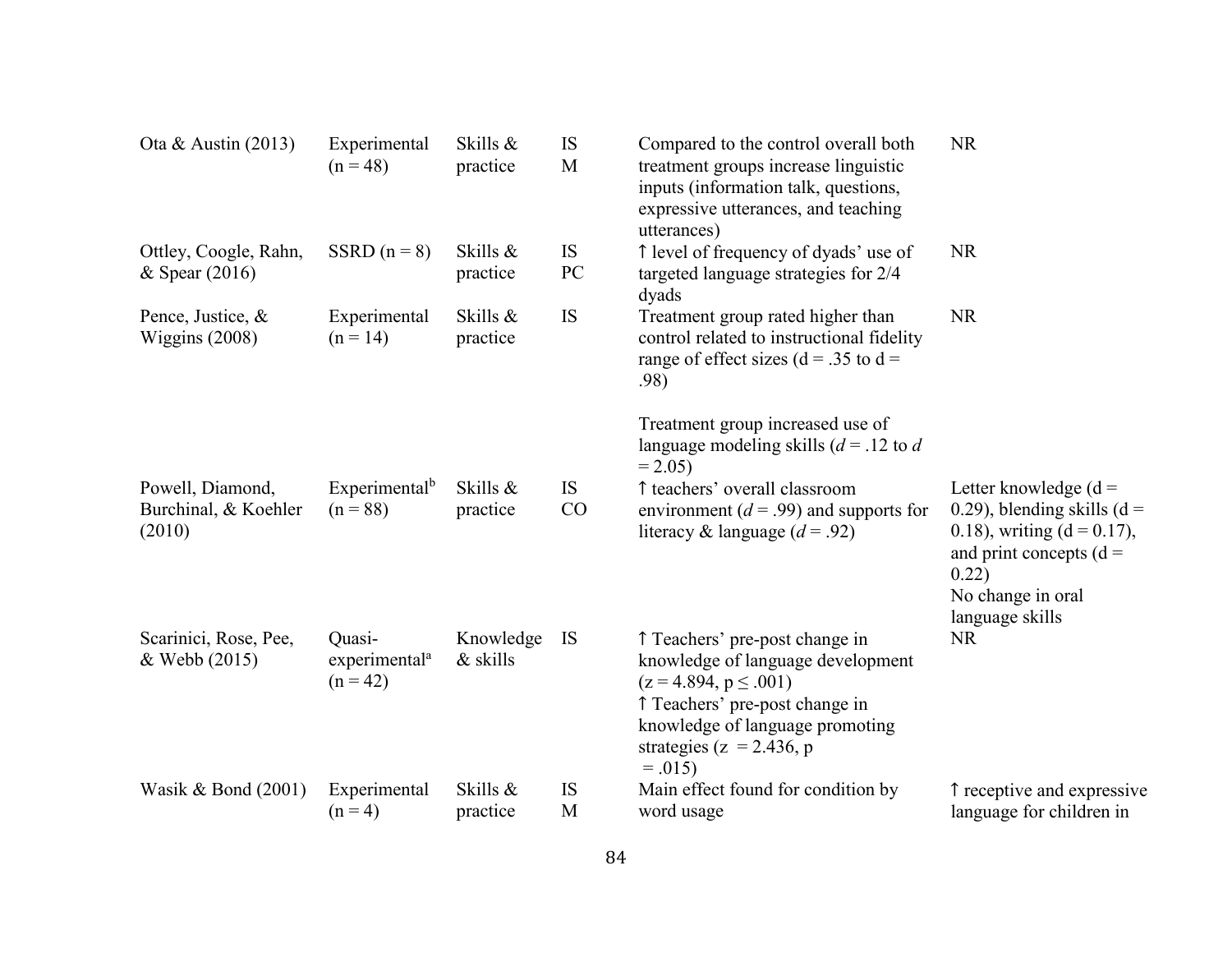| Wasik, Bond, &<br>Hindman $(2006)$ | Experimental<br>$(n = 16)$ | Skills $\&$<br>practice | IS-<br>CO | 90% of teachers in treatment group<br>increased generalization of skills used<br>to elicit child language                            | treatment group compared<br>to control<br>$\uparrow$ receptive (d = .73) and<br>expressive $(d = .44)$<br>language for children in<br>treatment group compared<br>to control |
|------------------------------------|----------------------------|-------------------------|-----------|--------------------------------------------------------------------------------------------------------------------------------------|------------------------------------------------------------------------------------------------------------------------------------------------------------------------------|
|                                    |                            |                         |           | Note. SSRD = single subject research design. $GD =$ group design. $IS = In$ -service training. $M =$ Mentoring. $CN =$ consultation. |                                                                                                                                                                              |

Note. SSRD = single subject research design.  $GD$  = group design. IS = In-service training. M = Mentoring.  $CN$  = consultation.<br>CO = coaching. WBM = web-based modules. A superscript = no comparison group. B superscript = on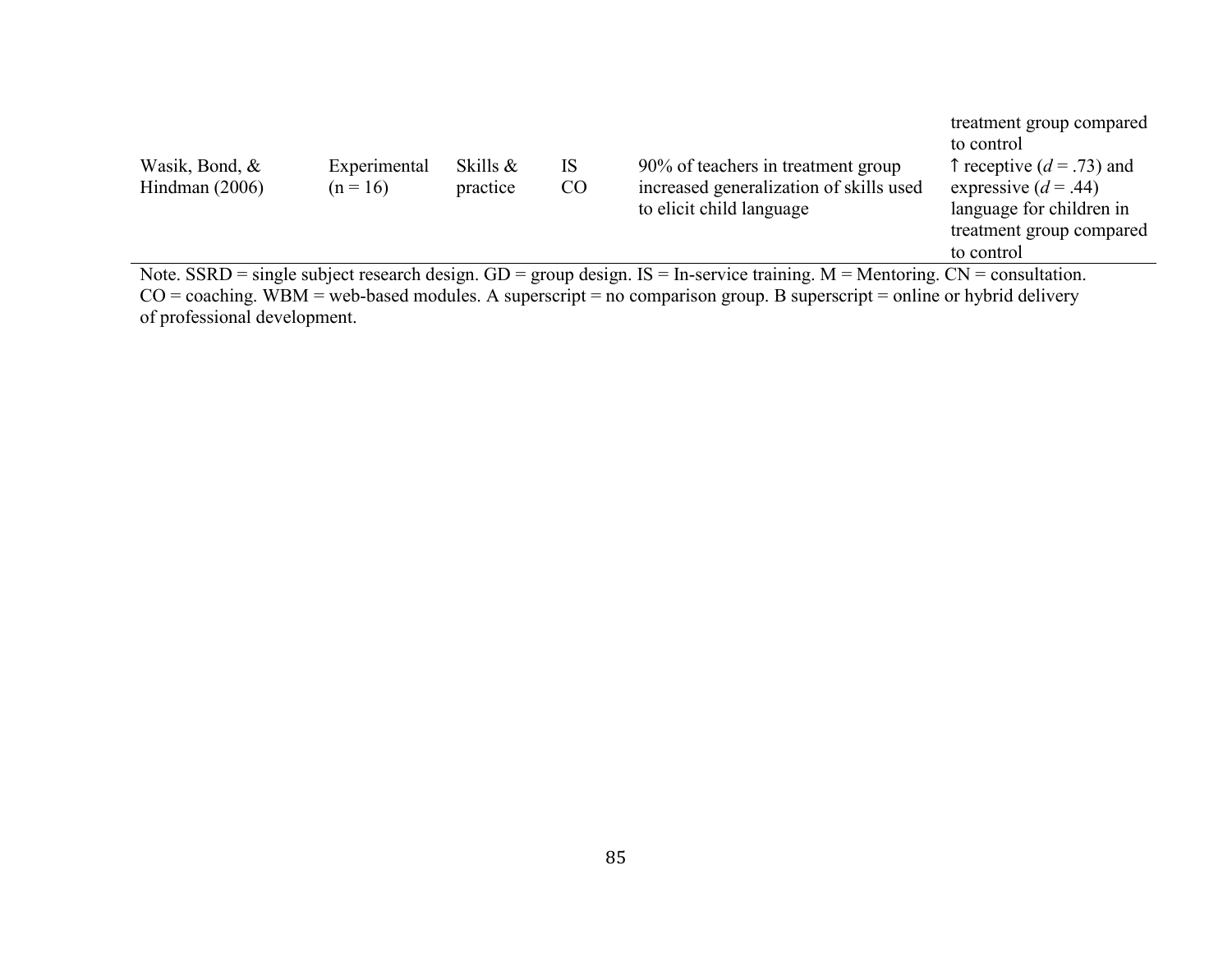# *Demographics for Teachers*

|                                    |                   | <b>Graph Condition</b>  |                   | Performance Condition |
|------------------------------------|-------------------|-------------------------|-------------------|-----------------------|
|                                    | Lead $(n=6)$      | Assistant $(n)$<br>$=4$ | Lead $(n =$<br>6) | Assistant<br>$(n=5)$  |
| Number of years at Head            |                   |                         |                   |                       |
| <b>Start</b>                       |                   |                         |                   | $\mathbf{0}$          |
| $\leq$ 1                           | 3                 |                         |                   |                       |
| $\overline{2}$                     | $\theta$          |                         |                   | 3                     |
| 3                                  |                   |                         |                   |                       |
| 4                                  |                   | 2                       |                   | 2                     |
| $5+$                               |                   |                         |                   |                       |
| <b>Educational background</b>      | $\theta$          |                         | 0                 |                       |
| <b>High School</b>                 |                   |                         |                   | 2                     |
| <b>GED</b>                         |                   |                         |                   | $\overline{2}$        |
| Associates                         | 3                 |                         |                   | $\theta$              |
| <b>Bachelors</b><br><b>Masters</b> |                   | 0                       | 3                 | $\theta$              |
| Ethnicity                          | 6                 | $\overline{2}$          |                   |                       |
| White                              | 0                 | 0                       |                   |                       |
| Asian                              |                   | 2                       |                   |                       |
| Hispanic/Latino<br>Other           | $\mathbf{\Omega}$ | 0                       |                   |                       |
| <b>PPVT-4 Standard Scores</b>      | $M = 92.17$       | $M = 83.00$             | $M = 93.50$       | $M = 83.60$           |
|                                    | $(87 - 93)$       | $(76 - 89)$             | $(89 - 100)$      | $(76 - 87)$           |

*Means, Standard Deviations, and Sample Sizes for Teacher Language Facilitation Strategy Frequency of Usage* 

|                       |    |       | Graphic   |             | Performance      |       |       |           |
|-----------------------|----|-------|-----------|-------------|------------------|-------|-------|-----------|
| Language Facilitation |    |       |           |             | Rang             |       |       |           |
| Total                 | n  | M     | Range     | <b>SD</b>   | $\boldsymbol{n}$ | M     | e     | <b>SD</b> |
| Pretest               | 10 | 32.50 | $17 - 63$ | 14.4        |                  | 37.90 | $17-$ | 17.70     |
|                       |    |       |           |             |                  |       | 83    |           |
| Posttest              | 8  | 65.88 | $30-$     | 31.0        |                  | 50.00 | 29-   | 18.57     |
|                       |    |       | 121       | $\varsigma$ |                  |       | 83    |           |
| Follow Up             | 9  | 64.44 | $30-$     | 33.7        |                  | 50.00 | $14-$ | 22.66     |
|                       |    |       | 101       |             | 0                |       | 86    |           |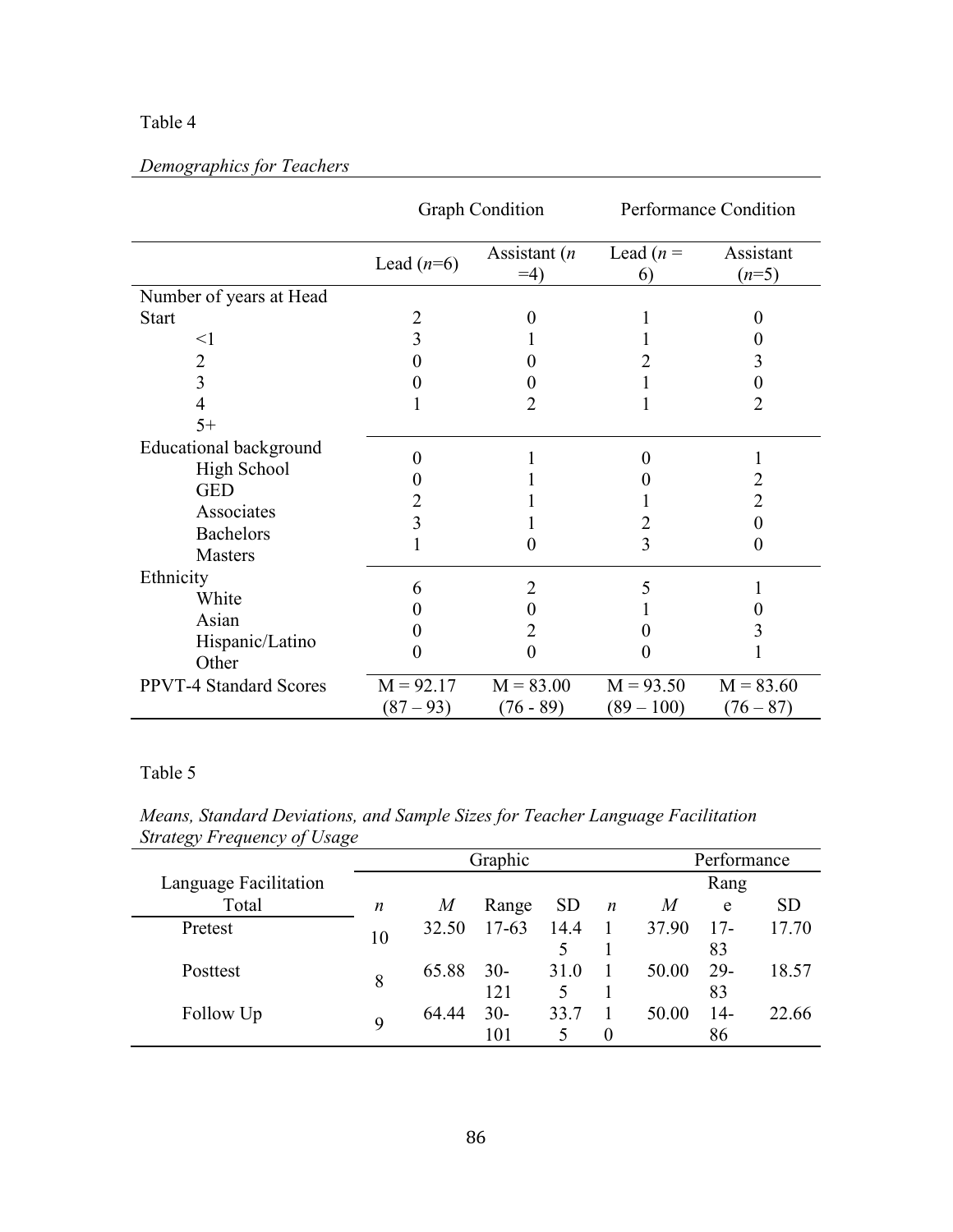|               |                  | Graphic          |           | Performance      |       |           |
|---------------|------------------|------------------|-----------|------------------|-------|-----------|
| Score         | $\boldsymbol{n}$ | $\boldsymbol{M}$ | <b>SD</b> | $\boldsymbol{n}$ | M     | <b>SD</b> |
| <b>IGDIS</b>  |                  |                  |           |                  |       |           |
| Pretest       | 47               | 6.26             | 3.67      | 60               | 5.53  | 3.36      |
| Posttest      | 41               | 7.83             | 2.85      | 55               | 7.13  | 2.58      |
| Follow Up     | 45               | 8.55             | 2.90      | 51               | 8.55  | 2.97      |
| <b>TSGOLD</b> |                  |                  |           |                  |       |           |
| Pretest       | 44               | 40.18            | 12.53     | 55               | 37.69 | 9.28      |
| Posttest      | 47               | 47.53            | 13.77     | 57               | 42.89 | 8.21      |
| Follow Up     | 29               | 59.72            | 7.88      | 50               | 46.78 | 7.04      |

*Means, Standard Deviations, and Sample Sizes for Student IGIDs and T.S. GOLD Scores* 

# Table 7

*Unconditional Growth Model for Teacher Total Language Facilitation Usage* 

|           | Fixed effects         | Random effects |    |        |         |        |    |      |
|-----------|-----------------------|----------------|----|--------|---------|--------|----|------|
|           |                       |                |    |        | Estimat | $Chi-$ |    |      |
|           | Coefficient           |                |    |        | e       | square |    |      |
|           | Language Facilitation |                |    |        |         |        |    |      |
| Intercept | 27.66                 | 440            | 20 | < 0.01 | 22.86   | 20.59  | 19 | - 37 |
| Time      | 10.80                 | 3.52           | 39 | 007    | 91.97   | 29.18  | 19 | .06  |

*Conditional Growth Model for Teacher Total Frequency Language Facilitation Usage* 

|                       | $\cdot$     |               |    |      |                |        | $\cdot$ |      |
|-----------------------|-------------|---------------|----|------|----------------|--------|---------|------|
|                       |             | Fixed effects |    |      | Random effects |        |         |      |
|                       |             |               |    |      |                | Chi-   |         |      |
|                       | Coefficient |               | df | n    | Estimate       | square |         |      |
| Language Facilitation |             |               |    |      |                |        |         |      |
| Intercept             | 27.48       | 3.76          | 20 | .001 | 56.15          | 20 28  | 19      | - 38 |
| Time                  | 19.64       | 5.60          | 38 | .002 | 76.16          | 27.00  | 18      | -08  |
| Condition x Time      | $-5.67$     | -1 74         | 38 | 09   |                |        |         |      |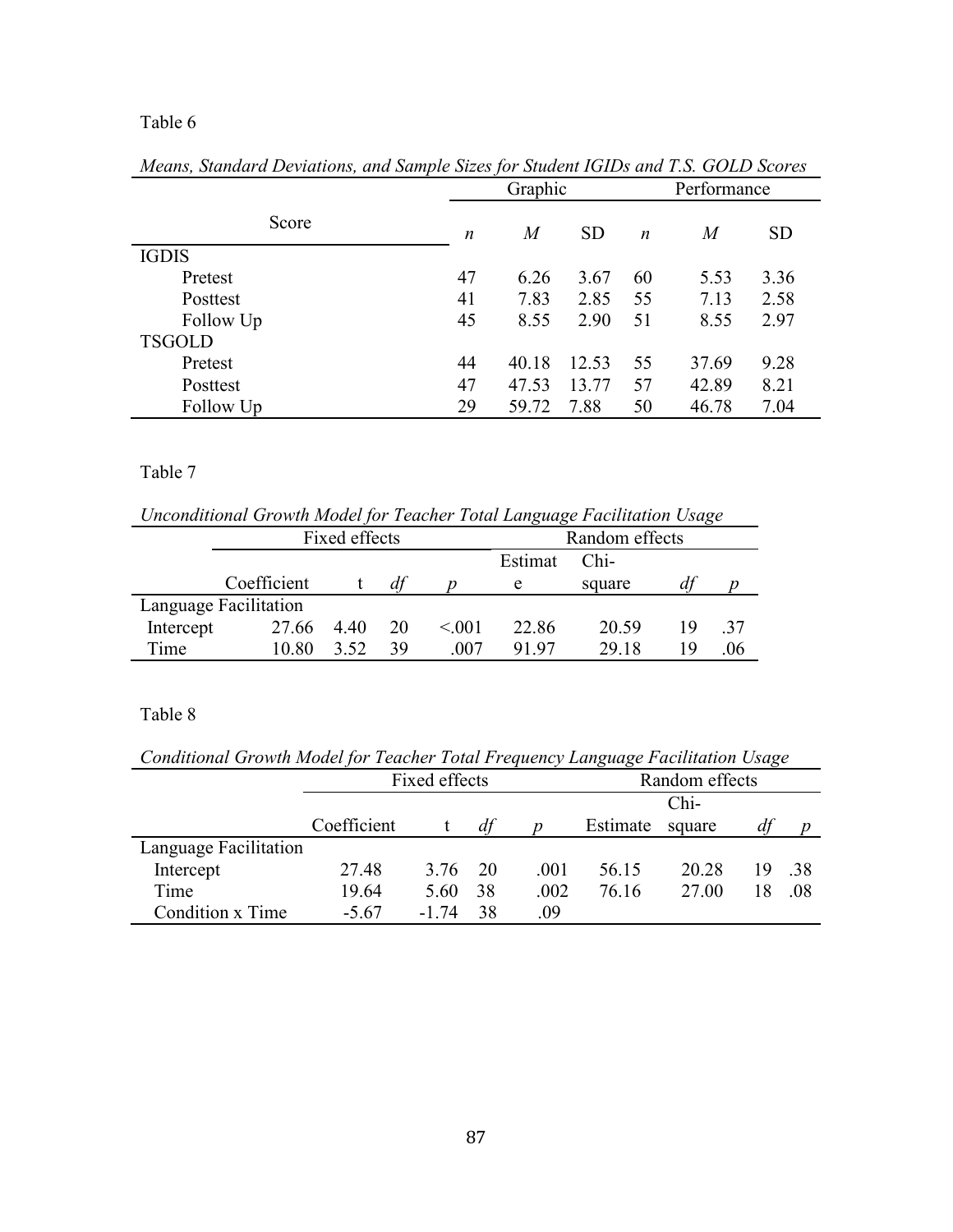|                    |             | $\cdot$<br>Fixed effects |    |                     | Random effects  |            |     |      |
|--------------------|-------------|--------------------------|----|---------------------|-----------------|------------|-----|------|
|                    |             |                          |    |                     | Estimat<br>Chi- |            |     |      |
|                    | Coefficient |                          | df |                     | e               | square     | df  |      |
| <b>IGDIs Score</b> |             |                          |    |                     |                 |            |     |      |
| Intercept          | 4.36        |                          |    | 9.59 11 $\leq 0.01$ | 13.23 437.99    |            | 89  | < 00 |
| Time               | 1.50        | $J \frac{11.5}{3}$ 93    |    | < 0.01              |                 | .90 220.87 | 100 | < 00 |

*Unconditional Growth Model for Child IGDIs Scores* 

### Table 10

*Growth Model for Child IGDIs Scores* 

|                     | Growin mouer for China rooms been co |                                          |                |                  |   |                                                                                          |     |                    |
|---------------------|--------------------------------------|------------------------------------------|----------------|------------------|---|------------------------------------------------------------------------------------------|-----|--------------------|
|                     | Fixed effects                        |                                          | Random effects |                  |   |                                                                                          |     |                    |
|                     |                                      | Estimat                                  | Chi-           |                  |   |                                                                                          |     |                    |
|                     | Coefficient                          |                                          | df             | $\boldsymbol{p}$ | e | square                                                                                   | df  | $\boldsymbol{n}$   |
| <b>IGDIs Score</b>  |                                      |                                          |                |                  |   |                                                                                          |     |                    |
| Intercept           |                                      |                                          |                |                  |   | 4.27 $\begin{array}{cccc} 10.3 & 11 & \le 0.0 \\ 4 & 11 & 1 \end{array}$ 13.92 438.67 89 |     | $\frac{<.00}{1}$   |
| Time                | 1.71                                 | $\begin{array}{c} 11.0 \\ 4 \end{array}$ |                | 92 $\leq 0.00$   |   | $.89$ 220.62                                                                             | 100 | $\frac{1}{1}$ <.00 |
| Time x<br>Condition |                                      | $-0.52$ $-2.48$ 92                       |                | 0.02             |   |                                                                                          |     |                    |

*Unconditional Growth Model for Child T.S. Gold Scores* 

|                 |             | Fixed effects    |    |                | Random effects |        |     |       |  |
|-----------------|-------------|------------------|----|----------------|----------------|--------|-----|-------|--|
|                 |             |                  |    | Estimat        | $Chi-$         |        |     |       |  |
|                 | Coefficient |                  | df |                | e              | square | df  | n     |  |
| T.S. Gold Score |             |                  |    |                |                |        |     |       |  |
| Intercept       | 33.25       | $14.47$ 11 < 001 |    |                | 67.58 295.33   |        | 89  | < 000 |  |
| Slope x<br>Time | 6.59        | 7 10             |    | $93 \le 0.001$ | 6.99           | 198.73 | 100 | < 001 |  |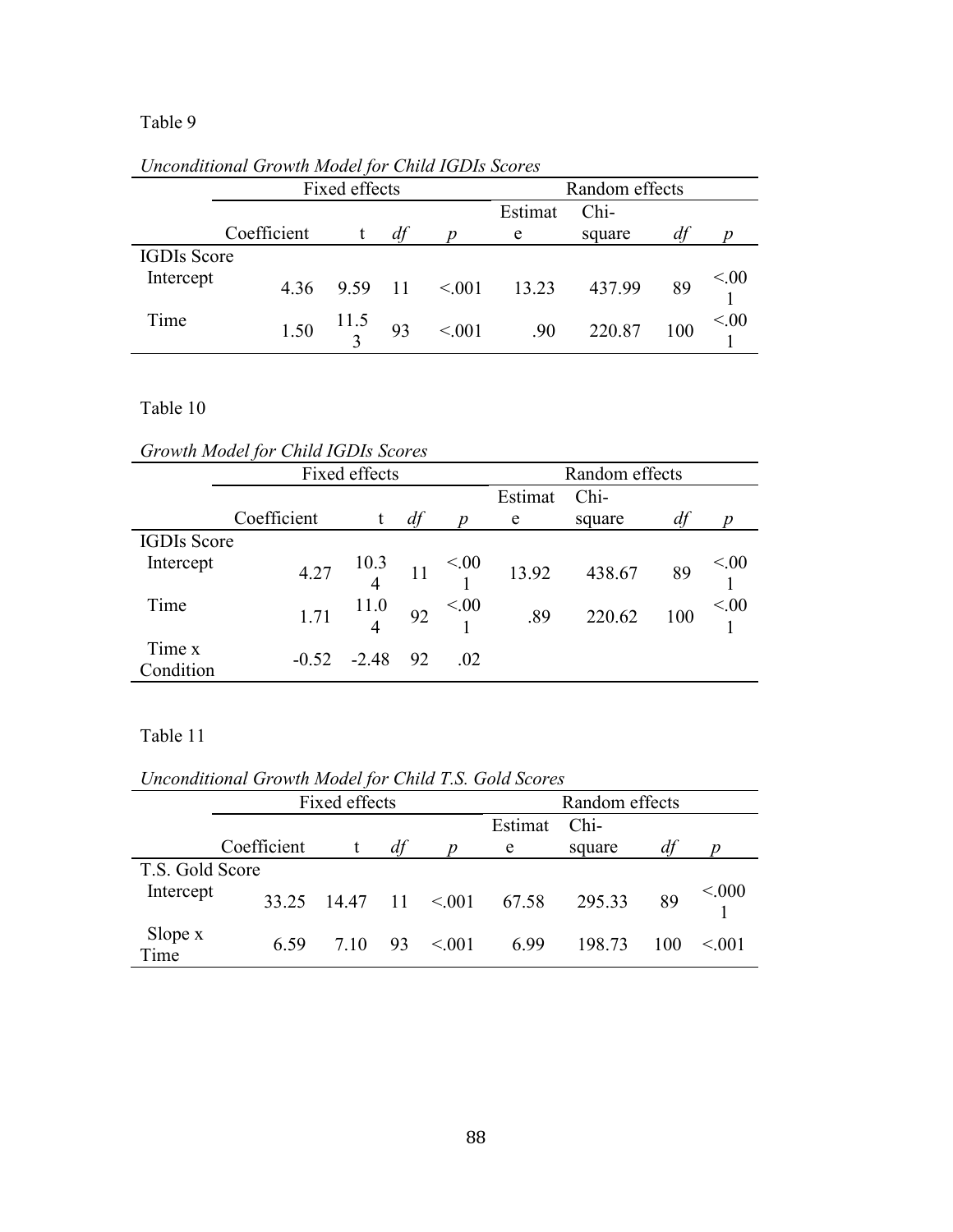|                       |             | Fixed effects |    | Random effects   |          |        |     |        |
|-----------------------|-------------|---------------|----|------------------|----------|--------|-----|--------|
|                       |             |               |    |                  |          | Chi-   |     |        |
|                       | Coefficient | t             | df | $\boldsymbol{D}$ | Estimate | square | df  |        |
| Language Facilitation |             |               |    |                  |          |        |     |        |
| Intercept             | 33 24       | 17.40 11      |    | < 0.01           | 67.78    | 295.94 | 89  | < 001  |
| Time                  | 6.62        | 11.55 92      |    | < 0.01           | 7.00     | 198.97 | 100 | < 0.01 |
| Condition x<br>Time   | $-193$      | $-0.08$ 92    |    | -14              |          |        |     |        |

*Conditional Growth Model Child T.S. Gold Scores* 

### Table 13

*Conditional Growth Model for Teacher Total Frequency of Language Facilitation Usage* 

|                       |             | Fixed effects | Random effects |      |          |        |    |      |
|-----------------------|-------------|---------------|----------------|------|----------|--------|----|------|
|                       |             |               |                |      |          | Chi-   |    |      |
|                       | Coefficient |               | df             |      | Estimate | square | df | n    |
| Language Facilitation |             |               |                |      |          |        |    |      |
| Intercept             | 27.76       | 3.78          | -19            | .001 | 111.62   | 33.22  | 19 | - 02 |
| PPVT-4 $x$            | 1.05        | 1.89          | -19            | .07  |          |        |    |      |
| intercept             |             |               |                |      |          |        |    |      |
| Time                  | 10.65       | 3.38          | 38             | .002 |          |        |    |      |
| PPVT-4 x Time         | 0.39        | 1 74          | 38             | .09  |          |        |    |      |

*Conditional Growth Model for Teacher Total Frequency of Language Facilitation Usage* 

|                       | Fixed effects |         |    |        | Random effects |        |    |      |
|-----------------------|---------------|---------|----|--------|----------------|--------|----|------|
|                       |               |         |    |        |                | Chi-   |    |      |
|                       | Coefficient   |         | df | n      | Estimate       | square | df |      |
| Language Facilitation |               |         |    |        |                |        |    |      |
| Intercept             | 27.98         | 3.40    | 20 | < 0.01 | 39.48          | 23.88  |    | - 25 |
| Role x                | $-21.69$      | $-3.58$ | 19 | .002   |                |        |    |      |
| intercept             |               |         |    |        |                |        |    |      |
| Time                  | 3.40          | 4.4     | 38 | < 0.01 |                |        |    |      |
| Role x Time           | $-5.67$       | $-174$  | 38 | .09    |                |        |    |      |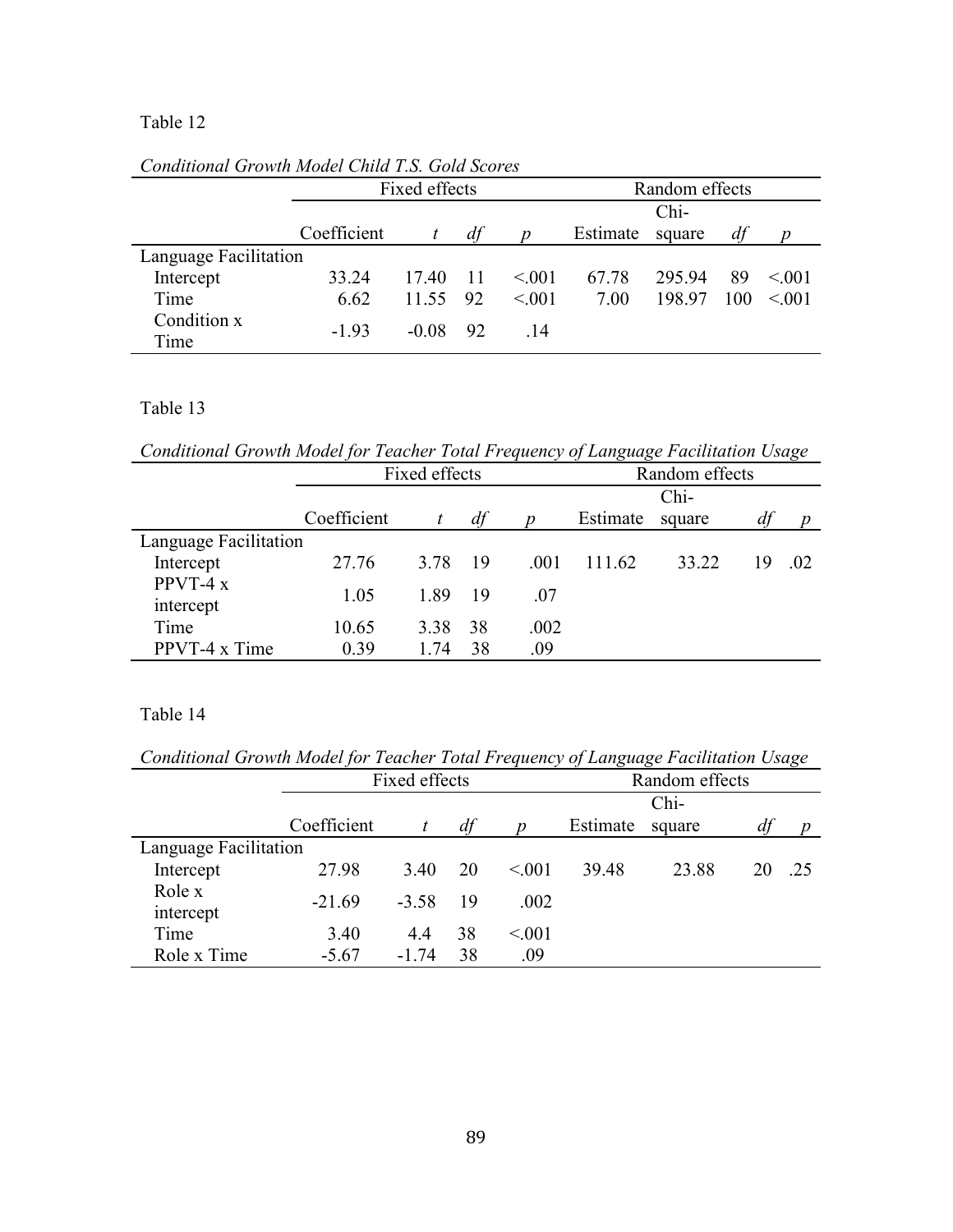| Question                                                                                             | Examples                                                                                                                                                                                                                          |  |  |  |  |
|------------------------------------------------------------------------------------------------------|-----------------------------------------------------------------------------------------------------------------------------------------------------------------------------------------------------------------------------------|--|--|--|--|
| How did you feel about the                                                                           | "I liked them, because it helped me to be mindful                                                                                                                                                                                 |  |  |  |  |
| weekly action plans?                                                                                 | about my teaching and using the strategies I learned                                                                                                                                                                              |  |  |  |  |
|                                                                                                      | and apply them throughout the day in each area."                                                                                                                                                                                  |  |  |  |  |
|                                                                                                      | "Helpful, because I had to think about how I was                                                                                                                                                                                  |  |  |  |  |
|                                                                                                      | going to use each strategy and build on it each week.                                                                                                                                                                             |  |  |  |  |
|                                                                                                      | It was helpful for me to think Oh I use open ended                                                                                                                                                                                |  |  |  |  |
|                                                                                                      | questions the most how can I add expansion to my<br>conversations."                                                                                                                                                               |  |  |  |  |
|                                                                                                      | "I felt neutral about them because, we have a lot other                                                                                                                                                                           |  |  |  |  |
|                                                                                                      | things to do at work but I think if a organize better                                                                                                                                                                             |  |  |  |  |
|                                                                                                      | my time it will be fine"                                                                                                                                                                                                          |  |  |  |  |
|                                                                                                      | "I did not like them because, it took getting used to"                                                                                                                                                                            |  |  |  |  |
| Overall, how as it been to use the<br>new techniques you have learned<br>in this intervention in the | "I am worked a lot harder on fully listening to exactly<br>what my students are saying so that they know they<br>are being heard."                                                                                                |  |  |  |  |
| classroom?                                                                                           | "Some harder than others but overall it was great to<br>learn and use"                                                                                                                                                            |  |  |  |  |
|                                                                                                      | "I find them helpful to review and think about as a<br>way to enhance the skills my children have been                                                                                                                            |  |  |  |  |
|                                                                                                      | developing all year. Its been great to see some of the<br>quieter kids starting and or having conversations that<br>I know they wouldn't have done 4 months ago."<br>"I did not have enough time to do this and my class<br>work" |  |  |  |  |
| What, if any, differences/changes                                                                    | "These strategies will improve language modeling                                                                                                                                                                                  |  |  |  |  |
| did you notice in your classroom                                                                     | and also helps children to be more focused and                                                                                                                                                                                    |  |  |  |  |
| and students?                                                                                        | engaged during circle and activity time."                                                                                                                                                                                         |  |  |  |  |
|                                                                                                      | "It has been helpful in bringing out the conversational                                                                                                                                                                           |  |  |  |  |
|                                                                                                      | skills of shy and quiet kids that sometimes get over                                                                                                                                                                              |  |  |  |  |
|                                                                                                      | shadowed by the other children."                                                                                                                                                                                                  |  |  |  |  |
|                                                                                                      | "The children sometimes noticed when I would                                                                                                                                                                                      |  |  |  |  |
|                                                                                                      | repeat them which showed them being attentive."                                                                                                                                                                                   |  |  |  |  |
|                                                                                                      | "Children seemed more interested in what was                                                                                                                                                                                      |  |  |  |  |
|                                                                                                      | happening during an activity where the teacher was                                                                                                                                                                                |  |  |  |  |
|                                                                                                      | engaged in their conversations."                                                                                                                                                                                                  |  |  |  |  |

*Sample Written Responses from Social Validity Survey*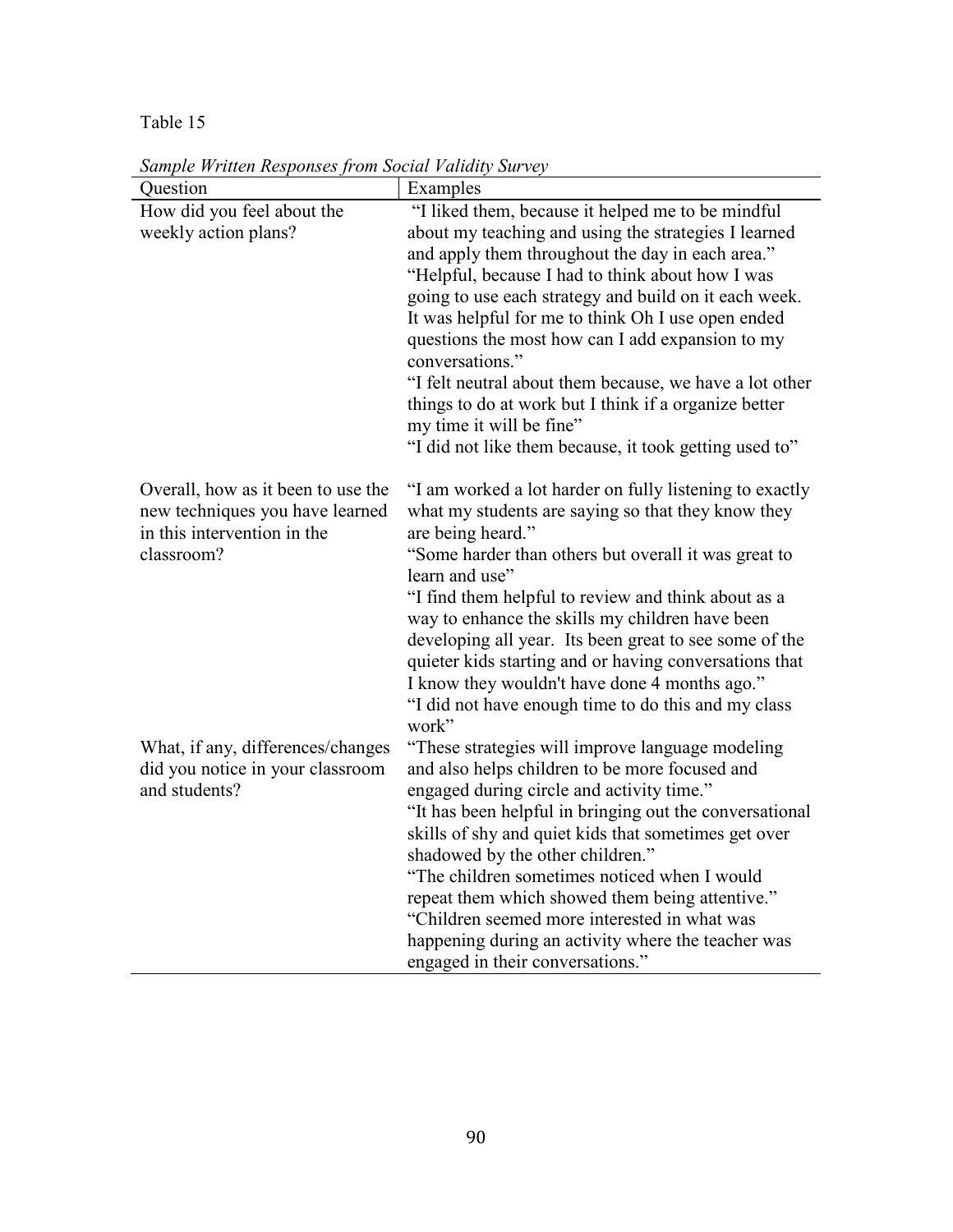#### **REFERENCES CITED**

- Anderson, T. (2003). Getting the mix right again: An updated and theoretical rationale for interaction. *The International Review of Research in Open and Distance Learning, 4 (2).* Retrieved May 10, 2016, from http://www.irrodl.org/index.php/irrodl/article/view/149/230
- Artman-Meeker, K.M., & Hemmeter, M.L. (2013). Effects of training and feedback on teachers' use of classroom preventive practices. *Topics in Early Childhood Special Education*, *33*, 112–123.
- Assel, M.A., Landry, S. H., Swank, P.R., & Gunnewig, S. (2007). An evaluation of curriculum, setting, and mentoring on the performance of children enrolled in prekindergarten. *Reading and Writing*, *20*, 463–494.
- Bandura, A. (1993). Perceived self-efficacy in cognitive development and functioning. *Educational Psychologist, 28*, 117-148.
- Banilower, E., & Shimkus, E. (2004). Professional development observation study. Chapel Hill, NC: Horizon Research.
- Barnett, W.S., Carolan, M.E., Squires, J.H., & Brown, K.C. (2015). State of Preschool 2014: First Look. U.S. Department of Education. Washington, DC: National Center for Education Statistics.
- Barton, E. E., Pribble, L., & Chen, C. (2014). The use of e-mail to deliver performancebased feedback to early childhood practitioners. *Journal of Early Intervention, 35(3)*, 270-297.
- Barton, E.E., & Wolery, M. (2007). Evaluation of e-mail feedback on the verbal behaviors of pre-service teachers. *Journal of Early Intervention*, *30*, 55–72.
- Berkel, C., Mauricio, A., Schoenfelder, E., & Sandler, I. (2011). Putting the pieces together: An integrated model of program implementation. *Prevention Science, 12*, 22–33.
- Biggs, B.K., Vernberg, E.M., Twemlow, S.W., Fonagy, P., & Dill, E.J. (2008). Teacher adherence and its relation to teacher attitudes and student outcomes in an elementary schoolbased violence prevention program. *School Psychology Review, 37*, 533–549.
- Birman, B.F., Desimone, L., Porter, A.C., & Garet, M.S. (2000). Designing professional development that works. *Educational Leadership, 57*, 1–8.
- Borko, H. (2004). Professional development and teacher learning. *Educational Researcher, 33,* 3–15.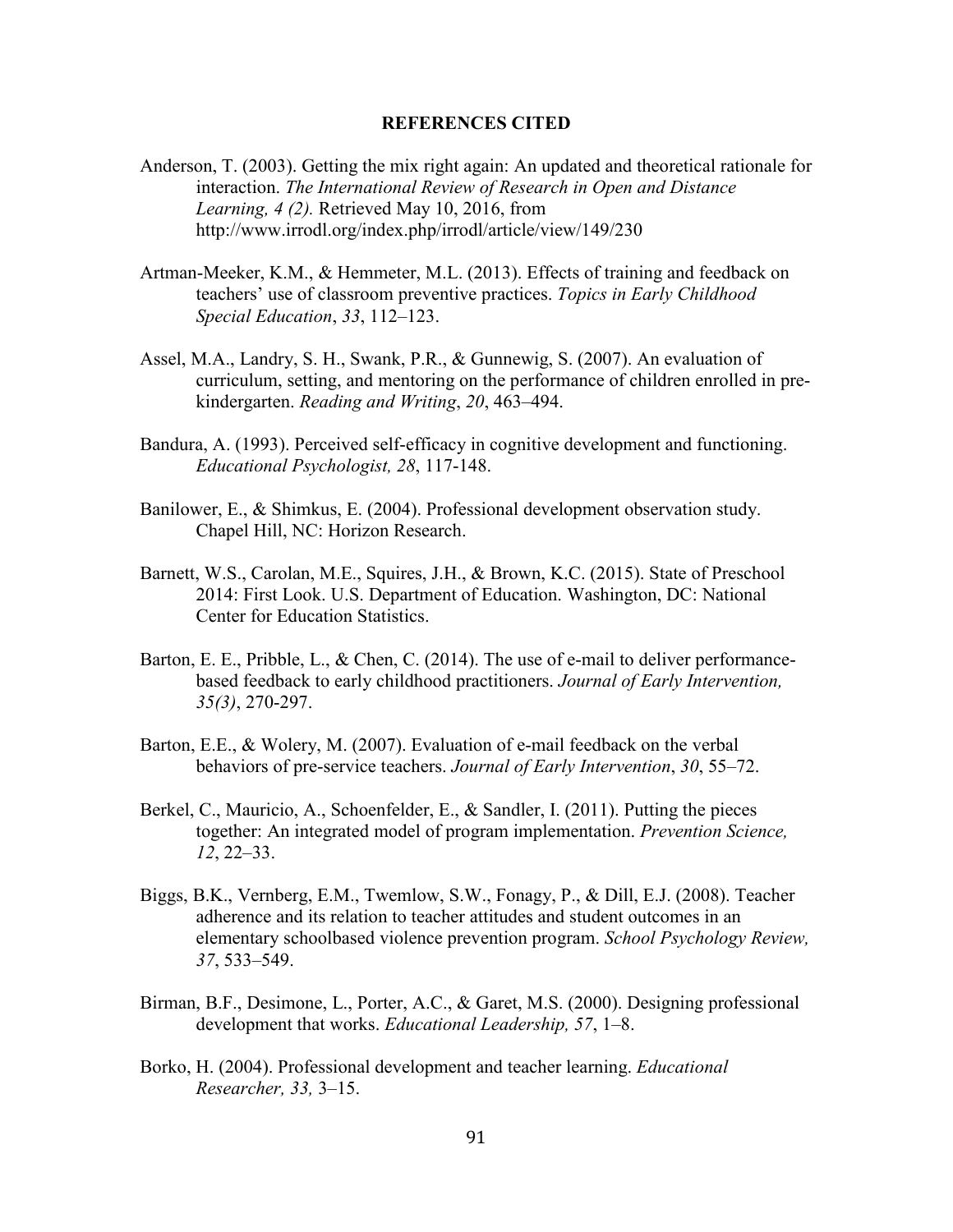- Brophy, J. (1999). Toward a model of the value aspects of motivation in education: Developing appreciation for particular learning domains and activities. *Educational Psychologist, 34*, 75-85.
- Bureau of Labor Statistics, U.S. Department of Labor, *Occupational Outlook Handbook, 2016-17 Edition*, Teacher Assistants, on the Internet at https://www.bls.gov/ooh/education-training-and-library/teacher-assistants.htm (visited *March 10, 2017*).
- Burchinal, M., Vandergrift, N., Pianta, R., & Mashburn, A. (2010). Threshold analysis of association between child care quality and child outcomes for low-income children in pre-kindergarten programs. *Early Childhood Research Quarterly*, *25*, 166–176.
- Burton, A., Whitebook, M., Young, M., Bellm, D., Wayne, W., Brandon, R., & Maher, E. (2002). *Estimating the Size and Components of the U.S. Child Care Workforce and Caregiving Population: Key Findings from the Child Care Workforce and Caregiving Population*. Washington, D.C.: Center for the Child Care Workforce and Seattle, Wash: Human Services Policy Center, University of Washington.
- Buysse, V., & Wesley, P.W. (Eds.). (2006). Evidence-based practice in the early childhood field. Washington, DC: Zero to Three.
- Casey, A.M., & McWilliam, R.A. (2008). Graphical feedback to increase teachers' use of incidental teaching. *Journal of Early Intervention*, *30*, 251–268.
- Chen, Y., Chen, N.S., & Tsai, C.C. (2009). The use of online synchronous discussion for web-based professional development for teachers. *Computers and Education*, *53*, 1155–1166.
- Chen, D., Klein, M.D., & Minor, L. (2009). Interdisciplinary perspectives in early intervention: Professional development in multiple disabilities through distance education. *Infants & Young Children, 22*, 146-158.
- Conti, G.*,* Heckman, J.J. & Pinto, R. *(*2016*). '*The health effects of two influential early childhood interventions on health and healthy behaviours*'*, *Economic Journal*, *126,* 28*–*65*.*
- Copple, C., & Bredekamp, S. (2009). *Developmentally appropriate practice in early childhood programs serving children from birth through age 8*. National Association for the Education of Young Children. 1313 L Street NW Suite 500, Washington, DC 22205-4101.
- Curby, T.W., Boyer, C., Edwards, T., & Chavez, C. (2012). Assistant teachers in Head Start classrooms: Comparing to and working with lead teachers. *Early Education & Development*, *23*, 640–653.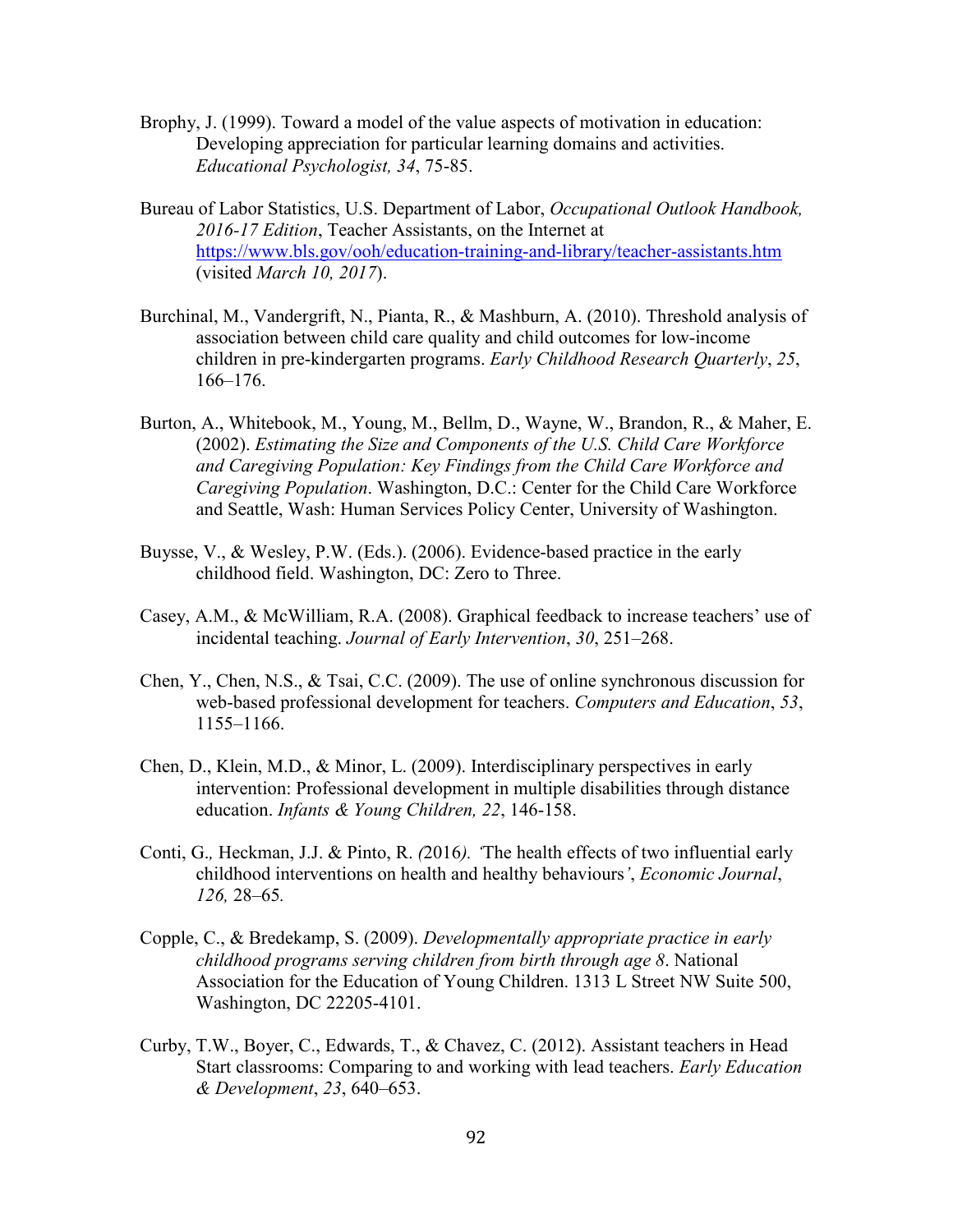Dane, A. V., & Schneider, B. H. (1998). Program integrity in primary and early secondary prevention: are implementation effects out of control?. *Clinical psychology review*, *18*, 23-45.

Darling-Hammond, L. (1996). *The right to learn*. San Francisco: Jossey-Bass.

- Darling-Hammond, L., & McLaughlin, M.W. (1995). Policies that support professional development in an era of reform. *Phi Delta Kappan, 76,* 597–604.
- Daro, D., Hart, B., Boller, K., & Bradley, M.C. (2012). Replicating home visiting programs with fidelity: Baseline data and preliminary findings. Report prepared for Children's Bureau, Administration for Children and Families, U.S. Department of Health and Human Services. Princeton, NJ: Mathematica Policy Research.
- Dede, C., Ketelhut, D.J., Whitehouse, P., Breit, L., & McCloskey, E.M. (2009). A research agenda for online teacher professional development. *Journal of Teacher Education, 60*, 8-19.
- Dennis, L. & Horn, E. (2013). The effects of professional development on preschool teachers' instructional behaviours during storybook reading. *Early Child Development and Care, 184*, 1160-1177.
- Desimone, L.M. (2009). Improving impact studies of teachers' professional development: Toward better conceptualizations and measures. *Education and Educational Research, 88,*181-199.
- Desimone, L. M., & Hill, K. L. (2017). Inside the black box: Examining mediators and moderators of a middle school science intervention. *Educational Evaluation and Policy Analysis*, 0162373717697842.
- Dewey, J. (1997). *Experience and education*. New York, NY: Touchstone.
- Dickinson, D.K., & Brady, J.P. (2006). Toward effective support for language and literacy through professional development. In M. Zaslow, & I. Martinez-Beck (Eds.), *Critical issues in early childhood professional development* (pp. 141–170). Baltimore: Brookes.
- Dickinson, D.K., & Caswell, L. (2007). Building support for language and early literacy in preschool classrooms through in-service professional development: Effects of the Literacy Environment Enrichment Program (LEEP). *Early Childhood Research Quarterly*, *22*, 243–260.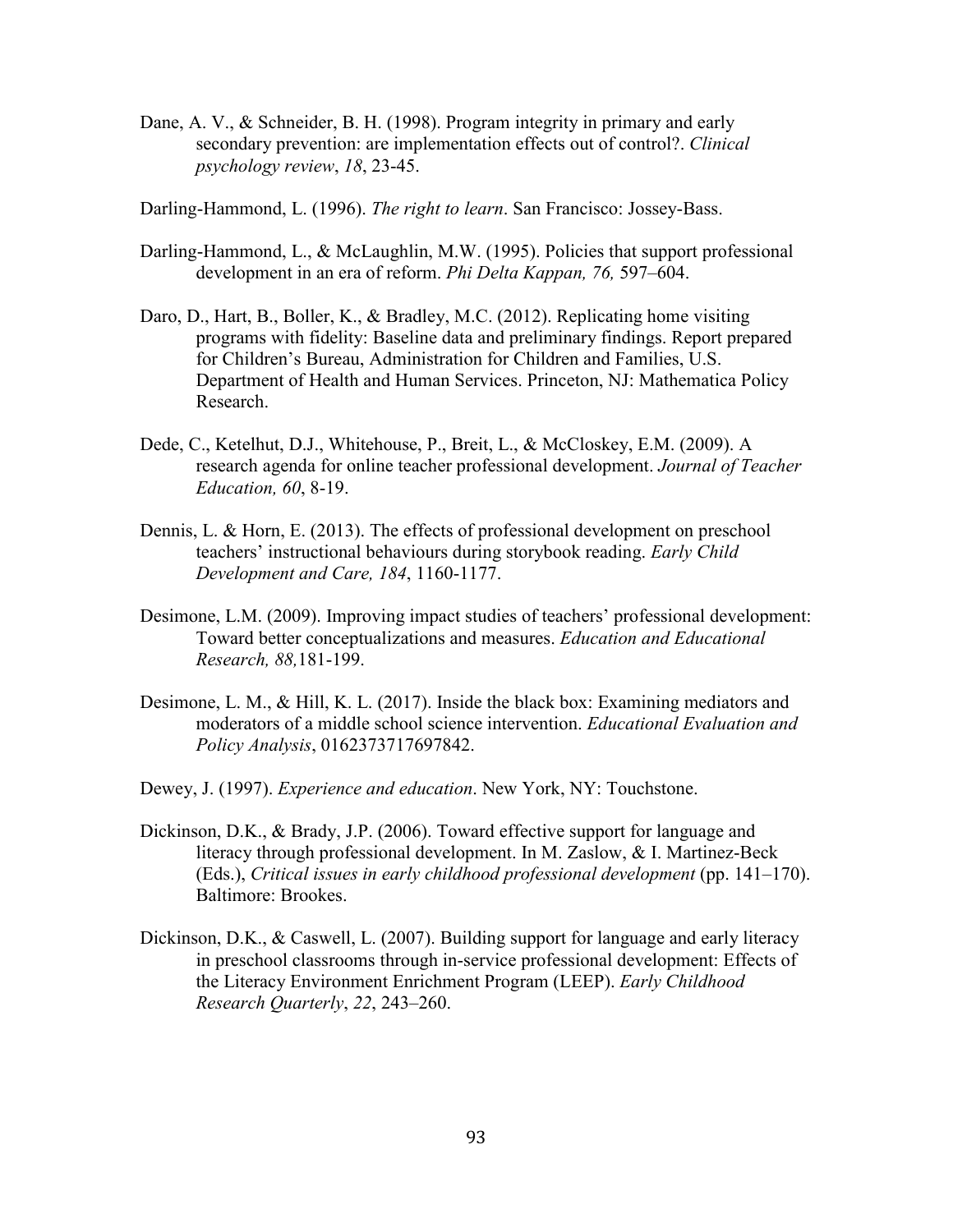- Dickinson, D.K., Watson, B.G., & Farran, D.C. (2008). It's in the details: Approaches to describing and improving preschool classrooms. In L.M. Justice & C. Vukelich (Eds.), *Achieving excellence in preschool literacy instruction* (pp. 136-162). New York, NY: Guilford.
- Domitrovich, C.E, Gest, S.D., Gill, S., Bierman, K.L.,Welsh, J.A., & Jones, D. (2009). Fostering high quality teaching with an enriched curriculum and professional development support: The Head Start REDI Program. *American Educational Research Journal, 46*, 567–597.
- Dunn, L., & Dunn, L. (1997). *Peabody Picture Vocabulary Test—Third Edition*. Circle Pines, MN: American Guidance Service.
- Dunst, C.J., Trivette, C.M., & Deal, A.G. (2011). Effects of in-service training on early intervention practitioners' use of family‐systems intervention practices in the USA. *Professional Development in Education*, *37*, 181–196.
- Early, D.M., & Winton, P.J. (2001). Preparing the workforce: Early childhood teacher preparation at 2- and 4-year institutions of higher education. *Early Childhood Research Quarterly, 16*, 285–306.
- Early, D.M., Bryant, D.M., Pianta, R.C., Clifford, R.M., Burchinal, M.R., Ritchie, S., … Barbarin, O. (2006). Are teachers' education, major, and credentials related to classroom quality and children's academic gains in pre-kindergarten? *Early Childhood Research Quarterly*, *21*, 174–195.
- Eisner, E. (1992). Educational reform and the ecology of schooling. *Teachers College Record, 93*, 610–627.
- Englert, C.S., & Sugai, G. (1983). Teacher training: Improving performance through peer observation and observation system technology. *Teacher Education and Special Education, 6,* 7–17.
- Fallon, L.M., Collier-Meek, M.A., Maggin, D.M., Sanetti, L.M.H., & Johnson, A. H. (2015). Is Performance Feedback for Educators an Evidence-Based Practice? A Systematic Review and Evaluation Based on Single-Case Research. *Exeptional Children*, *81*, 227–246.
- Fraser, C., & Meadows, S. (2008) Children's views of teaching assistants in primary school. *Education 3–13, 36*, 351–363.
- Garet, M. S., Porter, A. C., Desimone, L., Birman, B. F., & Yoon, K. S. (2001). What makes professional development effective? Results from a national sample of teachers. *American Educational Research Journal, 38*, 915–945.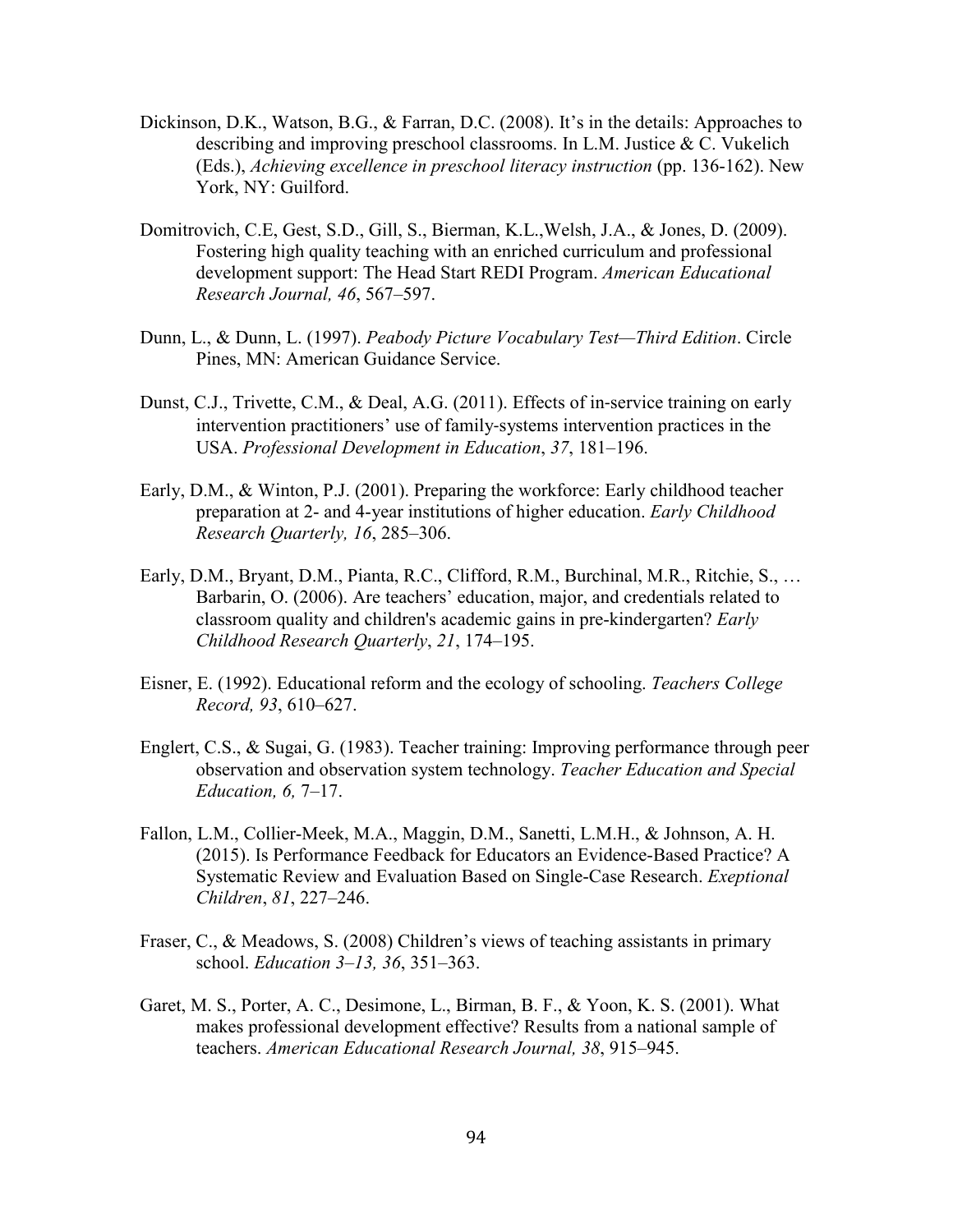- Gast, D. L. (2010). *Single Subject Research Methodology in Behavioral Sciences*. New York, NY: Routledge.
- Gianoumis, S., Seiverling, L., & Sturmey, P. (2012). The effects of behavior skills training on correct teacher implementation of natural language paradigm teaching skills and child behavior. *Behavior Interventions, 27*, 57-74.
- Girolametto, L., & Weitzman, E. (2002). Responsiveness of child care providers in interactions with toddlers and preschoolers. *Language, Speech, and Hearing Services in Schools, 33*, 268–81.
- Girolametto, L., Weitzman, E., & Greenberg, J. (2006). Facilitating language skills: In service education for early childhood educators and preschool teachers. *Infants and Young Children, 19,* 36–48.
- Girolametto, L., Weitzman, E., & van Lieshout, R. (2000). Directiveness in teachers' language input to toddlers and preschoolers in day care. *Journal of Speech, Language, and Hearing Research, 43,* 1101-1114.
- Guskey, T. R. (2002). Professional development and teacher change. *Teachers and teaching*, *8*, 381-391.
- Halle, T., Forry, N., Hair, E., Perper, K., Wandner, L., Wessel, J., & Vick, J. (2009). *Disparities in Early Learning and Development: Lessons from the Early Childhood Longitudinal Study – Birth Cohort (ECLS-B)*. Washington, DC: Child Trends.
- Hammerness, K., Darling-Hammond, L., & Bransford, J. (2005). How teachers learn and develop. In L. Darling-Hammond & J. Bransford (Eds.), *Preparing teachers for a changing world: What teachers should learn and be able to do (pp. 358–389).* San Francisco: Jossey-Bass.
- Hamre, B.K., & Pianta, R.C. (2005). Can instructional and emotional support in the first grade classroom make a difference for children at risk of school failure? *Child Development, 76*, 949–967.
- Harms, T., & Clifford, R. (1980). *Early Childhood Environment Rating Scale (ECERS)*. New York, NY: Teacher's College Press.
- Harn, B., Parisi, D., & Stoolmiller, M. (2013). Balancing fidelity with flexibility and fit: What do we really know about fidelity of implementation in schools? *Exceptional Children*, *79*, 181-193.
- Hart, B., & Risley, T.R. (1995). *Meaningful differences in the everyday experience of young American children*. Baltimore: Brookes.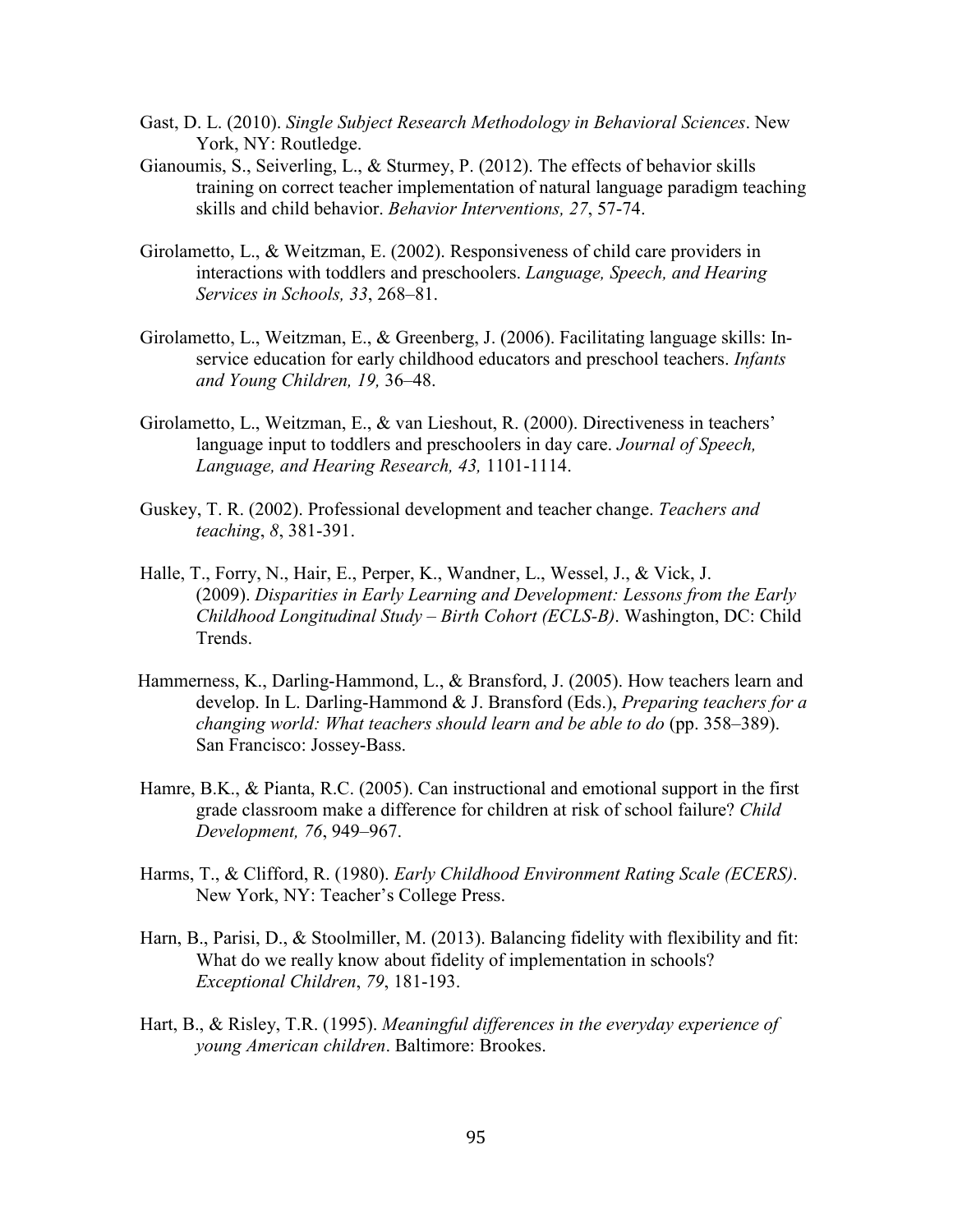- Hart, B., & Risley, T.R. (2003). The early catastrophe: The 30 million word gap by age 3. *American Educator, 27*, 4–9.
- Hemmeter, M.L., Snyder, P., Kinder, K., & Artman, K. (2011). Impact of performance feedback delivered via electronic mail on preschool teachers' use of descriptive praise. *Early Childhood Research Quarterly, 26,* 96-109.
- Hiebert, J., & Grouws, D.A. (2007). The effects of classroom mathematics teaching on students' learning. In F. K. Lester (Ed.), *The second handbook of research in mathematics education. Reston*, VA: New Age and National Council of Teachers of Mathematics.
- Hindman, A.H., & Wasik, B.A. (2011). Measuring Teachers' Knowledge About Early Language and Literacy: Practical Implications and Considerations. *NHSA Dialog*, *14*, 351–356. http://doi.org/10.1080/15240754.2011.618647
- Hindman, A.H., & Wasik, B.A. (2012). Unpacking an effective language and literacy coaching intervention in head start. *The Elementary School Journal, 113*, 131- 154.
- Honig, A.S., & Hirallal, A. (1998). Which counts more for excellence in childcare staff years inservice, education level or ece coursework? *Early Child Development and Care, 145*, 31-46.
- Hodapp, A. F., & Gerken, K. C. (1999). Correlations between scores for Peabody Picture Vocabulary Test—III and the Wechsler Intelligence Scale for Children—III. *Psychological Reports*, *84*, 1139-1142.
- Hsieh, W.Y., Hemmeter, M.L., McCollum, J.A., & Ostrosky, M.M. (2009). Using coaching to increase preschool teachers' use of emergent literacy teaching strategies. *Early Childhood Research Quarterly*, *24*, 229–247.
- Huffman, L.C., Mehlinger, S.L., & Kerivan, A.S. (2000). *Risk factors for academic and behavioral problems at the beginning of school.* In Off to a good start: Research on the risk factors for early school problems and selected federal policies affecting children's social and emotional development and their readiness for school. Chapel Hill: University of North Carolina, FPG Child Development Center.

Improving Head Start for School Readiness Act. (2007). Pub. L. No. 110-134.

- Ingvarson, L., Meiers, M., & Beavis, A., (2005). Factors affecting the impact of professional development programs on teachers' knowledge, practice, student outcomes and efficacy. *Education policy analysis, 13,* 1–26.
- Johnson, L.R. (2004). Research-based online course development for special education teacher preparation. *Teacher Education and Special Education, 27*, 207- 223.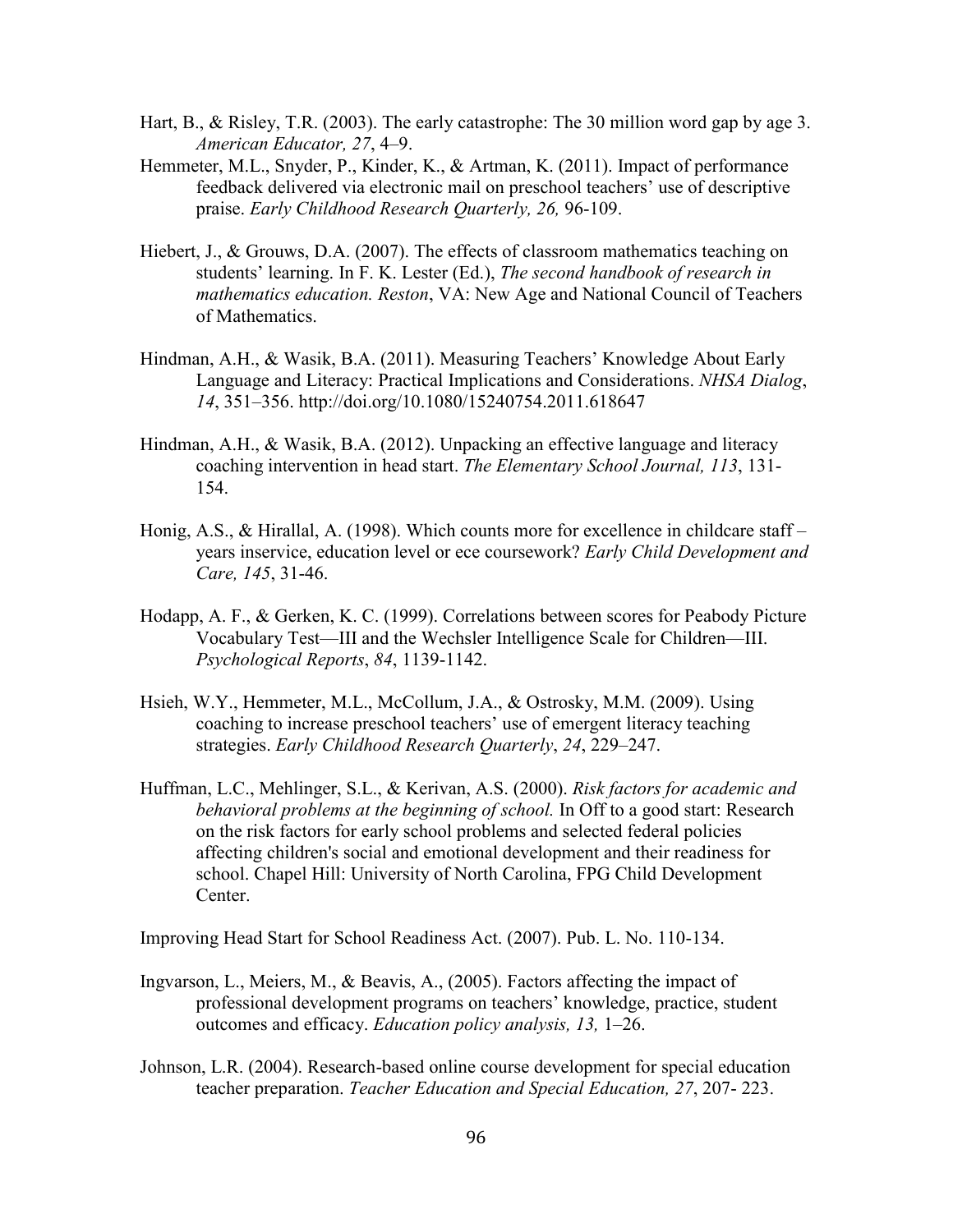- Joyce, B., & Showers, B. (2002). *Student achievement through staff development (3rd ed.)*. Washington, DC: Association for Supervision and Curriculum Development.
- Justice, L.M., Mashburn, A.J., Hamre, B.K., & Pianta, R.C. (2008). Quality of language and literacy instruction in preschool classrooms serving at-risk pupils. *Early Childhood Research Quarterly*, *23*, 51–68.
- Justice, Laura A., Pence, K., & Wiggins, A. 2008. Language–Focused Curriculum: University of Virginia (Virginia site). In *Effects of preschool curriculum programs on school readiness*. Washington, D.C.: U.S. Department of Education.
- Kao, C.P., & Tsai, C.C. (2009). Teachers' attitudes toward web-based professional development, with relation to Internet self-efficacy and beliefs about web-based learning. *Computers and Education*, *53*, 66–73.
- Kinzie, M.B., Whitaker, S.D., Neesen, K., Kelley, M., Matera, M., & Pianta, R.C. (2006). Innovative web-based professional development for teachers of at-risk preschool children introduction & background user-centered design process. *Educational Technology & Society*, *9*, 194–204.
- Knowles, M.S. (1990). *The adult learner: A neglected species*. Houston, TX: Gulf.
- Korotitsch, W. J., & Nelson-Gray, R. O. (1999). An overview of self-monitoring research in assessment and treatment. *Psychological Assessment*, *11*, 415-425.
- Lambert, R.G., Kim, D.H., & Burts, D.C. (2015). The measurement properties of the Teaching Strategies GOLD® assessment system. *Early Childhood Research Quarterly*, *33*, 49-63.
- Landry, S.H., Anthony, J.L., Swank, P.R., & Monseque-Bailey, P. (2009). Effectiveness of Comprehensive Professional Development for Teachers of At-Risk Preschoolers. *Journal of Educational Psychology*, *101*, 448.
- Landry, S.H., Swank, P.R., Anthony, J.L., & Assel, M.A. (2011). An experimental study evaluating professional development activities within a state funded prekindergarten program. *Reading and Writing*, *24*, 971–1010.
- Lawless, K.A., & Pellegrino, J.W. (2007). Professional development in integrating technology into teaching and learning: Knowns, unknowns, and ways to pursue better questions and answers. *Review of educational research*, *77*, 575-614.
- Leach, D.J., & Conto, H. (1999). The Additional Effects of Process and Outcome Feedback Following Brief In-service Teacher Training. *Educational Psychology*, *19*, 441.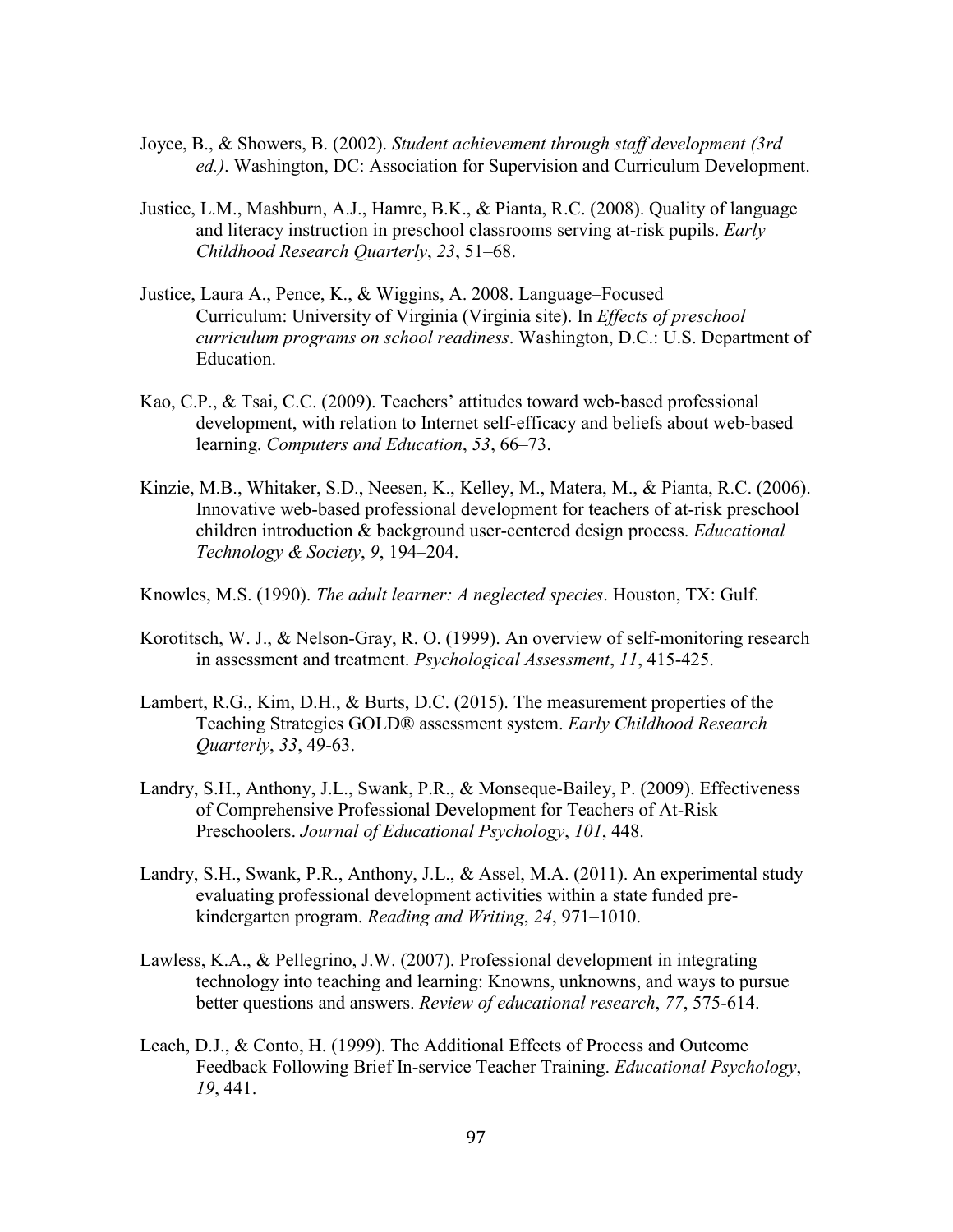- LeMoine, S. (2005). Center child care licensing requirements: Minimum early childhood education (ECE) preservice qualifications and annual ongoing training. Information Center. http://nccic.org/pubs/cclicensingreq/cclr–teachers.html.
- Lieven, E.V. (1984). Interactional style and children's language learning. *Topics in language disorders*, *4*, 15-23.
- LoCasale-Crouch, J., Konold, T., Pianta, R., Howes, C., Burchinal, M., Bryant, D., … Barbarin, O. (2007). Observed classroom quality profiles in state-funded prekindergarten programs and associations with teacher, program, and classroom characteristics. *Early Childhood Research Quarterly*, *22*, 3–17.
- Lonigan, C.J. (2006). Development, assessment, and promotion of preliteracy skills. *Early Education and Development*, *17*, 91-114.
- Maguire, M. C. (1999). Treating the dyad as the unit of analysis: A primer on three analytic approaches. *Journal of Marriage and the Family*, *61*, 213-223.
- Marturana, E. R., & Woods, J. J. (2012). Technology-supported performance-based feedback for early intervention home visiting. *Topics in Early Childhood Special Education*, *32*, 14-23.
- McDonald, D., Proctor, P., Gill, W., Heaven, S., Marr, J., & Young, J. (2015). Increasing early childhood educators' use of communication-facilitating and languagemodeling strategies: Brief speech and language therapy training. *Child Language Teaching and Therapy*, *31*, 305 – 322.
- McHugh, M.L. (2012). Interrater reliability: the kappa statistic. *Biochemia medica*, *22*, 276-282.
- McNeish, D., & Stapleton, L. M. (2016). Modeling clustered data with very few clusters. *Multivariate behavioral research*, *51*, 495-518.
- Milburn, T.F., Girolametto, L., Weitzman, E., & Greenberg, J. (2014). Enhancing preschool educators' ability to facilitate conversations during shared book reading. *Journal of Early Childhood Literacy*, *14*, 105-140.
- Miller, P.S., & Stayton, V.D. (2005). DEC recommended practices: Personnel preparation. In S. Sandall, M.L. Hemmeter, B.J. Smith, & M.E. McLean (Eds.), *DEC recommended practices in early intervention/ early childhood special education* (pp. 189-219). Missoula, MT: Division for Early Childhood.
- Mockler, N. (2005). Trans/forming teachers: new professional learning and transformative teacher professionalism. *Journal of In-service Education*, *31*, 733- 746.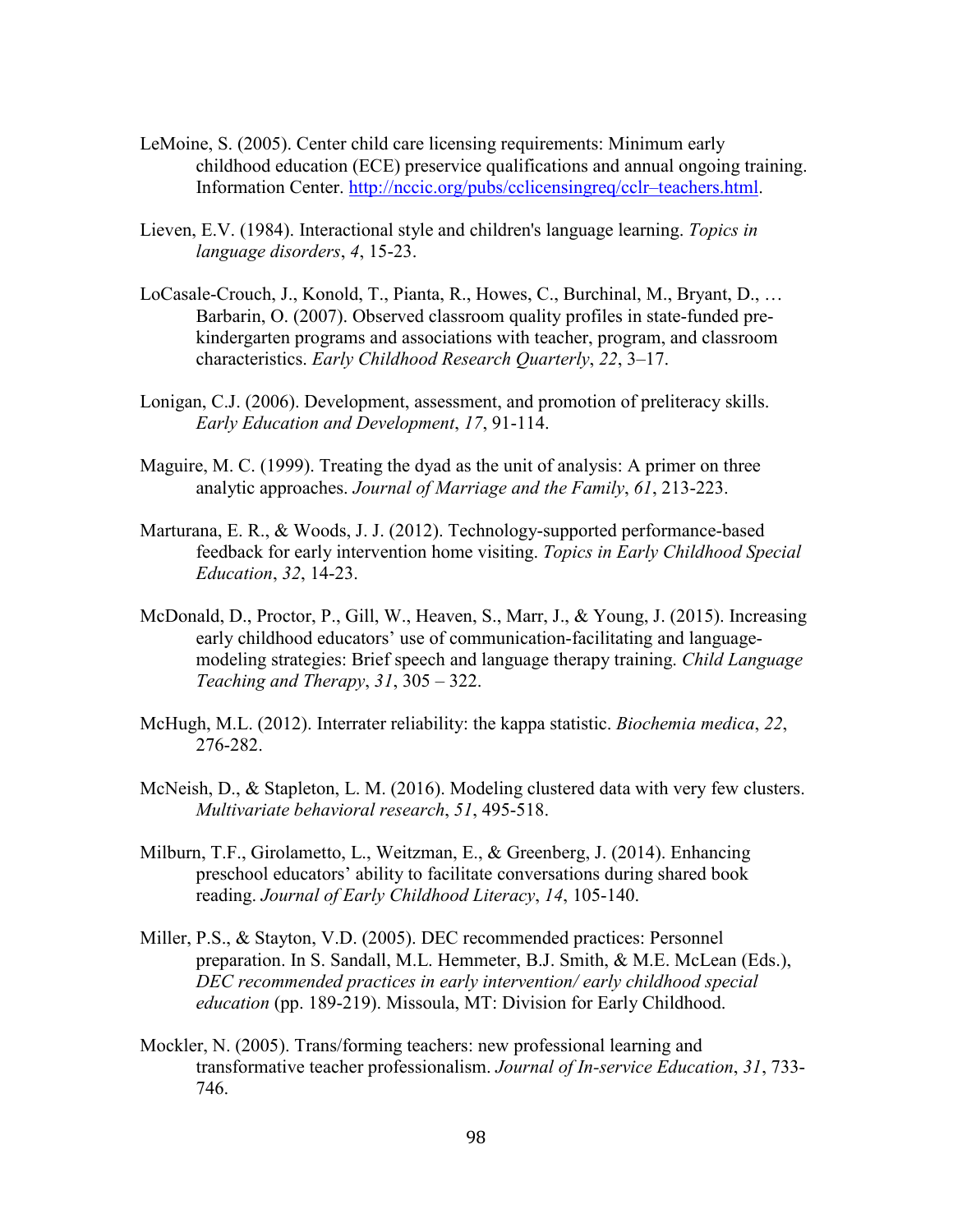- Mulenga, D., & Liang, J.S. (2008). Motivations for older adults' participation in distance education: A study at the National Open University of Taiwan. *International Journal of Lifelong Education*, *27*, 289-314.
- National Academy of Sciences, (2007). *Enhancing professional development for teachers: Potential uses of information technology*. Washington, DC: The National Academies Press.
- National Association for the Education of Young Children and the National Association of Child Care Resource and Referral Agencies. (2012). *Early childhood education professional development: Training and technical assistance glossary*. Washington, DC: Author.
- National Association for Educators of Young Children (NAEYC) Accreditation Standards, 2015. Retrieved from www.naeyc.org.
- National CLASS Data 2015. US Department of Health and Human Services, Administration for Children and Families; 2016 https://eclkc.ohs.acf.hhs.gov/hslc/data/class-reports/class-data-2015.html. Accessed March 15, 2017.
- NICHD Early Child Care Research Network (2002) Early child care and children's development prior to school entry: Results from the NICHD study of early child care. *American Educational Research Journal 39,* 133–164.
- Noell, G.H., Duhon, G.J., Gatti, S.L., & Connell, J.E. (2002). Consultation, follow-up, and implementation of behavior management interventions in general education. *School Psychology Review, 31,* 217-234.
- Noell, G.H., Witt, J.C., Slider, N.J., & Connell, J. E. (2005). Treatment implementation following behavioral consultation in schools: A comparison of three follow-up strategies. *School Psychology Review*, *34*, 87-92.
- Odom, S. L. (2009). The tie that binds: Evidence-based practice, implementation science and outcomes for children. *Topics in Early Childhood Special Education, 29*, 53- 61.
- O'neill, D. K., Pearce, M. J., & Pick, J. L. (2004). Preschool children's narratives and performance on the Peabody Individualized Achievement Test–Revised: Evidence of a relation between early narrative and later mathematical ability. *First Language*, *24*, 149-183.
- Ota, C. L., & Austin, A. M. B. (2013). Training and mentoring: Family child care providers' use of linguistic inputs in conversations with children. *Early Childhood Research Quarterly*, *28*, 972–983.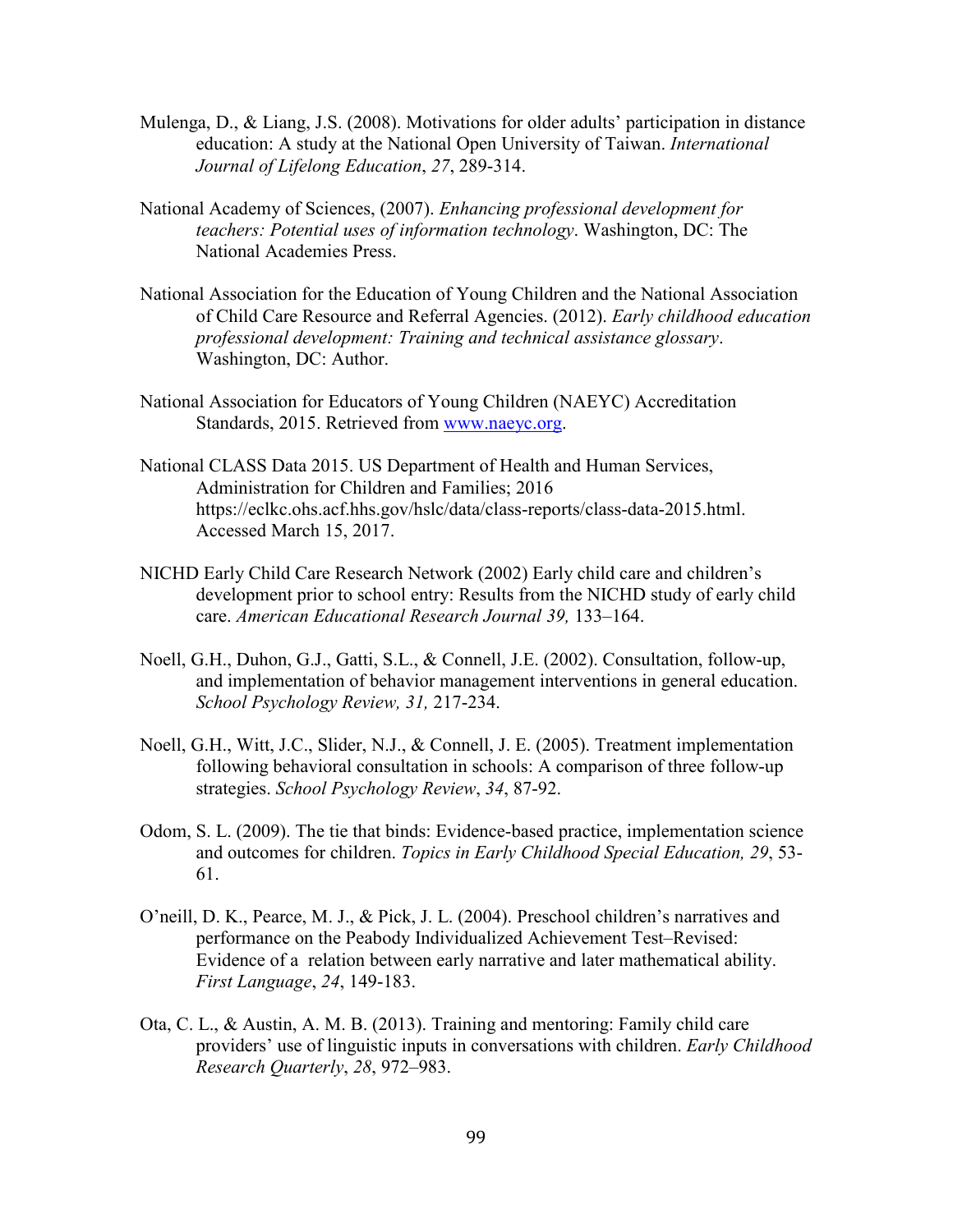- Ottley, J. R., Coogle, C., Rahn, N. L., & Spear, C. F. (2016). Impact of Bug-in-Ear Professional Development on Early Childhood Co-Teachers Use of Communication Strategies. *Topics in Early Childhood Special Education*, V, 1- 12.
- Peisner-Feinberg, E. S., Burchinal, M. R., Clifford, R. M., Culkin, M. L., Howes, C., Kagan, S. L., et al. (1999). *The children of the cost, quality and outcomes study go to school: Executive summary*. Chapel Hill: The University of North Carolina, FPG Child Development Center.
- Pellecchia, M., Connell, J. E., Eisenhart, D., Kane, M., Schoener, C., Turkel, K., … Mandell, D. S. (2011). We're all in this together now: Group performance feedback to increase classroom team data collection. *Journal of School Psychology*, *49*, 411–431.
- Pence, K., Justice, L. M., & Wiggins, A. (2008). Preschool teachers' fidelity in implementing a comprehensive language- rich curriculum. *Language, Speech, and Hearing Services in Schools, 39*, 329–341.
- Phillips, J. (2003). Powerful learning: Creating learning communities in urban school reform. J*ournal of Curriculum and Supervision, 18,* 240–258.
- Pianta, R. C., Mashburn, A. J., Downer, J. T., Hamre, B. K., & Justice, L. (2008). Effects of web-mediated professional development resources on teacher-child interactions in pre-kindergarten classrooms. *Early Childhood Research Quarterly*, *23*, 431– 451.
- Pianta, R. C., La Paro, K. M., & Hamre, B. K. (2008). *Classroom Assessment Scoring System [CLASS] Manual: Pre-K*. Baltimore, MD: Brookes Publishing.
- Pianta, R. C., La Paro, K., Payne, C., Cox, M., & Bradley, R. (2002). The relation of kindergarten classroom environment to teacher, family, and school characteristics and child outcomes. *Elementary School Journal, 102*, 225–238.
- Piasta S.B., Justice L.M., Cabell, S.Q., Wiggins, A.K., Turnbull, K.P., & Curenton, S.M. (2012). Impact of professional development on preschool teachers' conversational responsivity and children's linguistic productivity and complexity. *Early Childhood Research Quarterly, 27*, 387–400.
- Powell, D. R., Steed, E. A., & Diamond, K. E. (2010). Dimensions of Literacy Coaching with Head Start Teachers. *Topics in Early Childhood Special Education*, *30*, 148– 161.
- Powell, D. R., & Diamond, K. E. (2013). Implementation fidelity of a coaching-based professional development program for improving Head Start teachers' literacy and language instruction. *Journal of Early Intervention*, *35*, 102-128.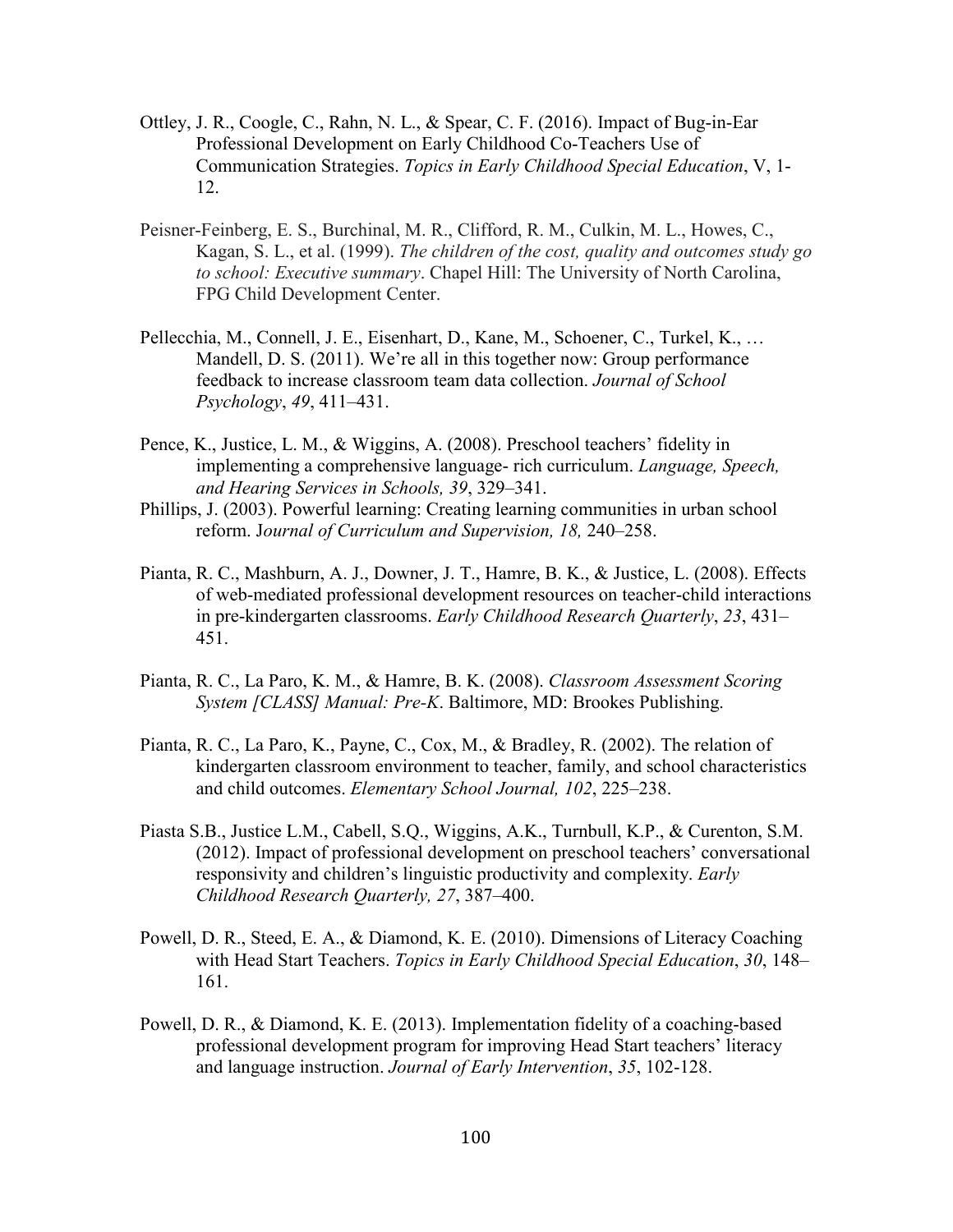- Powell, D. R., Diamond, K. E., Burchinal, M. R., & Koehler, M. (2010). Effects of an early literacy professional development intervention on head start teachers and children. *Journal of Educational Psychology, 102*, 299–312.
- Powell, D. R., Diamond, K. E., & Koehler, M. J. (2010). Use of a Case-Based Hypermedia Resource in an Early Literacy Coaching Intervention With Pre- Kindergarten Teachers. *Topics in Early Childhood Special Education*, *29*, 239– 249.
- Prue, D. M., & Fairbank, J. A. (1981). Performance feedback in organizational behavior management: A review. *Journal of Organizational Behavior Management, 3*, 1– 16.
- Pungello, E. P., Kainz, K., Burchinal, M. Wasik, B. H., Sparling, J. J., Ramey, C. T., & Campbell, F. A. (2010). Early educational intervention, early cumulative risk, and the early home environment as predictors of young adult outcomes within a high-risk sample. *Child Development, 81*, 410-426.
- Putnam, R. T., & Borko, H. (2000). What do new views of knowledge and thinking have to say about research on teacher learning?. *Educational researcher*, *29*, 4-15.
- Raudenbush, S. W., & Bryk, A. S. (2002). *Hierarchical linear models: Applications and data analysis methods* (Vol. 1). Sage.
- Recchia, S.L., Beck, L., Esposito, A., & Tarrant, K. (2009). Diverse field experiences as a catalyst for preparing high quality early childhood teachers. *Journal of Early Childhood Teachers Education, 30,* 24-34.
- Reinke, W. M., Lewis-Palmer, T., & Martin, E. (2007). The effect of visual performance feedback on teacher use of behavior-specific praise. *Behavior Modification, 31*, 247–263.
- Reynolds, A.J., Magnuson, K., & Ou, S. (2010). Preschool-to-third grade programs and practices: A review research. *Children and Youth Services Review, 32*, 1121- 1131.
- Richardson, V., & Placier, P. (2001). Teacher change. In V. Richardson (Ed.), *Handbook of research on teaching (4th ed.)*. New York: Macmillan.
- Roberts, A. M., LoCasale-Crouch, J., DeCoster, J., Hamre, B. K., Downer, J. T., Williford, A. P., & Pianta, R. C. (2014). Individual and contextual factors associated with pre-kindergarten teachers: Responsiveness to the MyTeachingPartner coaching intervention. *Prevention Science*, *16*, 1044–1053.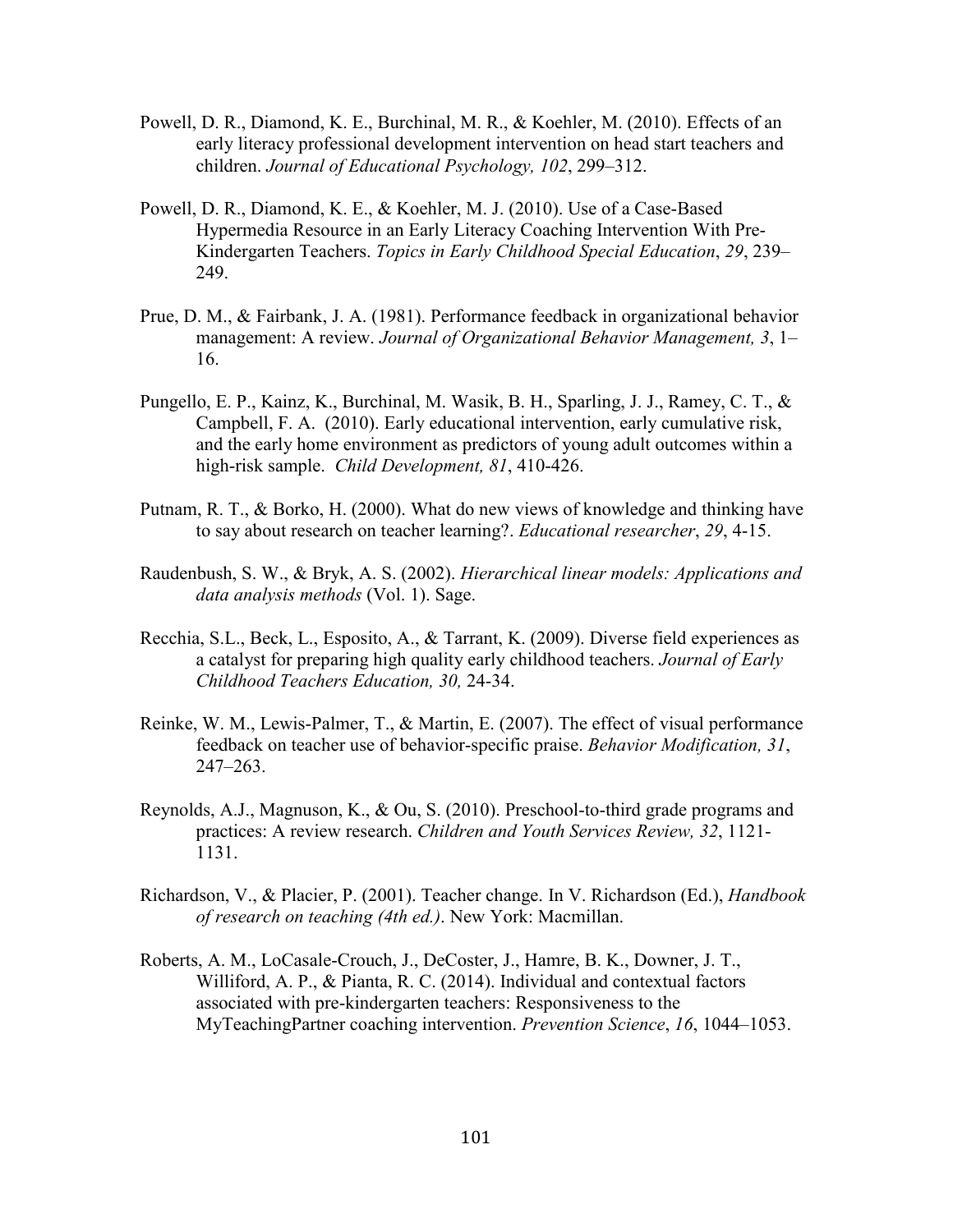- Ruble, L. A., McGrew, J. H., Toland, M. D., Dalrymple, N. J., & Jung, L. A. (2013). A randomized controlled trial of COMPASS web-based and face-to-face teacher coaching in autism. *Journal of Consulting and Clinical Psychology*, *81*, 566–572.
- Ryan, J., & Scott, A. (2008). How online discussion can be used to develop informed and critical literacy teachers. *Teaching and Teacher Education, 24*, 1635–1644.
- Scarinci, N., Rose, T., Pee, J., & Webb, K. (2015). Impacts of an in-service education program on promoting language development in young children: A pilot study with early childhood educators. *Child Language Teaching and Therapy*, *31*, 37– 51.
- Schachter, R. E. (2015). An Analytic Study of the Professional Development Research in Early Childhood Education. *Early Education and Development*, *26*, 1057-1085.
- Schachter, R. E., Spear, C. F., Piasta, S. B., Justice, L. M., & Logan, J. A. (2016). Early childhood educators' knowledge, beliefs, education, experiences, and children's language-and literacy-learning opportunities: What is the connection?. *Early Childhood Research Quarterly*, *36*, 281-294.
- Sheridan, S. M., Edwards, C. P., Marvin, C. A., & Knoche, L. K. (2009). Professional development in early child- hood programs: Process issues and research needs. *Early Education and Development, 20*, 377–401.
- Simonsen, B., MacSuga, A.S., Fallon, L.M., & Sugai, G. (2012). The effects of selfmonitoring on teachers' use of specific praise. *Journal of Positive Behavior, 15*, 5-15.
- Snow, C., Midkiff-Borunda, S., Small A., & Proctor, A. (1984). Therapy as social interaction: Analyzing the contexts for language remediation. *Topics in Language Disorders, 4*, 72-85.
- Snyder, P., Hemmeter, M. L., & McLaughlin, T. (2012). Professional development in early childhood intervention: Where we stand on the silver anniversary of PL 99- 457. *Journal of Early Intervention*, *33*, 357–370.
- Solomon, B. G., Klein, S. A., & Politylo, B. C. (2012). The effect of performance feedback on teachers' treatment. *School Psychology Review*, *41*, 74074.
- Sosinsky, L. S., & Gilliam, W. S. (2011). Assistant teachers in prekindergarten programs: What roles do lead teachers feel assistants play in classroom management and teaching? *Early Education and Development*, *22*, 676–706.
- Supovitz, J.A., & Turner, H.M. (2000). The effects of professional development on science teaching practices and classroom culture. *Journal of Research in Science Teaching, 37*, 963-98.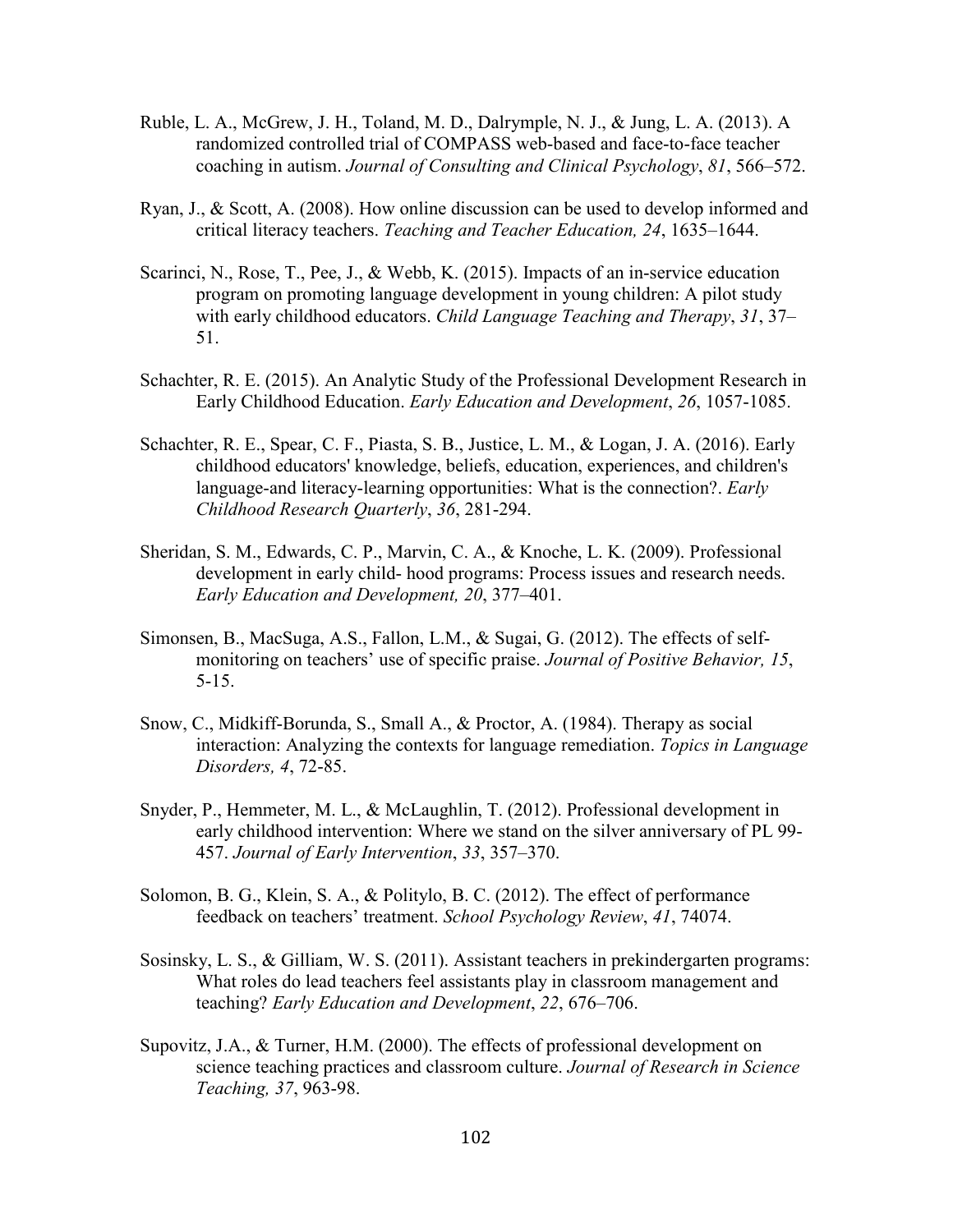Teaching Standards and Practice Commission. (2017, March 15). Retrieved from http://www.oregon.gov/TSPC/Pages/index.aspx

- Telepractice and the PPVT-4. (2017, March 12) Retrieved from http://www.pearsonclinical.com/therapy/RelatedInfo/telepractice/telepractice-andthe-ppvt-4.html, 2016.
- Timperley, H., & Alton-Lee, A. (2008). Reframing teacher professional learning: An alternative policy approach to strengthening valued outcomes for diverse learners. In: Kelly, G.; Luke, A.; Green, J. (Eds.), *Disciplines, knowledge and pedagogy*. *Review of Research in Education*, 32, Washington DC: Sage Publications.
- Tout, K., Halle, T., Zaslow, M., & Starr, R. (2009). *Evaluation of the early childhood educator professional development program: Final report*. Report prepared for the U.S. Department of Education.
- Treacy, B., Kleiman, G., & Peterson, K. (2002). Successful online professional development. *International Society for Technology in Education, 30*, 42–47. U.S. Department of Education, National Center for Education Statistics. (2007). The Condition of Education 2007 (NCES 2007-064). Washington, DC: U.S. Government Printing Office.
- U.S. Department of Education, Institute of Education Sciences, What Works Clearinghouse. (2013, March). What Works Clearinghouse: Procedures and Standards Handbook (Version 3.0). Retrieved from http://whatworks.ed.gov

Van Houten, R. (1980). Learning through feedback. NY: Human Sciences Press.

- Vasilyeva, M., & Waterfall, H. (2011). Variability in language development: Relation to SES and environmental input. In S. Neuman and D. Dickinson (Eds.), *Handbook of Early Literacy Research*, pp. 36-48. New York, NY: Guilford Press.
- Vasilyeva, M., Waterfall, H., & Huttenlocher, J. (2008). Emergence of syntax: Commonalities and differences across children. *Developmental Science*, *11*, 84- 97.
- Wackerle-Hollman, A., Duran, L., Rodriguez, M. (in preparation). Double exposure: Understanding conditions for bilingual-language acquisition in the context of a Spanish early literacy and language screening tool.
- Wasik, B.A., & Bond, M.A. (2001). Beyond the pages of a book: Interactive book reading and language development in preschool classrooms. *Journal of Educational Psychology, 93*, 243-250.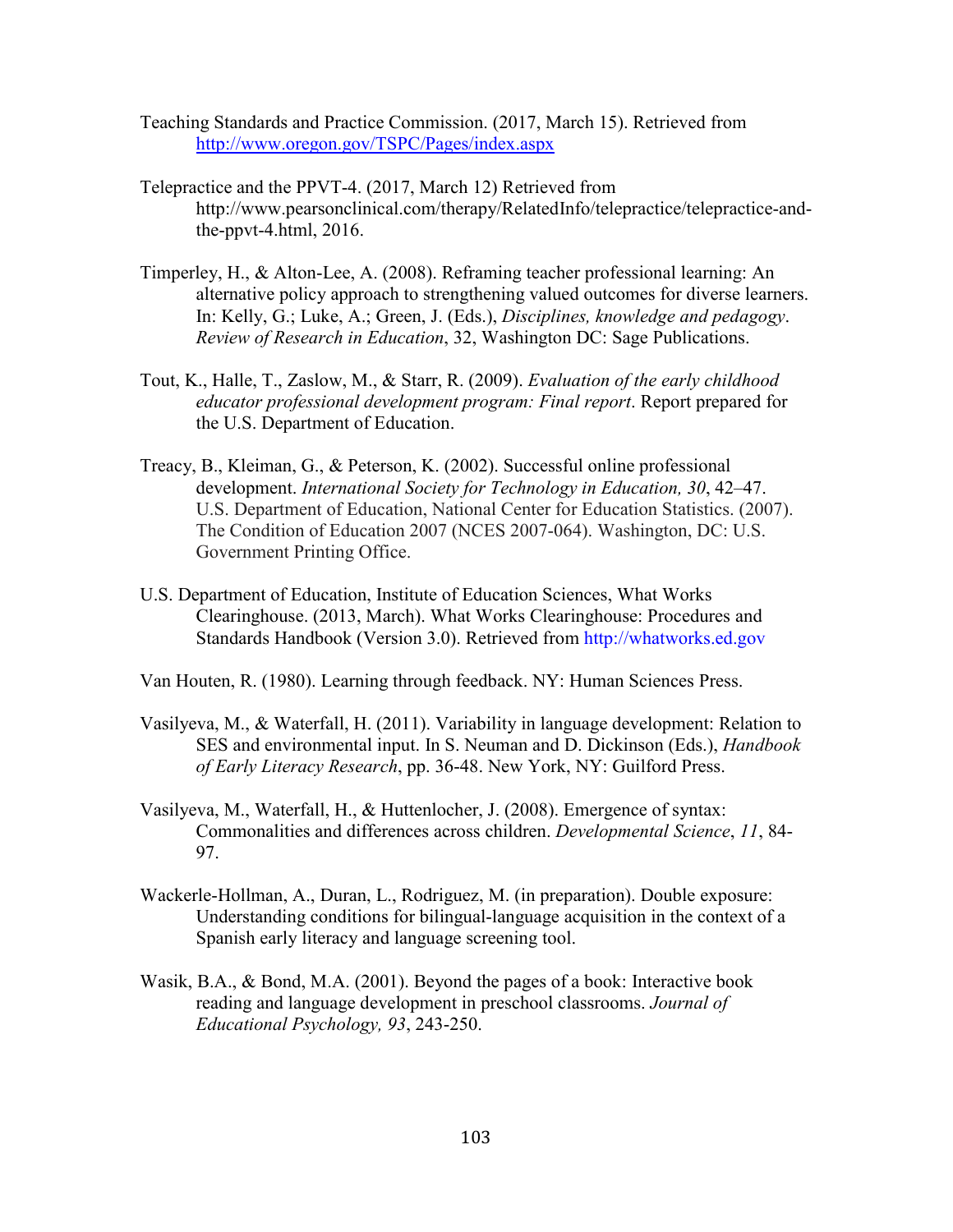- Wasik, B.A., Bond, M.A., & Hindman, A. (2006). The effects of a language and literacy intervention on Head Start children and teachers. *Journal of Educational Psychology, 98,* 63-74.
- Wayne, A. J., Yoon, K. S., Zhu, P., Cronen, S., & Garet, M. (2008). Experimenting with teacher professional development: Motives and methods. *Educational Researcher*, *37*, 469–479.
- Webster-Wright, A. (2009). Reframing professional development through understanding authentic professional learning. *Review of Educational Research, 79*, 702-739.
- Wesley, P. W., & Buysse, V. (2001). Communities of Practice Expanding Professional Roles to Promote Reflection and Shared Inquiry. *Topics in early childhood special education*, *21*, 114-123.
- Whitaker, S., Kinzie, M., Kraft-Sayre, M. E., Mashburn, A., & Pianta, R. C. (2007). Use and evaluation of web-based professional development services across participant levels of support. *Early Childhood Education Journal*, *34*, 379–386.
- Witt, J., Noell, G., LaFleur, L., & Mortenson, B. (1997). Teacher use of interventions in general education settings: Measurement and analysis of the independent variable. *Journal of Applied Behavior Analysis*, *30*, 693–696.
- Wlodkowski, R. J. (2011). *Enhancing adult motivation to learn: A comprehensive guide for teaching all adults*. John Wiley & Sons.
- Yoon, K. S., Duncan, T., Lee, S. W.Y., Scarloss, B., & Shapley, K. L. (2007). Reviewing the evidence on how teacher professional development affects student achievement Reviewing the evidence on how teacher professional development. *Evaluation*, (REL 2007033), 62. Retrieved from http://ies.ed.gov/ncee/edlabs
- Zaslow, M., Tout, K., Halle, T., Whittaker, J. V., & Lavelle, B. (2010). Toward the identification of features of effective professional development for early educators, Literature review. Washington, DC: U.S. Department of Education, Office of Planning. Retrieved from www.ed.gov/about/offices/ list/opepd/ppss/reports.html
- Zauche, L. H., Thul, T. A., Mahoney, A. E. D., & Stapel-Wax, J. L. (2016). Influence of language nutrition on children's language and cognitive development: An integrated review. *Early Childhood Research Quarterly*, *36*, 318-333.
- Zhai, F., Raver, C. C., & Jones, S. (2012). Academic performance of subsequent schools and impacts of early interventions: Evidence from a randomized controlled trial in Head Start settings. *Children and Youth Services Review, 34*, 946-954.